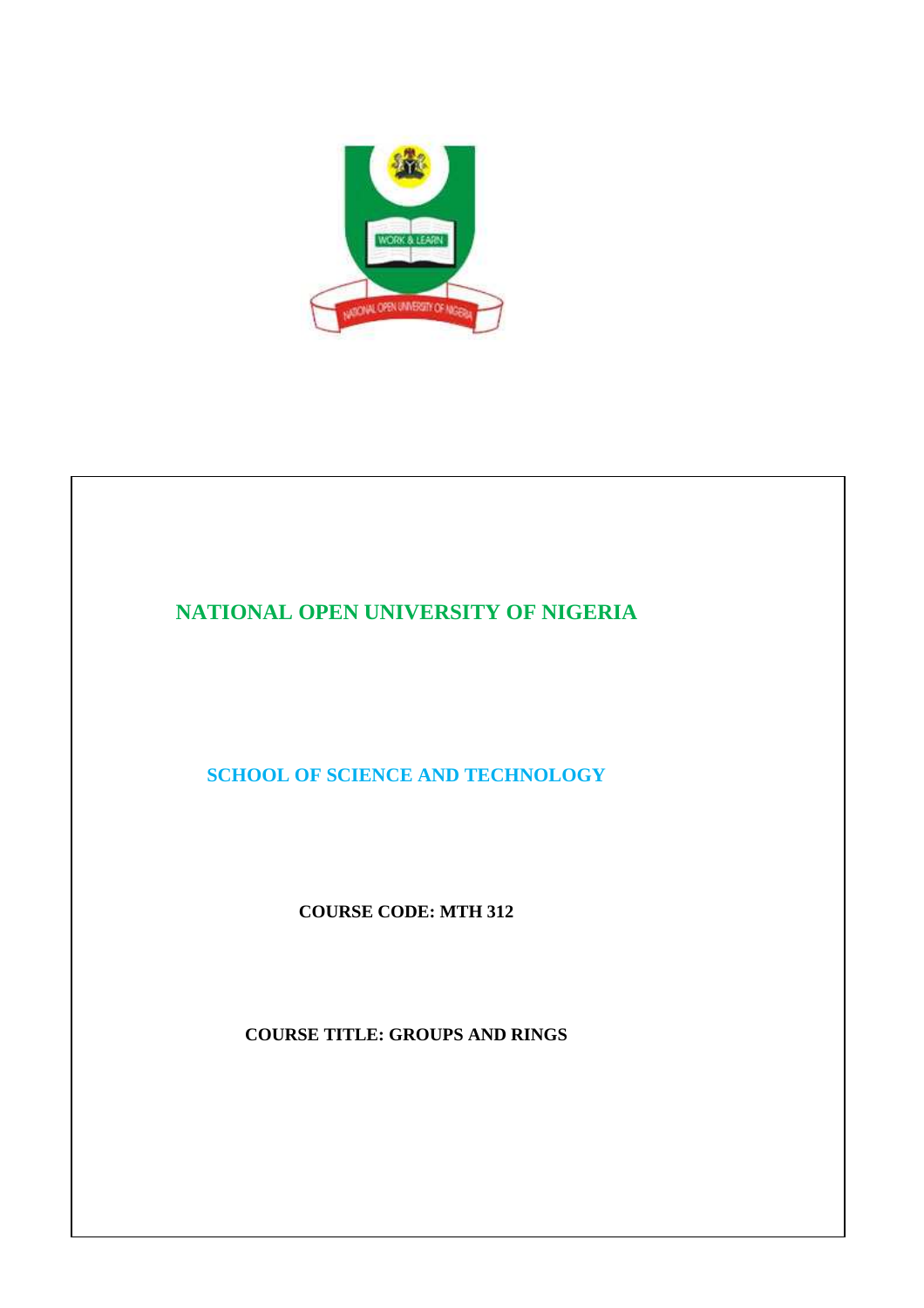# **COURSE GUIDE**

## **MTH 312 GROUPS AND RINGS**

| <b>Course Adapted From</b> | <b>IGNOU</b>                                                       |
|----------------------------|--------------------------------------------------------------------|
| Course Adapter             | Bankole Abiola<br>National Open University of Nigeria<br>Lagos.    |
| Programme Leader           | Prof. A. Adebanjo<br>National Open University of Nigeria<br>Lagos. |
| <b>Course Coordinator</b>  | Bankole Abiola<br>National Open University of Nigeria<br>Lagos.    |

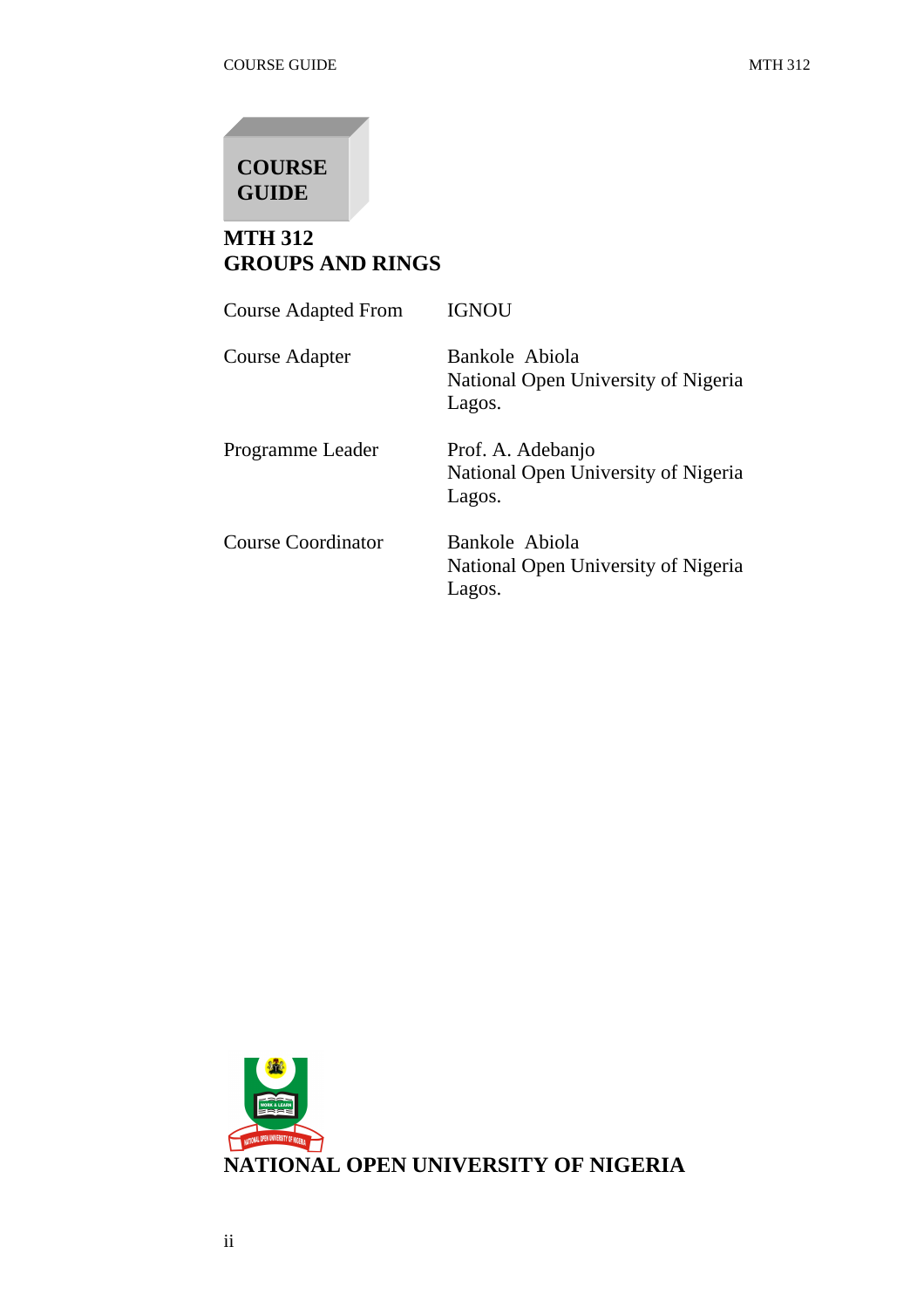National Open University of Nigeria Headquarters 14/16 Ahmadu Bello Way Victoria Island Lagos

Abuja Office No. 5 Dar es Salaam Street Off Aminu Kano Crescent Wuse II, Abuja Nigeria

e-mail: centralinfo@nou.edu.ng URL: www.nou.edu.ng

National Open University of Nigeria 2007

First Printed 2007

ISBN: 978-058-292-4

All Rights Reserved

Printed By ……………….. For National Open University of Nigeria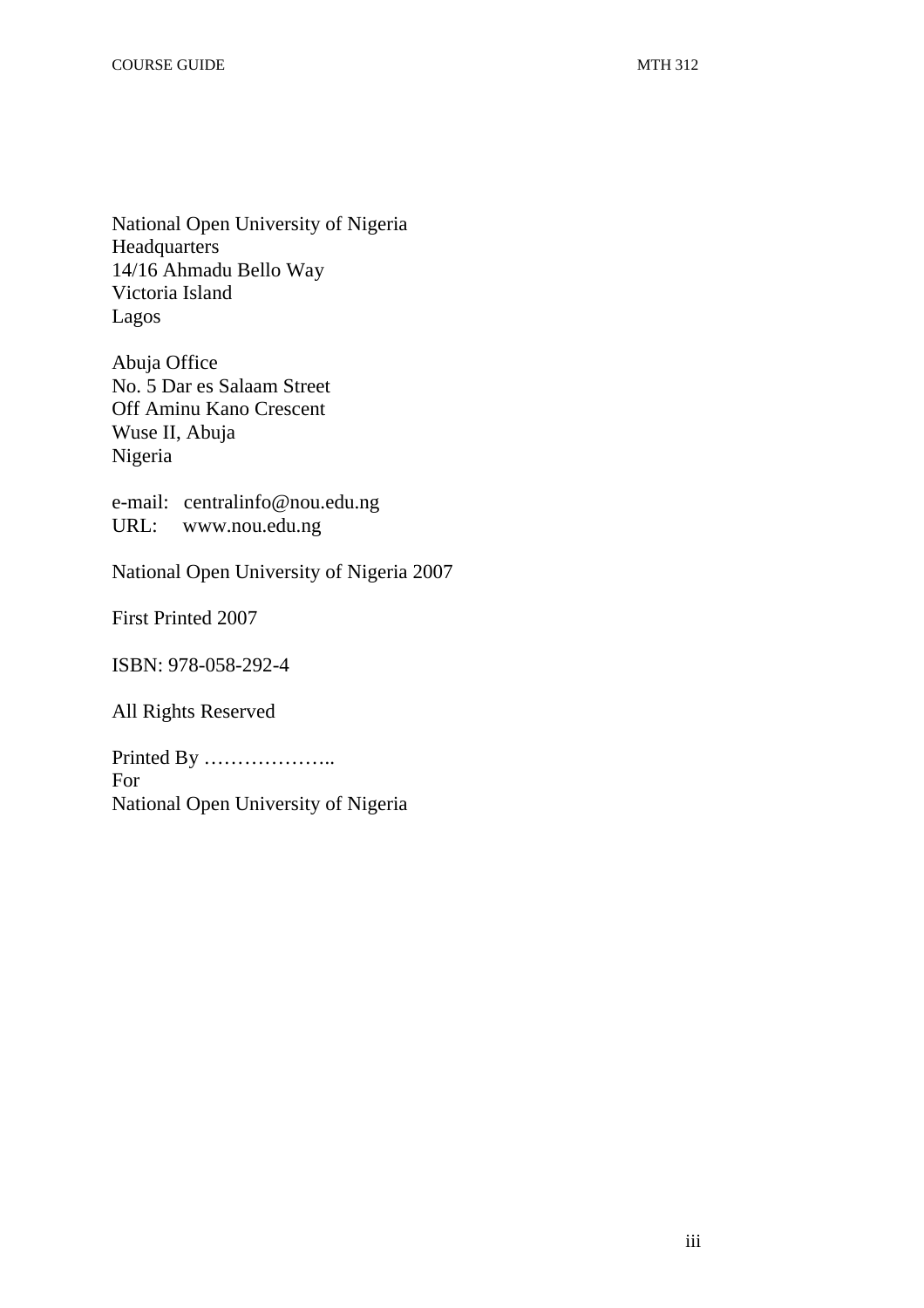# TABLE OF CONTENT PAGES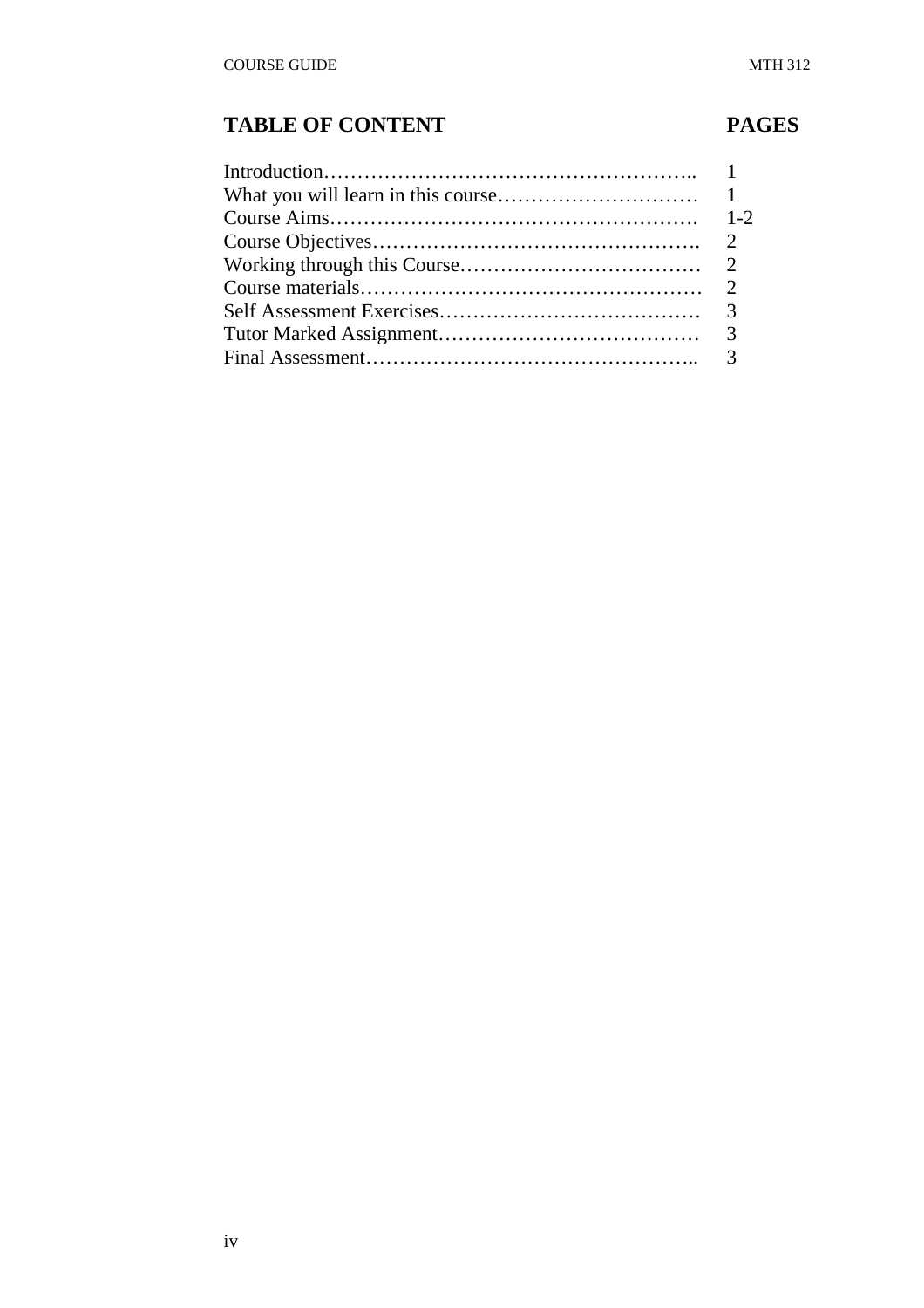## **Introduction**

This course is a group and rings which we have introduced in MTH 211.

The course elaborated on a class of subgroups which have some characteristics to make us call them normal subgroups.

We also consider the concept of some algebraically indistinguishable systems. We say such systems are isomorphic. The word isomorphism was first used in 1870 by the mathematician Camille Jordan, to describe two groups that are not equal but have the same algebraic behaviour.

Isomorphisms are special cases of homomorphism, which are functions between groups that preserve the algebraic structure of their domains.

All concepts will also be learnt in module 2 of this course which is on Rings Theory.

Our exposition of ring theory will follow the path we used for group theory.

We shall define ring and sub-rings and give different types of rings and sub-rings.

We shall also deal with ring homomorphism and isomorphisms.

## **What you will learn in this course**

This course consists of two modules. Module 1 is divided into fours units and Module 2 is divided into three units.

During this course you will learn about sub-groups and normal subgroups, quotient groups, Isomorphism, rings subrings and Ideals, and Ring Homomorphism.

This course is a core course in pure mathematics and as such it is recommended as part of the course a career in mathematics.

## **Course Aims**

This course aims as giving understanding of core concepts in algebra. This could be achieved through the following measures:

- Inducing you to normal subgroups
- Explaining concepts of isomorphism and homomorphism in groups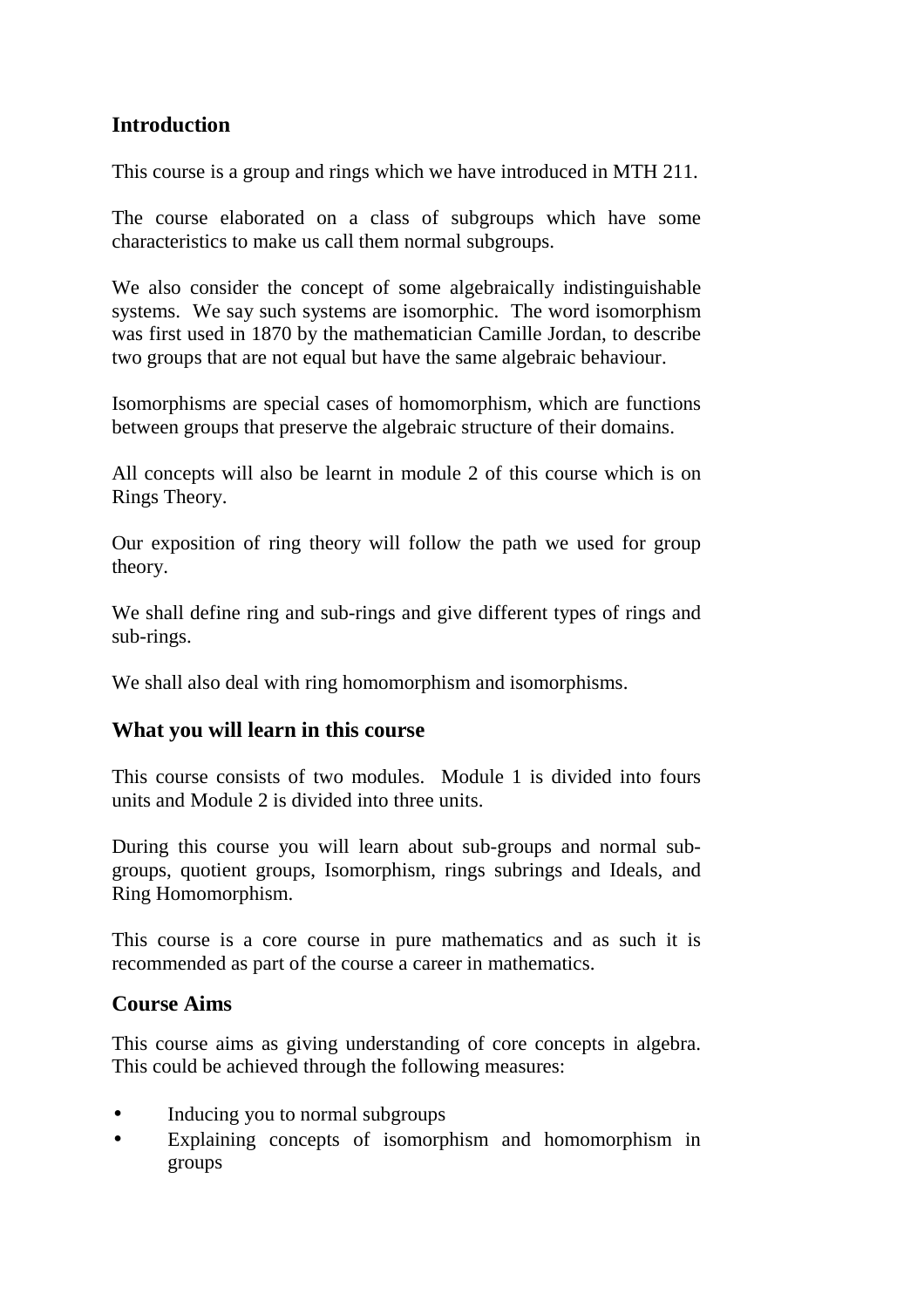• Introducing you to rings, sub-ring and ideals, and developing another groups and rings using normal subgroups and ideals

## **Course Objective**

At the end of this course you should be able to define the following concepts successfully

- Normal subgroups,
- Group isomorphism and homomorphism,
- Quotient groups
- Ring and Sub-rings
- Ideals
- Solve problems on the above concepts currently.

## **Working Through This Course**

For you to successfully complete this course you are required t master all the contents in MTH 211, and then proceed on this one.

You will also do a lot of exercises. However the materials are well written and self contained as possible.

## **Course Materials**

## **Study units**

There are seven study units divided into two modules

#### **Module 1**

| Unit 1 | Normal – Subgroup  |
|--------|--------------------|
| Unit 2 | Group Homomorphism |

- Unit 3 Permutation groups
- Unit 4 Finite groups

#### **Module 2**

| Unit 1 | Rings                     |
|--------|---------------------------|
| Unit 2 | Subrings and Ideals       |
| Unit 3 | <b>Ring Homomorphisms</b> |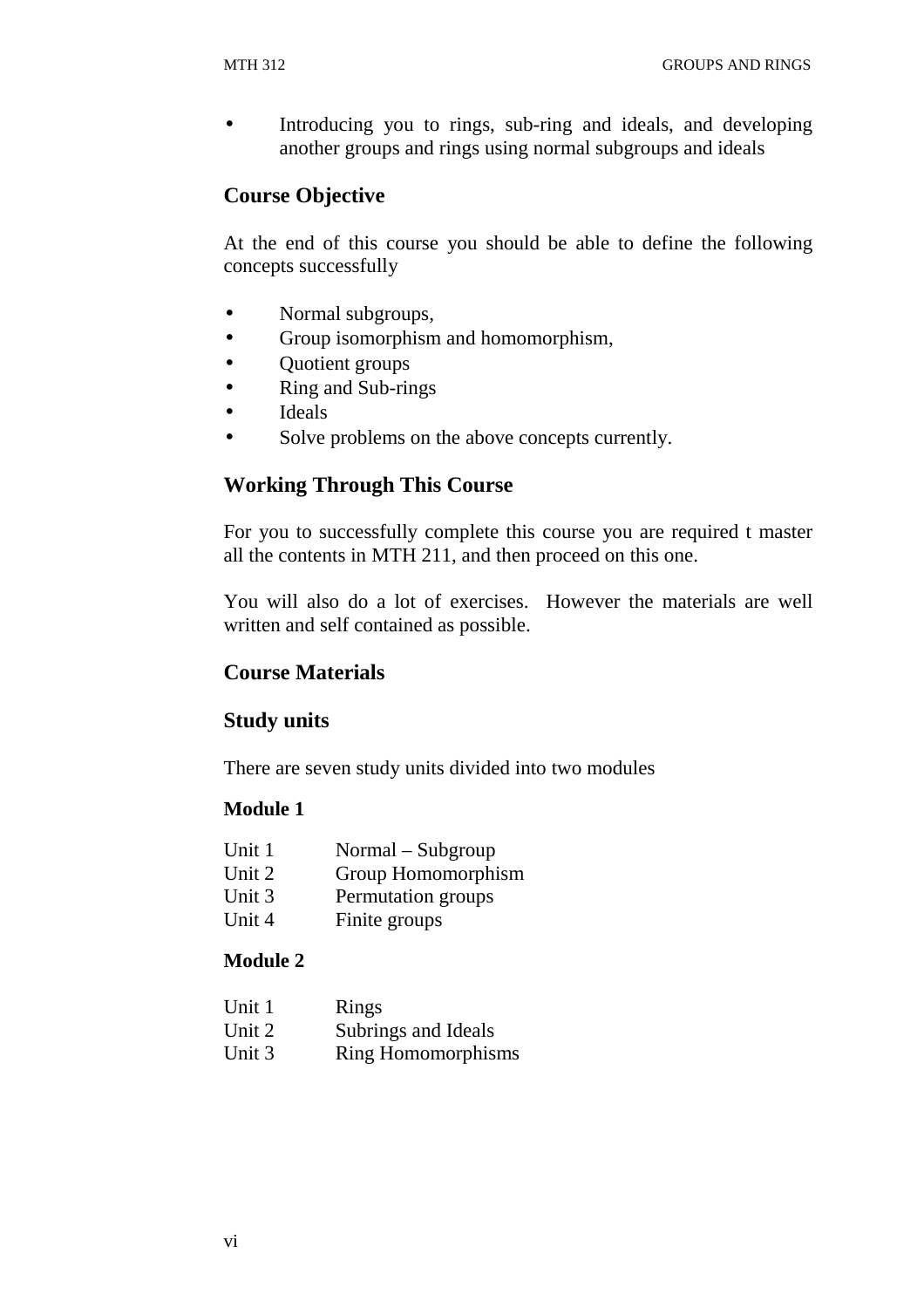## **Self Assessment Exercise**

Self Assessment Exercises are given as you proceed on the units, you should solve the exercises as they serve to introduce you to a new concept or emphasis the ones you have learnt, already.

## **Tutor Marked Assignment**

These assignments are to be submitted at the end of each unit as they will form part of your final grade in the course.

## **Final Assessment**

At the end of the course you will be assessed to determine how well you have master the course. The tutor marked assignment will form 30% of the total grade whole examination will be 70%.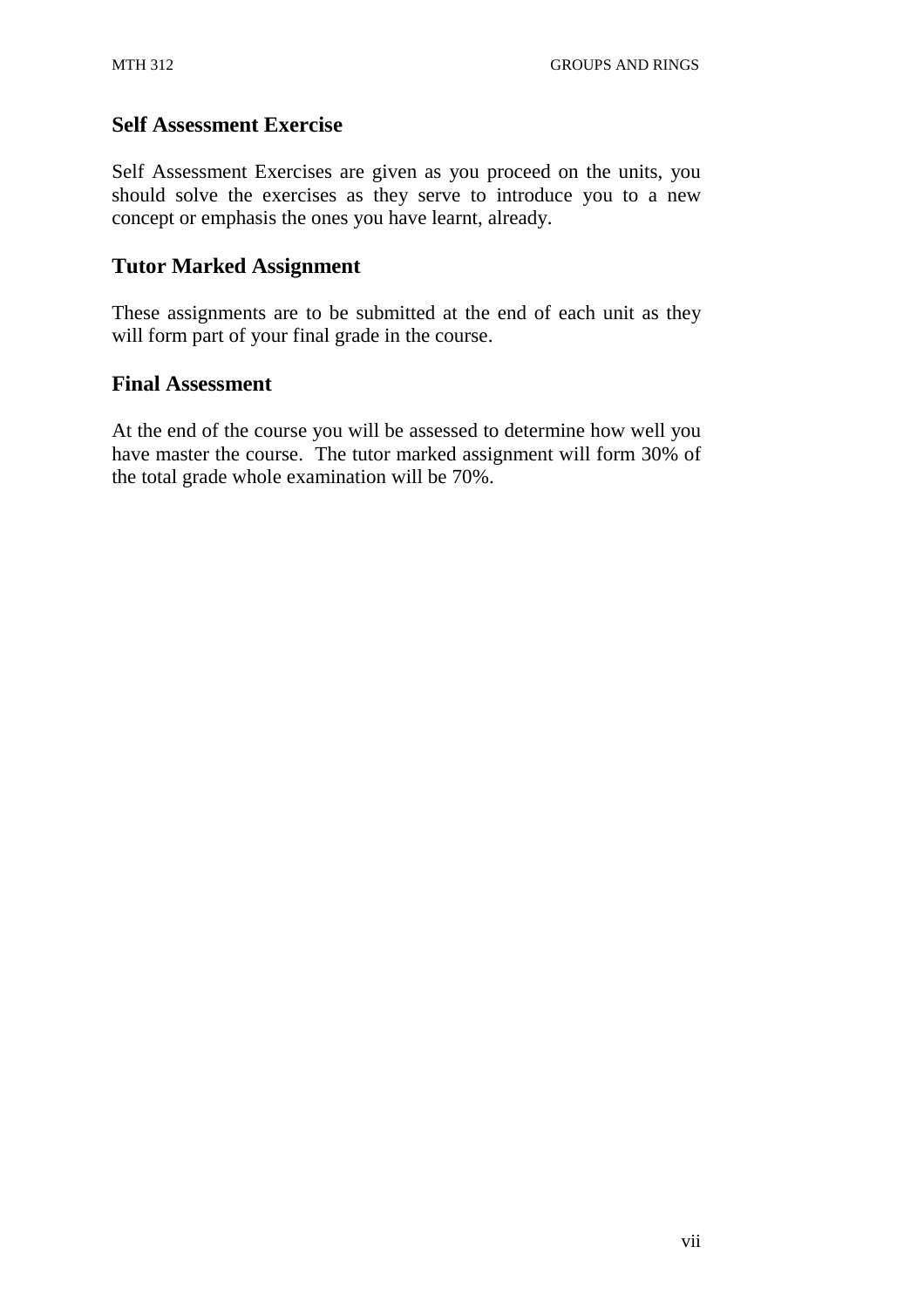| Course Code               | <b>MTH 312</b>                                                     |
|---------------------------|--------------------------------------------------------------------|
| Course Title              | Groups and Rings                                                   |
| Course Adapted From       | <b>IGNOU</b>                                                       |
| Course Adapter            | Bankole Abiola<br>National Open University of Nigeria<br>Lagos.    |
| Programme Leader          | Prof. A. Adebanjo<br>National Open University of Nigeria<br>Lagos. |
| <b>Course Coordinator</b> | Bankole Abiola<br>National Open University of Nigeria<br>Lagos.    |

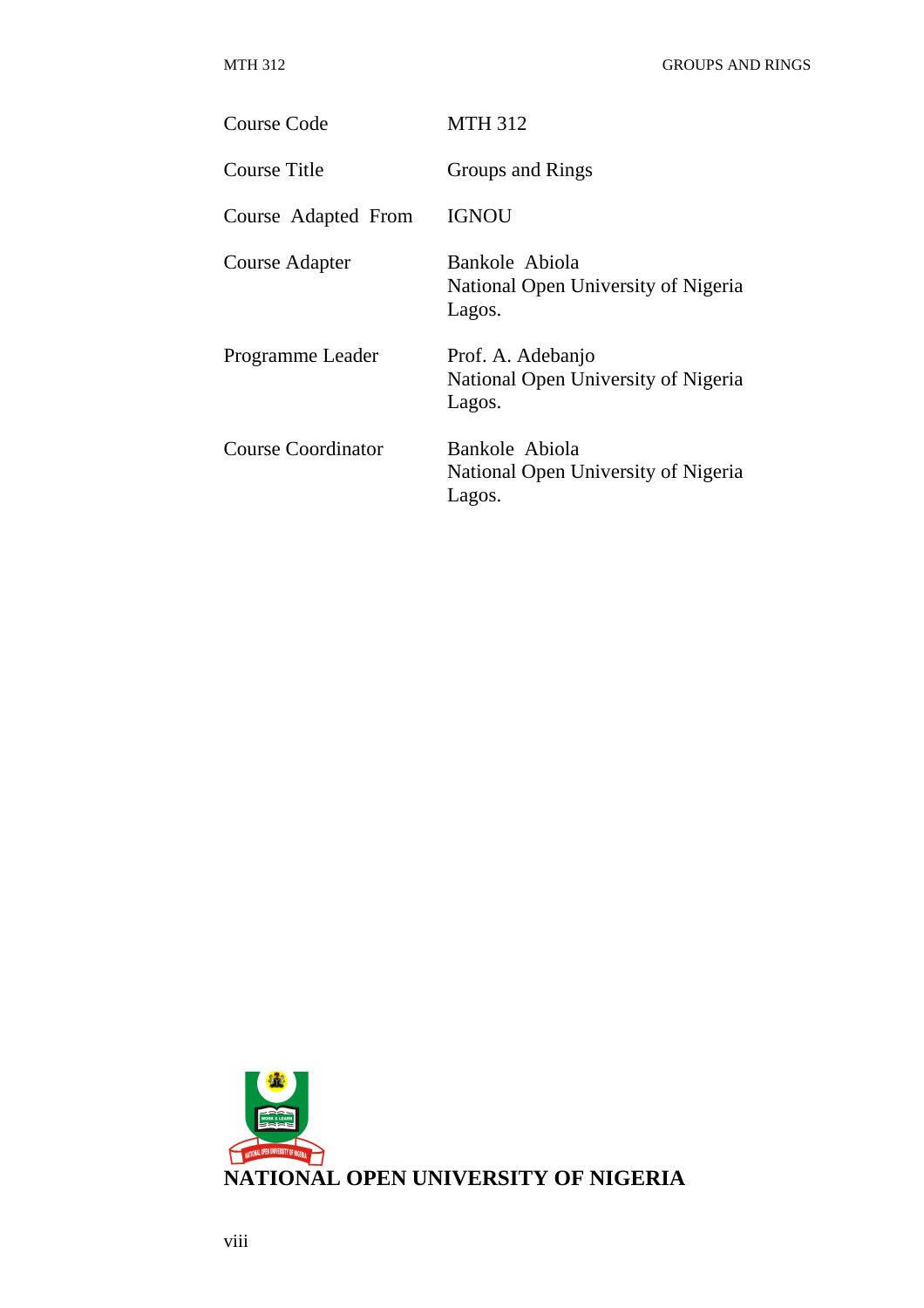National Open University of Nigeria **Headquarters** 14/16 Ahmadu Bello Way Victoria Island Lagos

Abuja Office No. 5 Dar es Salaam Street Off Aminu Kano Crescent Wuse II, Abuja Nigeria

e-mail: centralinfo@nou.edu.ng URL: www.nou.edu.ng

National Open University of Nigeria 2007

First Printed 2007

ISBN: 978-058-292-4

All Rights Reserved

Printed by ..................

For National Open University of Nigeria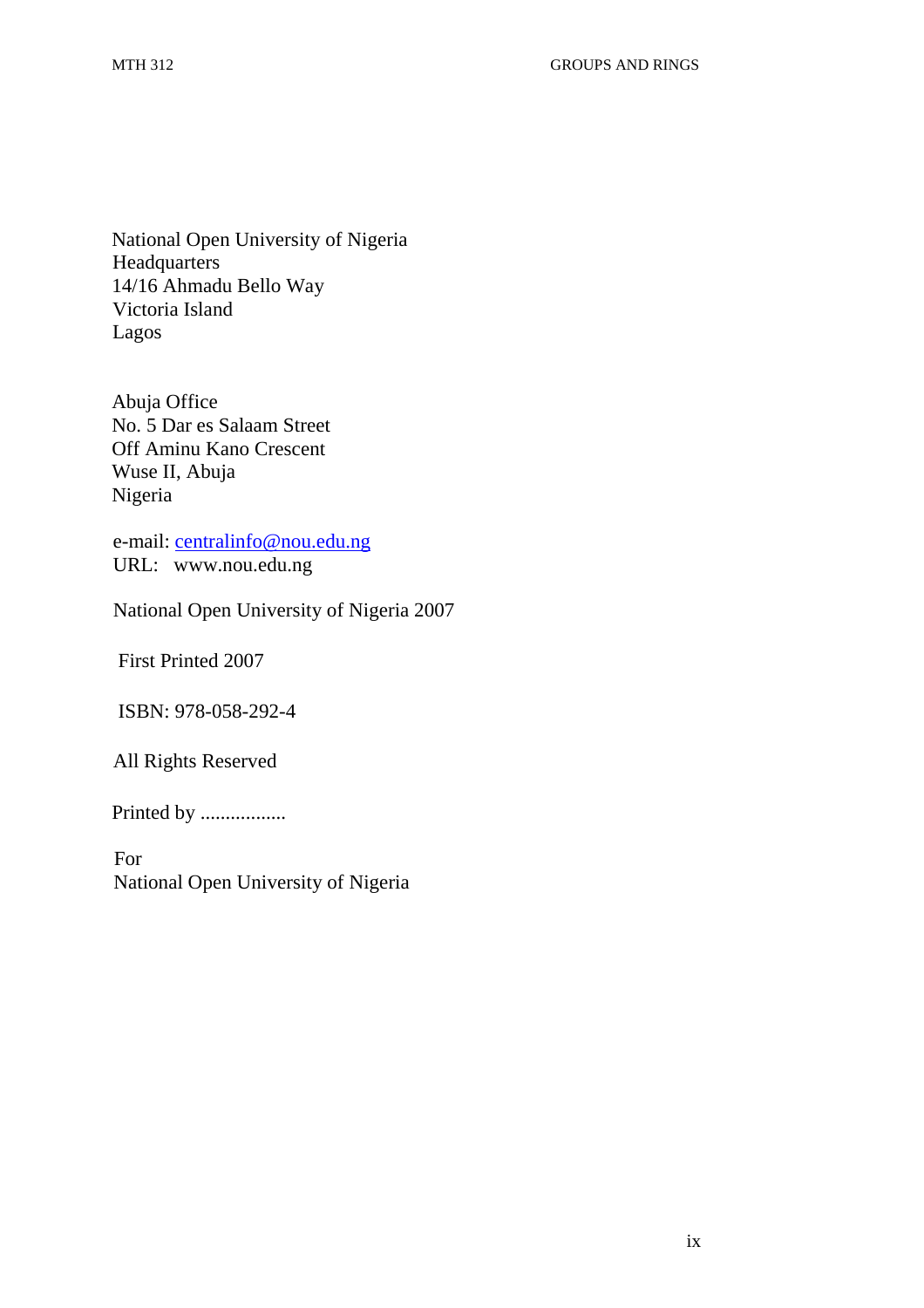#### **TABLE OF CONTENTS PAGE**

# **MODULE 1 ………………………………………………** 1 Unit 1 Normal Subgroups ………………………… 1 - 15 Unit 2 Group Homomorphisms …………………… 16 - 44 Unit 3 Permutation Group ………………………… 45 - 63 Unit 4 Finite groups ……………………………….. 64 - 78 **MODULE 2** ………………………………………………. 79 Unit 1 Ring ………………………………………… 79 - 100 Unit 2 Subrings and Ideals…………………………. 101 - 120 Unit 3 Ring Homomorphisms ……………………... 121 - 140 **Notations and Symbols…………………………………… 141**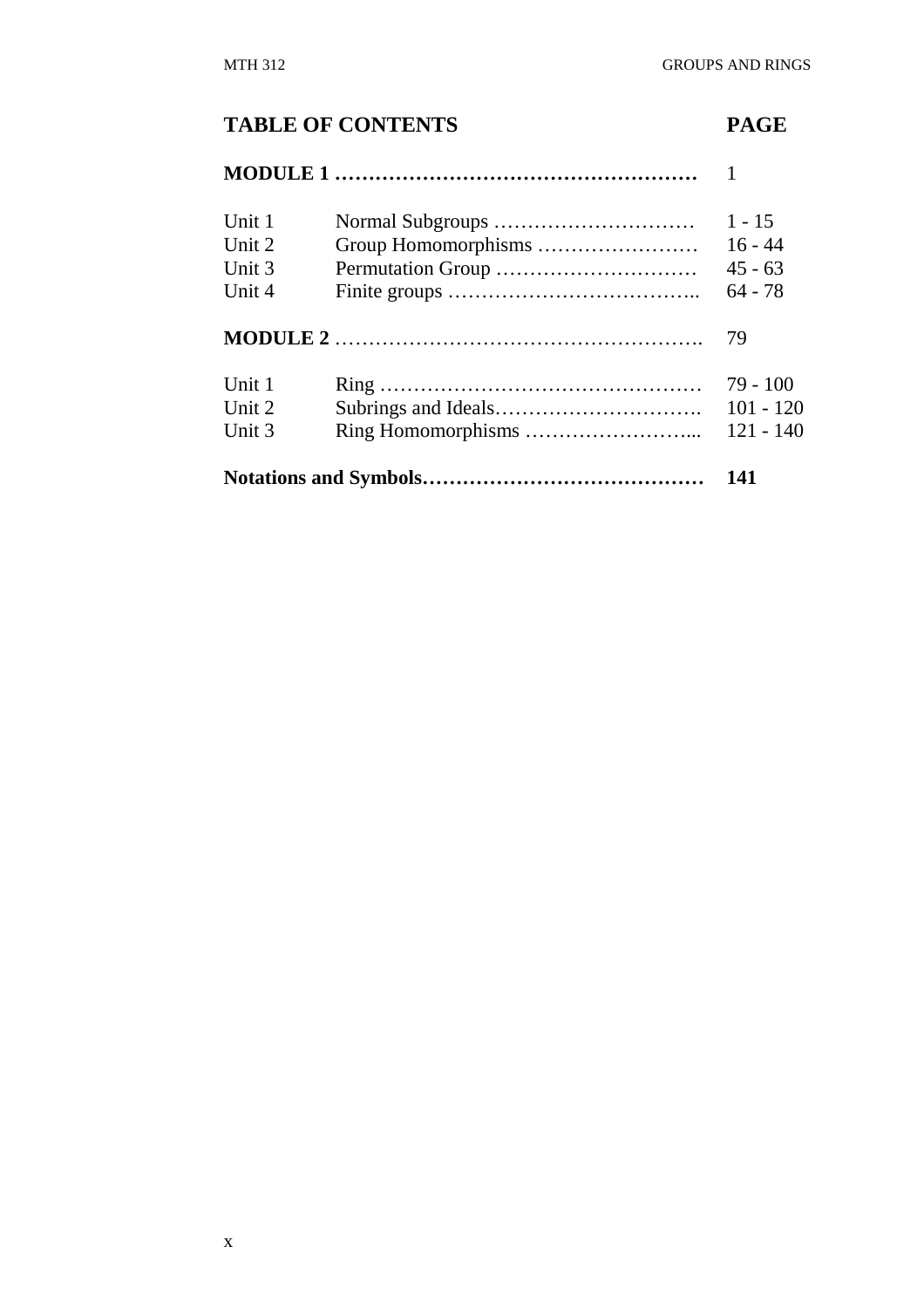## **MODULE 1**

- Unit 1 Normal Subgroups
- Unit 2 Group Homomorphisms
- Unit 3 Permutation Group
- Unit 4 Finite groups

## **UNIT 1 NORMAL SUBGROUPS**

#### **CONTENTS**

- 1.0 Introduction
- 2.0 Objectives
- 3.0 Main Content
	- 3.1 Normal Subgroups
	- 3.2 Quotient Groups
- 4.0 Conclusion
- 5.0 Summary
- 6.0 Tutor Marked Assignment
- 7.0 References/Further

## **1.0 INTRODUCTION**

In MTH 211, you studied subgroups and cosets. We start this unit by discussing a special class of subgroups, called normal subgroups. You will see that the sets of such a subgroup form a group with respect to a suitably defined operation. These groups are called quotient groups we will discuss them in some detail in sec. 3.2.

Once you are comfortable with normal subgroups and quotient groups, you will find it easier to understand the concepts and results that are presented in the next unit. So make sure that you have met the following objectives before going to the next unit.

## **2.0 OBJECTIVES**

After reading this unit, you should be able to

- Verity whether a subgroup is normal or not,
- Obtain a quotient group corresponding to a given normal subgroup.

## **3.0 MAIN CONTENT**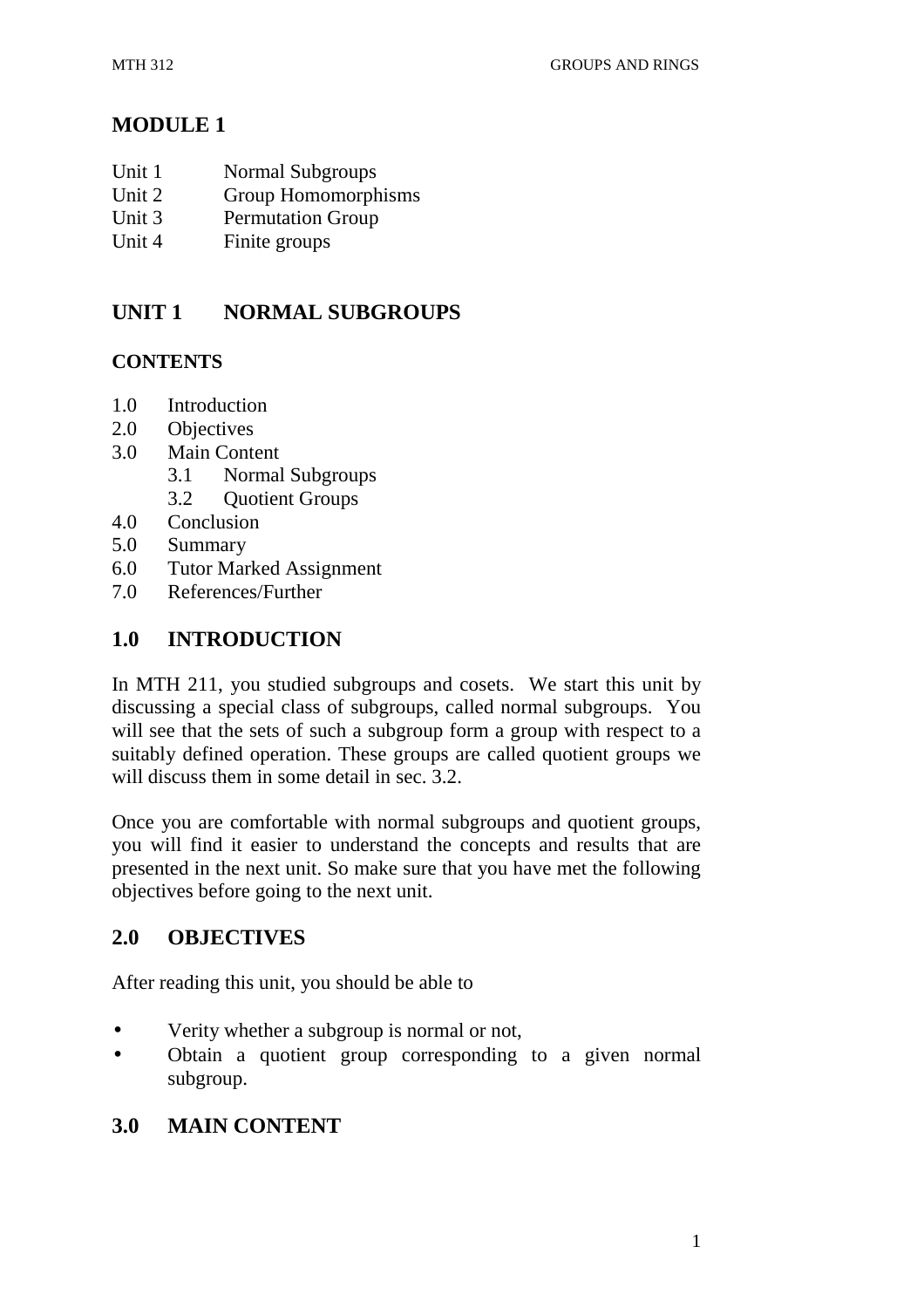#### **3.1 Normal Subgroups**

When we treated Lagrange's theorem in MTH 211 you saw that a left coset of a subgroup H, aH, need not be same as the right coset Ha. But, there are certain subgroups for which the right and left cosets represented by the same element coincide. This type of subgroup is very important in group theory, and we give it a special name.

**Definition**: A subgroup N of a group G is called a **normal subgroup** of G if  $Nx = xN \forall x \in G$ , and we write this as  $N \Delta G$ .

For example, any group G has two normal subgroups, namely, {e} and G itself. Can you see why? Well,  $\{e\}x = \{x\} = x\{e\}$  for any  $x \in G$ , and  $Gx = G = xG$ , for any  $x \in G$ . Let us consider another example.

**Example 1:** Show that every subgroup of Z is normal in Z.

Solution: from Example 4 of unit 3, of MTH 211, you know that if H is a subgroup of Z, then  $H = mZ$ , for some  $m \in Z$ . Now, for any  $z \in Z$ ,  $H + z = \{..., -3m + z, -2m + z, -m + z, z, m + z, 2m + z,...\}$  $= \{..., -3m, z - 2m, z - m, z, z, + m, z + 2m ...\}$  (since + is commutative)  $= z + H$ . ∴ H $\triangle Z$ .

Example 1 is a special case of the fact that every subgroup of a commutative group is a normal subgroup. We will prove this fact later (in Theorem 2).

Try the following exercise now.

#### **SELF ASSISMENT EXERCISE 1**

Show that  $A_3 \Delta S_3$  (see Example 3 of unit 4in MTH 211). −

Let us now prove a result that gives equivalent conditions for subgroups to be normal

**Theorem 1:** Let H be a subgroup of a group G: The following statement are equivalent

- a) H is normal in G
- b)  $g^{-1}Hg \subseteq H \forall g \in G$ .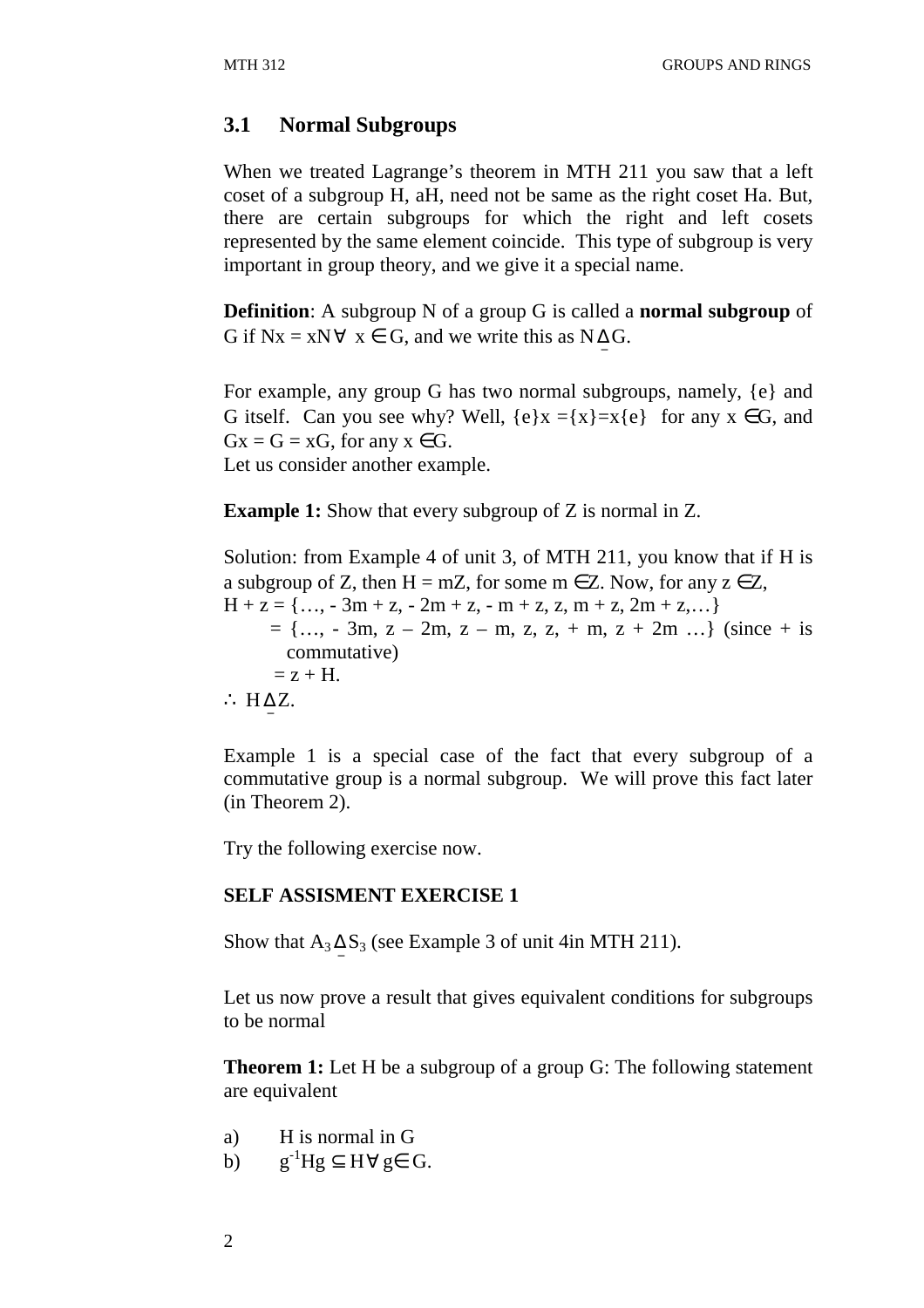c)  $g^{-1}Hg = H \forall g \in G$ .

**Proof:** We will show that (a)  $\Rightarrow$  (b)  $\Rightarrow$  (c)  $\Rightarrow$  (a). This will show that the three statements are equivalent.

(a)  $\Rightarrow$  (b) : Since (a) is true, Hg = gH  $\forall$  g  $\in$  G. We want to prove (b). for this, consider  $g^{-1}Hg$  for  $g \in G$ . Let  $g^{-1}Hg$ .

Since hg  $\in$  Hg = gH,  $\exists$  h<sub>1</sub>  $\in$  H such that hg = gh<sub>1</sub>. ∴  $g^{-1}hg = g^{-1}gh_1 = h_1 \in H$ . ∴ (b) holds. (b)  $\Rightarrow$  (c): Now, we know that (b) holds, i.e., for  $g \in G$ , g-1Hg  $\subseteq$  H. We want to show that  $H \subseteq g^{-1}Hg$ . Let h∈ H. Then.  $H = chc = (g^{-1}g) h (g^{-1}g)$  $= g^{-1} (ghg^{-1})g$  $= g^{-1} \{(g^{-1})^{-1}hg^{-1}\}\n\in g^{-1}Hg, \text{ since } (g^{-1})g^{-1}hg^{-1} \in (g^{-1})^{-1}H(g-1) \subseteq H$ ∴H  $\subseteq$  g<sup>-1</sup> Hg. ∴g-1 Hg = H  $\forall$  g ∈ G

(c)  $\Rightarrow$  (a): for any g  $\in$  G, we know that g<sup>-1</sup>Hg = H. ∴  $g(g-1Hg) = gH$ , that is,  $Hg = gH$ ∴H  $\Delta G$ , that is, )a) holds.

We should like to make the following remark about Theorem 1

**Remark:** Theorem 1 says that  $H \Delta G \Leftrightarrow g^{-1}Hg = H \forall g \in G$ . This does not mean that  $g^{-1}$ hg = h $\forall$  h  $\in$  H and g  $\in$  G.

For example, in E1 you have shown that A<sub>3</sub>  $\Delta S_3$ . Therefore, by theorem 1,  $(1\ 2)^{-1}A_3(1\ 2)^{-1}(1\ 3\ 2)(1\ 2)\neq (1\ 3\ 2)$ . In fact, it is (1 2 3). Try the following exercise now.

#### **SELF ASSISMENT EXERCISE 2**

Consider the subgroup  $SL_2(R) = \{A \in GL_2(R) \mid \det(A) = 1\}$  of  $GL_2(R)$ (see Example 5 of unit 2ofMTH211). Using the facts that

det  $(AB) = det (A)^{-1} =$  $det(A),$ 1 *A* prove that  $AL_2(R)$   $\Delta$   $GL_2(R)$ .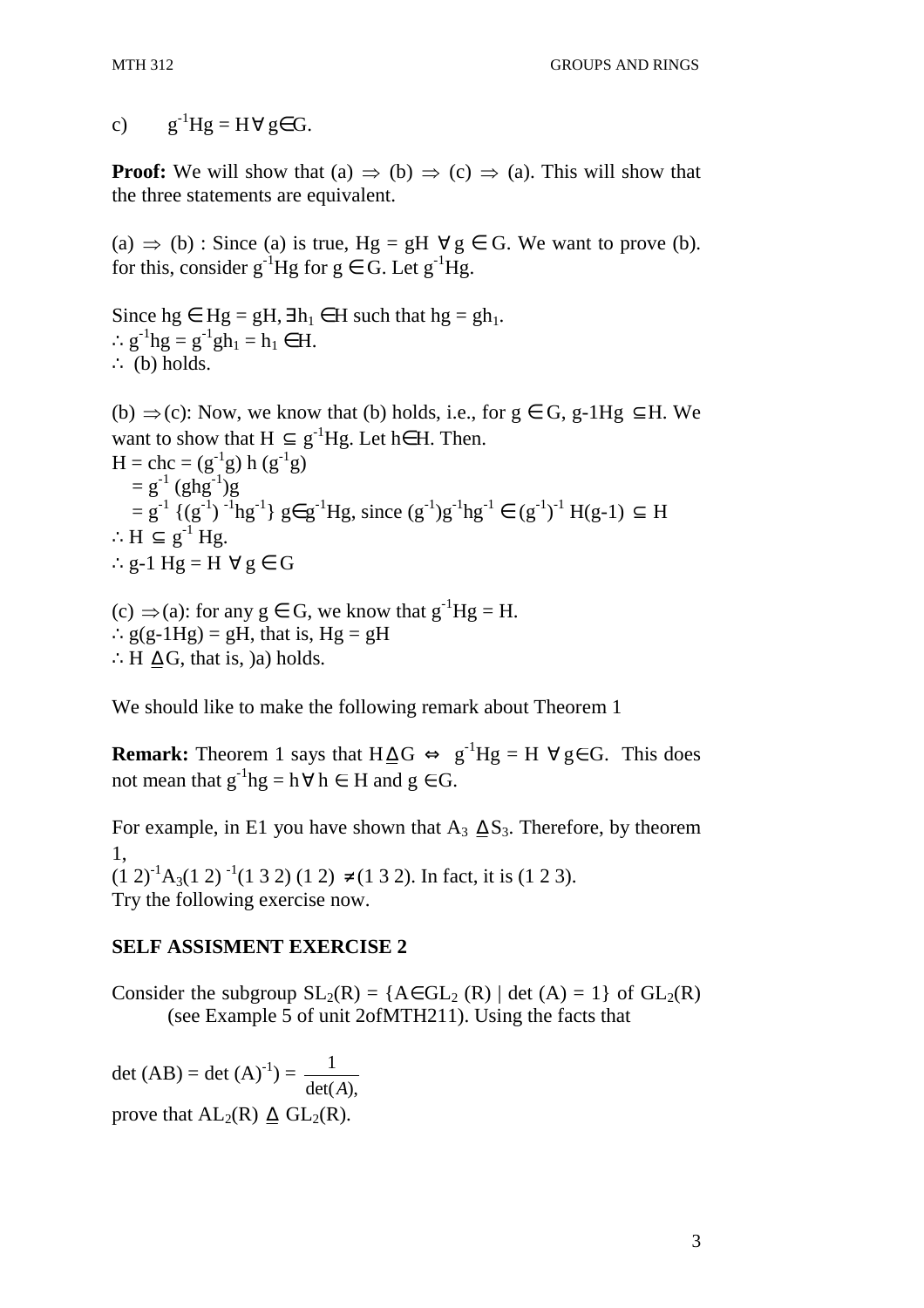We now prove a simple result that we stated after Example 1. it is actually a corollary to Theorem 1.

**Theorem 2:** Every subgroup of a commutative group is normal.

**Prove:** Let G be an abelian group, and  $H \leq G$ . For any  $g \in G$  and  $h \in H$ ,  $g^{-1}hg = (g^{-1}g)h = h \in H \dots g^{-1}Hg \subseteq H$ . Thus,  $H \trianglelefteq G$ .

Theorem 2 says G be an abelian, then all its subgroup are normal. Unfortunately, the converse of this is not true. That is, there are non commutative group where subgroups are all normal. We will give you an example after doing Theorem 3. let us first look at another example of a normal subgroup.

**Example 2:** consider the Klein 4-group,  $K_4$ , given in Example 7 of unit 3.of MTH 211, Show that both its subgroups  $\langle a \rangle$  and  $\langle b \rangle$  are normal.

**Solution:** Consider the table of the operation given in Example 7 of Unit 3.of MTH 211, Note that a and b are of order 2. Therefore,  $a = a^{-1}$  and  $b = b^{-1}$ . Also note that  $ba = ab$ .

Now, let  $H = < a > = \{e, a\}$ . We will check that H  $\Delta K_4$ , that is, g-1hg  $\in$  H  $\forall$  g  $\in$  K<sub>4</sub> and h  $\in$  H.

Now,  $g^{-1}eg = e \in H \,\forall g \in K_4$ .

Further,  $e^{-1}ae = a \in H$ ,  $a^{-1}aa = a \in H$ ,  $b^{-1}ab = bab = a \in H$  and  $(ab)^{-1}a(ab)$  $= b^{-1}$ )a<sup>-1</sup>aa)b = bab = a  $\in$  H. ∴ $H \Delta K_4$ .

By a similar proof we can show that **.** 

In Example 2, both  $a >$  and  $b >$  are of index 2 in  $K_4$ . we have the following result about such subgroups.

**Theorem 3:** Every subgroup of a group G of index 2 is normal in G.

**Proof:** Let  $N \le G$  such that  $|G: N| = 2$ . Let the two right cosets of N be N and Nx, and the two left cosets be N and yN.

Now,  $G = N \cup yN$ , and  $x \in G$ . ∴  $x \in N$  or  $x \in yN$ . Since  $N \cap Nx = \emptyset$ ,  $x \notin N$ .∴  $xN = yN$ . To show that N $\Delta G$ , we need to show that Nx = xN. Now, for any  $n \in N$ ,  $nx \in G = N \cup xN$ . Therefore,  $nx \in N$  or  $nx \in xN$ . But  $nx \notin N$ , since  $x \notin N$ . ∴n $x \in xN$ .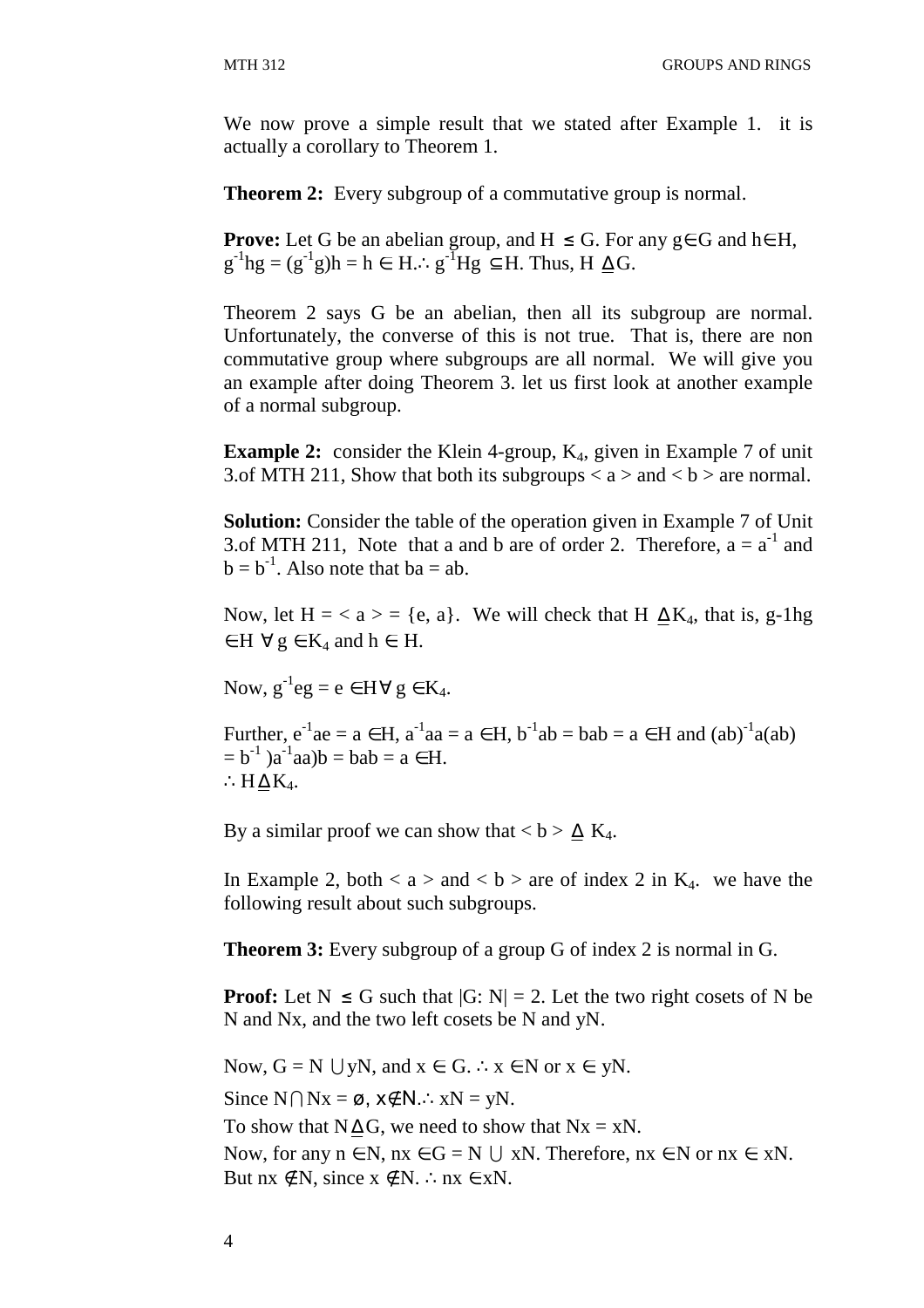Thus,  $Nx \subseteq xN$ .

By a similar argument we can show that  $xN \subseteq Nx$ .

 $\therefore$  Nx = xN, and N  $\Delta$  G.

We will use this theorem in Unit 7 to show that, for any  $n \geq 2$ , the alternating group  $A_n$  is a normal subgroup of  $S_n$ .

In fact, if you go back to the end of sec. 4.3in MTH 211, you can see that  $A_4 \Delta S_4$ , since Lagrange's theorem implies that

$$
|S_4:A_4| = \frac{o(S_4)}{o(A_4)} = \frac{4!}{12} = 2.
$$

Now let us look at an example to show that the converse of Theorem 2is not true.

Consider the quaternion group  $Q_8$ , which we discussed in Example 4 of unit 4of MTH211,. It has the following 6 subgroups:  $H_0 = \{1\}$ ,  $H_1 = \{1,$  $-1$ ,  $H_2 = \{1, -1, A, -A\}H_3 = \{1, -1, B, -B\}$ ,  $H_4 = \{1, -1, C, -C\}, H_5 = Q_8.$ 

You know that  $H_0$  and  $H_5$  are normal in  $Q_8$ . Using theorem 3, you can see that  $H_2$ ,  $H_3$  and  $H_4$  are normal in  $Q_8$ .

By actual multiplication you can see that

 $g^{-1}H_1g \subseteq H_1 \ \forall \ g \in Q_8 \ \therefore H_1 \triangleq Q_8.$ 

Therefore, all the subgroups of  $Q_8$  are normal.

But you know that  $Q_8$  is non-abelian (for instance,  $AB = - BA$ ).

So far we have given examples of normal subgroups. Let us look at an example of a subgroup that isn't normal.

**Example 3:** show that the subgroup  $\lt$  (1 2)  $>$  of  $S_3$  is not normal.

**Solution:** we have to find  $g \in S_3$  such that  $g_{-1}$  (1 2)g  $g \notin \langle (1 \ 2) \rangle$ .

Let us try  $g = (1 2 3)$ . Then, g-1(1 2)g = (3 2 1) (1 2) (1 2 3)  $= (3 2 1) (2 3) = (1 3) \notin \{ (1 2) \}$ Therefore,  $\langle (1\ 2) \rangle$  is not normal in s<sub>3</sub>.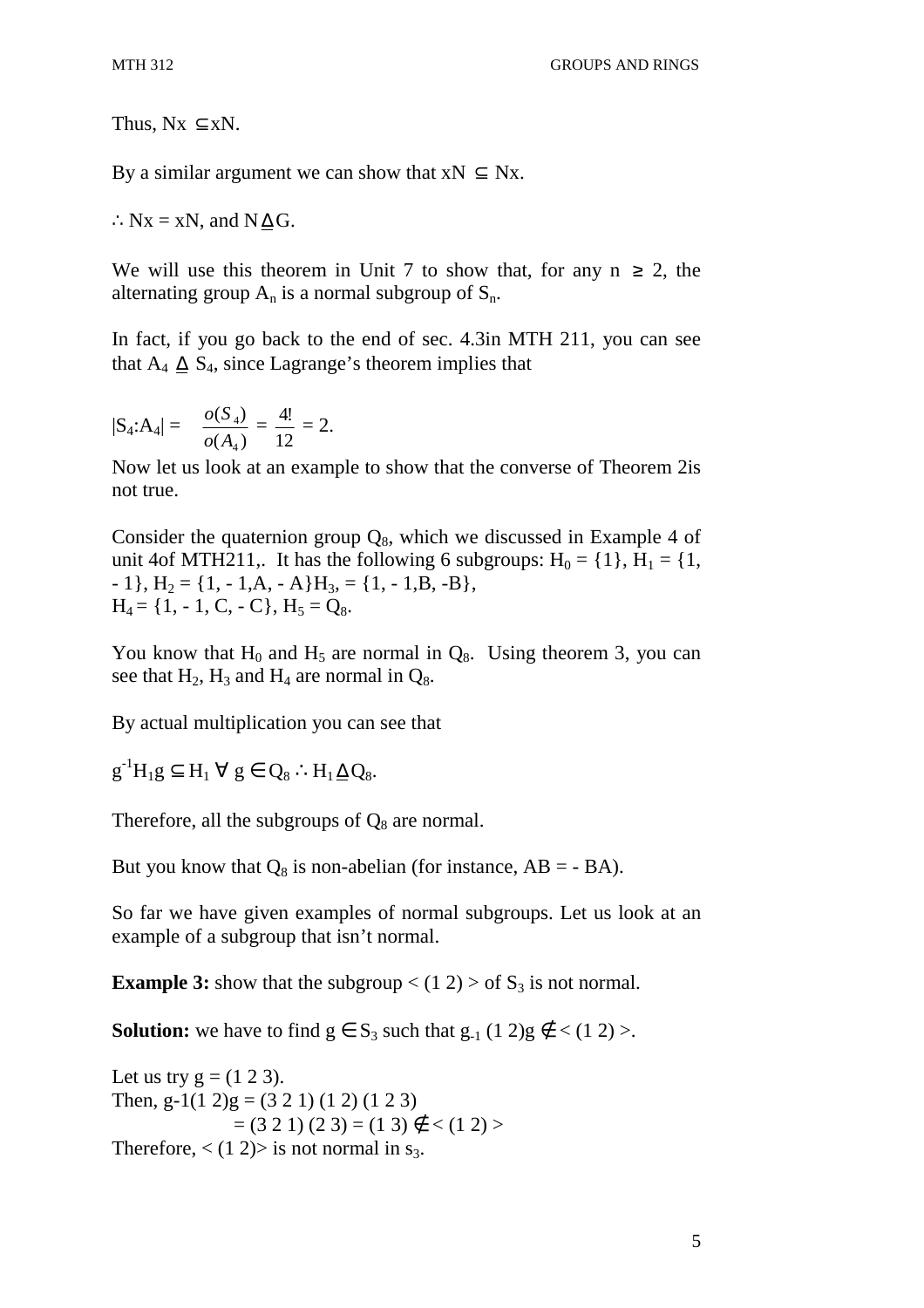Try the following exercise now.

#### **SELF ASSISMENT EXERCISE 3**

Consider the group of all  $2 \times 2$  diagonal matrices over  $\mathbb{R}^*$ , with respect to multiplication. How many of its subgroups are normal?

#### **SELF ASSISMENT EXERCISE 4**

Show that  $Z(G)$ , the center of G, is normal in G. (Remember that  $Z(G)$  =  ${x \in G | xg = gx \forall g \in G}.$ 

#### **SELF ASSISMENT EXERCISE 5**

Show that  $\langle$  (2 3) is not normal in S<sub>3</sub>.

In Unit 3of MTH211, we prove that if  $H \leq G$  and  $K \leq H$ , then  $K \leq G$ . That is, ' $\leq$ ' is a transitive relation. But ' $\Delta$ ' is not a transitive relation. That is, if H∆N and N∆G, it is not necessary that H∆G. We'll give you an example in Unit3 of this course.. But, corresponding to the property of subgroups given in Theorem 4 of unit 3, we have the following result,

**Theorem 4**: let H and K be normal subgroups of a group G. Then  $H \cap$ K∆ G.

**Proof:** From Theorem 4 of unit 3, you know that  $H \cap K \leq G$ . We have to show that  $g^{-1}$  zg  $\in$  H  $\cap$  K  $\forall$  x  $\in$  H  $\cap$  K and g  $\in$  G.

Now, let  $x \in H \cap K$  and  $g \in G$ . then  $x \in H$  and  $H \Delta G$ . ∴  $g^{-1} x g \in H$ . Similarly,  $g^{-1}xg \in K$ . ∴  $g^{-1}xg \in H \cap K$ . Thus,  $H \cap K \trianglelefteq G$ .

In the following exercise we ask you to prove an important property of normal subgroups.

#### **SELF ASSISMENT EXERCISE 6**

- i. Prove that if  $H \Delta G$  and  $K \leq G$ , then  $HK \leq G$ . (**Hint**: Use Theorem 5 unit 3.)
- ii. prove that if H  $\Delta G$ , K  $\Delta G$  then HK  $\Delta G$ .

Now consider an important group, which is the product of two subgroups, of which only one normal.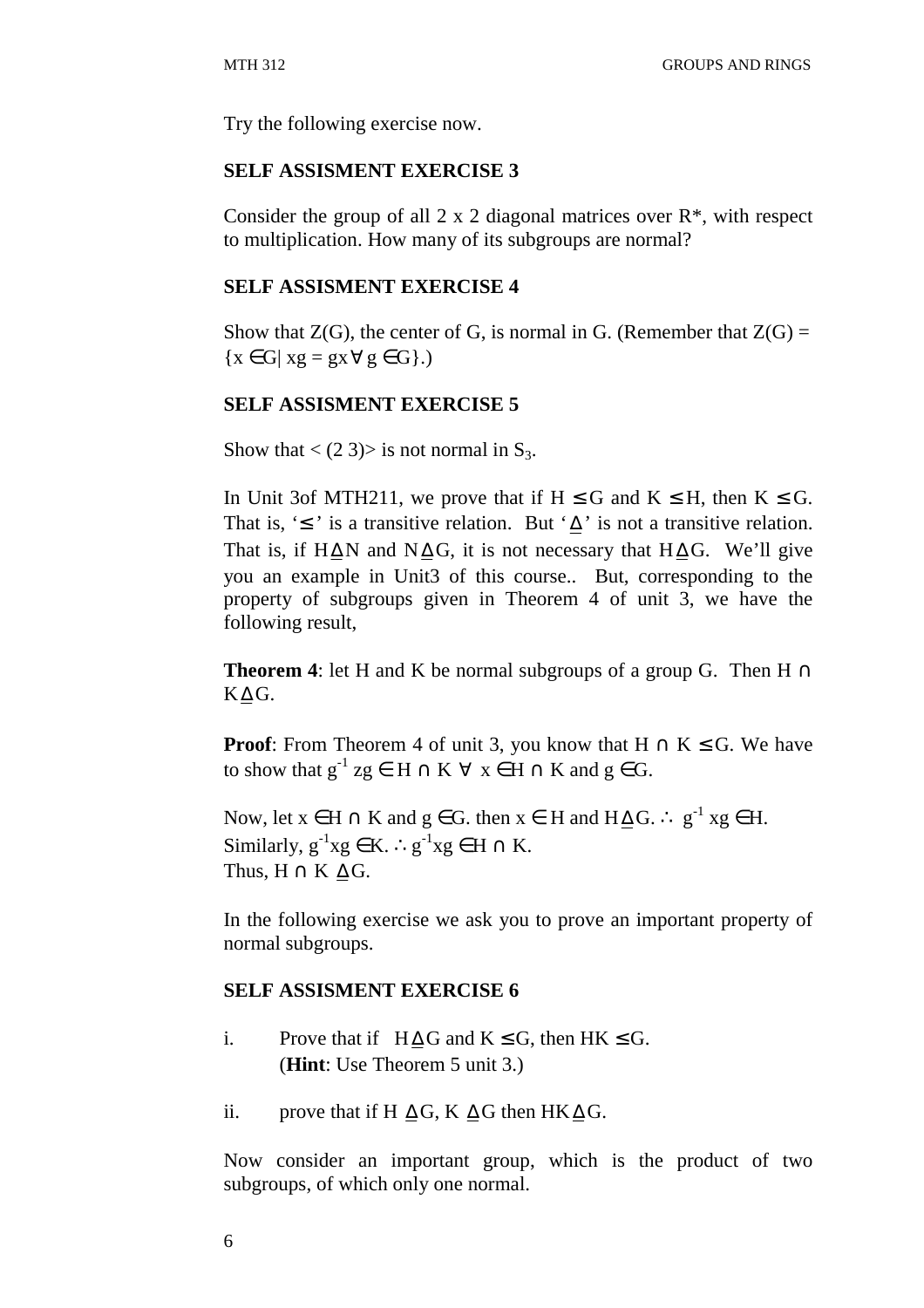#### **SELF ASSESSMENT EXERCISE 7**

Let G be the group generated by  $\{x, y | x^2 = e, y^4 = e, xy = y^{-1}x\}.$ Let  $H = < x >$  and  $K = < y >$ .

Then show that K  $\Delta G$ , H  $\Delta G$  and G = HK.

Solution: Not that the elements of G are of the form  $x^i y^j$ , where  $i = 0, I$ and  $j = 0, 1, 2, 3$ . ∴ G = {e, x, xy, xy<sup>2</sup>, xy<sup>3</sup>, y, y<sup>2</sup>, y<sup>3</sup>}. ∴ $|G:K| = 2$ . Thus, by Theorem 3,  $K \Delta G$ 

Note that we can't apply Theorem 2, since G is non-abelian (as  $xy = y^{-1}$ ) and  $y \neq y^{-1}$ ).

Now let us see if  $H \Delta G$ .

Consider y<sup>-1</sup>xy. Now y<sup>-1</sup>xy = xy<sup>2</sup>, because y<sup>-1</sup>x = xy. If  $xy^2 \in H$ , then  $xy^2 = e$  or  $xy^2 = x$ . (Remember  $o(x) = 2$ , so that  $x^{-1} = x$ .) Now,  $xy^2 = e \implies y^2 = x^{-1} = x$  $\Rightarrow$  y<sup>3</sup> = xy = y<sup>-1</sup>x  $\Rightarrow$  y<sup>4</sup> = x  $\Rightarrow$  e = x, a contradiction. Again  $xy^2 = x \implies y^2 = e$ , a contradiction.  $\therefore$  y<sup>-1</sup>xy = xy<sup>2</sup> ∉ H, and hence, H  $\triangle G$ .

Finally, from the definition of G you see that  $G = HK$ .

The group G is of order 8 and is called the dihedral group,  $D_8$ . It is the group of symmetries of a square, that is, its elements represent the different ways in which two copies of a square can be placed so that one covers the other. A geometric interpretation of its generators is the following (see Fig. 1):

Take y to be a rotation of the Euclidean plane about the origin through



**Fig. 1: Geometric representation of the generators of D8.**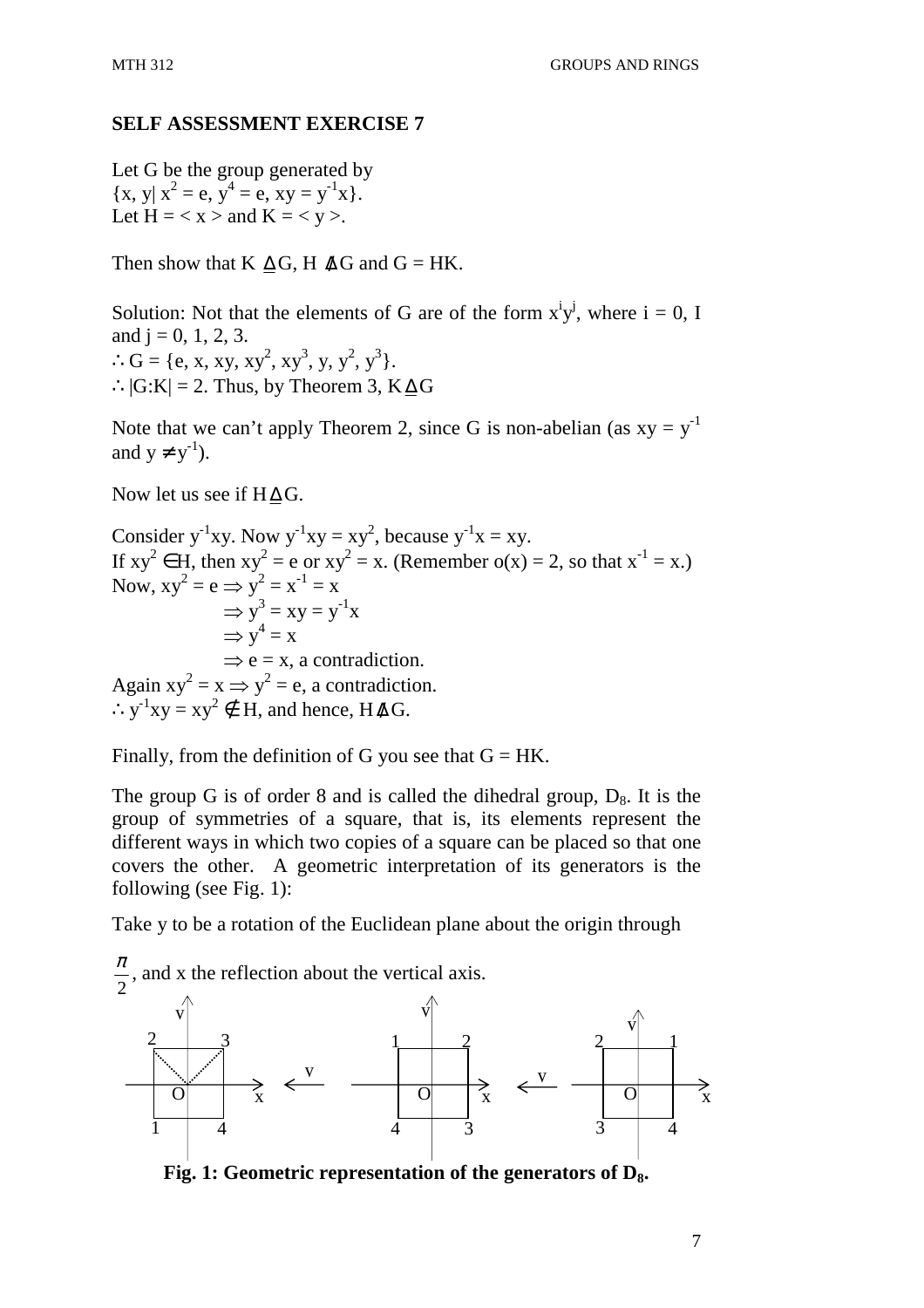We can generalize  $D_8$  to the dihedral group  $D_{2n} = \langle x, y | x^2 = e, y^n = e, xy = y-1x \rangle$ , for  $n > 2$ .

Try the following exercise now.

E7) Describe  $D_6$  and give its geometric interpretation.

Let us now utilize normal subgroups to form new algebraic structures.

## **3.2 Quotient Groups**

In this section we will use a property of normal subgroups to create a new group. This group is analogous to the concept of quotient spaces given in the Linear Algebra course.

Let H be a normal subgroup of a group G. Then  $gH = Hg$  for every g ∈G. Consider the collection of all cosets of H in G. (Note that since H ∆ G, we need not write 'left coset' or 'right coset; simply 'coset' is enough.) We denote this set by G/H. Now, for x,  $y \in H$ , we have

(Hx) (Hy) =  $H(xH)y$ , using associativity,  $=$  Hhxy, using normality of H,  $=$  Hxy, since HH  $=$  H because H is a subgroup.

Now, we define the product of two cosets Hx and Hy and G/H by (Hx) (Hy)  $=$  Hxy for all x, y in G.

Our definition seems to depend on the way in which we represent a coset. Let us explain this. Suppose  $C_1$  and  $C_2$  are two cosets, say  $C_1$  = hx and  $C_2 = Hy$ . Then  $C_1C_2 = Hxy$ . But  $C_1$  and  $C_2$  can be written in the form Hx and Hy in several ways so, you may think: Does  $C_1C_2$  depends on the particular way of writing  $C_1$  and  $C_2$ ?

In other words if  $C_1 = Hx = Hx_1$  and  $C_2 = Hy = Hy_1$ , then is  $C_1C_2 = Hxy$ or is  $C_1C_2 = Hx$  y? Actually, we will show you that  $Hxy = Hx_1y_1$ , that is, the product of cosets is well defined.

Since  $Hx = Hx_1$  and  $Hy = hy_1, xx_1^{-1} \in H, yy_1^{-1} \in H$ ∴(xy) (x<sub>1</sub> y<sub>1</sub>)<sup>-1</sup> = (xy) (y<sub>1</sub><sup>-1</sup>x<sub>1</sub><sup>-1</sup>)= x (yy<sub>1</sub><sup>-1</sup>) x<sub>1</sub><sup>-1</sup>  $=x(yy_1^{-1}x_1^{-1})x_1^{-1} (xx_1^{-1}) \in H$ , since  $xx_1 \in H$  and  $H \triangleq G$ . i.e.,  $(xy) (x_1y_1)^{-1} \in H$ .  $:$ Hxy = Hx<sub>1</sub>y<sub>1</sub>.

We will now show that  $(G/H)$ , is a group.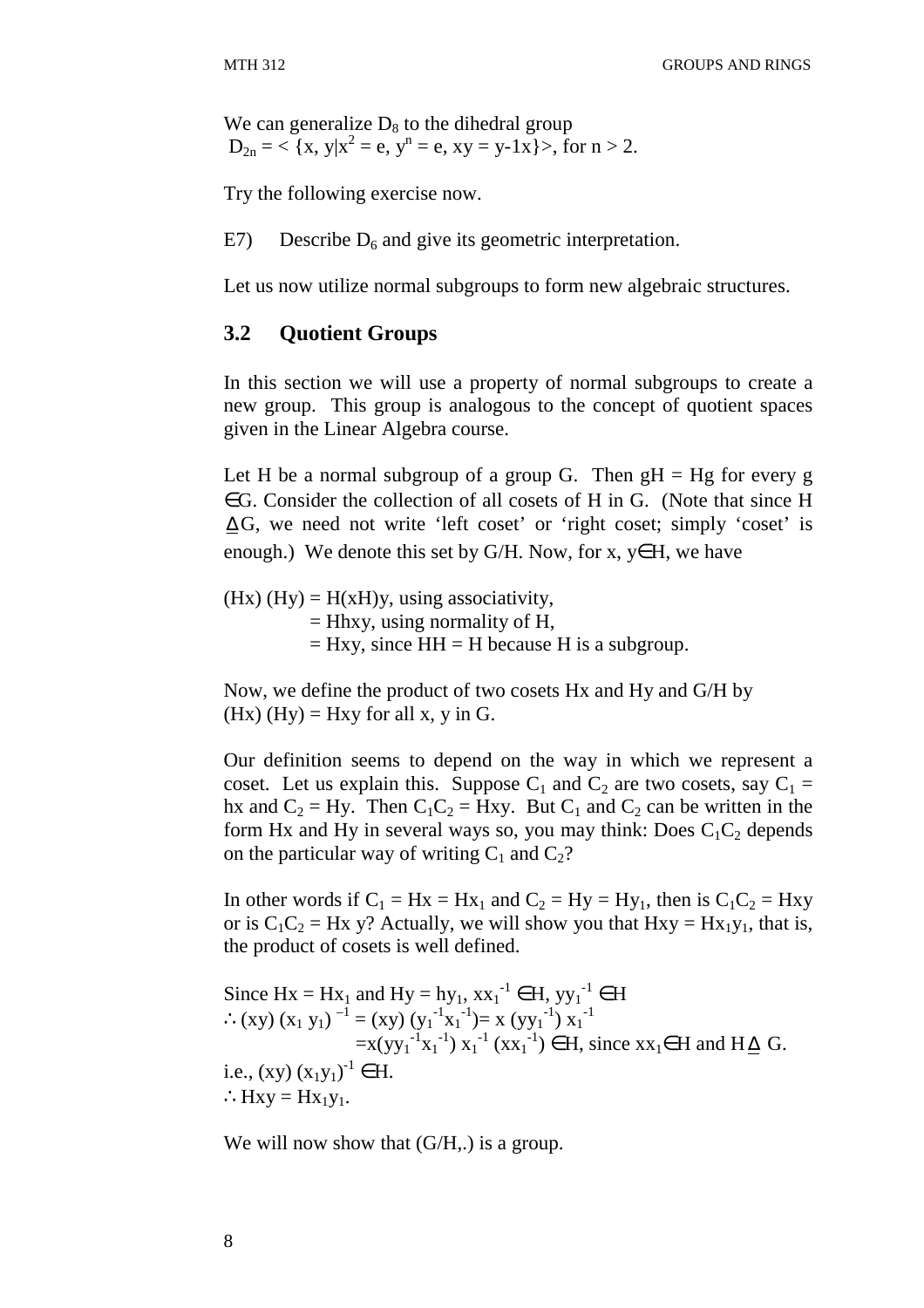**Theorem 5:** Let H be a normal subgroup of a group G and G/H denote the set of all cosets of H in G. Then G/H becomes a group under multiplication defined by  $Hx.Hy = Hxy, x, y \in G$ .

The coset  $H = He$  is the identity of  $G/H$  and the inverse of  $Hx$  is the  $\cos{\mathrm{et}} \, \mathrm{Hx}^{-1}$ .

**Proof:** We have already observed that the product of two cosets is a coset.

This multiplication is also associative, since  $((\text{Hx}) (\text{Hy})) (\text{Hz}) = (\text{Hxy}) (\text{Hz})$  $=$  Hxyz, as the product in G is associative,  $=$  Hx (yz)  $=$  (hx) (hyz)

 $=(Hx) ((Hy) (Hz))$  for x, y,  $z \in G$ .

Now, if e is the identity of g, then Hx,  $He = Hxe = Hx$  and  $He Hx = Hex$ Hx for every  $x \in G$ . Thus, He = H is the identity element of G/H.

## Also, for any  $x \in G$ , Hx  $hx^{-1}$ .

So, we have prove that G/H, the set of all cosets of a normal subgroup H in G forms a group with respect to the multiplication defined by Hx.Hy = hxy. This group is called the **quotient group (or factor group)** of g by H.

Note that the order of the quotient group G/H is the index of H in G. thus, by Lagrange's theorem you know that if g is a finite group, then

$$
\mathrm{o}(G/H) = \frac{o(G)}{o(H)}
$$

Also note that if  $(G, +)$  is an abelian group and  $H \leq G$ , then  $H \Delta G$ . Further, the operation on G/H is defined by  $(H + x) + (H + y) = H + (x + y)$ y).

Let us look at a few examples of quotient groups.

**Example 5:** Obtain the group G/H, where  $G = S_3$  and  $H = A_3 = \{1, (1 \ 2 \ 1)$ 3), (1 3 2)}

**Solution**: Firstly, note that  $A_3 \Delta S_3$ , since  $|S_3: A_3| = 2$ .

From example 3 of unit 4 you that g/H is a group of order 2 whose elements are H and (1 2) H.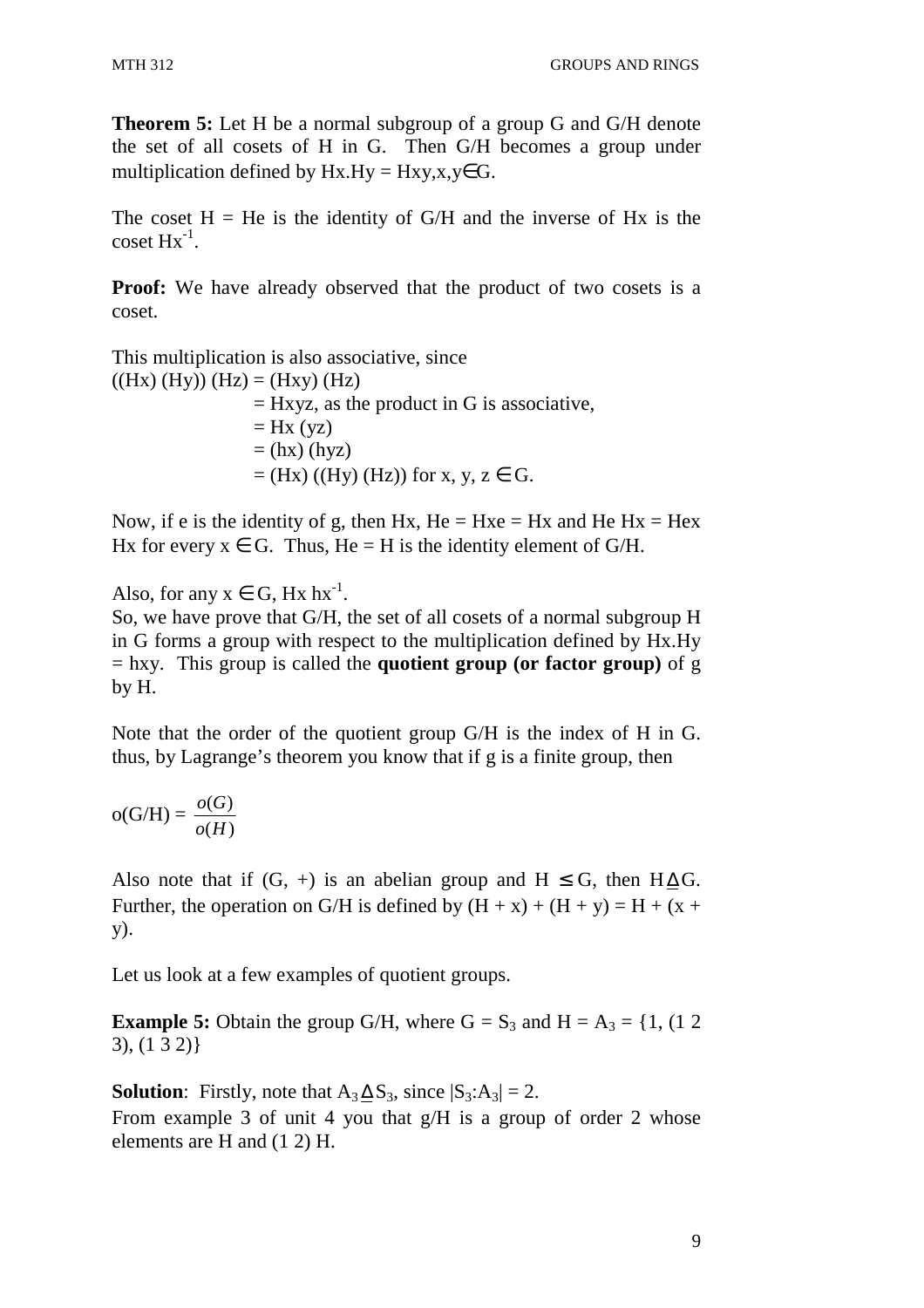**Example 6:** Show that the group  $Z/nZ$  is of order n.

**Solution:** The elements of Z/nZ are of the form  $a + nZ = \{a + kn | k \in Z\}$ . Thus, the elements of Z/nZ are precisely the congruence classes nodulo n, that is, the elements of Zn (see Sec. E.5.1).

Thus,  $Z/nZ = \{ 0, 1, 2, \dots, n-1 \}.$  $\therefore$  o(Z/nZ) = n. Note that addition in Z/nZ is given by  $\overline{a} + \overline{b} = \overline{a+b}$ .

Try these simple exercises now.

#### **SELF ASSISMENT EXERCISE 8**

For any group G, determine the quotient groups corresponding to {e} and G.

#### **SELF ASSISMENT EXERCISE 9**

Show that the quotient group of a cyclic group is cyclic. (**Hint**: if  $G = \langle x \rangle$ , then show that  $G/H = \langle Hx \rangle$ 

Now, do G and G/H always have the same algebraic properties?

On solving the following exercise you will see that if G is abelian, then so is G/H; but the converse need not be true. That is, G may not so. Thus, G and G/H need not have the same algebraic properties.

#### **SELF ASSISMENT EXERCISE 10**

Show that if a group G is commutative, then so is G/H, for any  $H \Delta G$ .

#### **SELF ASSISMENT EXERCISE 11**

Take the group  $D_8$  of Example 4. Show that  $D_8/K$  is abelian, even though  $D_8$  is non-abelian.

You may be surprised to know that given a group G, we can always defined a normal subgroup H, such that G/H is abelian. This subgroup is the commutator subgroup.

**Definition**: Let G be a group and  $x, y \in G$ , Then  $x^{-1}y^{-1}xy$  is called the commutator of x and y. It is denoted by [**x,y**].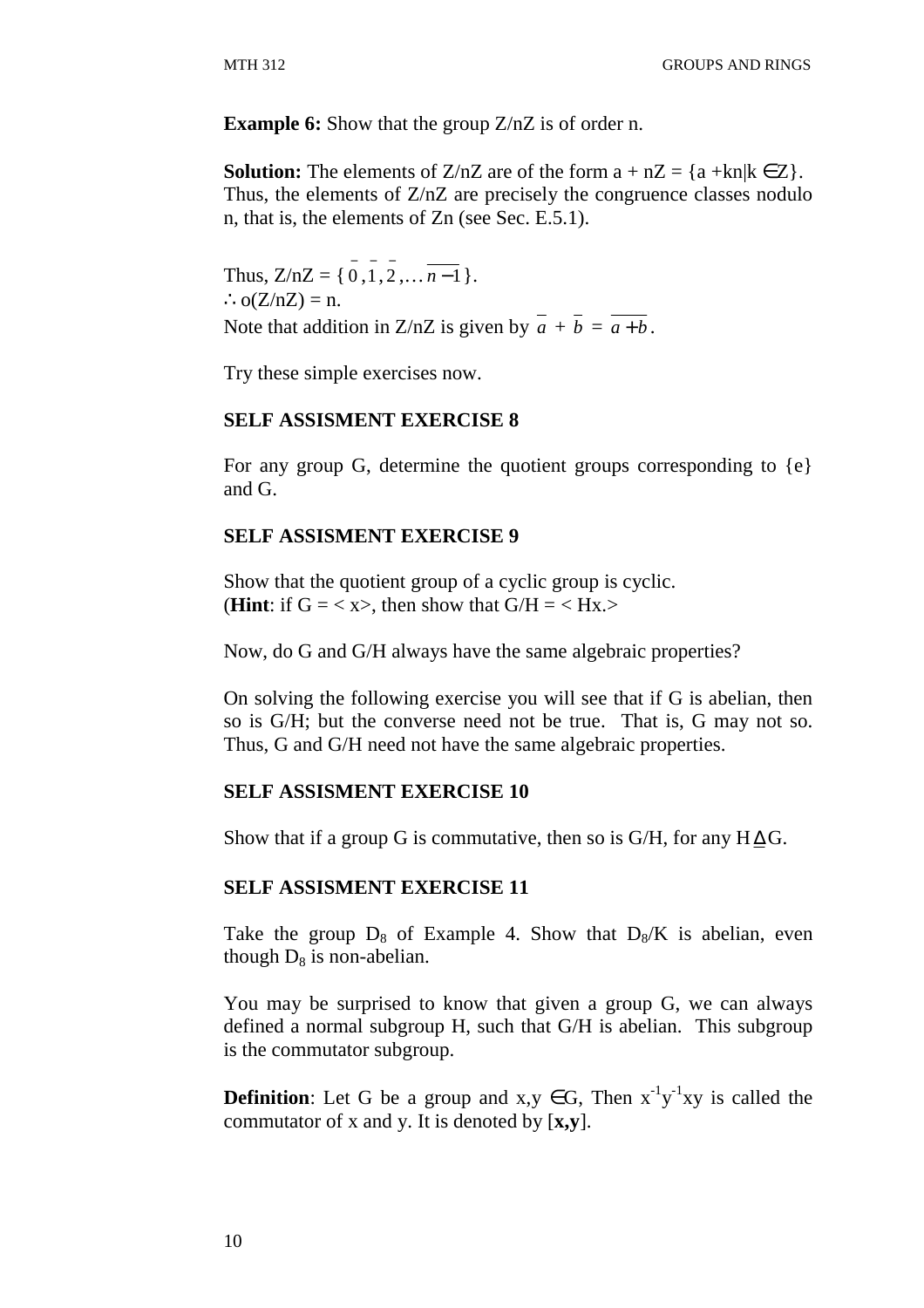The subgroup of G generated by the set of all commutator is called the commutator of G. It is denoted by [**G,G**]

For example, if G is a commutative group, then  $x^{-1}y^{-1}xy = x^{-1}xy^{-1} = e \forall x, y \in G.$   $\therefore [G,G] = \{e\}.$ 

Try this exercise now.

#### **SELF ASSISMENT EXERCISE 12**

Obtain [G,G], where g is cyclic.

Now, let us prove the commutativity of the factor group corresponding to the commutator subgroup.

**Theorem 6:** Let G be a group. Then [G,G] is a normal subgroup of G. further, G/[G, G] is commutative.

**Proof:** We must show that, for any commutator x-1y-1xy and for any g  $\in$  G.  $g^{-1}(x^{-1}y^{-1}xy)g = \in [G, G].$ 

Now  $g^{-1}(x^{-1}y^{-1}xy)g = (g^{-1}xg)^{-1} (g^{-1}yg)^{-1} (g^{-1}xg) (g^{-1}yg) \in [G,G].$ ∴ $[G, G]$ ∆ $G$ .

Now, for  $x, y \in G$ ,

$$
HxHy = HyHx \Leftrightarrow Hxy = Hyx \Leftrightarrow (yx) (yx)-1 \in H
$$
  

$$
\Leftrightarrow xy x-1y-1 \in H.
$$

Thus, since xy x-1y-1∈H  $\forall$  x, y ∈G, HxHy = HyHx  $\forall$  x, y∈G/H is abelian.

Note that we have defined the quotient group G/H only if H  $\Delta$ G. But if H  $\Delta$ G we can still define G/H to be the set of all left (or right) cosets of H in G. But, in this case G/H will not be a group. The following exercise will give you an example.

## **SELF ASSISMENT EXERCISE 13**

For  $G = S3$  and  $H = \langle (12) \rangle$ , show that the product of right cosets in G/H is not well defined.

(Hint: Show that H(1 2 3) = H(2 3) = H(2 3) and H1 3 2) = H(1 3), but  $H(1\ 2\ 3)(1\ 3\ 2) \neq H(2\ 3)(1\ 3)$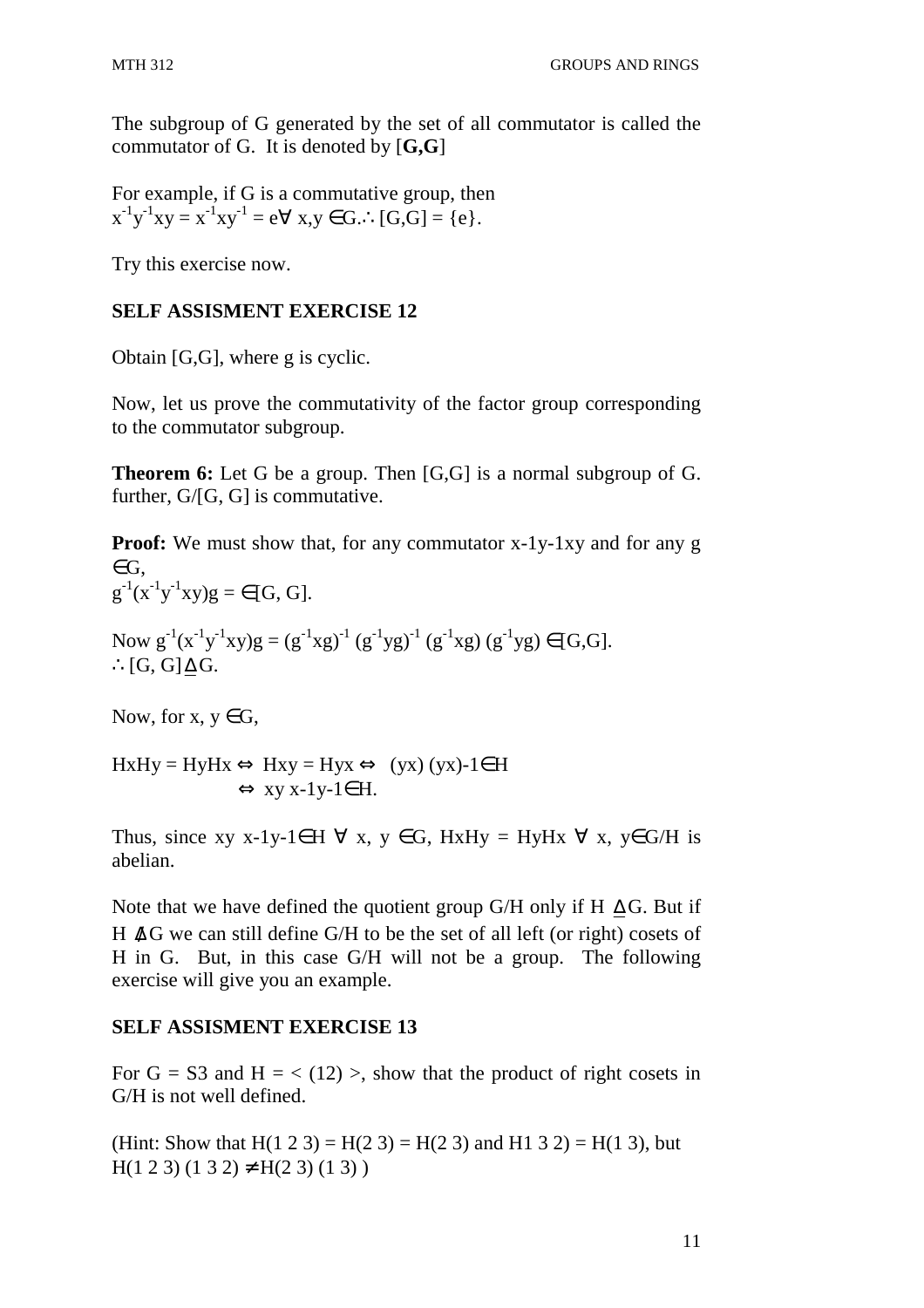Self Assessment Exercise 13 leads us to the following remark.

**Remark:** if H is a subgroup of G, then the product of cosets of H is defined only when H  $\Delta G$ . This is because, if Hxhy = Hxy∀x, y  $\in G$ , then, in particular,

Hx-1 Hx = hx-1x = He = H  $\forall$  x  $\in$  G.

Therefore, for any h∈H, x-1hx = ex-1hx  $\in$  Hx-1Hx = H. That is, x-1Hx  $\subseteq$ H for any  $x \in G$ . ∴H  $\Delta G$ .

Let us now summarise what we have done in this unit.

#### **4.0 CONCLUSION**

We have been able to establish a fundamental mathematical structure of group theory which make the study very interesting. You are to master every detail in order to be able to follow subsequent development of the course.

#### **5.0 SUMMARY**

In this unit we have brought out the following points.

- The definition and examples of a normal subgroup.
- Every subgroup of an abelian group is normal.
- Every subgroup of index 2 is normal.
- If H and K are normal subgroups of a group G, then so is  $H \cap K$ .
- The product of two normal subgroups is a normal subgroup.
- If H  $\Delta$ N and N  $\Delta$ G, then H need not be normal in G.
- The definition and examples of a quotient group.
- If G is abelian, then every quotient group of G is abelian. The converse is not true.
- The quotient group corresponding to the commutator subgroup is commutative.
- The set of left (or right) cosets of H in G is a group if and only if  $H \Delta G$ .

#### **SOLUTIONS/ANSWERS**

#### **SELF ASSISMENT EXERCISE 1**

 $S_3 = \{1, (1\ 2), (1\ 3), (2\ 3), (1\ 2\ 3), (1\ 3\ 2)\}\$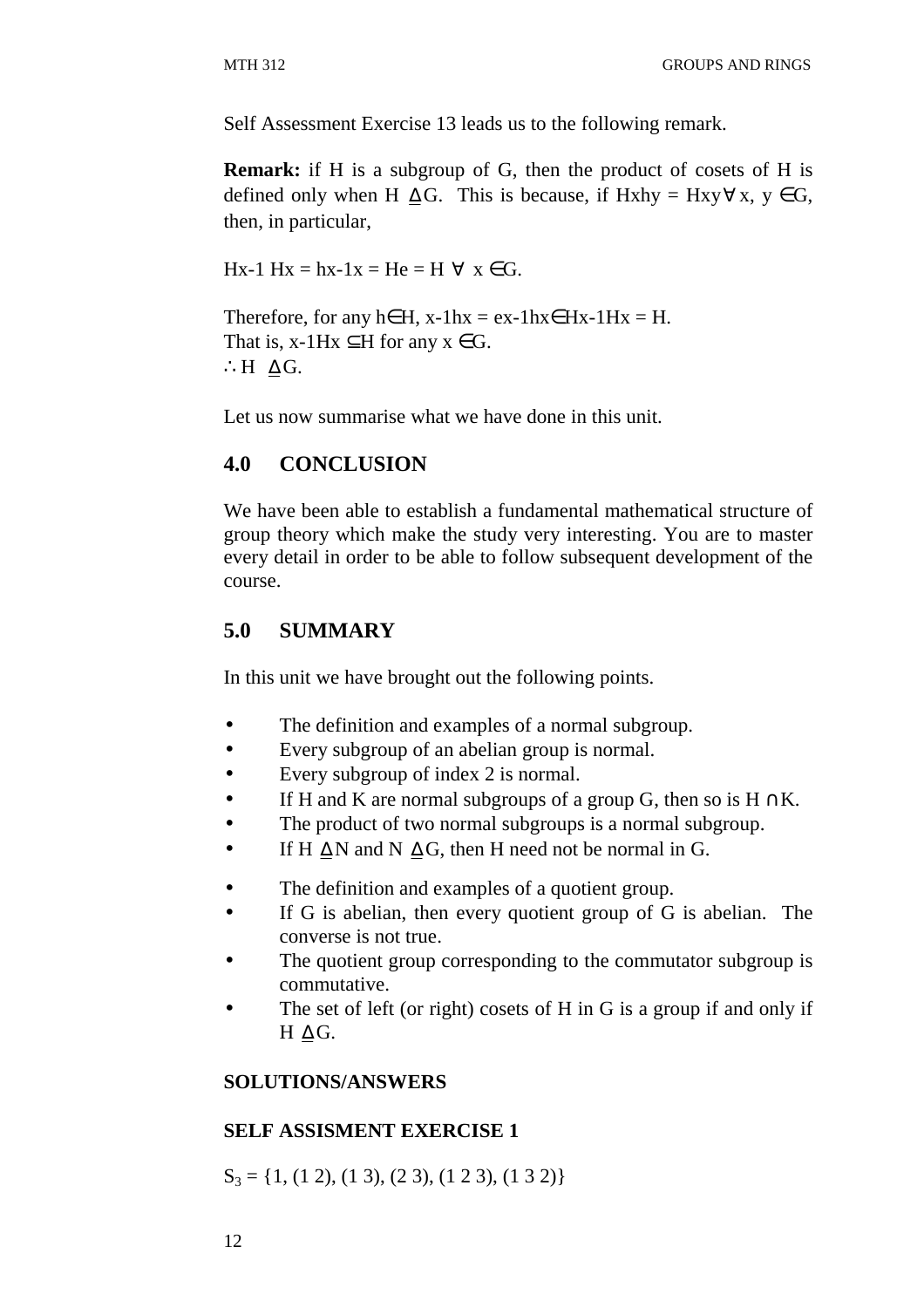$A_3 = \{1, (1\ 2\ 3), (1\ 3\ 2)\}\$ You can check that  $A_31 = A_3 = 1A_3$ ,  $A_3(1\ 2) = (1\ 2)A_3$ , and so on. ∴ $A_3$   $\Delta S_3$ .

#### **SELF ASSISMENT EXERCISE 2**

For any  $A \in GL_2(R)$  and  $B \in SL_2(R)$ , det  $(A^{-1}BA) = det(A^{-1}) det(B) det(A)$  $\sim$   $=$  $det(A)$ 1 *A*  $det(A)$ , since  $det(B) = 1$  $= 1$  $\therefore A^{-1}BA \in SL_2(R).$ ∴SL<sub>2</sub> $(R)$   $\Delta$ GL<sub>2</sub> $(R)$ .

#### **SELF ASSISMENT EXERCISE 3**

All, since this group is abelian.

#### **SELF ASSISMENT EXERCISE 4**

Let  $\in$  G and  $x \in Z(G)$ . Then  $g^{-1}xg = g^{-1}gx$ , since  $x \in Z(G)$  $= x \in Z(G)$ ∴g<sup>-1</sup>Z(G)g  $\subseteq$  Z(G)  $\forall$  g ∈ G.

∴Z $(G)$   $\Delta G$ .

#### **SELF ASSISMENT EXERCISE 5**

Since  $(1\ 2\ 3)^{-1} (2\ 3) (1\ 2\ 3) = (1\ 2) \notin \langle (2\ 3) \rangle, \langle (2\ 3) \rangle$   $\Delta S_3$ 

#### **SELF ASSISMENT EXERCISE 6**

a) Take any element hk ∈ HK. Since  $H \Delta G$ , k-1hk ∈ H. Let k  $1hk = h1$ . Then  $hk = kh1 \in KH$ . ∴hk ∈ KH  $\forall$  hk ∈ HK ∴HK ⊂ KH. Again, for any kh ∈ KH, khk<sup>-1</sup> ∈ H. Let khk<sup>-1</sup> = h<sub>2</sub>. Then kh = h2k  $∈HK$ ∴kh ∈ HK  $\forall$  kh ∈ KH. ∴K $H \subset HK$ . Thus, we have shown that  $HK = KH$ . ∴HK  $\le$  G.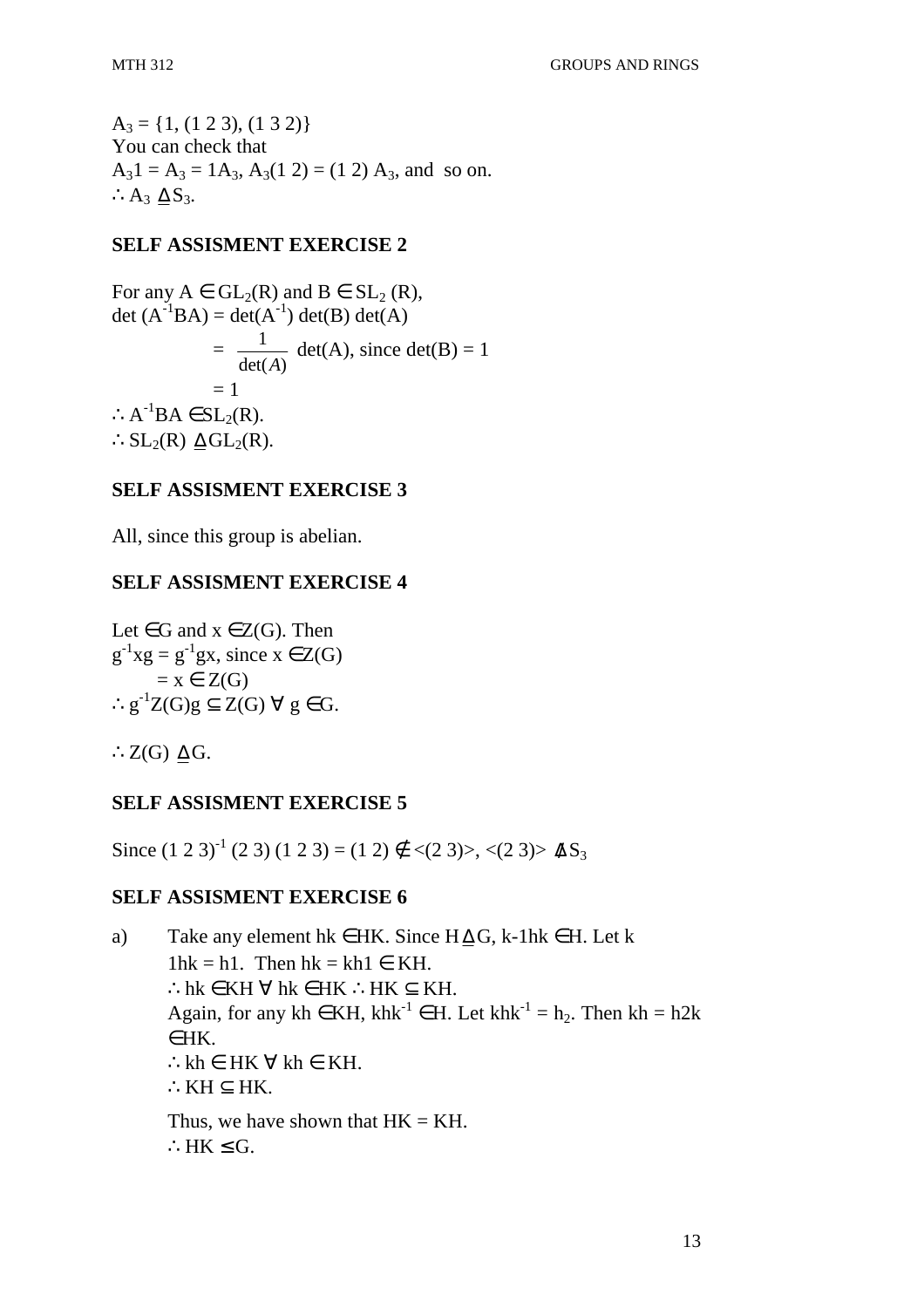b) From (a) we know that HK  $\le$  G. To show that Hk  $\Delta$  G, consider  $g \in G$  and hk  $\in HK$ . Then. G-1hkg =  $g^{-1}h(gg^{-1})kg = (g^{-1}hg)(g^{-1}kg)$  $\in$  HK, since H  $\Delta G$ , K  $\Delta G$ . ∴g<sup>-1</sup>HKg  $\subseteq$  HK  $\forall$  g  $\in$  G. ∴HK  $\Delta G$ .

#### **SELF ASSISMENT EXERCISE 7**

 $D_6$  is generated by x and y, where  $x^2 = e, y^2 = e, y^3 = e$  and  $y = y^{-1}x$ .

This is the group of symmetries of an equilateral triangle. Its generators are x and y, where x corresponds to the reflection about the altitude through a fixed vertex and y corresponds to a rotation about the centroid through  $120^\circ$  (see fig. 2).



Fig.2: Generators of  $D_6$ 

#### **SELF ASSISMENT EXERCISE 8**

 $G/{e}$  = {  ${e}$   $g | g \in G$ } = {  ${g}$ }  $g \in G$ }  $G/G = {Gg | g \in G} = {G},$  since  $Gg = G \forall g \in G$ . So G/G consists of only one element, namely, the identity.

#### **SELF ASSISMENT EXERCISE 9**

Let  $G = \langle x \rangle$  and  $G/H$  be a quotient group of G. any element of  $G/H$  is of the form  $Hxn = (Hx)n$ , since any element of G is of the form xn, ∴ $G/H = \langle Hx \rangle$ .

#### **SELF ASSISMENT EXERCISE 10**

for any two elements Hx and Hy in G/H, (Hx) (Hy) = Hxy = Hyx, since G is abelian  $=$  (Hy) (Hx). ∴G/H is abelian.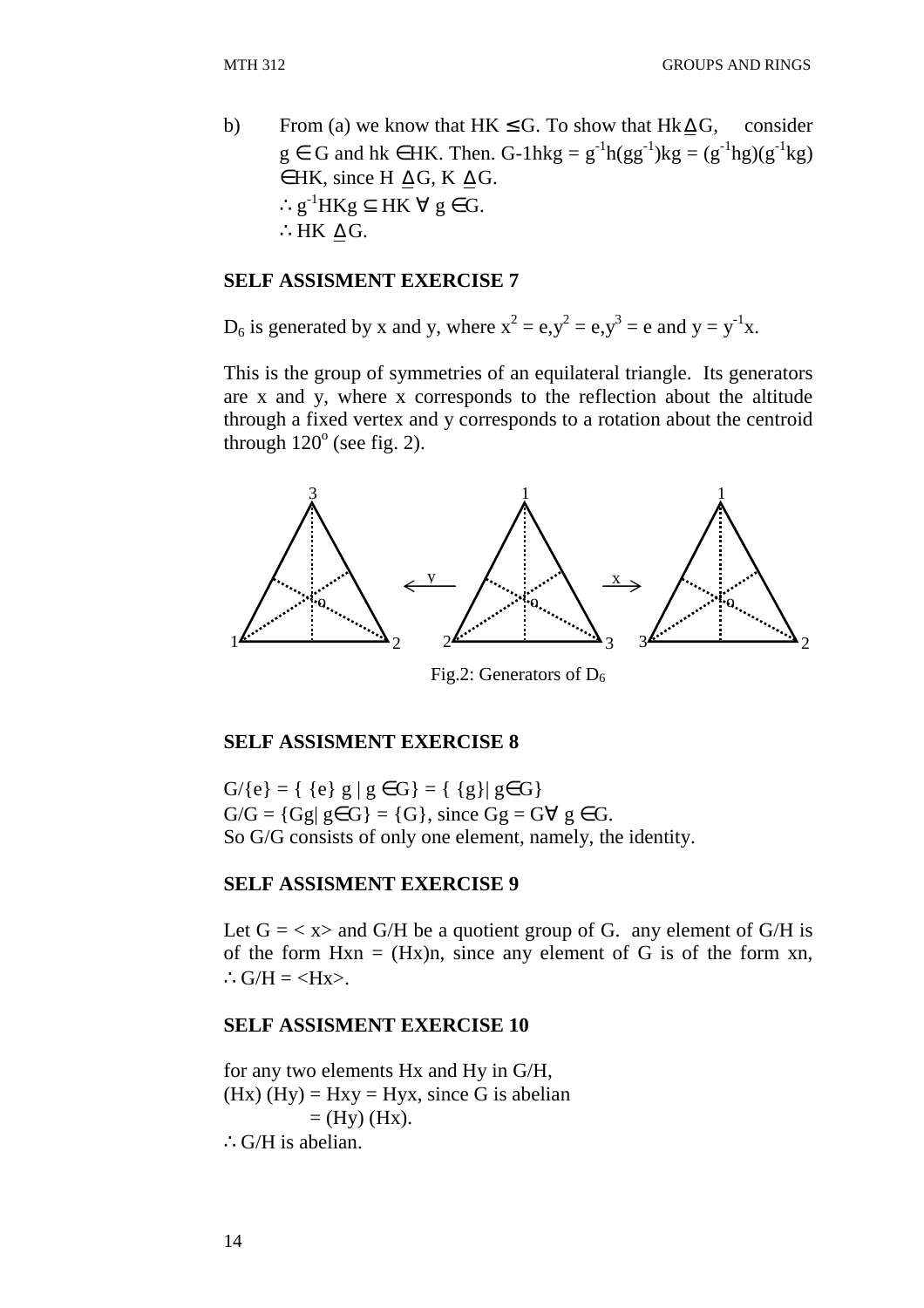## **SELF ASSISMENT EXERCISE 11**

 $D8/K = {K,Kx}$ , you can check that this is abelian. You have already seen that  $xy \neq yx$ , ∴D<sub>8</sub> is not abelian.

## **SELF ASSISMENT EXERCISE 12**

Since G is cyclic, it is abelian. ∴[G, G] = {e}

## **SELF ASSISMENT EXERCISE 13**

Now,  $(1 2 3) (1 3 2) = 1$ ,  $(2 3) (1 3) = (1 2 3)$ . ∴H(1 2 3) (1 3 2) = H1 = H = {1,(1 2)}, and  $H(2 3) (1 3) = H(1 2 3) = \{(1 2 3), (2 3)\}.$ 

So H(1 2 3) = H(2 3) and H (1 3 2) = H(1 3), but H(1 2 3) (1 3 2)  $\neq$  H(2 3) (1 3).

## **6.0 TUTOR MARKED ASSIGNMENT**

Show that every subgroup of a commutative is normal. Is the converse true? Justify your answer.

## **7.0 REFERENCES/FURHTER READINGS**

Blacksell: Topics in Algebra.

Birkhaffand Melhnew (1972): Survey of Modern Algebra.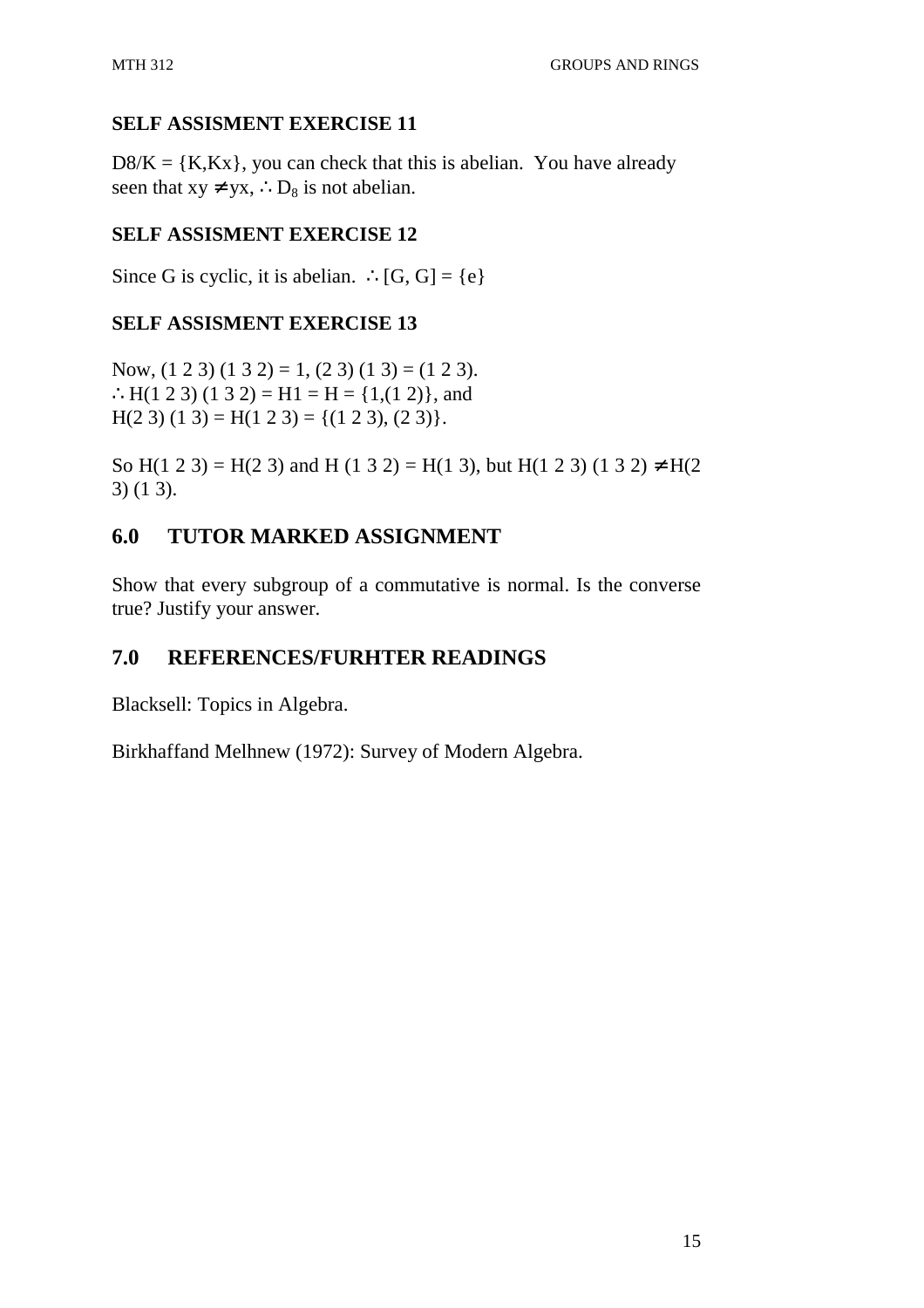#### **UNIT 2 GROUP HOMOMORPHISMS**

#### **CONTENTS**

- 1.0 Introduction
- 2.0 Objective
- 3.0 Main Content
	- 3.1 Homomorphisms
	- 3.2 Isomorphism
	- 3.3 The Isomorphism Theorems
	- 3.4 Automorphisms
- 4.0 Conclusion
- 5.0 Summary
- 6.0 Tutor Marked Assignment
- 7.0 References/Further Readings

#### **1.0 INTRODUCTION**

So far in this course we have not discussed functions from one group to another. You may have wondered why we reviewed various aspects of functions. In this unit you will see why.

In sec. 3.1 we will discuss various properties of those functions between groups, which preserve the algebraic structure of their domain groups. These functions are called group homomorphisms, a term introduced by the mathematician Klein in 1893. This concept is analogous to the concept of a vector space homomorphism that you studied in the Linear Algebra course.

In Sec. 3.2 we will introduce you to a very important mathematical idea, an isomorphism. You will see that an isomorphism is a bijective homorphism. The importance of isomorphisms lies in the fact that two groups are isomophic if and only if they have exactly the same algebraic properties.

In Sec. 3.3 we will prove a very basic theorem of group theory, namely, the Fundamental Theorem of Homomorphism. We will also give some of its important consequences.

Finally, in sec. 3.4 we will discuss automorphisms, which are isomophisms of a group onto itself. We shall look at the group of inner automorphisms in particular. This allows us to have an insight into the structure of the quotient group of G by its center, for any group G.

Before starting this unit, we suggest that you go through sec. 1.5 and unit 5.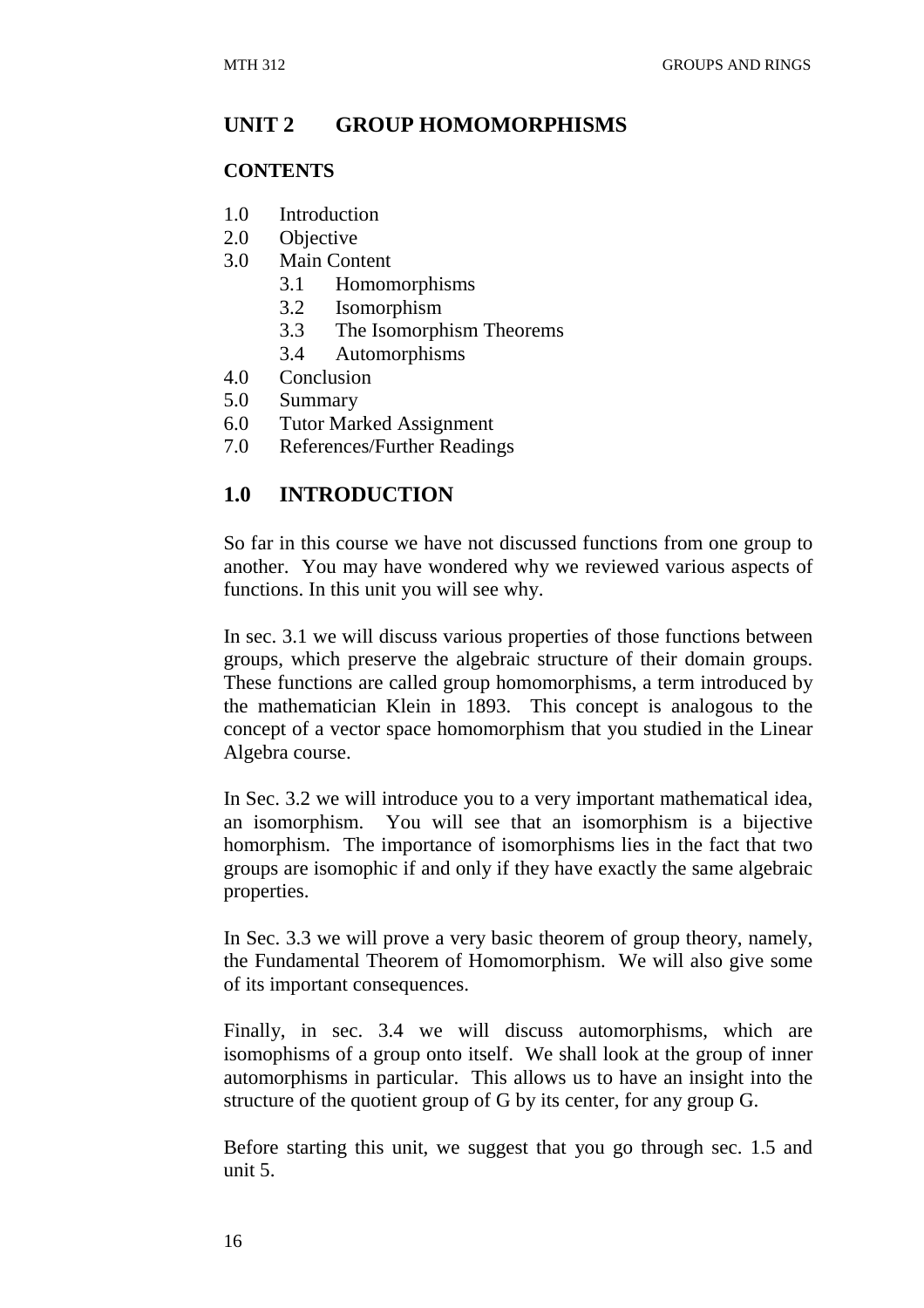## **2.0 OBJECTIVES**

After reading this unit you should be able to

- Verify whether a function between groups is a homomorphis or not;
- Obtain the kernel and image of any homomorphisms;
- Check whether a function between groups is an isomorphism or not;
- State, prove and apply the Fundamental Theorem of Homomorphism;
- Prove that Inn G  $\Delta$  Aut G and G/Z(G)  $\simeq$  Inn G, for any group G.

## **3.0 MAIN CONTENT**

## **3.1 Homomorphisms**

Let us start our study of functions from one group to another with an example.

Consider the groups  $(Z, +)$  and  $({1, -1},...)$ . If we define

 $F:Z \to \{1, -1\}$  by  $f(n) =$  $\overline{\mathcal{L}}$ ∤  $\int$  $-1$ , if n is odd,  $1$ , if n is even

Then you can see that  $f(a + b) = f(a)$ .  $f(b) \forall a, b \in \mathbb{Z}$ . What we have just seen is an example of a homomorphism, a function that preserves the algebraic structure of its domain.

**Definition:** Let  $(G_1, *_1)$  and  $(G_2, *_2)$  be two groups. A mapping  $f:G_1\rightarrow$  $G<sub>2</sub>$  is said to be a group homoorphism (or just a homomorphism), if.

 $F(x *_{1} y) = f(x) *_{2} f(y) \; \forall \; x, y \in G_{1}.$ 

Note that a homomorphism f from  $G_1$  to  $G_2$  carries the produce x  $*_1$  y in G<sub>1</sub> to the product f(x)  $*_2$  f(y) in G<sub>2</sub>.

Before discussing examples, let us define two sets related to a given homomorphism.

**Definition:** Let  $(G1, *_{2})$  and  $(G2 *_{2})$  be two groups and f:  $G1 \rightarrow G2$  be a homomorphism.

Then we define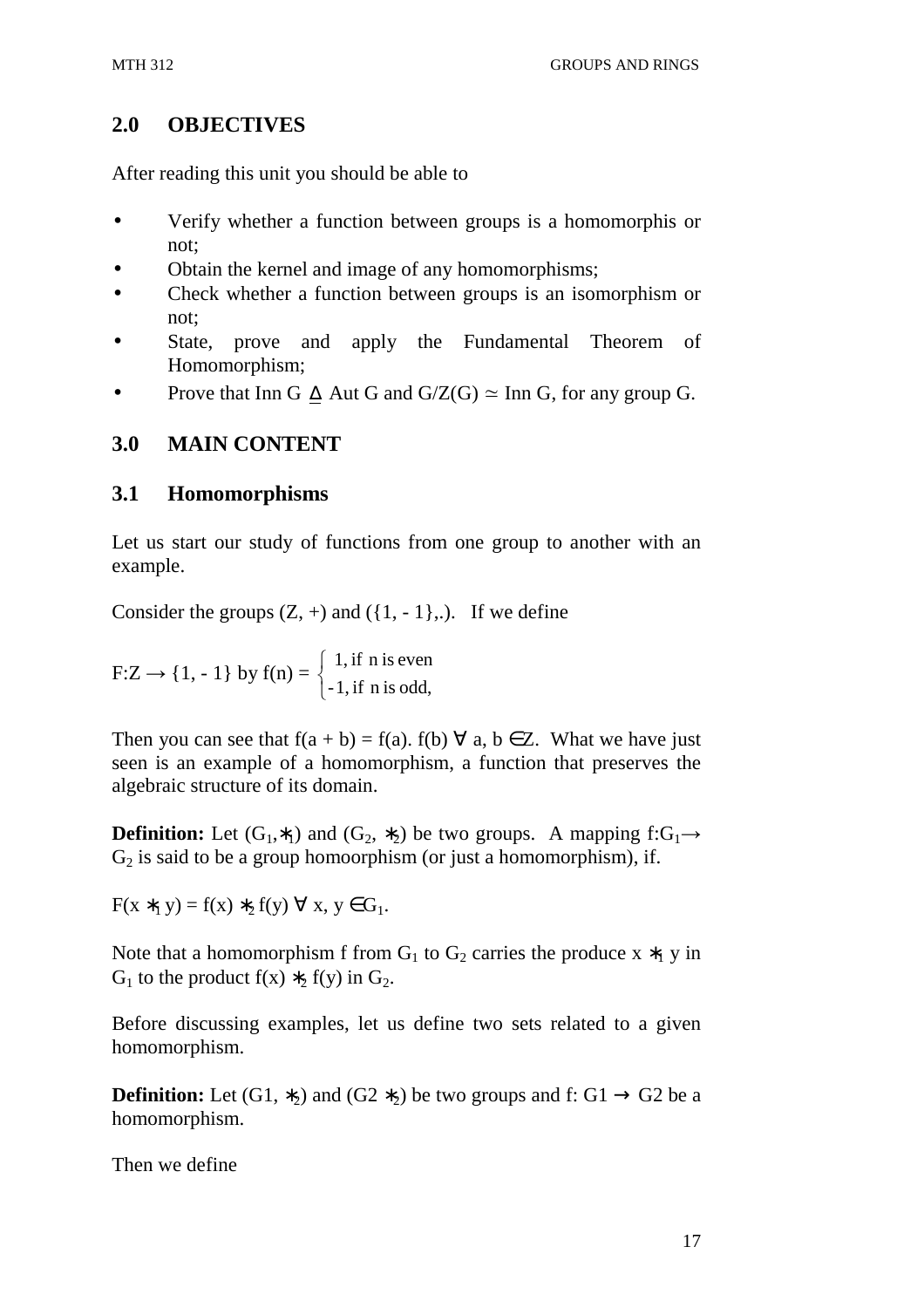- i) The image of f to be set Im  $f = \{f(x) \mid x \in G_1\}.$
- ii) The kernel of f is defined to be the set Ker  $f = \{x \in G_1 | f(x) = e_2\}$ , where  $e_2$  is the identity of  $G_2$ .

Note that Im  $f \subseteq G_2$ , and Ker  $f = f^1(\{e_2\}) \subseteq G_1$ .

Now let us consider some examples.

**Example 1:** Consider the two groups (R, +) and (R∗,.). Show that the map exp:  $(R, +) \rightarrow (R*,.) : exp(r) = e^r$  is a group homomorphis. Also find Im exp and Ker exp.

**Solution**: For any n,  $r_2 \in R$ , we know that  $e^{r1+r2} = e^{r1} \cdot e^{r2}$ .  $\therefore \exp(r_1 + r_2) = \exp(r_1) \cdot \exp(r_2).$ 

Hence, exp is a homomorphism from the additive group of real numbers to the multiplicative group of non-zero real numbers.

Now, Im  $exp = \{ exp(r) | r \in R \} = \{ e^{r} | r \in R \}.$ Also, Ker exp = { $r \in R | e^r = 1$ } = {0}.

Note that exp takes the identity 0 of R to the identity 1 of R∗. exp also carries the additive inverse  $- r$  of r to the multiplicative inverse of exp (r).

**Example 2:** Consider the groups  $(R, +)$  and  $C, +$ ) and define F: C, +)  $\rightarrow$  (R, +) by f(x + iy) = x, the real part of x + iy. Show that f is a homomorphism. What aree Im f and Ker f?

Solution: Take any two elements  $a + ib$  and  $c + id$  in C. Then,  $F((a + ib) + (c + id)) = f((a + c) + I(b + d)) = a + c = f(a + ib) + f(c = id)$ Therefore, f is a group homomorphism. Im  $f = \{f(x + iy) | x, y \in R\} = \{x | x \in R\} = R$ . So, f is a surjective functon (see sec. 1.5). Ker  $f = \{x + iy \in C | f(x + iy) = 0\} = \{x + iy C | x = 0\}$  $= \{ iy | y \in R \}$ , the set of purely imaginary numbers.

Note that f carries the additive identity of C to the additive identity of R and (and ( $- z$ ) to  $- f(z)$ , for any  $z \in \mathbb{C}$ .

The following exercise will help you to see if you have understood what we have covered to far.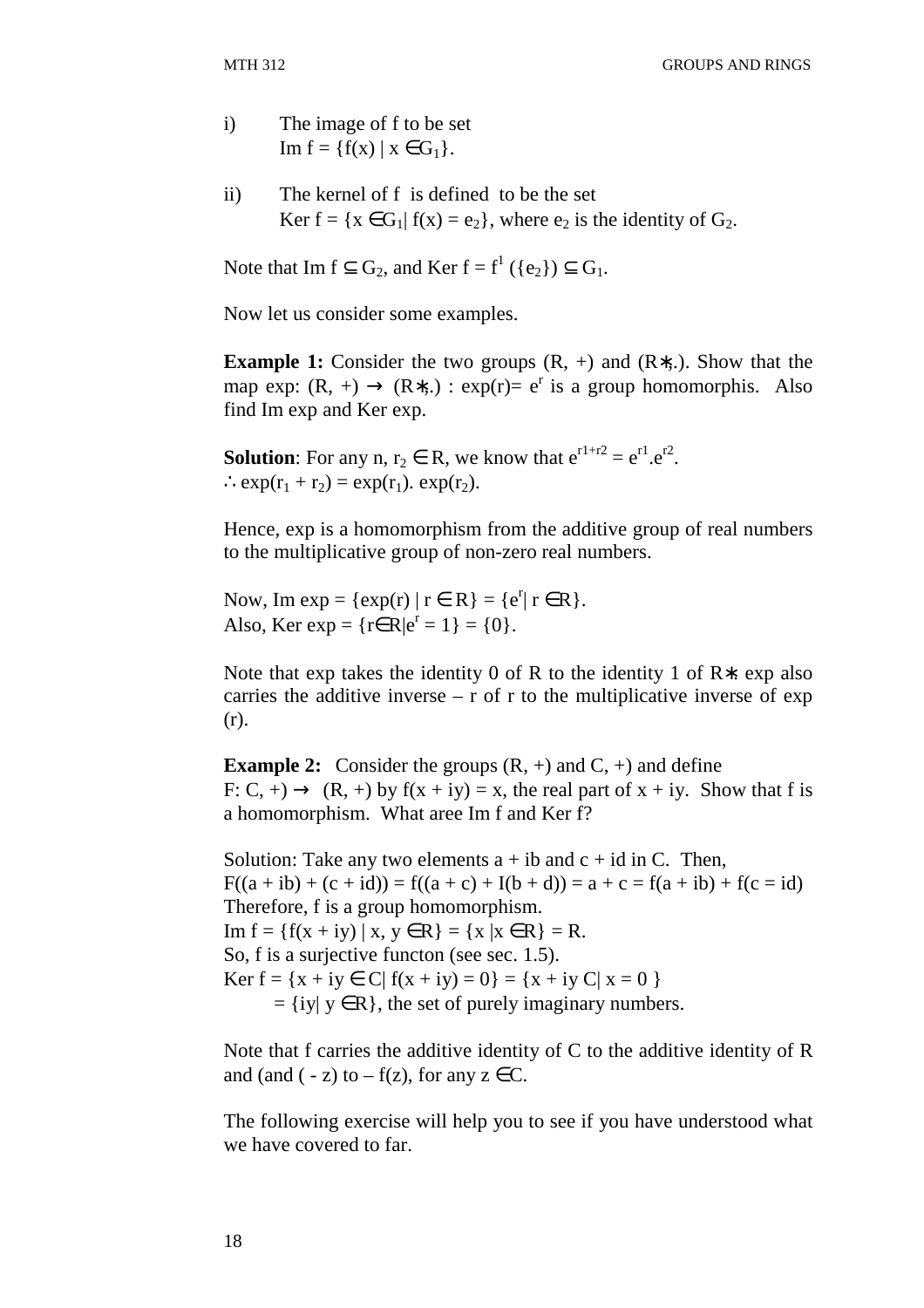## **SELF ASSISMENT EXERCISE 1**

Show that r:  $(I^*,.) \rightarrow (R, +)$ :  $f(x) = \text{Inx}$ , the natural logarithm of x, is a group homomorphism. Find Ker f and Im f also.

## **SELF ASSISMENT EXERCISE 2**

Is f:  $(GL_3(R),.) \rightarrow (R^*,.)$ : f(A) a homomorphism? If so, obtain Ker f and Im f.

In Example 1 and 2 we observed that the homomorphisms carried the identity and the inverse to the inverse. In fact, these observations can be proved for any group homomorphism.

**Theorem 1:** Let f:  $(G_{1*1}) \rightarrow (G_{2*2})$  be a group homomorphism.

Then

a)  $f(e_1) = e_2$ , where  $e_1$  is the identity of  $G_1$  and  $e_2$  is the identity of  $G_2$ .

b)  $f(x^{-1}) = [f(x)^{-1} \text{ for all } x \text{ in } G_1$ .

**Proof**: (a) Let  $x \in G_1$ . Then we have  $e_{1*1} x = x$ . Hence,  $f(x) = f(e_{1*1} x) = f(e_1) * f(x)$ , since f is a homomorphism. But  $F(x) = e_{2*2}$  f(x) in G2 Thus,  $f(e_1)_{2}$   $f(x) = e_{2}2} f(x)$ .

So, by the right cancellation law in  $G_2 f(e_1) = e_2$ .

(b) Now, for any  $x \in G_1$ ,  $f(x)$   $f(x^{-1}) = f(x_{*1} x^{-1}) = f(e_1) = e_2$ .

Similarly,  $f(x^{-1})_{*3}$   $f(x) -e_3$ .

Hence,  $f(x^{-1}) = [f(x)]^{-1} \forall x \in G_1$ .

Note that the converse of Theorem 1 is false. That is, if f:  $G1 \rightarrow G2$  is a function such that  $f(e1) = e2$  and  $[f(x)-1] = f(x-1) \forall x \in G1$ , then f need not be a homomorphism. For example, consider f:  $Z \rightarrow Z$ : f(0) = 0 and

$$
f(n) = \frac{n+1 \,\forall \, n > 0}{n-1 \,\forall \, n < 0}
$$

Since  $f(1 + 1) \neq f(1) + f(1)$ , f is not a homomorphism. But  $f(e_1) = e_2$ and  $f(n) = -f(-n) \forall n \in \mathbb{Z}$ .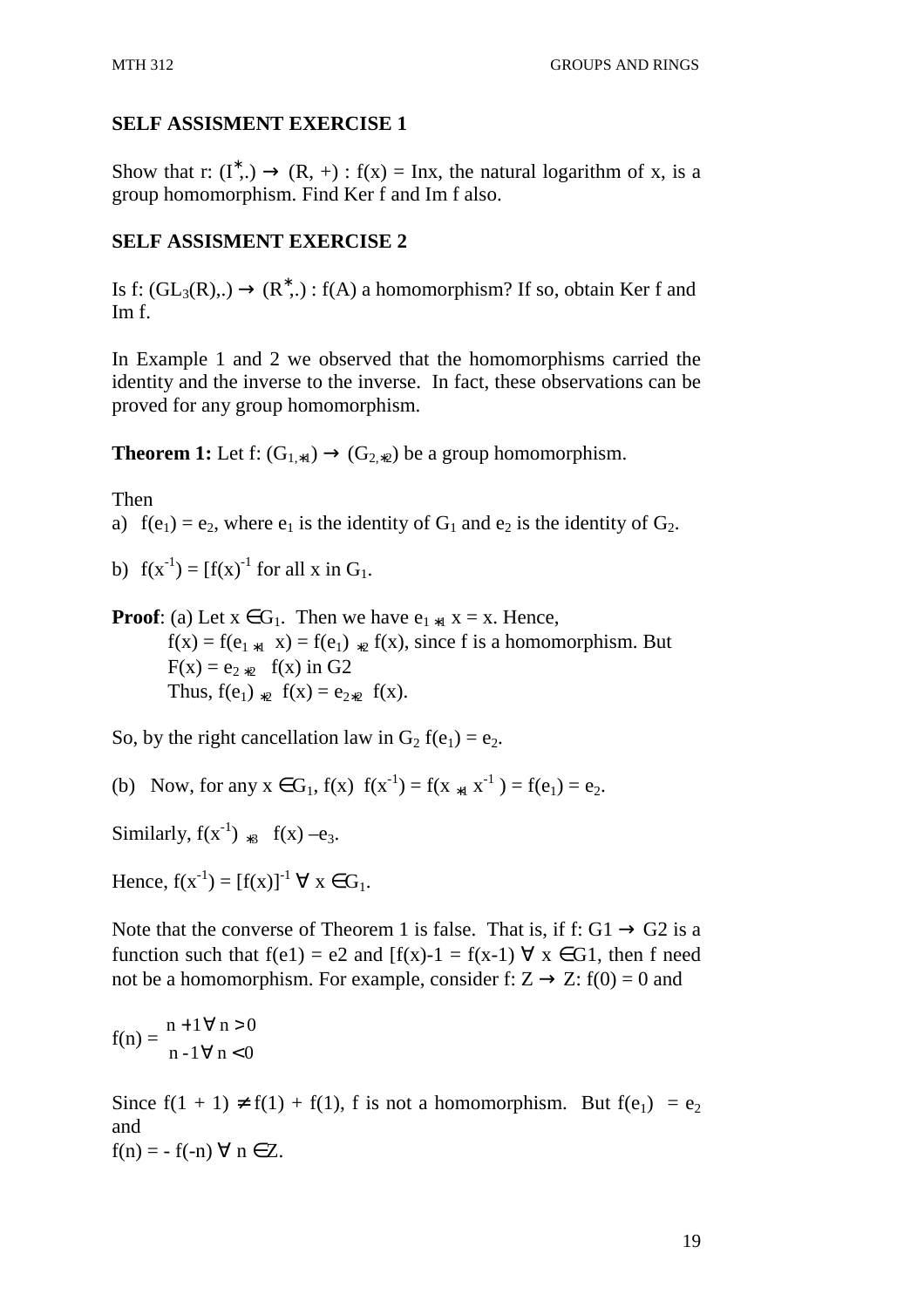let us look at a few more examples of homomorphisms now. We can get one important class of homomorphisms from quotient groups.

**Example 3:** let H $\Delta G$ . Consider the map p: G  $\rightarrow$  G/H :  $p(x) = Hx$ . Show that p is a homomorphism. (pis called the natural or canoical group homomorphis.) also show that p is onto. What is Ker p?

Solution: for x,  $y \in G$ ,  $p(xy) = Hxy = Hx$   $Hy = p(x) p(y)$ . therefore, p is a homomorphism.

Now, Im  $p = \{ p(x) | x \in G \} = \{ Hx | x \in G \} = G/H$ . therefore, p is onto. Ker  $p = \{x \in G | p(x) = H\}$ . (Remember, H is the identity of G/H.)  $= \{x \in G | Hx = H\}$  $= \{x \in G | x \in H \}$ , by theorem 1 unit 4.  $=$  H.

In this example you can see that Ker  $p \Delta G$ . You can also check that theorem 1 is true here.

Before looking at more examples try the following exercises.

#### **SELF ASSISMENT EXERCISE 3**

Define the natural homomorphism p from  $S_3$  to  $s_3/A_3$ . Does (1 2)  $\in$  Ker  $p?$  Does  $(1\ 2) \in \text{Im } p?$ 

## **SELF ASSISMENT EXERCISE 4**

Let  $S = \{z \in C | |z| = 1\}$  (see Example 1 of Unit 3).

**Define f**:  $(R, +) \rightarrow (S,.)$ :  $f(x) = e^{inx}$ , where n is a fixed positive integer. Is f a homomorphism? If so, find Ker f.

#### **SELF ASSISMENT EXERCISE 5**

Let G be a group and  $H \Delta G$ . show that there exists a group G and a homomorphism f:  $G \rightarrow G1$  such that Ker  $f = H$ . **(Hint**: Does Example 3 help?)

Another class of examples of homomorphisms concerns the inclusion map.

**Example 4**: Let H be a subgroup of a group G. Show that the map i: H  $\rightarrow$  G, i(h) = h is a homomorphism. This function is called the **inclusion map.**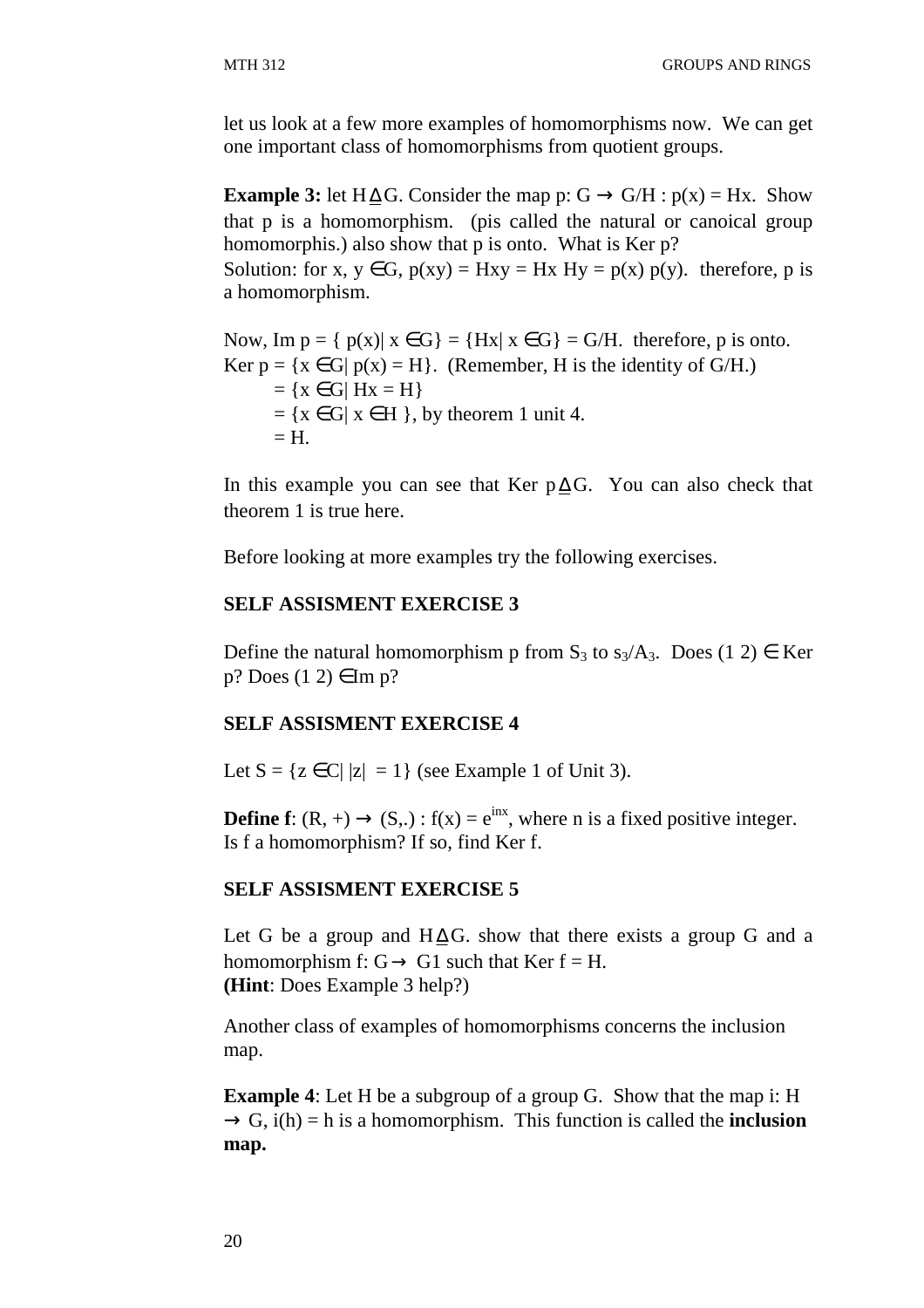**Solution**: Since  $i(h_1h_2) = h_1h_2 = i(h_1)i(h_2) \forall h_1, h_2 \in H$ , i is a group homomorphism.

Let us briefly look at the inclusion map in the context of symmetric groups. Consider two natural numbers m and n, where  $m \leq n$ .

Then, we can consider  $Sm \le Sn$ , where any  $\sigma \in Sm$ , written as

$$
\begin{bmatrix} 1 & 2 & \dots & m \\ \sigma(1) & \sigma(2) & \dots & \sigma(m) \end{bmatrix}
$$
, is considered to be the same as  

$$
\begin{bmatrix} 1 & 2 & \dots & m & m+1 & \dots & n \\ \sigma(1)\sigma(2) & \dots & \sigma(m) & m+1 & \dots & n \end{bmatrix}
$$
,  $\in S_n$ , i.e.,  $\sigma(k) = k$  for  $m + 1 \le k \le n$ .

Then we can define an inclusion map i  $S_m \rightarrow S_n$ .

For example, under i:  $S_3 \rightarrow S_4$  (1 2 ) goes to  $\begin{bmatrix} 1 & 2 & 3 \\ 2 & 1 & 2 \\ 3 & 1 & 3 \end{bmatrix}$  $\overline{\phantom{a}}$ ⅂  $\mathbf{r}$ L Γ 2 1 3 4 1 2 3 4

Try this exercise now.

## **SELF ASSISMENT EXERCISE 6**

what are the kernel and image of the inclusion map i : $3Z \rightarrow Z$ ?

We will now prove some results about homomorphisms. Henceforth, for convenience, we shall drop the notation for the binary operation, and write  $a * b$  as ab.

Now let us look at the composition of two homomorphisms. Is it a homomrphism? Let us see.

**Theorem 2:** If f G1  $\rightarrow$  G<sub>2</sub> and g:G<sub>2</sub>  $\rightarrow$  G<sub>3</sub> are two group homomorphisms, then the composite map  $g \circ f: G_1 \to g_3$  is also a group homomorphism.

**Proof:** Let  $x, y \in G_1$ . Then  $g \circ f(xy) = g(f(xy))$  $= g(f(x)f(y))$ , since f is a homoorphism.  $= g(f(x)) g(f(y))$ , since g is a homomorphism.  $= g \circ f(x)$ .  $g \circ f(y)$ .

Thus,  $g \circ f$  is a homomorphism.

Now, using Theorem 2, try and solve the following exercise.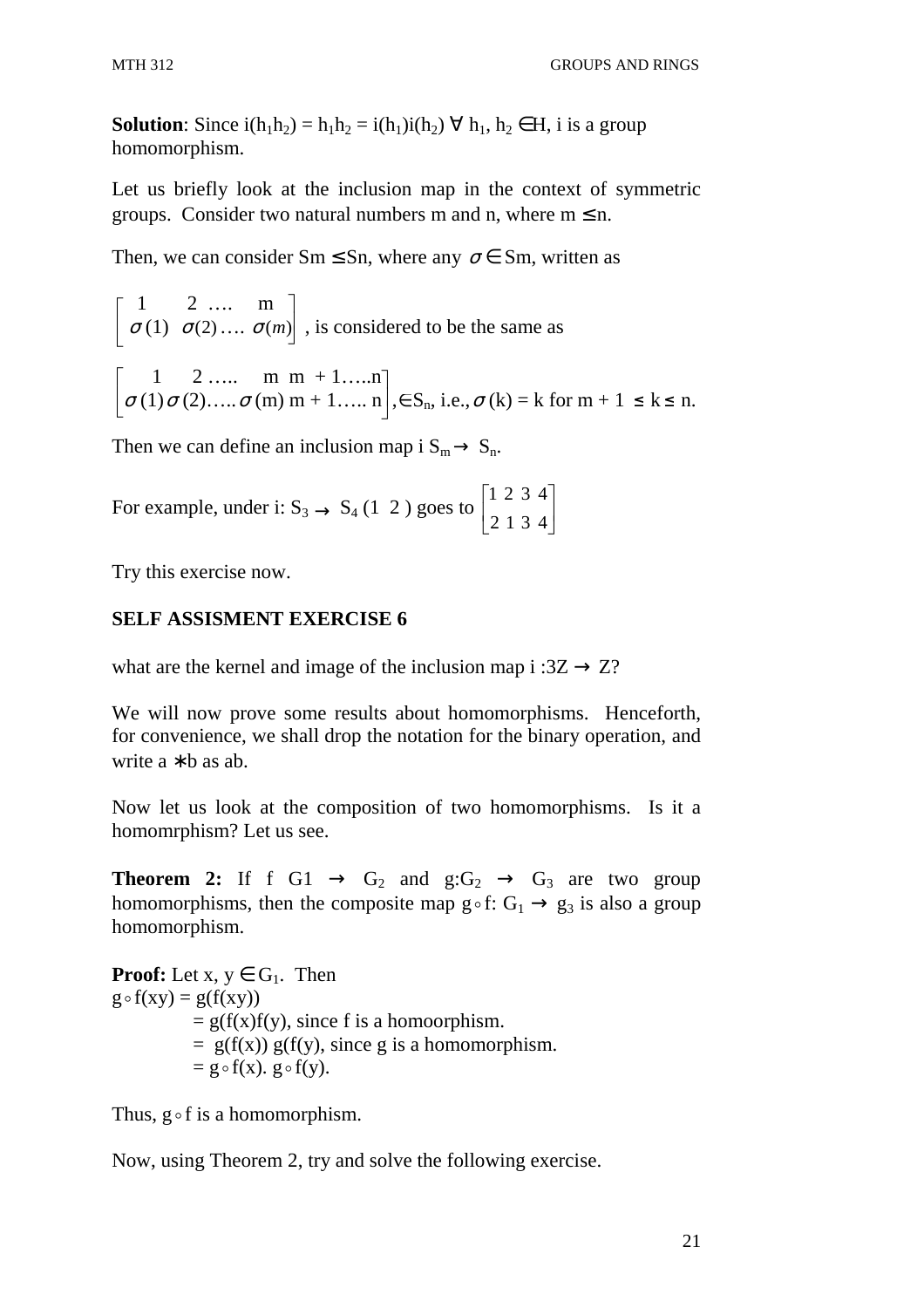#### **SELF ASSISMENT EXERCISE 7**

Let  $n \in N$ . Show that the composition  $f \circ f: Z \to Z$ :  $f(x) = nx$  and  $G:Z \to Z/nZ$ :  $g(x) = x$  is a homomorphism. What are Ker(g of) and  $Im(g \circ f)$ ?

So far you have seen that the Kernel and image of a hommorphism are sets. In the examples we have discussed so far you may have noticed that they are subgroups. We will now prove that the kernel of a homomorphism is a normal subgroup, and the image is a subgroup.

**Theorem 3**: Let f:  $G_1 \rightarrow G_2$  be a group homomorphism. Then

a) Ker f is a normal subgroup of  $G_1$ .

b) Im f is a subgroup of  $G_2$ .

**Proof:** a) since  $f(e_1) = e_2, e_1 \in \text{Ker } f$ . ∴ Ker  $f \neq \emptyset$ . Now, if x,  $y \in \text{Ker } f$ , then  $f(x) = e_2$  and  $f(y) = e_2$ ∴  $f(xy^{-1}) = f(x) f(y^{-1}) = f(x) [f(y)]^{-1} = e_2$  $:xy^{-1} \in \text{Ker } f.$ Therefore, by Theorem 1 of unit 3, Ker  $f \leq G_1$ . Now, for any  $y \in G_1$  and  $x \in \text{Ker } f$  $F(y^{-1}xy) = f(y^{-1}) f(x)f(y)$  $=[f(y)]^{-1}e_1f(y)$ , since  $f(x) = e_2$  and by Theorem 1  $= e_2$ . ∴Ker f  $\Delta G_1$ 

b) Im  $f \neq \emptyset$ , since  $f(e_1) \in \text{Im } f$ . Now, let  $x_2, y_2 \in \text{Im } f$ . Then  $\exists x_1, y_1 \in G_1$  such that  $f(x_1) = x_2$  and  $f(y_1) =$  $y_2$ .

∴  $x_2y_2^{-1} = f(x_1) f(y_1^{-1}) = f(x_1y_1^{-1}) \in \text{Im } f.$ ∴Im  $f \leq G_2$ .

Using this result, from Example 2 we can immediately see that the set of purely imaginary numbers is a normal subgroup of C.

Let us also consider another example, which is a particular case of E  $4$ (when  $n = 1$ 

Consider  $\varnothing$ :  $(R +) \rightarrow (C^*,.)$ : $\phi(x) = \cos x + i \sin x$ . We have seen that  $(x)\mathcal{O}(y)$ , that is,  $\mathcal O$  is a group homomorphism. Now  $\mathcal O(x) = I$  iff  $x = 2\pi n$ )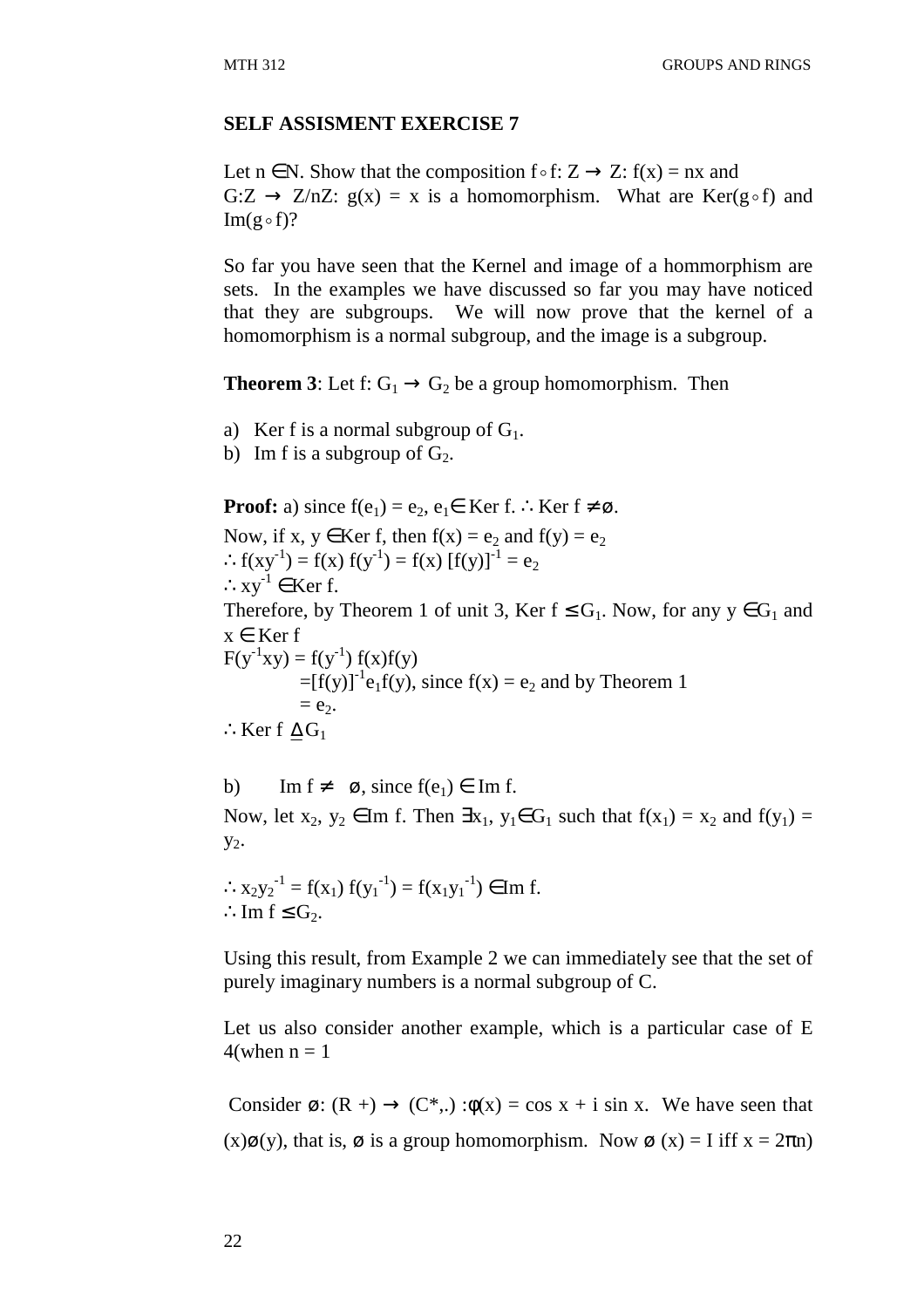for some  $n \in \mathbb{Z}$ . Thus, by Theorem 3 Ker  $\varnothing = [2\pi | n \in \mathbb{Z}]$  is a normal subgroup of  $R +$ )

Note that this is cyclic, and  $2\pi$  is a generator.

Similarly, Im  $\emptyset$  is a subgroup of  $C^*$ . This consists of all the complex numbers with absolute value 1, i.e., the complex numbers on the circle with radius 1 unit and center  $(0.0)$ 

You may have noticed that sometimes the kernel of a homomorphism is {e} (as in Example 1), and sometimes it is a large subgroup (as in Example 2), Does the six of the kernel indicate anything? We will prove that a homomorphism is 1-1 iff its kernel is  $\{e\}$ .

**Theorem 4:** Let f:  $G_1 \rightarrow G_2$  be a group homomorphism. Then f is injective iff Ker  $f = \{e1\}$ . Where  $e_1$  is the identity element of the group  $G_1$ .

**Proof:** Firstly, assume that f is injective. Let  $x \in \text{Ker f.}$  then  $f(x) = e_2$ i.e.,  $f(x) = f(e_1)$ . But f is 1-1. ∴  $x = e_1$ . Thus, Ker  $f = \{e_1\}$ .

Conversely, suppose Ker  $f = \{e_1\}$ . Let  $x, y \in G_1$  such that  $F(x) = f(y)$ . then  $f(xy^{-1}) = f(x) f(y^{-1})$  $= f(x) [f(y)]^{-1} = e_2.$  $\therefore xy^{-1} \in \text{Ker } f = \{e_1\}.$   $\therefore xy^{-1} = e_1$  and  $x = y$ . this shows that f is injective.

So, by using Theorem 4 and Example 4, we can immediately say that any inclusion i: $H \rightarrow G$  is 1-1, since Ker i= {e}.

Let us consider another example.

**Example 5:** Consider the group T of translations of  $R^2$  (Example 6, unit 2). We define a map  $\phi: (R^2, +) \to (T, \infty)$  by  $\phi$   $(a, b) = f_{a,b}$ . Show that  $\phi$ is an onto homomorphism, which is also 1-1.

**Solution:** for  $(a,b)$ ,  $(c, d)$  in  $R^2$ , we have seen that  $F_{a+c,b+d} = f_{a,b}$   $f_{e,d}$  $\therefore \phi(a, b) + (c, d)) = \phi(a, b) \quad \phi(c, d).$ 

Thus,  $\varnothing$  is a homomorphism of groups.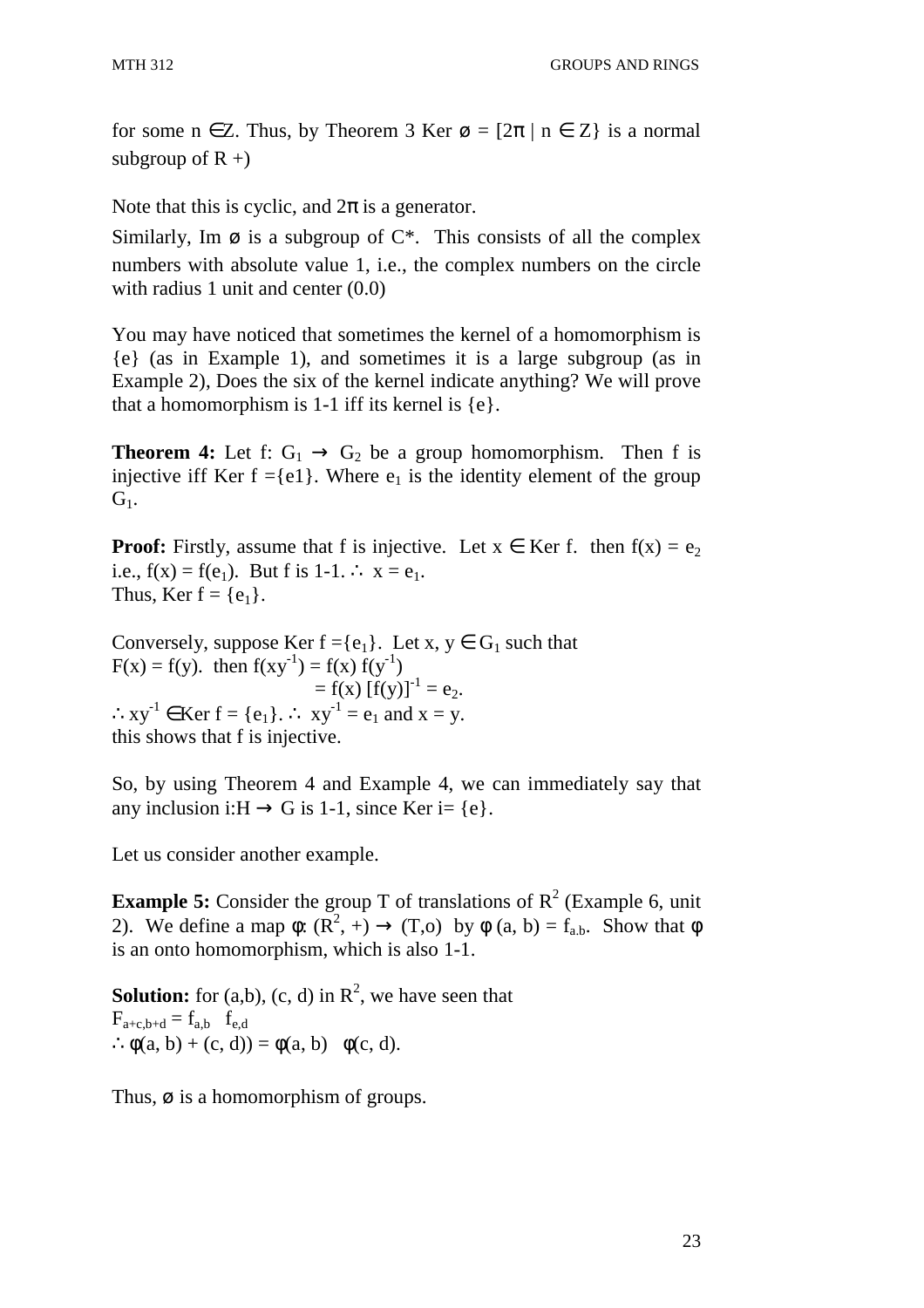Now, any element of t is fa,b =  $\varnothing$ (a, b). Therefore,  $\varnothing$  is injective. We now show that  $φ$  is also injective.

```
Let (a,b) \in \text{Ker } \emptyset. Then \emptyset(a,b) = f_{0,0},
i.e., f_{a,b} = f_{0,0}∴ f_{a,b}(0,0) = f_{0,0}(0,0),
i.e., (a,b) = (0,0).
∴Ker ø = { (0,0)}
∴ø is 1-1,
```
so we have proved that  $\varnothing$  is a homomorphism, which is bijective

Try the following exercise now.

#### **SELF ASSISMENT EXERCISE 8**

For any  $n > 1$ , consider  $Z_n$  and  $U_n$  (the group of nth roots of unity discussed in Example 5 of unit 3). Let  $\omega$  demote an nth root of unity that generates U<sub>n</sub>. Then U<sub>n</sub> = {1,  $\omega$ ,  $\omega^2$ , ...,  $\omega^{n-1}$ }. Now, consider the map  $f:Z_n \to U_n : {}_1(r) = \omega^r$ . Show that f is a group homomorphism. Is f 1-1? Is f surjecive?

And now let us look at a very useful property of a homomorphism that is surjective.

Theorem 5: If f: $G_1 \rightarrow G_2$  is an onto group homomorphism and S is a subset that generates G1, then f(S) generates G2.

#### **Proof:** We know that

 $G_1 = \langle S \rangle = \{x_1^{r1}x_2^{r2}... x_m^{r m} \mid m \in N, x \in S_i \}$  r<sub>i</sub>  $\in \mathbb{Z}$  for all i}. We will show that  $G_2 = .$ 

Let  $x \in G_2$ , since f is surjective, there exists  $y \in G_1$  such that  $f(y) = x$ , Since  $y \in G_1$ ,  $y = x_1^{r1} \dots x_m^{rm}$ , for some  $m \in N$ , where  $x_i \in S$  and  $r_i \in Z$ ,  $1≤ i ≤ m$ .

Thus.  $X = f(y) = f(xir1... xmrm)$  $=(f(x_1))^{r_1}$  …  $(f(x_m))^{r_m}$ , since f is a homomorphism.  $\Rightarrow$  x  $\in$  < f(S) >, since f(x<sub>i</sub>)  $\in$  f(S) for every i = 1, 2, ..., r.

Thus.  $G_2 = \langle f(S) \rangle$ .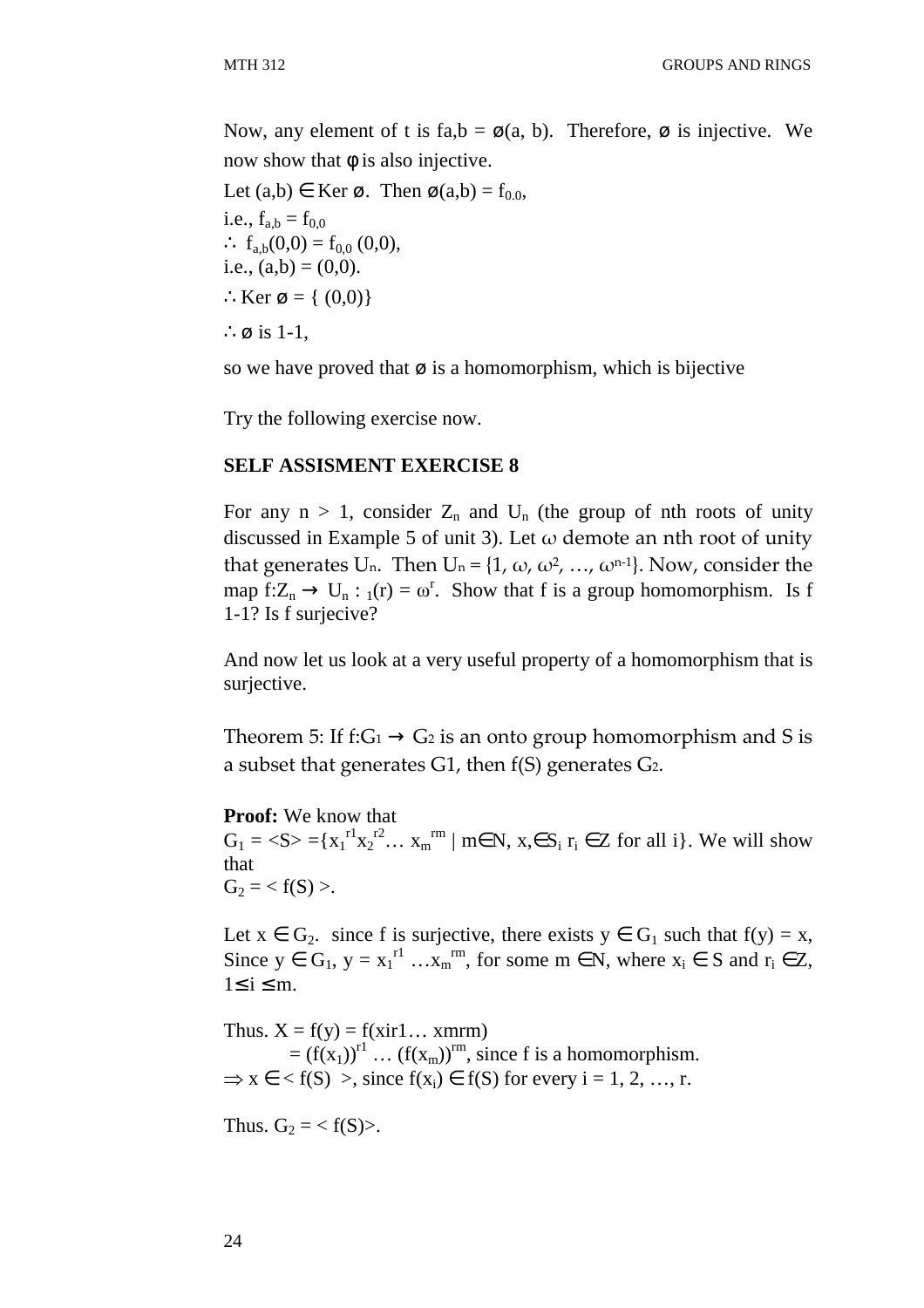In the following exercise we present an important property of cyclic groups which you can prove by using Theorem 5.

## **SELF ASSISMENT EXERCISE 9**

show that the homomorphic image of a cyclic group is cyclic, i.e., if G is a cyclic group and f: $G \rightarrow G$  is a homomorphism, then f(G) is cyclic.

Once you have solved E 9, you can immediately say that **any quotient group of a cyclic group is cyclic.** 

So far you have see examples of various kinds of homomorphisms – injective, surjective and bijective. Let us now look at bijective homomorphisms in particular.

## **3.2 Isomorphism**

In this section we will discuss homomorphisms that are 1-1 and onto. We start with some definitions.

**Definitions:** Let G<sub>1</sub> and G<sub>2</sub> be two groups. A homomorphism f:G<sub>1</sub>  $\rightarrow$  $G_2$  is called an isomorphism if f is 1-1 and onto.

In this case we say that the group  $G_1$  is isomorphic to the group  $G_2$  or  $G_1$ 

and  $G_2$  are isomorphic. We denote this fact by  $G_1 \simeq G_2$ .

An isomorphism of a group G onto itself is called an automorphism of G. For example, the identity function  $I_G : G \to G : 1G (x) = is an$ automorphism.

> 1  $\left\{ \right\}$ J

Let us look at another example of an isomorphism.

**Example 6:** Consider the set 
$$
G = \begin{bmatrix} a & b \ -b & a \end{bmatrix} a, b \in R
$$

Ten g is a group with respect to matrix addition.

Show that f:G 
$$
\rightarrow
$$
 C: f  $\begin{bmatrix} a & b \\ -b & a \end{bmatrix}$  = a + ib is an isomorphism.

**Solution:** Let us first verify tha f is a homomorphism. Now, for anytwo elements.

$$
\begin{bmatrix} a & b \\ -b & a \end{bmatrix}
$$
 and 
$$
\begin{bmatrix} c & d \\ -d & c \end{bmatrix}
$$
 in G,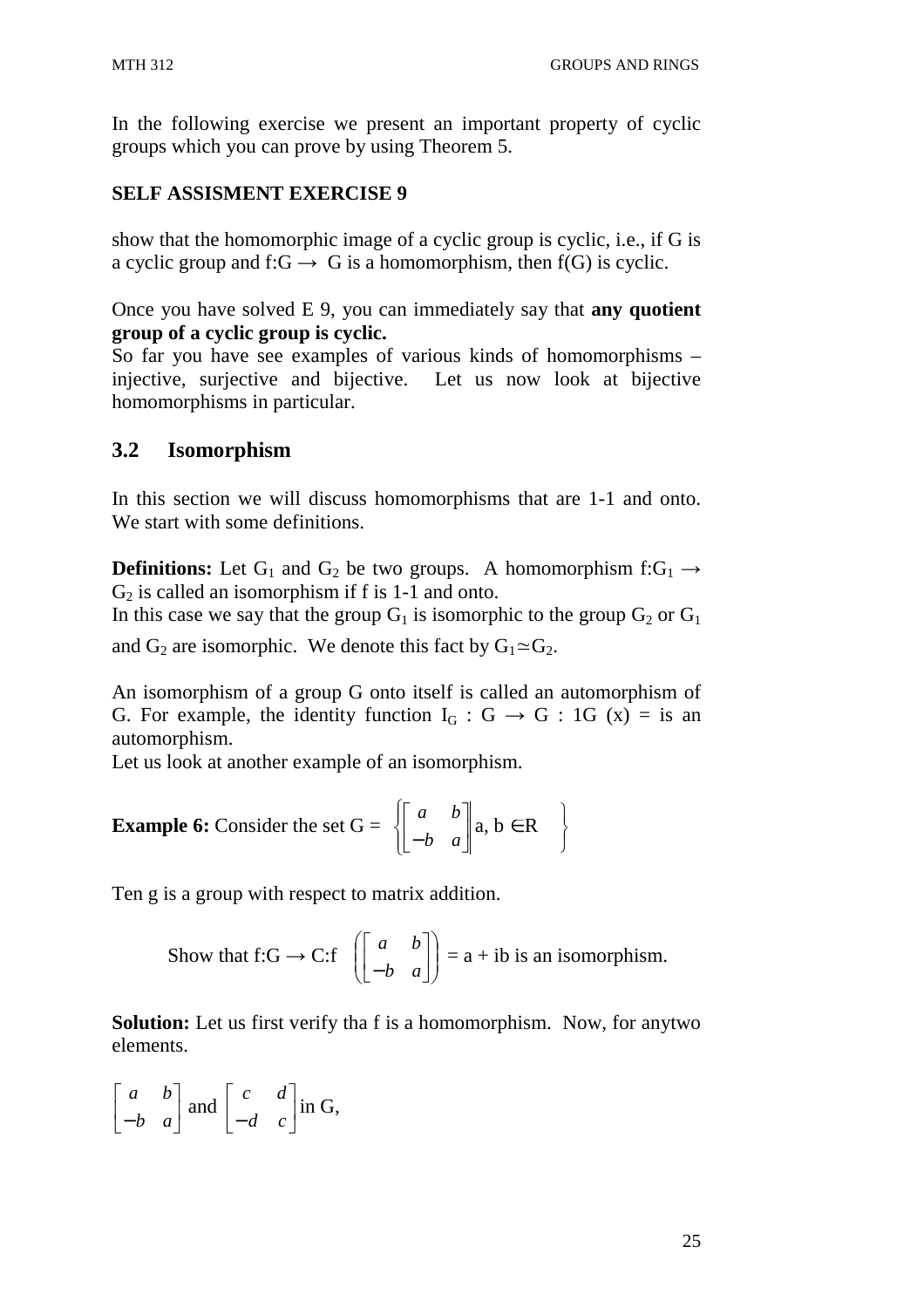$$
f\left(\begin{bmatrix} a & b \\ -b & a \end{bmatrix} + \begin{bmatrix} c & d \\ -d & c \end{bmatrix}\right) = f\left(\begin{bmatrix} a+c & b+d \\ -(b+d & a+c \end{bmatrix}\right) = (a+c) + i(b+d)
$$

$$
= (a+ib) + (c+id)
$$

$$
= f\left(\begin{bmatrix} a & b \\ -b & a \end{bmatrix}\right) + f\left(\begin{bmatrix} c & d \\ -d & c \end{bmatrix}\right)
$$

There, f is a homomorphism.

Now, Ker 
$$
f = \left\{ \begin{bmatrix} a & b \\ -b & a \end{bmatrix} a + ib = 0 \right\} = \left\{ \begin{bmatrix} a & b \\ -b & a \end{bmatrix} a = 0, b = 0 \right\} = \left\{ \begin{bmatrix} 0 & 0 \\ 0 & 0 \end{bmatrix} \right\}
$$

Therefore, by Theorem 4 f is 1-1

Finally, since Im  $f = C$ , is surjective. Therefore, f is an isomorphism.

We would like to make an important remark now.

**Remark:** If  $G_1$  and  $G_2$  are isomorphic groups, they must have the same algebraic structure and satisfy the same algebraic properties. For example, any group isomorphic to a finite group must be finite and the same order. Thus two isomorphic groups are algebraically indistinguishable systems.

The following result is one of the consequences of isomorphic groups being algebraically alike.

Theorem 6 If f: G  $\rightarrow$  H is a group isomorphism and x  $\in$  G, then  $\langle x \rangle$ 

 $\approx$  <f(x)> Therefore,

- i) if x is of finite order, then  $o(x) = o(f(x))$ .
- ii) if x is of infinite order, so is  $f(x)$ .

**Proof:** If we restrict f to any subgroup K of G, we have the function  $f_k:K \to f(K)$ . Since f is bijective, so is its restriction f | k. ∴K≃ f(K) for any subgroup K of G. In particular, for any  $x \in G$ ,  $\langle x \rangle \cong f(\langle x \rangle) = \langle x \rangle$  $f(x)$ , by E9.

Now if x has finite order, then  $o(x) = o(\langle x \rangle) = o(\langle f(x) \rangle) = o(f(x)),$ proving (i).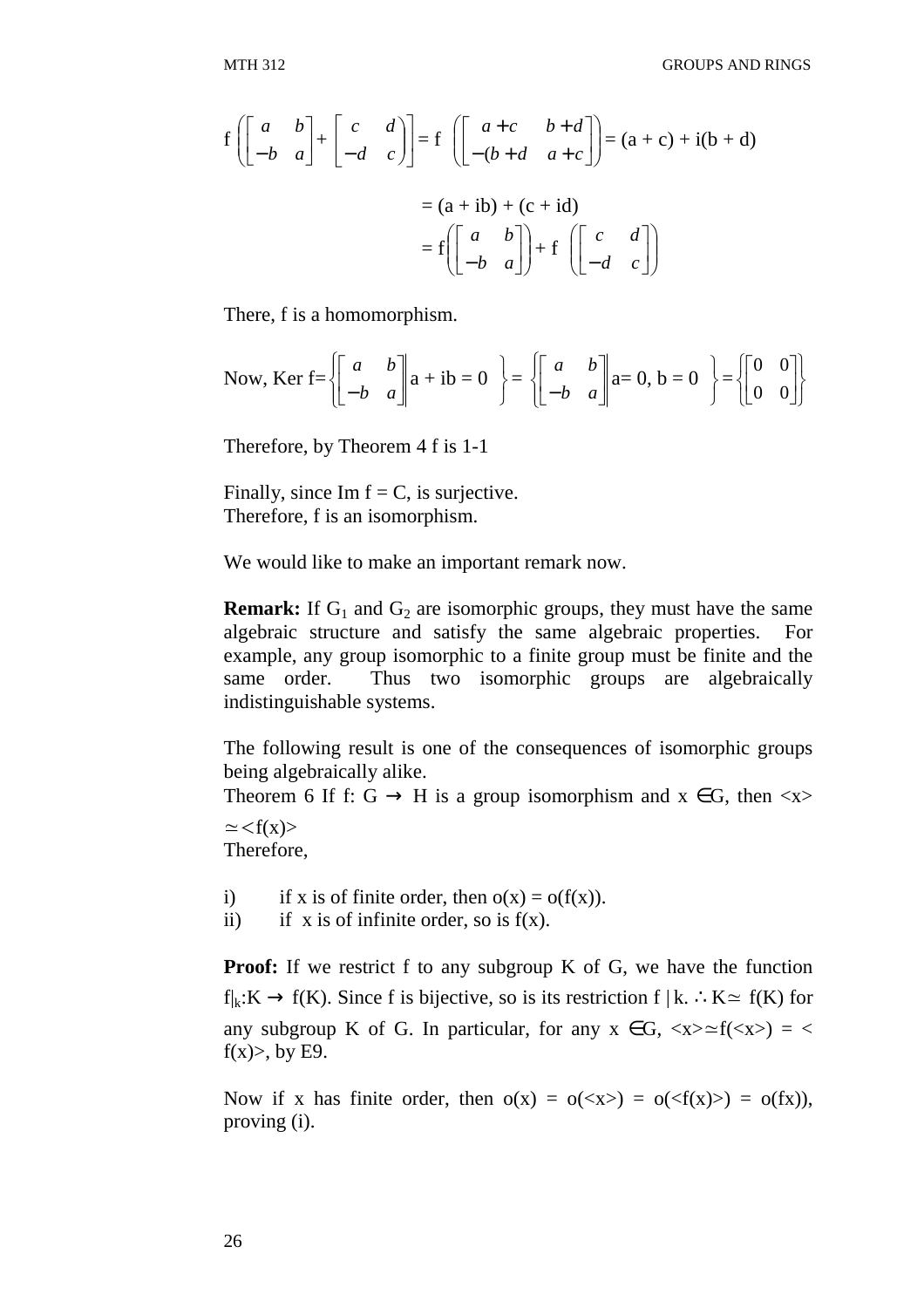To prove (ii) assume that x is of infinite order. Then  $\langle x \rangle$  is an infinite group.

Therefore,  $\langle f(x) \rangle$  is an infinite group, and hence,  $f(x)$  is infinite order, so, we have proved (ii).

Try the following exercise now.

# **SELF ASSISMENT EXERCISE 10**

Show that  $Z \approx nZ$ , for a fixed integar n. **Hint**: Consider f:  $(Z, +) \rightarrow (nZ, +)$ :  $f(k) = nk$ .)

# **SELF ASSISMENT EXERCISE 11**

Is f:  $Z \rightarrow X$ : f(x) = 0 a homomorphism? An isomorphism?

The next two exercises involve general properties of an isomorphism. E 12 is the isomorphism analogue of theorem 2 E 13 gives us another example to support that isomorphic groups have the same algebraic properties.

# **SELF ASSISMENT EXERCISE 12**

If  $\phi$ : G  $\rightarrow$  H and  $\theta$ : H  $\rightarrow$  K are two isomorphisms of groups, then show

that  $\theta \circ \phi$  is an isomorphism of G onto K.

# **SELF ASSISMENT EXERCISE 13**

If f:  $G \rightarrow H$  is an isomorphis of groups and G is abelian, then show that H is also abelian.

So far we have seen examples of isomorphic groups. Now consider the following example.

**Example 7:** Show that  $(R^*,.)$  is not isomorphic to  $(C^*,.)$ . Solution: Suppose they are isomorphic, and f:  $C^* \rightarrow R^*$  is an isomorphism. Then o(i) =  $o(f(i))$ , by Theorem 6. Now  $o(i) = 4$ .  $\therefore o(f(i)) = 4$ .

However, the order of any real number different from  $\pm 1$  is infinite: and  $o(1) = 1, o(-1) = 2.$ 

So we reach a contradiction. Therefore, our supposition must be wrong. That is,  $R^*$  and  $C^*$  are not isomorphic.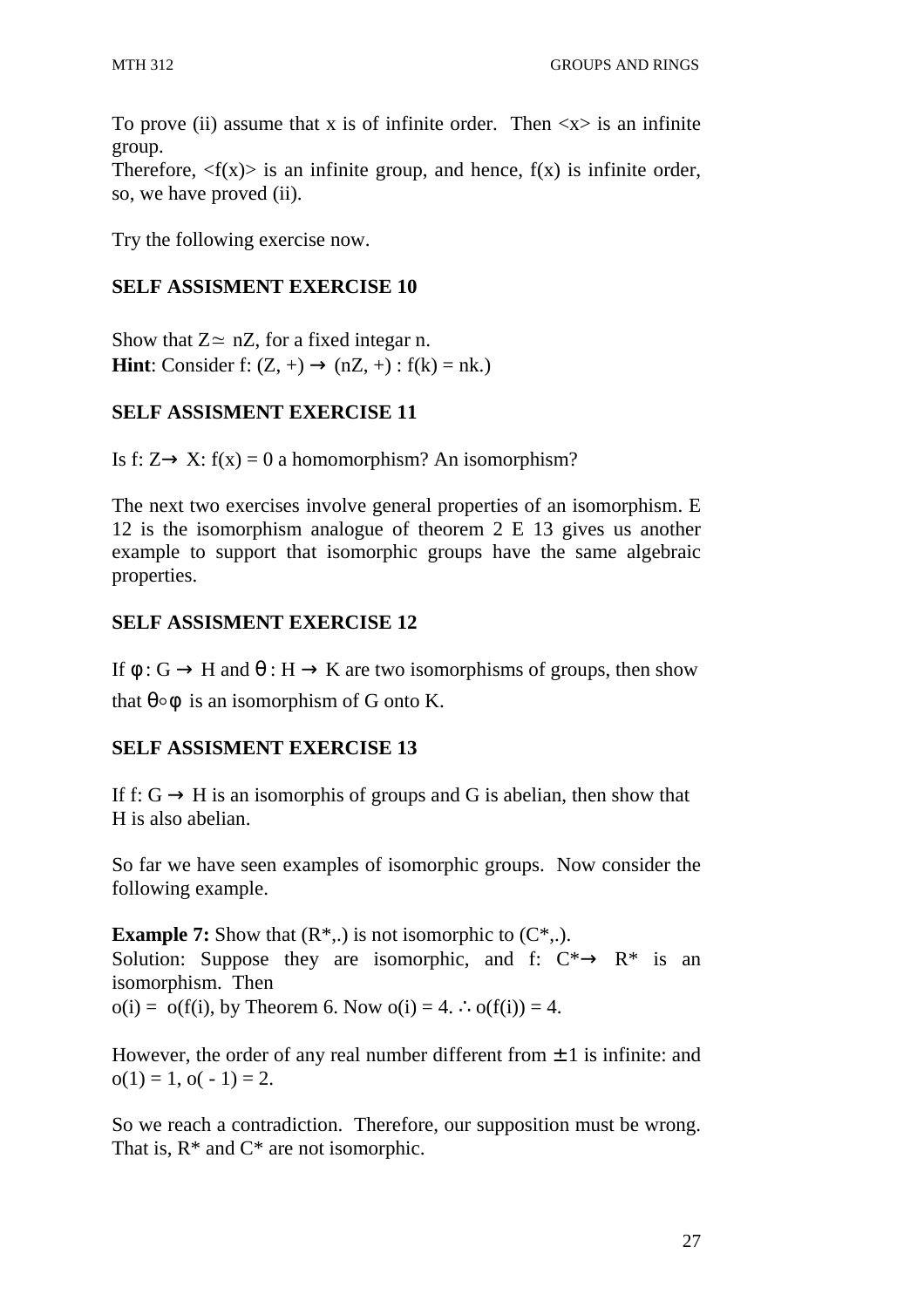Try these exercises now.

#### **SELF ASSISMENT EXERCISE 14**

Show that  $(C^*,.)$  is not isomorphic to  $(R, +)$ .

## **SELF ASSISMENT EXERCISE 15**

Is  $Z \simeq Z / nZ$ , for any  $n \neq 1$ ?

You must have noticed that the definition of an isomorphism just says that the map is bijective, i.e., the inverse map exists. It does not tell us any properties of the inverse. The next result does so.

**Theorem 7** if f:  $G_1 \rightarrow G_2$  is an isomorphism of groups, then  $f^{-1}: G_2 \rightarrow G_1$ is also an isomorphism.

**Proof:** From Unit 1 you know that  $f^{-1}$  is bijective. So, we only need to show that  $f^{-1}$  is a homomorphism. Let  $a', b' \in G_2$  and  $a = f^{-1}(a')$ ,  $b = f_{-1}(a')$ *b*'). Then  $f(a) = a'$  and  $f(b) = b'$ . Therefore,  $f(ab) = f(a) f(b) = a'b'$ . On apply  $f_{-1}$ , we get  $f_{-1}(a'b') = ab = f_{-1}(a') f_{-1}(b')$ . Thus,  $f_{-1}(a b') = f_{-1}(a) f_{-1}(b)$  for all  $a, b \in G_2$ .

Hence,  $f^{-1}$  is an isomorphism.

From Example 5 and Theorem 7 we can immediately say that  $\boldsymbol{\varnothing}^{-1} : \mathsf{T} \to \mathsf{R}^2 : \phi^{-1}(f_{a,b}) = (a, b)$  is an isomorphism.

Theorem 7 says that if G1≃ G<sub>2</sub>, then G<sub>2</sub> ≃ G<sub>1</sub>. We will be using this result quite often (e.g., while proving Theorem 9)

Let us now look at a very important theorem in group theory. In Block 3 you will study its analogue in ring theory and in the Linear Algebra course you have already studied its analogue for linear transformations.

### **3.3 The Isomomorphism Theorems**

In this section we shall prove some results about the relation between homomorphisms and quotient groups. The first result is the Fundamental Theorem of Homomorphism for groups. It is called 'fundamental' because a lot of group theory depends upon this result. This result is also called the first isomorphism theorem.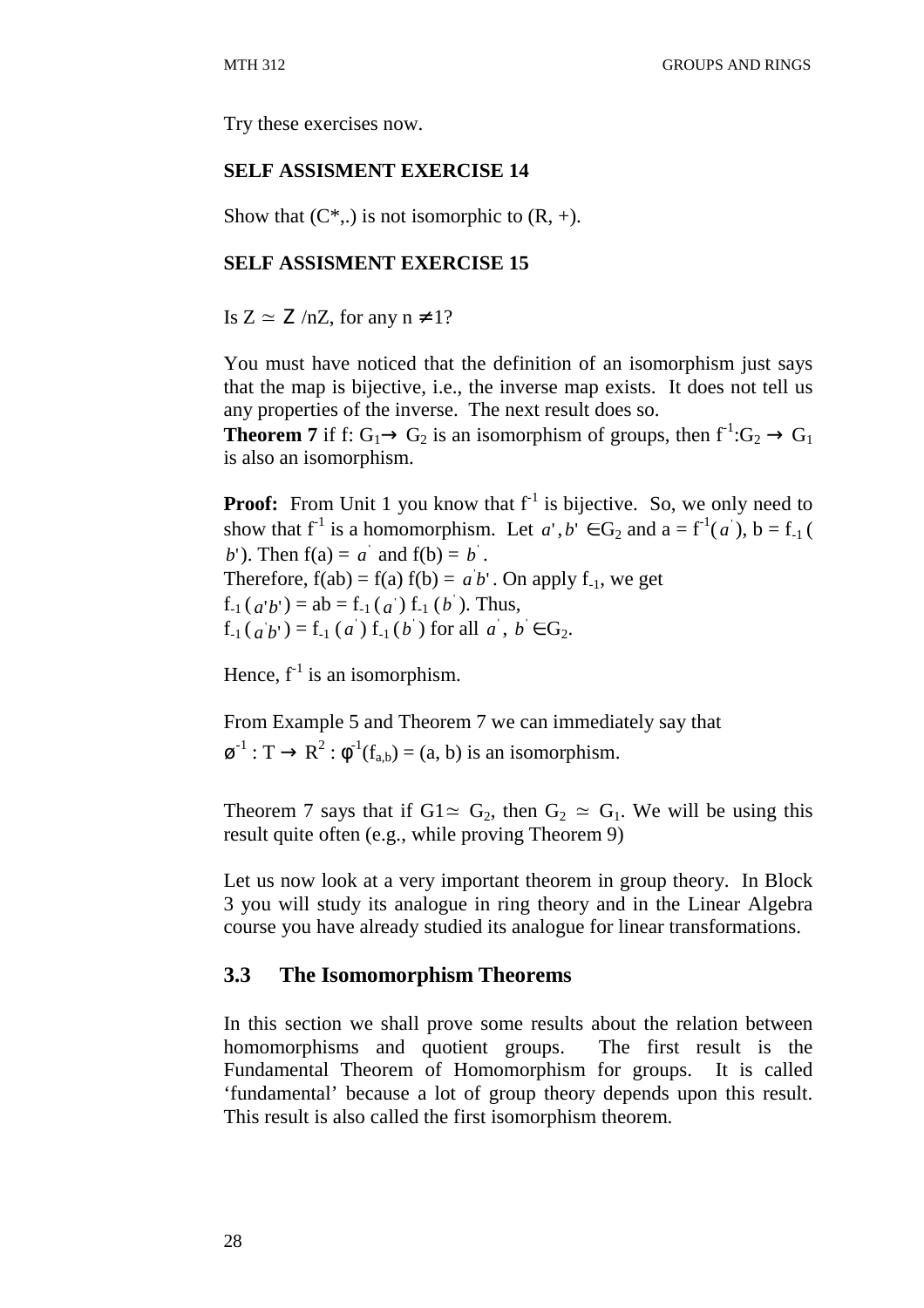**Theorem 8 (Fundamental Theorem of Homomorphism)** Let  $G_1$  and  $G_2$  be two groups and  $f:G_1 \to G_2$  be a group homomorphism. Then  $G_1/Ker f \simeq Im f$ .

In particular, if f is onto, then G1/Ker  $f \approx G_2$ .

**Proof:** Let Ker f = H. Note that H  $\Delta G_1$ . Let us define the function  $\psi$ : G<sub>1</sub>/H  $\rightarrow$ Im f:  $\psi$  (Hx) = f(x).

At first glance it seems that the definition of  $\psi$  depends on the coset representative. But we will show that if x,  $y \in G_1$  such that  $Hx = Hy$ , then  $\psi$  (Hx) =  $\psi$  (Hy). This will prove that  $\psi$  is a well-defined function.

Now, 
$$
Hx = Hy \Rightarrow xy^{-1} \in H = \text{Ker } f \Rightarrow f(y^{-1}) = e_2
$$
, the identity of  $G_2$ .  $\Rightarrow f(x)[f(y)]^{-1} = e_2 \Rightarrow f(x) = f(y)$ .  $\Rightarrow \psi$  (Hz) =  $\psi$  (Hy).

Therefore,  $\psi$  is a well-define function.

Now, let us check that  $\psi$  is a homomorphism. For Hx, Hy  $\in G_1/H$ ,  $\psi$  ((Hx)(Hy)) =  $\psi$ (Hxy)  $= f((xy))$  $= f(x) f(y)$ , since f is a homomorphism.  $= \psi$  (Hx)  $\psi$  (Hy).

Therefore,  $\psi$  is a group homomorphism.

Next, Let us see whether  $\psi$  is bijective or not Now,  $\psi$  (Hx) =  $\psi$  (Hy) for Hx, Hy in G<sub>1</sub>/H  $\Rightarrow$  f(x) = f(y)  $\Rightarrow$ f(x) [f(y)]<sup>-1</sup> = e<sub>2</sub>  $\Rightarrow f(xy^{-1}) = e_2$  $\Rightarrow xy^{-1} \in \text{Ker } f = H.$  $\Rightarrow$  Hx = Hy Thus,  $\psi$  is 1-1 Also, any element of Im f is  $f(x) = (Hx)$ , where  $x \in G_1$ ∴Im  $\psi$  = Im f.

so, we have proved that is bijective, and hence, an isomorphism. Thus,  $G_1/Ker f = Im f.$ 

Now, if f is surjective, Im  $f = G_2$ . Thus, in this case  $G_1/Ker f \approx G_2$ .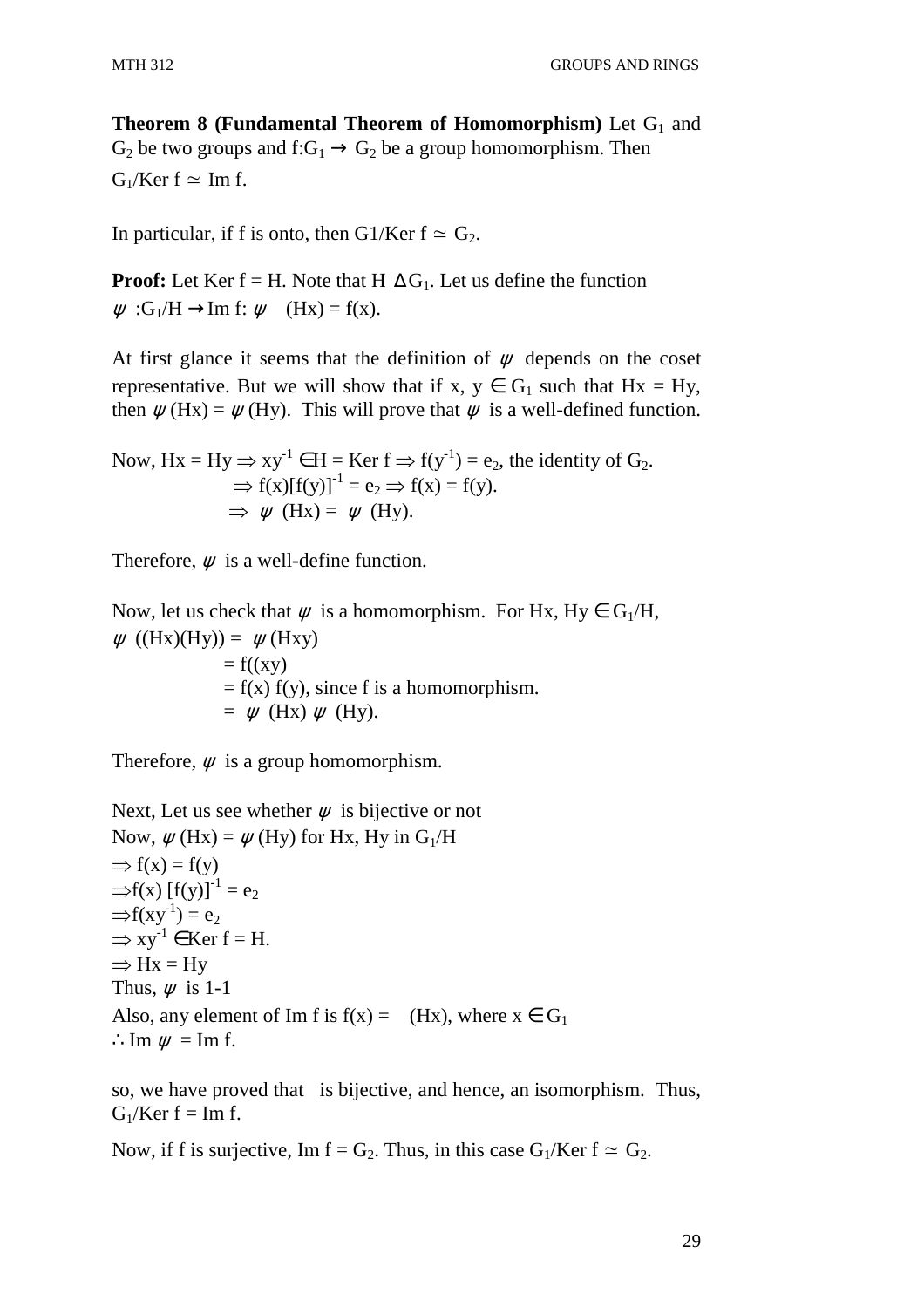The situation in Theorem 8 can be show in the following diagram.



Here, p is the natural homomorphism (see example 3).

The diagram says that if you first apply p, and then  $\psi$ , to the elements of G1, it is the same as applying f to them. That is,

 $\psi$  P = f.

Also, note that Theorem 8 says that two elements of G1 have the sane image under f iff they belong to the same coset of Ker f.

Let us look at a few examples.

One of the simplest situations we can consider is  $I_G : G \to G$ . On applying theorem 8 here, we see that  $G/\{e\} \simeq G$ . we will be using this identification of G/{e} and G quite often.

Now for some non-trivial examples.

**Example 8:** Prove that  $C/R \approx R$ .

**Solution**: Define f: C→R:  $f(a + ib) = b$ . Then f is a homomorphism, Ker  $f = R$  and Im  $f = R$ . Therefore, on applying Theorem 8 we see that C/R  $\simeq$  R.

**Example 9:** Consider f:  $Z \rightarrow (\{1, -1\},.) : f(n) =$ 1, if n is even 1, if n is odd  $\int$ ∤  $\overline{\mathcal{L}}$ 

At the beginning of Sec. 6.2, you saw that f is a homomorphism. Obtain ker f and Im f. What does Theorem 8 say in this case?

**Solution:** Let  $Z_c$  and  $Z_o$  denote the set of even and odd integers, respectively. Then Ker  $f = \{ n \in Z \mid f(n) = 1 \} = Z_c$ . Im  $f = \{f(n) | n \in Z \} = \{1, -1\}$ Thus, by Theorem 8,  $Z/Z_c \simeq \{1, -1\}$ 

This also tells us that  $o(Z/Z_c) = 2$ . The two cosets of  $Z_c$  in  $Z$  are  $Z_c$  and  $Z_{\rm o}$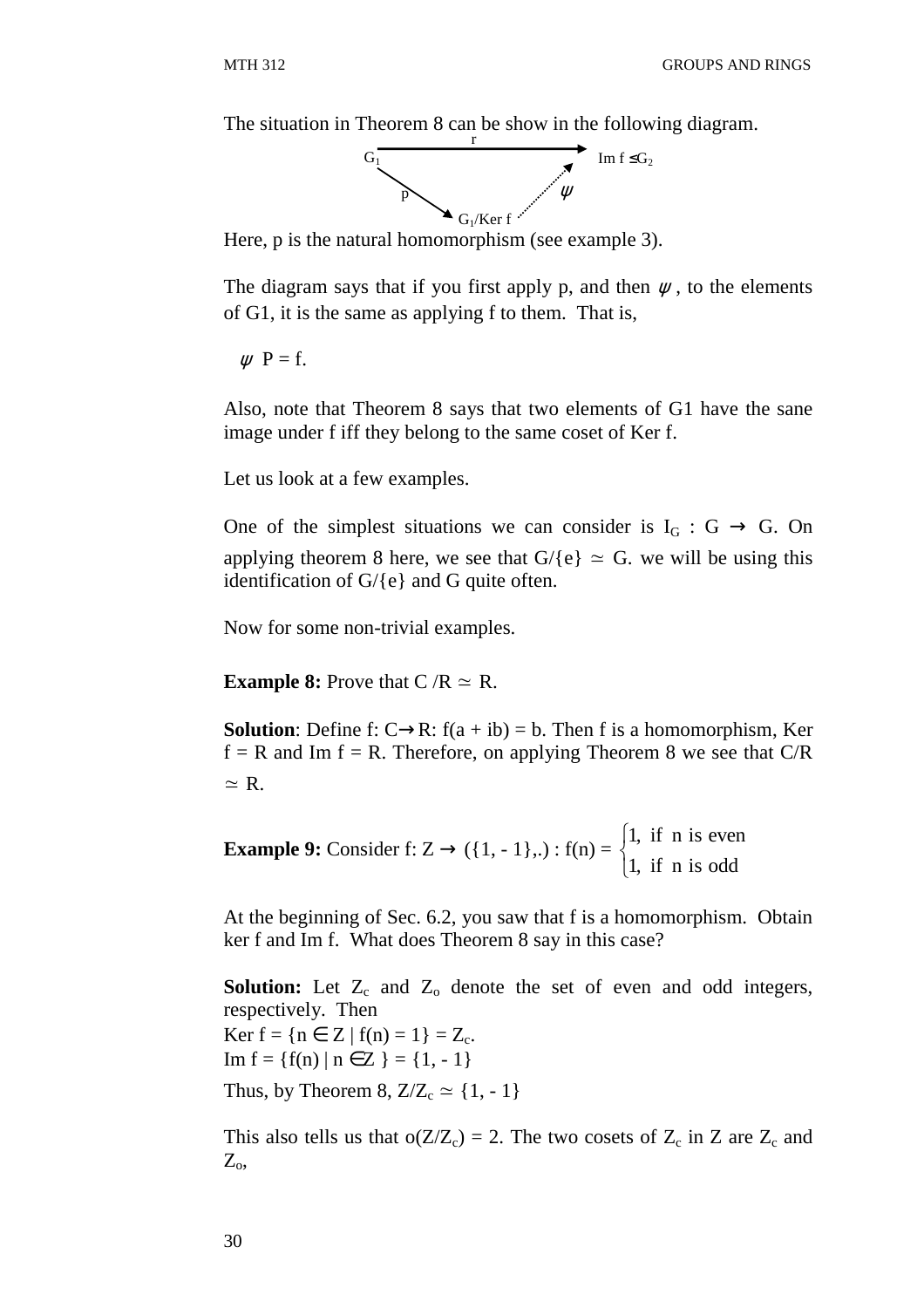∴{ $Z_c$ ,  $Z_o$ } ≃ {1, - 1}.

**Example 10**: show that  $GL_2(R)/SL_2(R) \simeq R^*$ , where  $SL2(R) = {A \in GL2(R) | \det(A) = 1}.$ 

**Solution**: We know that the function  $F:GL2(R) \to R^*$ :  $f(A) = det (A)$  is a homomorphism. Now, Ker f=  $SL2(R)$ .

Also, Im  $f = R^*$ , since any  $r \in R^*$  can be written as det  $\begin{bmatrix} 1 & 0 \\ 0 & 1 \end{bmatrix}$ J  $\backslash$  $\overline{\phantom{a}}$ l ſ  $\overline{\phantom{a}}$  $\rfloor$ 1  $\mathbf{r}$ L Γ 0 1 r 0 .

Thus, using Theorem 8,  $GL2(R)/SL2(R) \simeq R^*$ .

Try the following exercises now.

## **SELF ASSISMENT EXERCISE 16**

Consider the situation in Example 1 show that  $(R, +) \simeq (R^*, )$ , the group of positive real numbers.

## **SELF ASSISMENT EXERCISE 17**

Let  $U_4$  be the multiplicative group of  $4<sup>th</sup>$  roots of unity.

Define f:  $Z \rightarrow U_4$ : f(n) = in. Use Theorem 8 to show that  $Z_4 \simeq U_4$ . (I =  $\sqrt{-1}$ .)

Now we will use the fundamental Theorem of Homomorphism to prove a very important result, which classifies all cyclic groups.

**Theorem 9**: Any cyclic group is isomorphic to  $(Z, +)$  or  $Z_n, +$ ).

**Proof:** Let  $G = \langle x \rangle$  be a cyclic group. Define  $f:Z \to G$ :  $f(n) = x^n$ . f is a homomorphism because  $f(n+m) = x^{n+m} = x^n$ .  $X^m = f(n) f(m)$ .

Also note that  $Im f = G$ .

Now, we have two possibilities for Ker f – Ker f =  $\{0\}$  or Ker f  $\neq \{0\}$ . Case 1 (Ker  $f = \{0\}$ ): In this case f is 1-1. Therefore, f is an isomorphism. Therefore, by Theorem 7, f1 is an isomorphism. That is,  $G \simeq (Z, +).$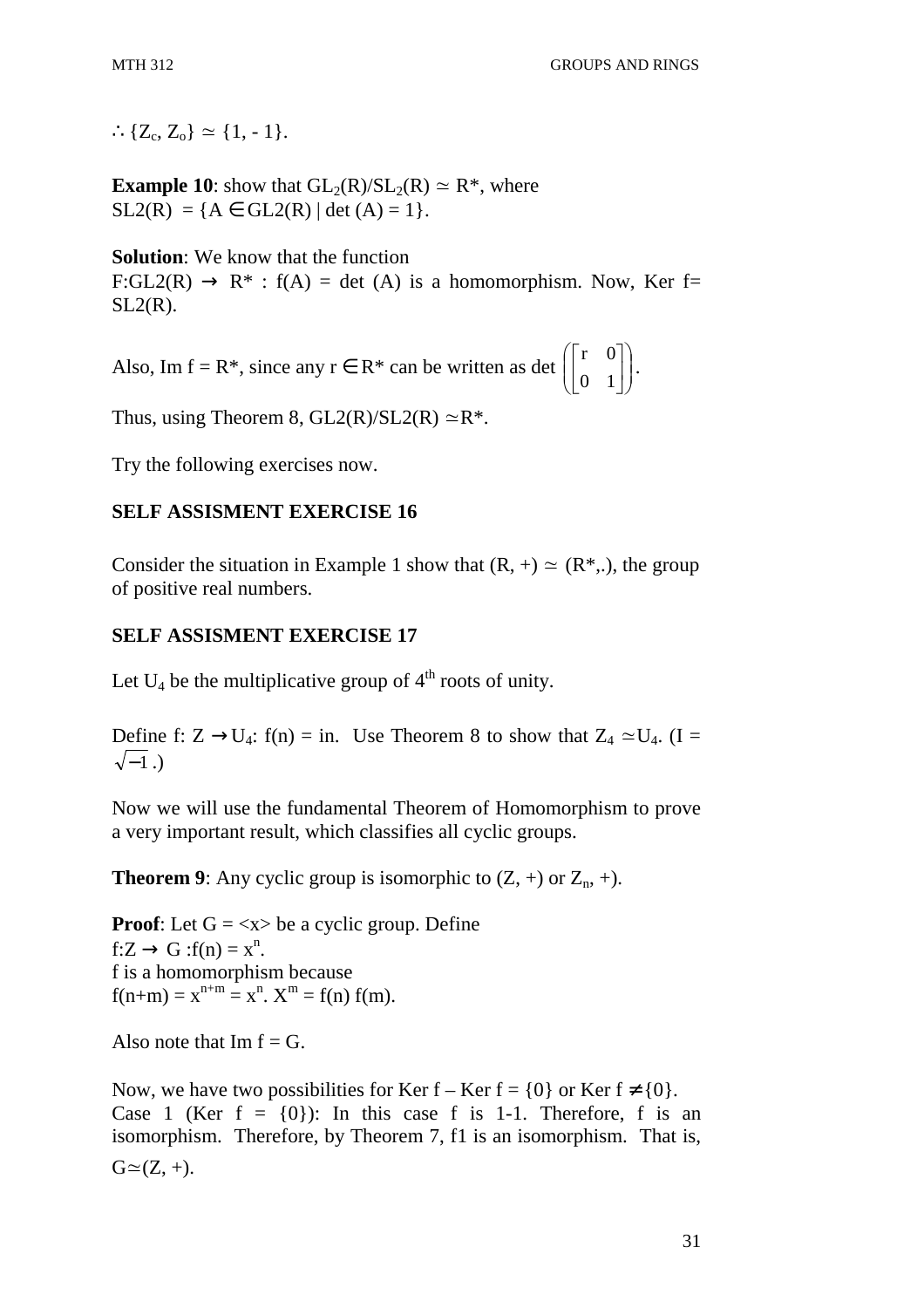Case 2 (Ker  $f \neq \{0\}$ ): Since Ker  $f \leq Z$ , from example 4 of Unit 3 we know that Ker f = nZ, for some  $n \in N$ . Therefore, by the fundamental Theorem of Homomorphism,  $Z/nZ \simeq G$ .

 $\therefore G \cong Z/nZ = (Z_n, +).$ 

Over here note that since  $\langle x \rangle \simeq Z_n$ ,  $o(x) = n$ . so, a finite cyclic group is isomorphic to  $Z_n$ , where n is the order of the group.

Using Theorem 9 we know that all cyclic groups f order 4 are isomorphic, since they are all isomorphic to  $Z_4$ . Similarly, all infinite cyclic groups are isomorphic.

And now you can prove the following nice result.

## **SELF ASSISMENT EXERCISE 18**

Let S be the circle group { $z \in C | z | = 1$ }. Show that  $R/Z \simeq S$ . (**Hint**: Define f: R  $\rightarrow$  S: f(x) = e2<sup> $\pi$ ix</sup>. Show that f is an onto homomorphism and Ker  $f = Z$ ).

We will now prove the second isomorphism theorem with the help of the Fundamental Theorem of Homomorphism. It is concerned with intersections and products of subgroups. To prove the theoremyou will need the results given in the following exercise. So why not do this exercise first!

## **SELF ASSISMENT EXERCISE 19**

Let G be a group,  $H \leq G$  and  $K \triangle G$ . Then

- i.  $H \cap K \Delta H$ ; and
- ii. if  $A \leq G$  such that  $K \subseteq A$ , then  $K \triangle A$ .

Now let us discuss the theorem.

**Theorem 10:** If H and K are subgroups of a group G, with K normal in G, then  $H/(H \cap K) \simeq (HK)/K$ .

**Proof:** we must first verify that the quotient groups  $H/(H \cap K)$  and (HK)/K are well-define. From E 19 you know that  $H \cap K \Delta H$ . from E 6 of unit 5 you know that HK  $\le$  G. Again, from E 19 you know that K $\Delta$ HK. Thus the given quotient groups are meaningful.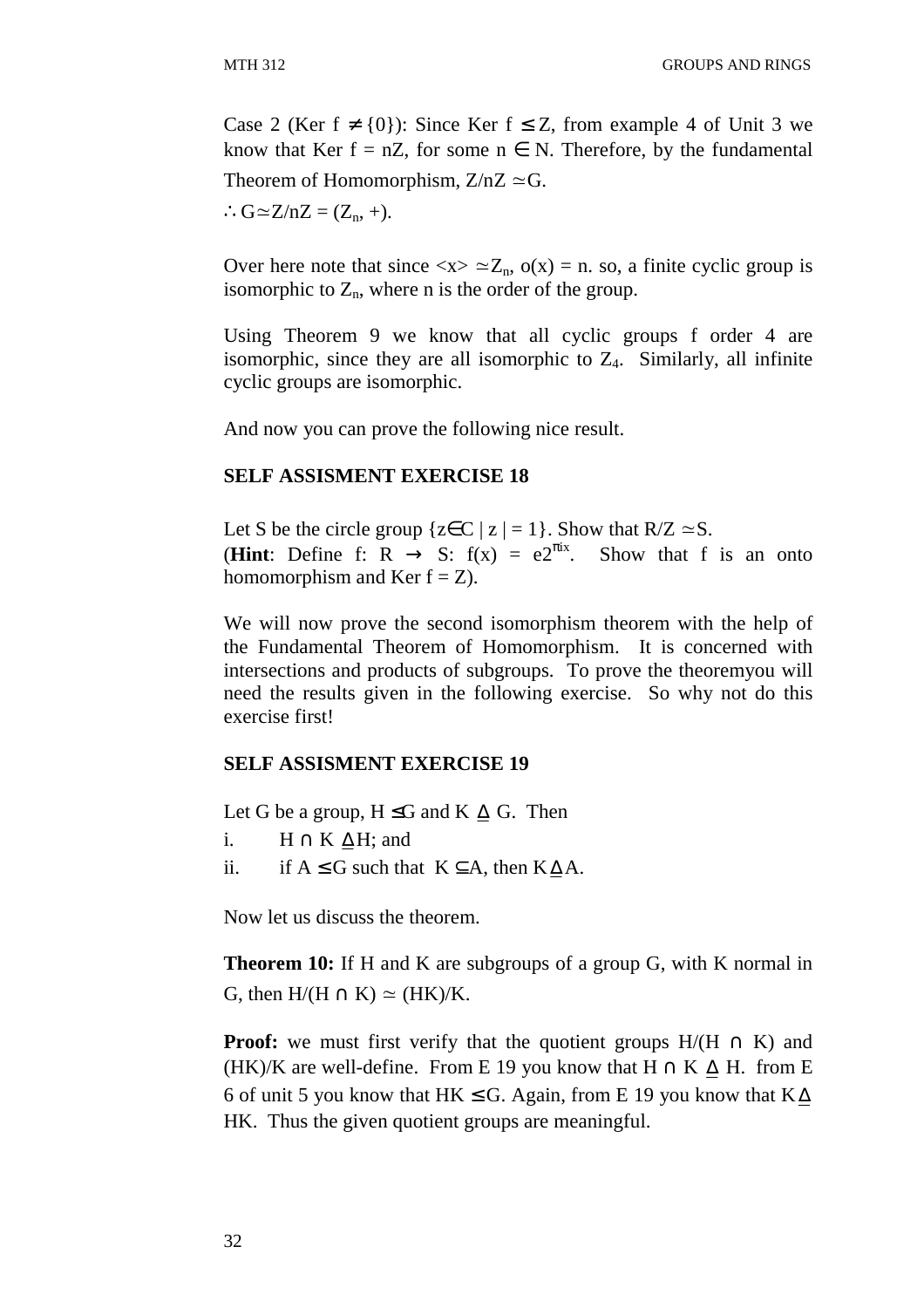Now, what we want to do is to find an onto homorphism f : H  $\rightarrow$ (HK)/K with kernel H  $\cap$  K, then we can apply the Fundamental Theorem of Homorphism and get the result. We define f:H  $\rightarrow$ (HK)/K:f(h) = hK.

Now, for  $x, y \in H$ ,  $f(xy) = xyK = (xK)(yK) = f(x) f(y).$ Therefore, f is a homomorphism.

Im f = { f(h) | h ∈ H } ={hK | h ∈ H }

We will show that Im  $f = (HK)/K$ . Now, take any element  $hK \in \text{Im } f$ . since  $h \in H$ .  $h \in HK$ ∴hk ∈ (HK)/K ∴Im f  $\subseteq$ (HK)/K. on the othr hand, any element of  $(HK)$ >K is hkK = hK, since k  $\in$  K. ∴hkK  $\in$  Im f. ∴ (HK)/K  $\subset$  Im f.  $\therefore$  Im f = (HK)/K

Finally, Ker 
$$
f = \{h \in H | f(h) = K\} = \{h \in H | hK = K\}
$$
  
= { $h \in H | h \in K$ }  
= H  $\cap K$ .

Thus, on applying the Fundamental Theorem, we get H/(H∩K)  $\simeq$  $(HK)/K$ 

We would like to make a remark here.

**Remark:** If H and K are subgroups of  $(G, +)$ . Then Theorem 10 says that

 $(H + K)/K \simeq H/H \cap K$ .

Now you can use Theorem 10 to solve the following exercises.

### **SELF ASSISMENT EXERCISE 20**

Let H and K be subgroups of a finite group G, and H  $\Delta$ G, show that  $O(HK) =$  $(H \cap K)$  $(H) o(K)$  $o(H \cap K)$  $o(H)o(K)$ ∩

## **SELF ASSISMENT EXERCISE 21**

Show that  $3Z/12Z \simeq Z_4$ (**Hint:** Take  $H = 3Z$ ,  $K = 4Z$ ).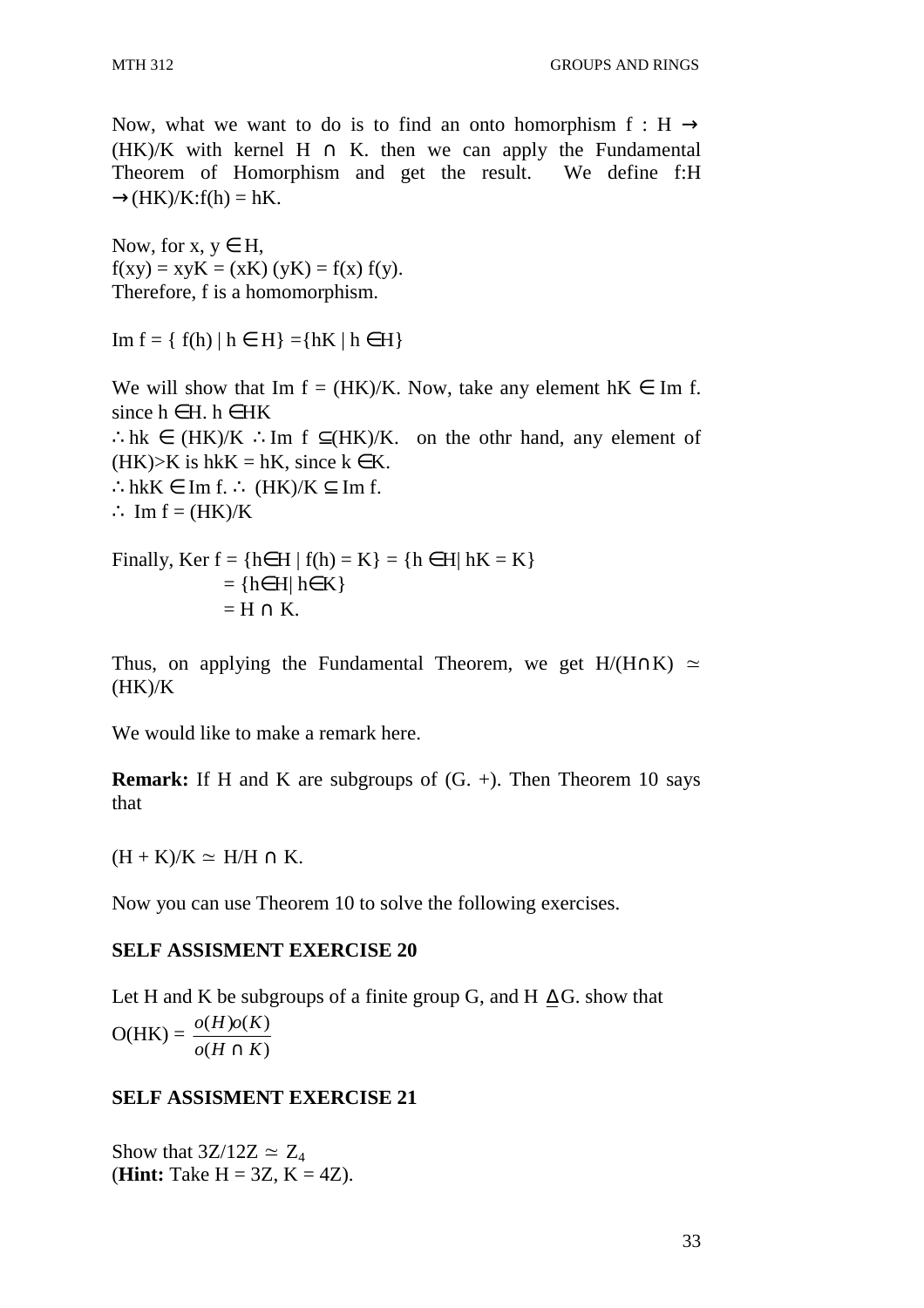And now for the third isomorphism theorem. This is also a corollary to Theorem 8.

**Theorem 11:** Let H and K be normal subgroups of a group G such that  $K \subseteq H$ . then

 $(G/K)/(H/K) \simeq G/H$ .

**Proof**: We will define a homomorphism from G/K onto G/H, whose kernel will turn out to be H/K.

Consider f:  $G/K \rightarrow G/H$ :  $f(Kx) = Hx$ . F is well-define because  $Kx = Ky$ for x,  $y \in G$  $\Rightarrow$ xy-1  $\in$  K  $\subseteq$ H  $\Rightarrow$  xy-1  $\in$  H  $\Rightarrow$  Hx = Hy  $\Rightarrow$  f(Kx) = f(Ky) Now we leave the rest of the proof to you (see the following exercise).

## **SELF ASSISMENT EXERCISE 22**

Show that f is an onto homomorphism and Ker  $f = H/K$ .

Let us now look at isomorphisms of a group onto itself.

## **3.4 Automorphisms**

In this section we will first show that the set of all automorphisms of a group forms a group.

Then we shall define a special subgroup of this group.

Let G be a group. Consider Aut  $G = \{f: G \rightarrow G | f \text{ is an isomorphism } \}.$ 

You have already seen that the identity map  $IG \in Aut G$ . From E 12 you know that Aut G is closed under the binary operation of composition. Also. Theorem 7 says that if  $f \in Aut G$ , then  $f-1 \in Aut G$ . We summarize this discussion n the following theorem.

Theorem 12: let G be a group. Then Aut G, the set of automorphisms of G, is a group.

**Example 11:** show that Aut  $Z \simeq Z_2$ .

**Solution:** Let f: $Z \rightarrow Z$  be an automorphism. Let  $f(1) = n$ . We will show that  $n = 1$  or  $n = -1$ 

. Since f is onto and  $1 \in \mathbb{Z}$ ,  $\exists m \in \mathbb{Z}$  such that  $f(m) = 1$ , i.e.,  $mf(1) =$ 1, i.e.  $mn = 1$ .  $\therefore$  n = 1 or n = -1.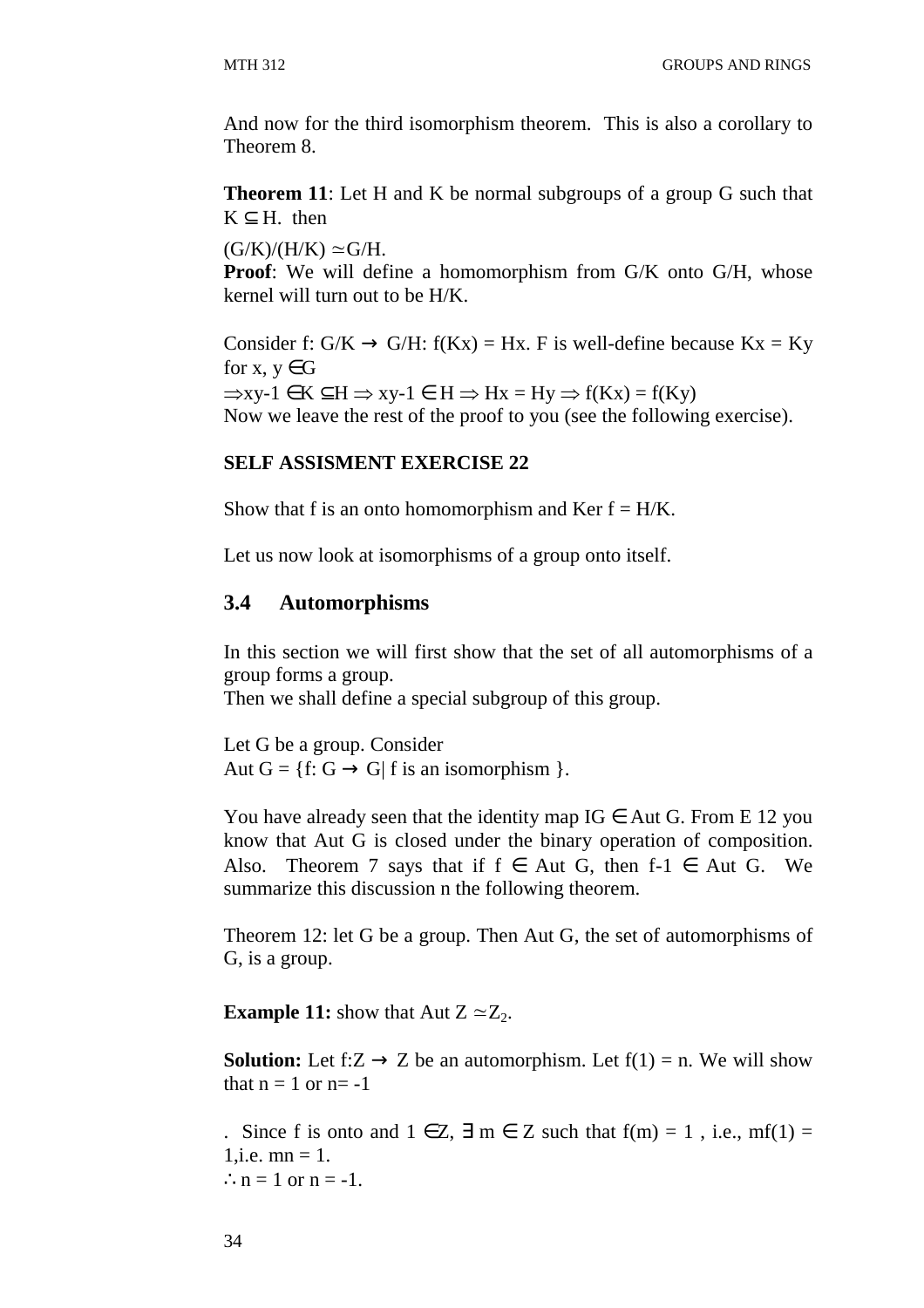Thus, there are only two elements in Aut  $Z$ , 1 and  $-1$ . So Aut  $Z = \langle -1 \rangle \simeq Z_2$ .

Now, given an element of a group G, we will define an automorphism of G corresponding to it. Consider a fixed element  $g \in G$ . Define  $F_g: G \to G: f_g(x) = g x g^{-1}.$ 

We will show that fg is an automorphism of G.

i) fg is a homorphism : If x, y ∈ G, then  
\n
$$
f_g(xy) = g(xy) g^{-1}
$$
  
\n $= gx(e) yg^{-1}$ , where e is the identity of G.  
\n $= gx(g^{-1}g) yg^{-1}$   
\n $= (gxg^{-1}) gyg^{-1}$   
\n $= f_g(x) f_g(y)$ .

ii)  $f_g$  is 1-1: for  $x, y \in G$ ,  $f_g(x) = f_g(y) \Rightarrow g x g^{-1} = g y g^{-1} \Rightarrow x = y$ , by the cancellation laws in G.

iii) fg is onto: If 
$$
y \in G
$$
, then  
\n
$$
y = (gg^{-1})y (gg^{-1})
$$
\n
$$
= g(g^{-1}yg)g^{-1}
$$
\n
$$
= f_g(g^{-1}yg) \in \text{Im } f_g.
$$

Thus,  $f_g$  is an automorphism of G. We give this automorphism a special name.

Definition:  $f_g$  is called an inner automorphism of G induced by the element g in G. The subset of Aut G consisting of all inner automorphism of G is denoted by Im G.

For example, consider S<sub>3</sub>. Let us compute  $f<sub>g</sub>(1)$ .  $f<sub>g</sub>(1)$  3) and  $f<sub>g</sub>(1)$  2 3).Where  $g = (1 2)$ . Note that  $g^{-1} = (1 2) = g$ . Now.  $f_g(1) = g \circ 1 \circ g^{-1} = 1$ .  $f_g(1\ 3) = (1\ 2)(1\ 3)(1\ 2) = (2\ 3),$  $f<sub>g</sub>(1 2 3) = (1 2) (1 2 3) (1 2) = (1 3 2).$ 

The following exercise will give you some practice in obtaining inner automorphisms.

# **SELF ASSISMENT EXERCISE 23**

Obtain the image of  $fg \in Inn G$ , where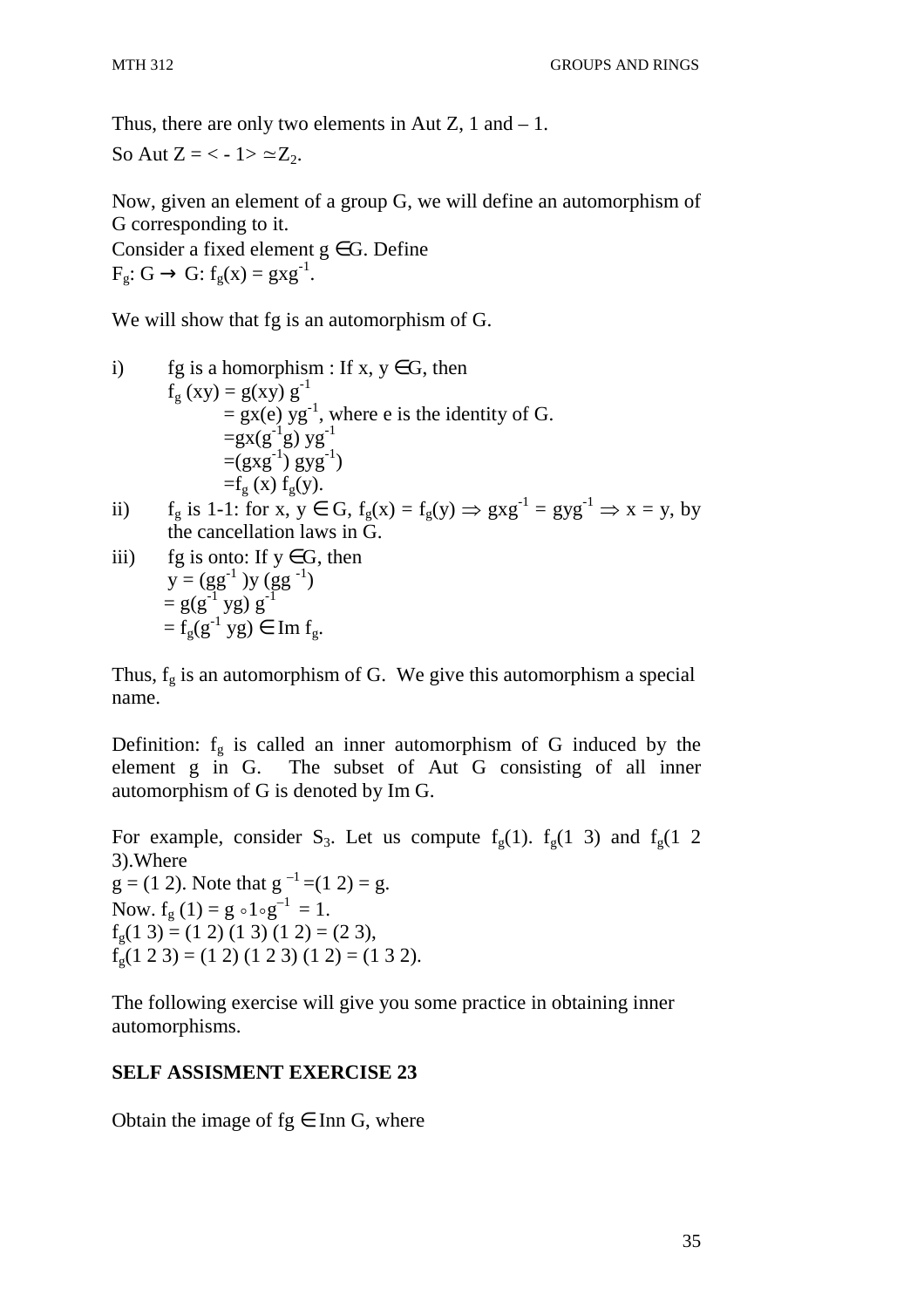- a)  $G = GL2 (R)$  and  $g = \begin{bmatrix} 0 & 1 \\ 1 & 0 \end{bmatrix}$ 」 1  $\mathbf{r}$ L Γ −1 0 0 1
- b)  $G = Z$  and  $g = 3$ .
- c)  $G = Z/5Z$  and  $g = 4$ .

You will now see that Im G is a normal subgroup of Aut G. **Theorem 13**: Let G be a group. Then Inn G is a normal subgroup of Aut G.

**Proof:** Inn G is non-empty, because  $I_G = f_g \in \text{Inn } G$ , where e is the identity in G.

Now, Let us see if  $fg \circ fh \in Inn G$  for  $g, h \in$ . For any  $x \in G$  fg $\circ$  fh $(x) = fg(hxh^{-1})$  $=$ g(hxh<sup>-1</sup>) g<sup>-1</sup>  $=$  (gh) x (gh)<sup>-1</sup>

 $=f_{gh}(x)$ .

Thus,  $f_{gh} = fg \circ fh$ , i.e., Inn G is closed under composition. Also  $f_g = 1_G$ belongs to Inn G.

Now, for  $f_g \in \text{Inn } G$ ,  $\exists f_g^{-1} \in \text{Inn } G$  such that  $f_g \circ f_g^{-1} = f_g g^{-1} = f_c = I_G$ . Similarly,  $f_g^{-1} \circ f_g = I_G$ .

Thus,  $f_g^{-1} = (f_g)^{-1}$ . That is, every element of Inn G has an inverse in Inn G.

This proves that Inn G is a subgroup of Aut G.

Now, to prove that Inn G $\triangle$ Aut G, let ø∈ Aut and G and  $f_g$  ∈Inn G. then, for any  $x \in G$ 

$$
\begin{aligned}\n\mathbf{\emptyset} \text{-} 1 \circ f_{g} \circ \mathbf{\emptyset} (x) &= \mathbf{\emptyset}^{-1} \circ f_{g} (\phi (x)) \\
&= \mathbf{\emptyset}^{-1} (g \mathbf{\emptyset} (x) g^{-1}) \\
&= \mathbf{\emptyset}^{-1} (g) \mathbf{\emptyset}^{-1} (\mathbf{\emptyset} (x)) \mathbf{\emptyset}^{-1} (g^{-1}) \\
&= \mathbf{\emptyset}^{-1} (g) x \{ \mathbf{\emptyset}^{-1} (g) \}^{-1} \\
&= f \mathbf{\emptyset}^{-1} (g) (x). \text{ Note that } \mathbf{\emptyset}^{-1} (g) \in G.) \\
\therefore \mathbf{\emptyset} \text{-} 1 \quad f_{g} \mathbf{\emptyset} &= f_{\phi}^{-1} (g) \in \text{Inn } G \; \forall \; \mathbf{\emptyset} \in \text{Aut } G \; \text{and } f_{g} \in \text{Inn } G.\n\end{aligned}
$$

∴Inn G  $\Delta$  Aut G.

Now for some exercises! From E 23 you may have already got a hint of the

useful result that we give in E 24.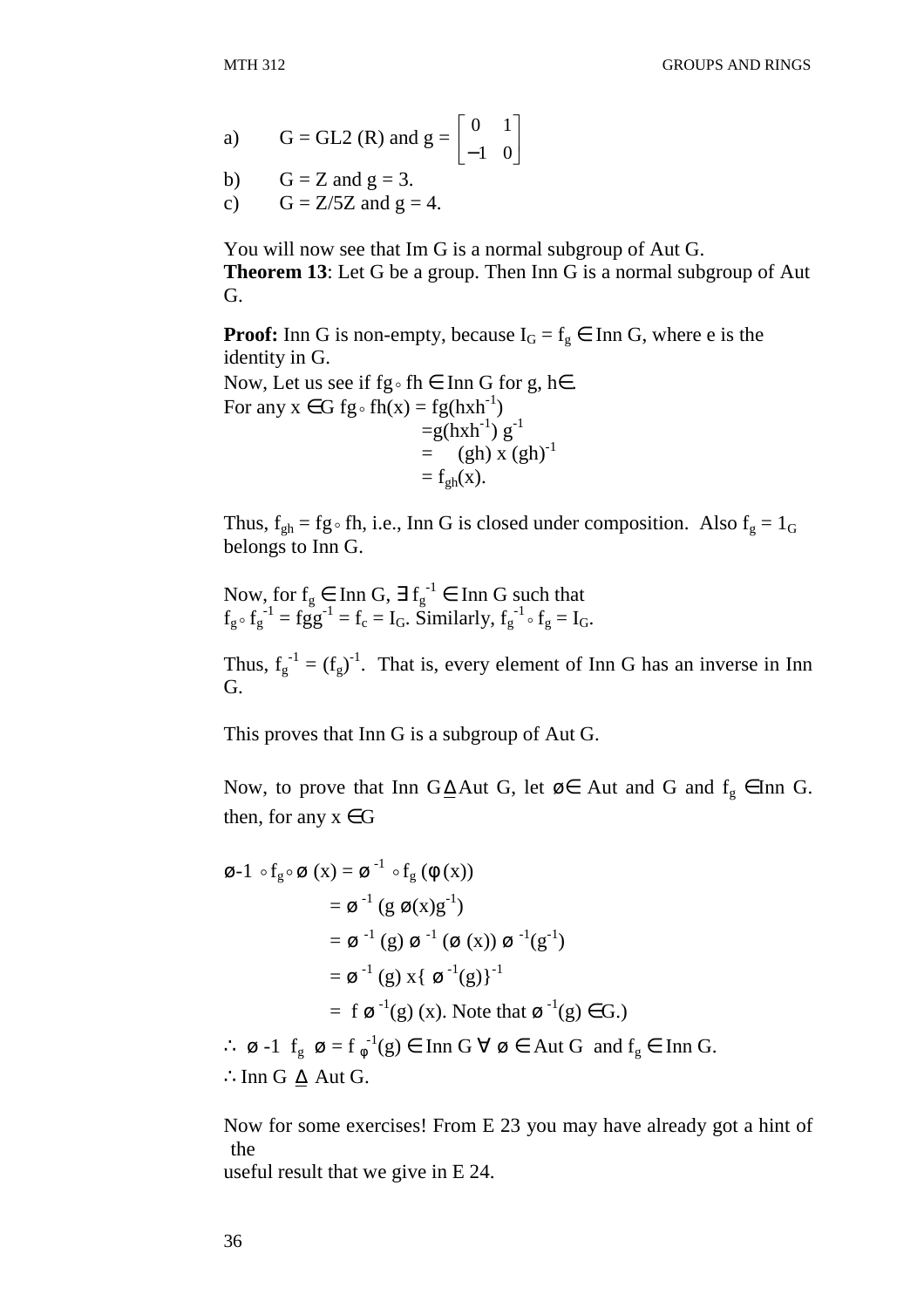Show that a group G is commutative iff Inn  $G = \{I_G\}.$ 

# **SELF ASSISMENT EXERCISE 25**

Show that if  $x \in G$  such that  $f_g(x) = x \forall g \in G$ , then  $\langle x \rangle \trianglelefteq G$ .

Now we will prove an interesting result, which relates the costs of the center of a group G to Inn G. Recall that the center of G,  $Z(G) = \{x \in G |$  $xg = gx = \forall g \in G$ .

**Theorem 14:** Let G be a group. Then  $G/Z(G) \simeq \text{Inn } G$ . **Proof:** As usual, we will use the powerful Fundamental Theorem of Homomorphism to prove this result.

We define f:  $G \rightarrow$  Aut  $G$ :  $f(g) = f_{\alpha}$ .

Firstly, f is a homomorphism because for g,  $h \in G$ ,  $F(gh) = f_{oh}$  $=$   $\tilde{f}_{g}$  of the fheorem 13)  $=f(g) \circ f(h)$ .

Next, Inn  $f = \{fg | g \in G\} = \text{Inn } G$ .

Finally, Ker  $f = \{g \in G | f_g = I_G\}$  $=\{g \in G \mid f_{\varrho}(x) = x \forall x \text{ vG}\}\$  $=\{f \in G | g x g^{-1} = x \forall x \in G\}$  $= \{ g \in G | gx = xg \forall x \in G \}$  $Z(G)$ .

Therefore, by the Fundamental Theorem  $G/Z(G) \simeq$ Inn G.

Now you can use Theorem 14 to solve the next exercise.

# **SELF ASSISMENT EXERCISE 26**

Show that  $S_3 \approx$ Inn S3.

Now let us see what have done in this unit.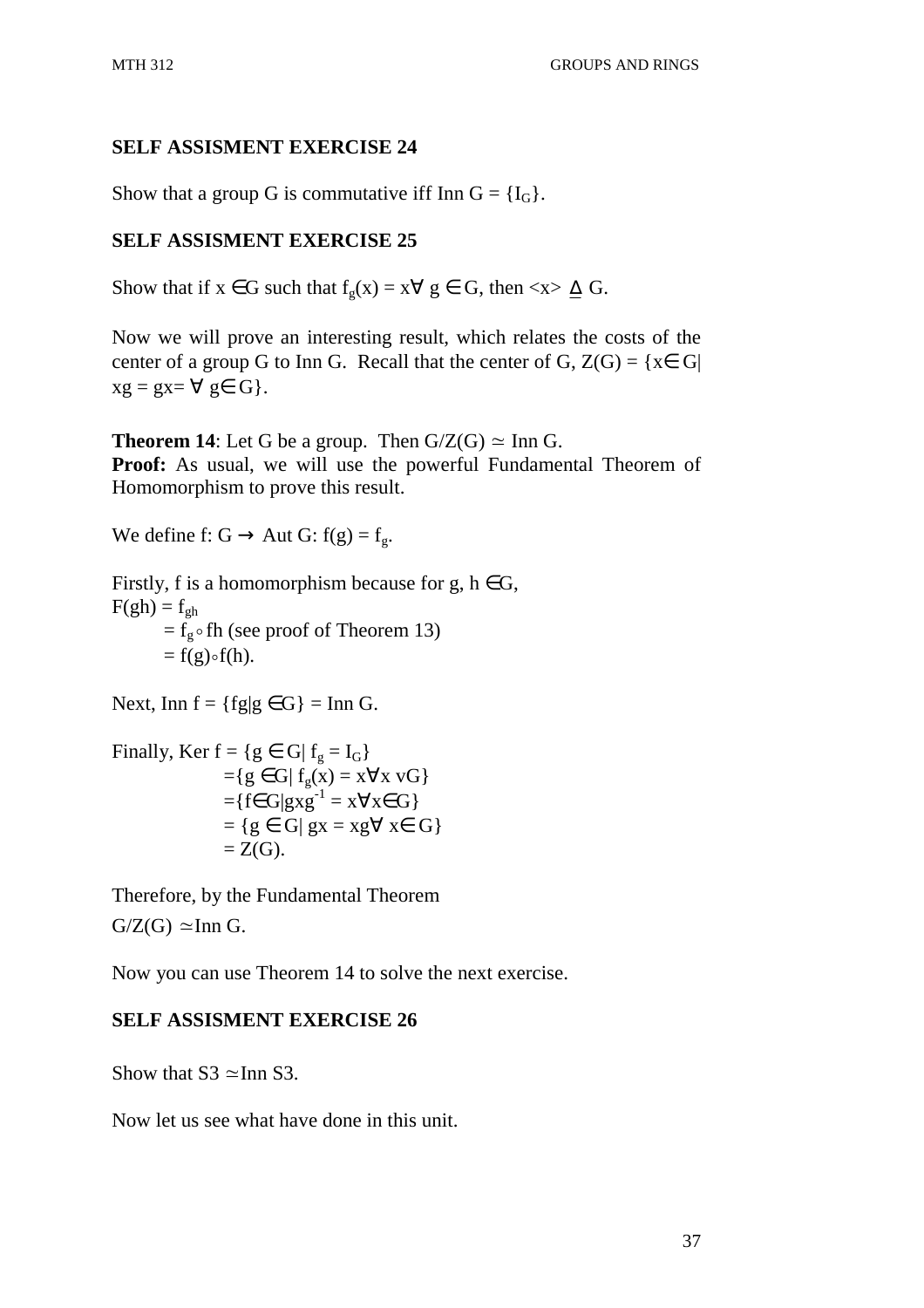# **4.0 CONCLUSION**

In this unit we have established some basic fact about group isomorphism namely that if group  $G_1$  and group  $G_2$  are isomorphic groups they must have the same algebraic structure and satisfy the same algebraic properties.

# **5.0 SUMMARY**

In this unit we have covered the following points.

- The definition and example of a group homomorpism.
- Let f: G  $\rightarrow$  G<sub>2</sub> be a group homomorphism. Then f(e<sub>1</sub>) = e<sub>2</sub>, o  $[f(x)]^{-1} = f(x-1)$ , Im f ≤ G<sub>2</sub>, Ker of  $\Delta$  G<sub>1</sub>.
- A homomorphism is 1-1 iff its kernel is the trivial subgroup.
- The definition and examples of a group isomorphism..
- Two groups are isomorphic iff they have the same algebraic structure.
- The composition of group homomorphisms (isomorphisms) is a group homomorphism (isomorphism).
- The proof of the Fundamental Theorem of Homomorphism, which says that if  $f:G_2 \to G_2$  is a group homomorphism, then  $G_1$ /Ker  $f \approx Im f$ .
- Any infinite cyclic group is isomomorphic to  $(Z, +)$ . Any finite cyclic group of order n is isomorphic to  $(Z_m, +)$ .
- Let G be a group,  $H \leq G$ , K  $\Delta G$ . Then  $H/(H \cap K) \simeq (HK)/K$
- Let G be a group, H $\Delta G$ , K $\Delta G$ , K  $\subseteq$  H. Then (G/K) /(H/K)  $\simeq$ G/H.
- The set of automorphisms of a group G, Aut G, is a group with respect to the composition of functions.
- Inn G  $\triangle$  Aut G, for any group G.
- $G/Z(G) \simeq \text{Inn } G$ , for any group G.

## **SOLUTIONS/ANSWERS**

## **SELF ASSISMENT EXERCISE 1**

For any x,  $y \in R^*$ ,  $f(xy) = \text{In}(xy) = \text{In}x + \text{In}y$ . ∴f is a homomorphism. Ker  $f = \{x \in \mathbb{R}^* | f(x) = 0\} = \{1\}.$ Im  $f = \{ f(x) | x \in R^* \} = \{ \text{In } x | x \in R^* \}.$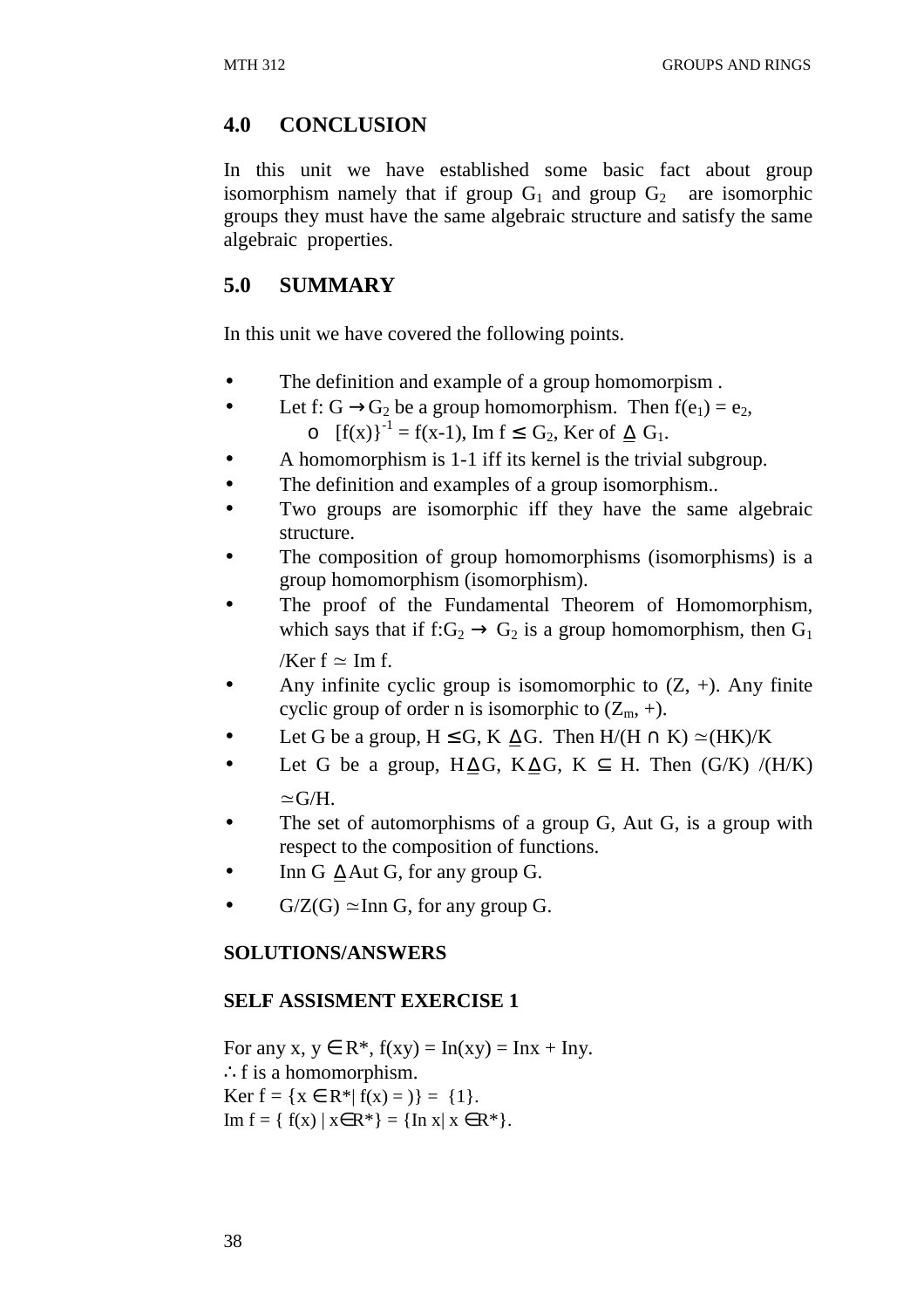For any  $A, B \in GL_2(R)$ ,  $F(AB) = det (AB) = det(A) det(B) = f(A) f(B)$ ∴f is a homomorphism. Ker  $f = \{A \in GL_3(R) | f(A) = 1\} = \{A \in GL_3(R) | \det(A) = 1\}$  $=SL_3(R)$ , the special linear group of order 3.  $Im f = \{ det(A) | A \in GL_3(R) \}$ 

 $=$  R<sup>\*</sup> (because for any  $r \in R^*$ , $\exists A =$  $\overline{\phantom{a}}$  $\overline{\phantom{a}}$  $\overline{\phantom{a}}$  $\rfloor$ 1  $\mathbf{r}$  $\mathbf{r}$ L L Г 0 0 1 0 1 0 r 0 0  $\in$  GL<sub>3</sub> (R) such that det (A) = r.)

### **SELF ASSISMENT EXERCISE 3**

p:  $S_3 \rightarrow S_3/A_3$ :  $p(x) = A_3x$ Note that  $A_3 = \{1, (1 \ 2 \ 3), (1 \ 3 \ 2)\}.$ Now Ker  $p = A_3$  ∴ (1 2)  $\notin$  Ker p. Im  $p = \{ A_3x \mid x \in S_3 \}$ . ∴ (1 2) ∉ Im p.

### **SELF ASSISMENT EXERCISE 4**

For any x,  $y \in r$ ,  $f(x) + y$ ) =  $e^{in(x+y)}$  $=e^{inx} e^{iny} = f(x)$ .  $f(y)$ . ∴f is a homomorphism Ker  $f = \{ x \in R | f(x) = 1 \} = \{ x \in R | e^{inx} = 1 \}$  $=\{ x \in R | n x \in 2 \pi Z \}$  = n  $\frac{2\pi}{\pi}$  Z.

### **SELF ASSISMENT EXERCISE 5**

From Example 3, we know that if we take  $G1 = G/H$  and take f to be the natural homomorphism from G onto G/H, then Ker  $f = H$ .

### **SELF ASSISMENT EXERCISE 6**

 $i:3Z \rightarrow Z$ : I(3n) = 3n. Ker  $i = \{3n | 3n = 0\} = \{0\}$  $Im i = 3Z$ .

### **SELF ASSISMENT EXERCISE 7**

g ∘f:  $Z \rightarrow Z/nZ$ : g ∘f(x) = Then, for any  $x, y \in Z$  $g \circ f(x + y) =$  g $\circ f(x) + g \circ f(y)$ .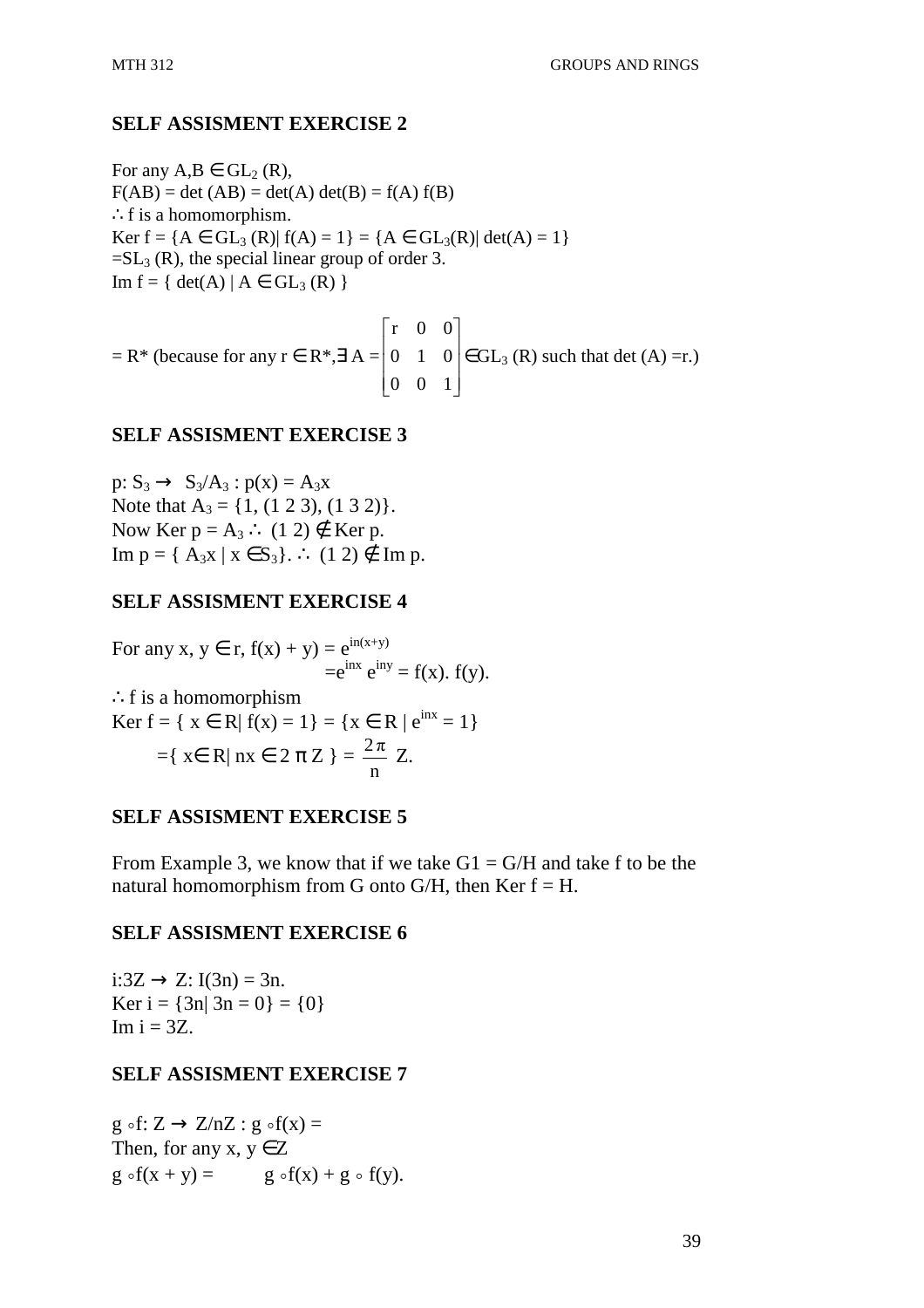∴g f is a homomorphism. Ker (g ∘f) = Z, Im (g f) = { $\frac{0}{0}$  }.

#### **SELF ASSISMENT EXERCISE 8**

For any  $r, s \in Z_n$ .  $F(\overline{r} + \overline{s}) = f(\overline{r+s}) = \omega^{r+s} = \omega - r\omega^s = f(\overline{r}).f(\overline{s}).$ ∴ f is a homomorphism. F is 1-1 because  $f(R) = 1 \implies \omega^r = 1$  $\Rightarrow$  r| o( $\omega$ ) = n (see Unit 4)  $\Rightarrow \bar{r} = \bar{0}$ ∴ Ker  $f = \{0\}$ f is surjective because any element of Un is  $\omega^r$  for  $0 \le r \le n - 1$ , and  $\omega^r = f(f)$ .

### **SELF ASSISMENT EXERCISE 9**

let  $G = \langle x \rangle$  and f:  $G \rightarrow G$  be a homomorphism. Then f:  $G \rightarrow f(G)$  is an onto homomorphism. Therefore, by Theorem 5,  $f(G) = \langle f(x) \rangle$ , i.e.,  $f(G)$  is cyclic.

### **SELF ASSISMENT EXERCISE 10**

a) The function f: $Z \rightarrow nZ$ : f(k) = nk is a well-defined function. Now,  $f(m + k) = nm + nk = f(m) + f(k) \forall m, k \in Z$ . ∴f is a homomorphism Ker  $f = \{0\},$  ∴ f is 1-1 Im  $f = nZ$ . ∴ f is surjective. ∴ f is an isomorphism and  $Z \approx nZ$ .

### **SELF ASSISMENT EXERCISE 11**

f is a homorphism, but not 1-1,  $\therefore$  f is not an isomorphism.

### **SELF ASSISMENT EXERCISE 2**

By Theorem 2,  $\theta \circ \phi$  is a homomorphism. Now let  $x \in \text{Ker}(\theta \circ \phi)$ . Then,  $(\theta \circ \phi)(x) = 0 \implies \theta(\phi(x)) = 0$  $\Rightarrow$   $\phi(x) = 0$ , since  $\theta$  is 1-1.  $\Rightarrow$  x = 0, since  $\phi$  is 1-1. ∴Ker  $(\theta \circ \emptyset) = \{0\}$ . ∴  $\theta \circ \emptyset$  is 1-1

Finally, take any  $k \in K$ . Then  $k = \theta(h)$ , for some  $h \in H$ , since  $\theta$  is onto.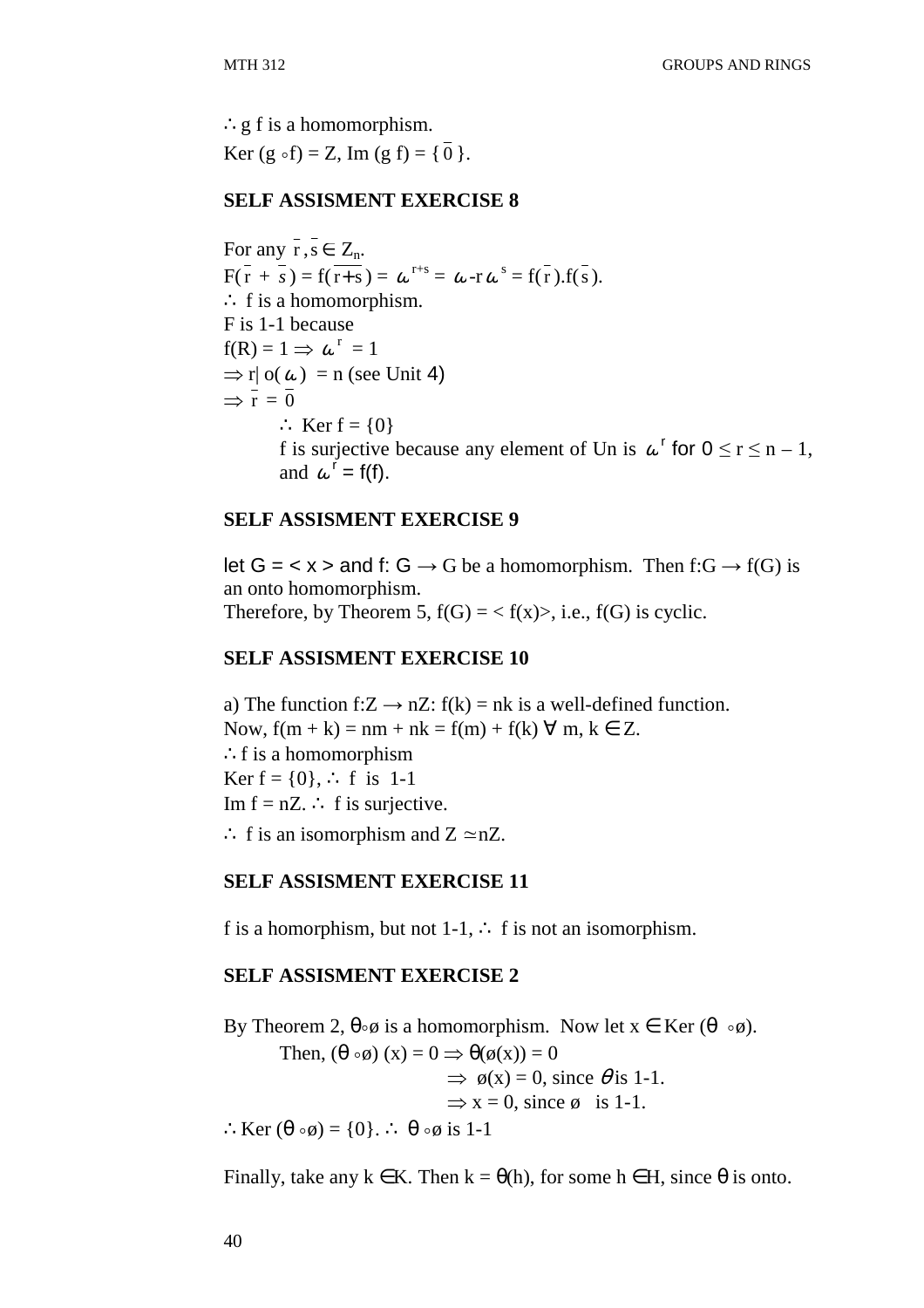Now,  $h = \phi(g)$ , for some  $g \in G$ , since  $\phi$  is onto.

∴k =  $\theta \circ \phi$  (g). ∴  $\theta \circ \phi$  is onto. ∴  $\theta \circ \phi$  is an isomorphism.

## **SELF ASSISMENT EXERCISE 13**

Let a,  $b \in H$ . then  $\exists x, y \in G$  such that  $a = f(x), b = f(y)$ . Now  $ab = f(x) f(y) = f(xy)$ .  $= f(yx)$ , since G is abelian.  $= f(y) f(x)$  $=$  ba. ∴H is abelian.

## **SELF ASSISMENT EXERCISE 14**

Suppose  $C^* \simeq R$  and f:  $C^* \rightarrow R$  is an isomorphism. Then  $o^*f(i) = 4$ . But, apart from 0, every element of  $(R, +)$  is of infinite order, and  $o(0) =$ 1. so, we reach a contradiction.

∴C\* and R are not isomorphic.

## **SELF ASSISMENT EXERCISE 15**

Since Z is infinite and  $Z/nZ$  is finite, the two groups can't be isomorphic.

## **SELF ASSISMENT EXERCISE 16**

Im  $\exp = \{e^r | r \in R\} = R^+$ . Ker exp =  $\{0\}$ . Thus, by the Fundamental Theorem of Homomorphism,  $R \simeq R^+$ .

### **SELF ASSISMENT EXERCISE 17**

 $U_4 = \{1, I, i2, i3\} = \{\pm 1, \pm I\}.$ F is a homomorphism, Ker  $f = \{n | i^n = 1\} = 4Z$ Im  $f = U_4$ . ∴ Z/4Z  $\simeq$ U<sub>4</sub>

In Unit 5 we have seen that  $Z/4Z$  is the same as  $Z_4$ . ∴ $Z_4$   $U_4$ .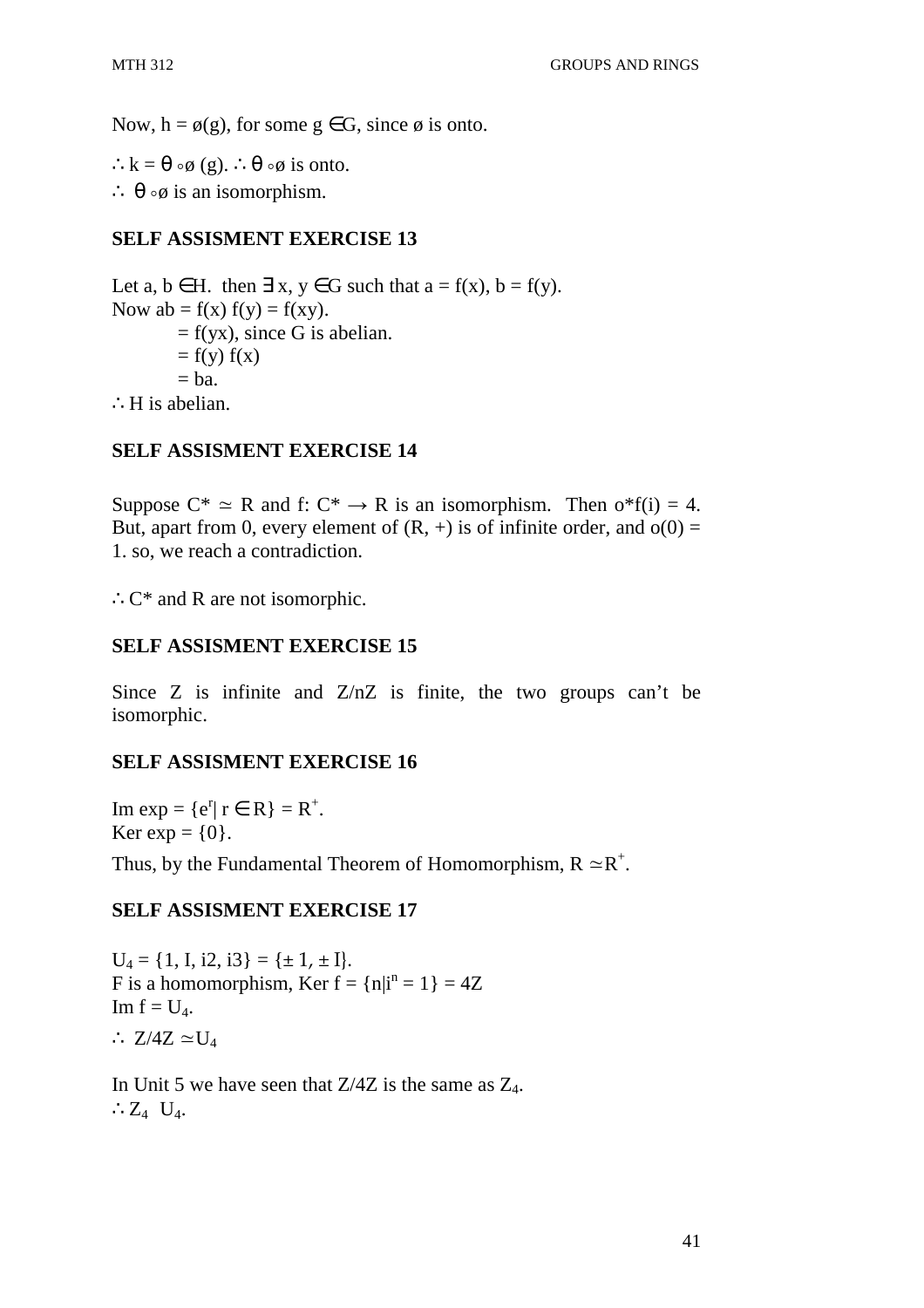$$
f(x + y) = e^{2\pi i(x+y)} = e^{2\pi ix} e^{2\pi iy} = f(x)f(y).
$$

∴ f is a homomorphism.

Now any element of S is of the form  $\cos \theta + i \sin \theta$ 

$$
= \cos 2\pi \frac{\theta}{2\pi} + i \sin 2\pi \frac{\theta}{2\pi} = f\left(\frac{\theta}{2\pi}\right).
$$
  
\n
$$
\therefore f \text{ is onto}
$$
  
\nAlso Ker  $f = \{x \in R | e2^{\pi ix} = 1\}$   
\n
$$
= \{x \in R | \cos 2\pi x + i \sin 2\pi x = 1\}
$$
  
\n
$$
= Z, \text{ since } \cos \theta + i \sin \theta = 1 \text{ iff } \theta \in 2\pi Z.
$$
  
\nTherefore, by the Fundamental Theorem of Homomorphism, R/Z  
\n
$$
\approx S.
$$

### **SELF ASSISMENT EXERCISE 19**

- a) you know that  $H \cap K \leq H$ . Now, let  $\in$  H and  $x \in H \cap K$ . Then  $h^{-1}xh \in H$ , since  $h, x \in H$ . Also,  $h^{-1}xh \in K$ , since  $x \in K$  and  $K \Delta G$ .  $h^{-1}xh \in H \cap K$ . ∴ $H \cap K$  H.
- b) Since  $K \le G$ ,  $K \le A$ . also, for any  $a \in A$ ,  $a \in G$ . Therefore, since K  $\Delta G$ ,  $a^{-1}Ka = K$ . ∴K  $\Delta A$ .

### **SELF ASSISMENT EXERCISE 20**

by theorem 10. (HK)/H  $\simeq$  K/(H  $\cap$  K). ∴ o(H)  $\frac{o(HK)}{gF} =$  $o(H \cap K)$ o(K) ∩ *K* , i.e.  $o(HK) =$  $o(H \cap K)$  $o(H) o(K)$ ∩

### **SELF ASSISMENT EXERCISE 21**

Let H = 3Z, K = 4Z. By Theorem 10 we know that  $(H + K)/K \simeq H/(H \cap$  $K$ ).

Now  $H + K = 3Z + 3Z + 4Z = Z$ . (Use E 9 of Unit 3 and the fact that 1  $= 4 - 3.$ 

Also H ∩K = 3Z ∩4Z = 12Z(since  $x \in 3Z \cap 4Z$  iff 3| x and 4|x).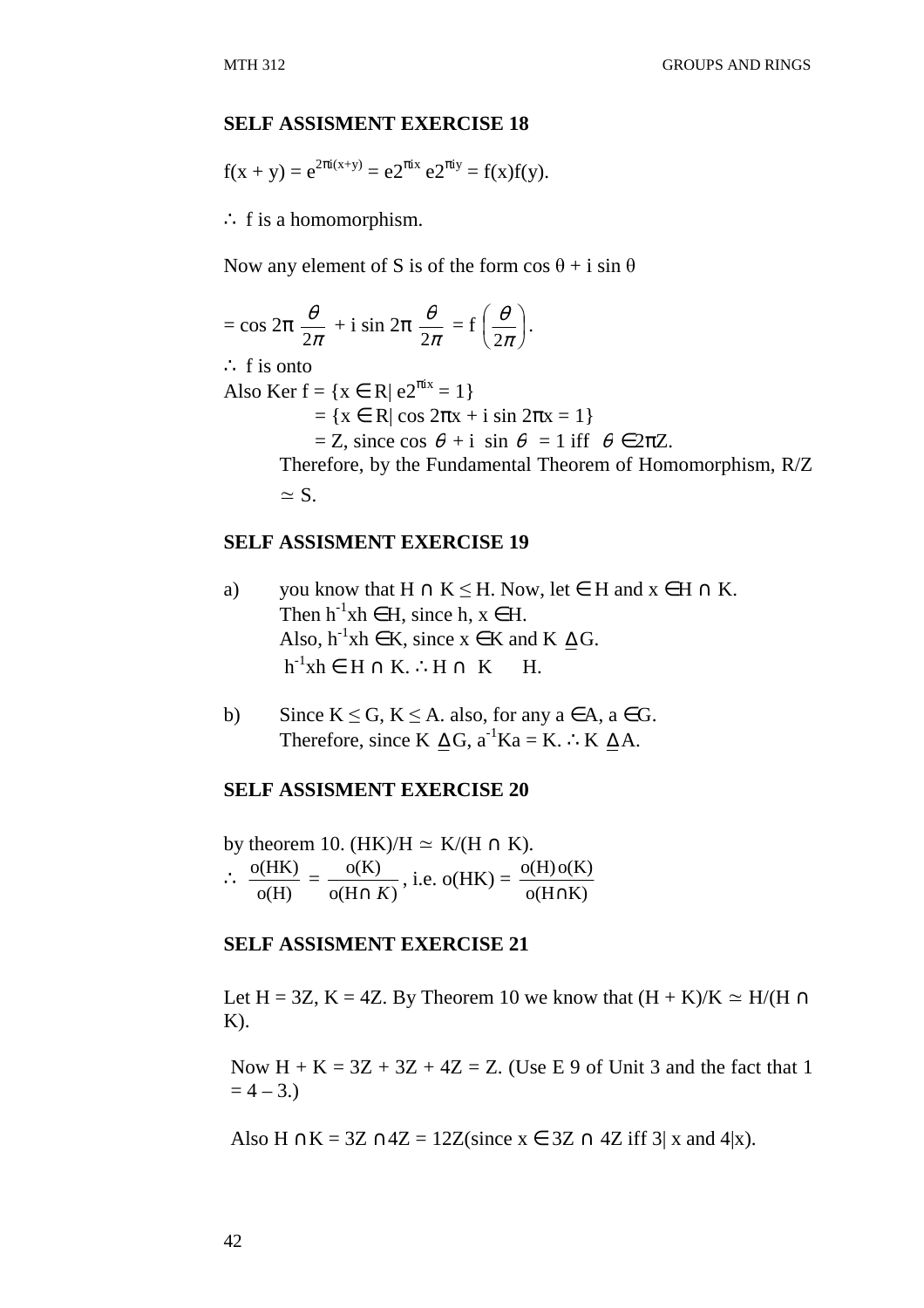Thus, by Theorem 10,  $Z/4Z \approx 3Z/12Z$ . You also know that  $Z/4Z \simeq Z_4$ . ∴  $3Z/12Z \simeq Z4$ .

## **SELF ASSISMENT EXERCISE 22**

For any Kx, Ky in G/K,  $F((K x) (Ky)) = f(Kxy) = Hxy = (Hx) (Hx) (Hy) = f(Kx)f(Ky).$ ∴f is a homomorphism.

Now, any element of G/H is of the form Hx. And  $Hx = f(Kx) \in \text{Im } f: \therefore \text{Im } f = G/H.$ Finally, Ker  $f = \{Kx \in G/K \mid f(Kx) = H\}$  $=$  {Kx  $\in$  G/K| Hx  $=$  H}  $= \{Kx \in G/K \mid x \in H\}$  $=$  H/K

Therefore, by Theorem 8,  $(G/K)/(H/K) \simeq G/H$ .

## **SELF ASSISMENT EXERCISE 23**

a) 
$$
f_g: GL_2(R): f_g \begin{bmatrix} a & b \ c & d \end{bmatrix} = g \begin{bmatrix} a & b \ c & d \end{bmatrix} g^{-1}
$$
  
\nNow,  $g = \begin{bmatrix} 0 & 1 \ -1 & 0 \end{bmatrix} : g^{-1} = \begin{bmatrix} 0 & -1 \ 1 & 0 \end{bmatrix}$   
\n $\therefore g \begin{bmatrix} a & b \ c & d \end{bmatrix} g^{-1} = \begin{bmatrix} 0 & 1 \ -1 & 0 \end{bmatrix} \begin{bmatrix} a & b \ c & d \end{bmatrix} \begin{bmatrix} 0 & -1 \ 1 & 0 \end{bmatrix} = \begin{bmatrix} d & -c \ -b & a \end{bmatrix}$   
\n $\therefore f_g(GL_2(r) = \left\{ \begin{bmatrix} d & -c \ -b & a \end{bmatrix} \begin{bmatrix} a & b \ c & d \end{bmatrix} \in GL_2(R) \right\}$ 

b) 
$$
f_g: Z \to Z : f_g(x) = g + x + (-g) = x.
$$
  
  $\therefore f_g = 1, \therefore f_g(Z) = Z.$ 

c) Here too, since G is abelian,  $f_g = 1$ .

## **SELF ASSISMENT EXERCISE 24**

Firstly assume tht G is abelian. Then, for any fg  $\in$  Inn G.  $F_g^{-1}(x) = g x g^{-1} = g g^{-1} x = x \ \forall \ x \in G.$ ∴ $f_g = 1_G$ .  $\therefore$  Inn G = {1<sub>G</sub>}.

Conversely, assume that Inn  $G = \{1_G\}.$ Then, for any  $x, y \in G$ ,  $fg(y) = y$ .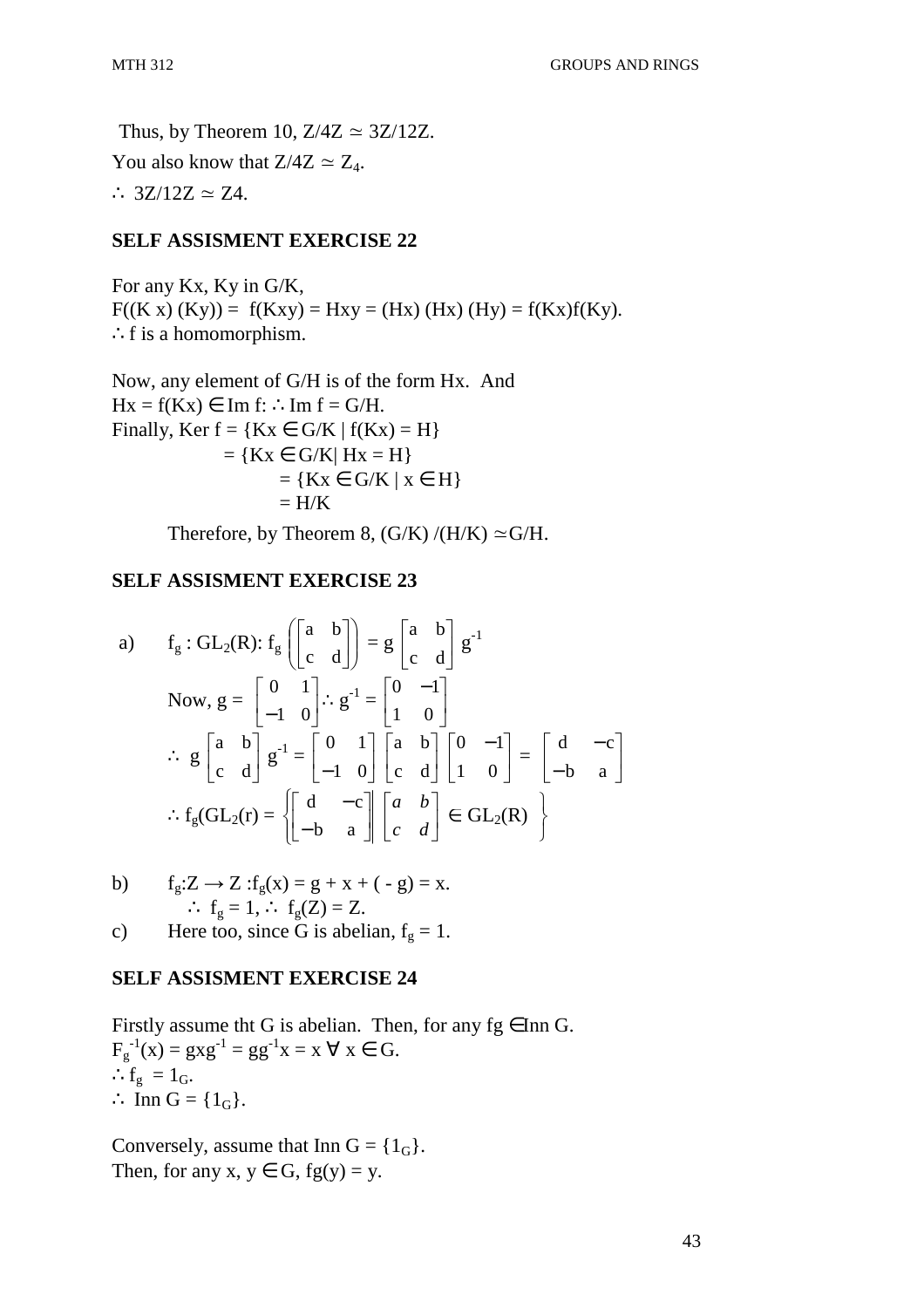$\Rightarrow$  xyx<sup>-1</sup> = y  $\Rightarrow$  xy = yx

therefore, any two elements of G commute with each other. That is, G is abelian.

### **SELF ASSISMENT EXERCISE 25**

To show that  $g^{-1}$  <x>  $g = \langle x \rangle \forall g \in G$ , it is enough to show that  $g^{-1}xg \in \langle x \rangle$   $\forall g \in G$ . Now, for any  $g \in G$ , we are given that  $f_g^{-1}(x) = x.$  $\Rightarrow$  g<sup>-1</sup>x(g<sup>-1</sup>)<sup>-1</sup> = x  $\Rightarrow$   $g^{-1}xg = x$ . ∴g<sup>-1</sup> <x> g = <x>. ∴<x>  $\Delta G$ .

## **SELF ASSISMENT EXERCISE 26**

We know that  $S_3/Z/S_3$ )  $\simeq$  Inn  $S_3$ . But,  $Z(S_3) = \{1\}$ . ∴S<sub>3</sub> ≃ Inn S<sub>3</sub>.

# **6.0 TUTOR MARKED ASSIGNMENT**

Let G be a group. Then AutG, the set of automorphism of G is a group. Prove!

# **7.0 REFERENCES/FURTHER READINGS**

Blacksell: Topics in Algebra.

Birkhaff and Melhnew(1972): A Survey of Modern Algebra.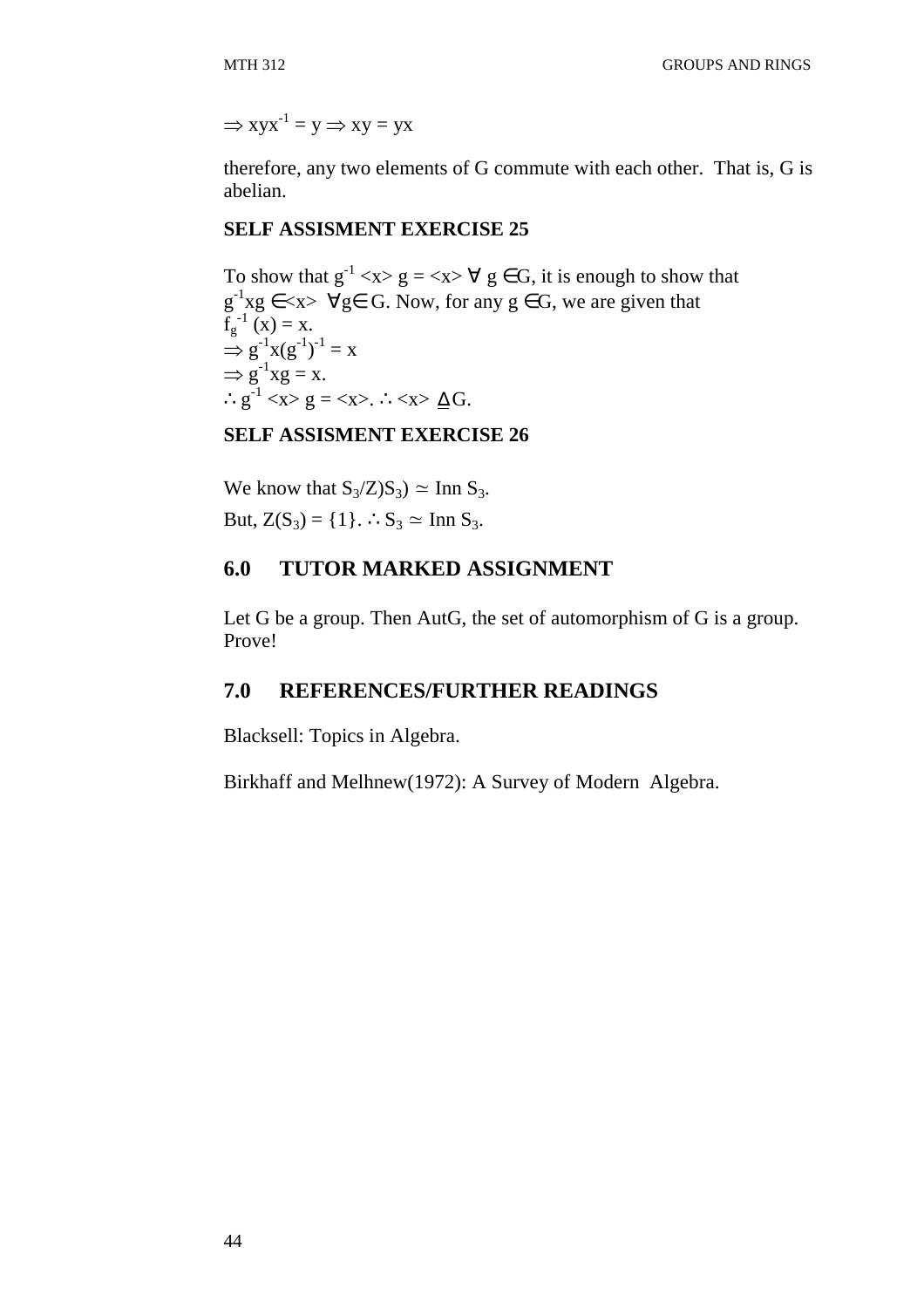# **UNIT 3 PERMUTATION GROUPS**

# **CONTENTS**

- 1.0 Introduction
- 2.0 Objective
- 3.0 Main Content
	- 3.1 Symmetric group
	- 3.2 Cyclic Decomposition
	- 3.3 Alternating Group
	- 3.4 Cayley's Theorem
- 4.0 Conclusion
- 5.0 Summary
- 6.0 Tutor Marked Assignment
- 7.0 References/Further Readings

# **1.0 INTRODUCTION**

In this unit we discuss, in detail, a group that you studied in Sec. 2.5.2. This is the symmetric group. As you have often seen in previous units, the symmetric group  $S_n$ , as well as its subgroups, have provided us with a lot of examples. The symmetric groups and their subgroups are called permutation groups. It was the study of permutation groups and groups of transformations that gave the foundation to group theory.

In this unit we will present all the information about permutation groups that you have studied so far, as well as some more. We will discuss the structure of permutations, and look at even permutations in particular. We will show that the set of even permutations is a group called the alternating group. We will finally prove a result by the mathematician Cayley, which says that every group is isomorphic to a permutation group. This result is what makes permutation groups so important.

We advise you to read this unit carefully, because it gives you a concrete basis for studying and understanding the theory of groups. We also suggest that you go through Sec. 2.5.2 again, before tackling this unit.

# **2.0 OBJECTIVES**

After reading this unit, you should be able to

- Express any permutation in  $S_n$  as a product of disjoint cycles;
- Find out whether an element  $S_n$  is odd or even;
- Prove that the alternating group of degree n is normal in  $S_n$  and is of order
- Prove and use Cayley's theorem.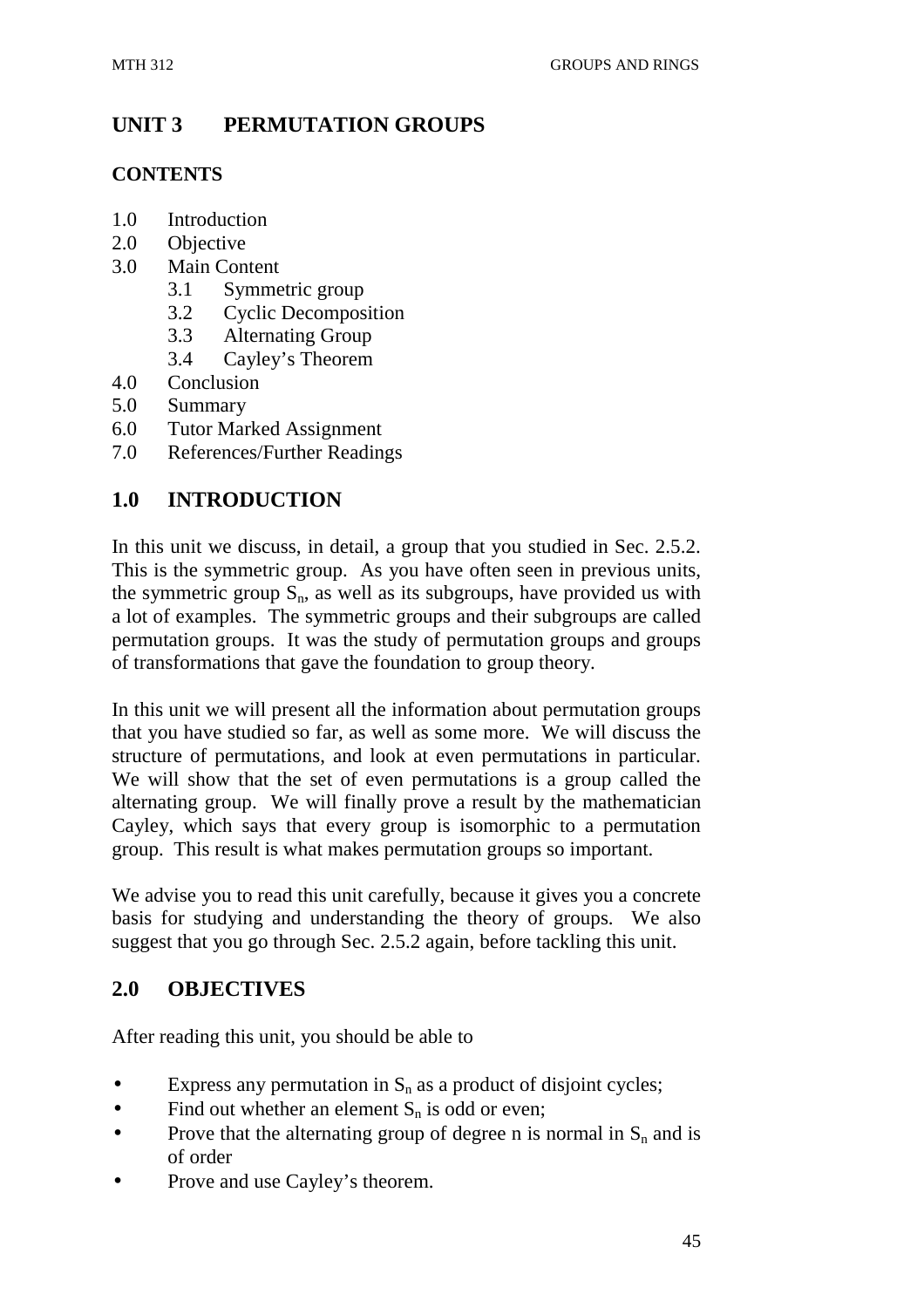## **3.0 MAIN CONTENT**

## **3.1 Symmetric Group**

From Sec. 2.5.2, you know that a permutation on a non-empty set X is a bijective function from  $X$  onto  $X$ . We denote the set of all permutations on  $X$  by  $S(X)$ .

Let us recall some facts from Sec. 2.5.2.

Suppose X is a finite set having n elements. For simplicity, we take these elements to be 1, 2, …, n. Then, we denote the set of all permutations on these n symbols by  $S_n$ .

We represent any  $f \in S_n$  in a 2-line form as

 $f = |$ l ſ  $f(1) f(2)$ 1 2  $\overline{\phantom{a}}$ J  $\backslash$ .... f(n) .... n

Now, there are n possibilities for  $(1)$ , namely,  $1, 2, \ldots$ , n. Once  $f(1)$  has been specified there are  $(n - 1)$  possibilities for f(2), namely, {1, 2, …, n}\{f(1)}. This is because f is 1-1. Thus, there are  $n(n - 1)$  choices for f(1) and f(2). Continuing in this manner, we see that there are n! different ways in which f can be defined. Therefore,  $S_n$  has n! elements.

Now, let us look at the algebraic structure of  $S(X)$ , for any set X. The composition of permutations is a binary operation on  $S(X)$ . To help you again practice in computing the composition of permutations, consider an example.

Let 
$$
f = \begin{pmatrix} 1 & 2 & 3 & 4 \\ 2 & 4 & 1 & 3 \end{pmatrix}
$$
 and  $g = \begin{pmatrix} 1 & 2 & 3 & 4 \\ 4 & 1 & 3 & 2 \end{pmatrix}$  be in S<sub>4</sub>.

Then, to get f∘g we first apply g and then apply f.

∴  $f \circ g(1) = f(g(1)) = f(4) = 3$ . f∘g (2) = f(g(2)) = f(1) = 2. f∘g (3) = f(g(3)) = f(3) = 1. f∘g (4) = f(g(4)) = f(2) = 4.

$$
\therefore f \circ g = \begin{pmatrix} 1 & 2 & 3 & 4 \\ 3 & 2 & 1 & 4 \end{pmatrix}
$$

We show this process diagrammatically in fig. 1.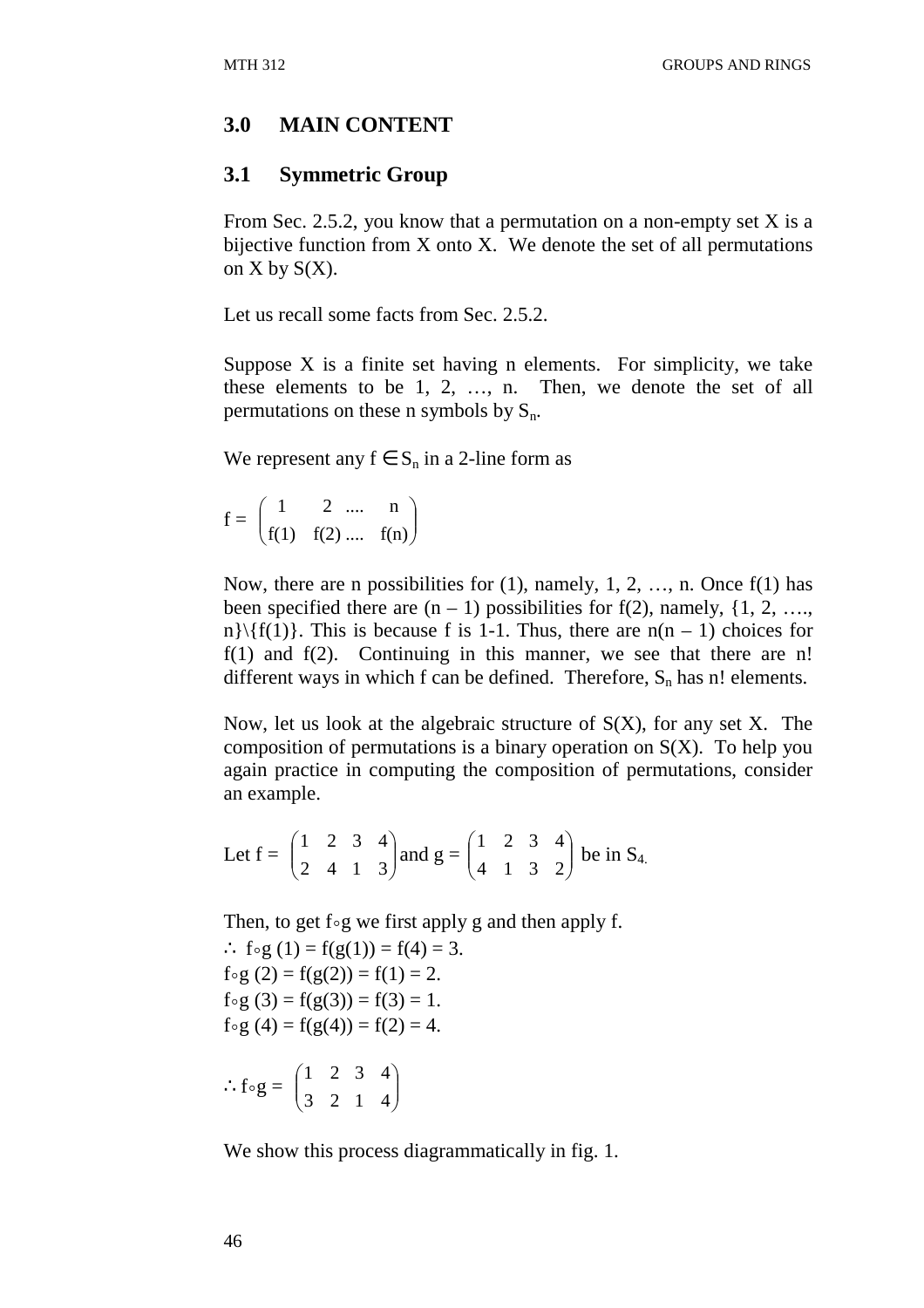

Now, let us go back to  $S(X)$ , for any set X. We have proved the following result in Sec. 2.5.2.

**Theorem 1:** Let X be a non-empty set. Then the system  $(S(X), \circ)$  forms a group, called the symmetric group of X.

Thus,  $S_n$  is a group of order n|, we call  $S_n$  the symmetric group of degree n. note that if  $r \in S_n$ , then

 $f^{-1} =$  $\setminus$ ſ 1 2  $f(1) f(2)$  $\overline{\phantom{a}}$ J  $\backslash$ ... n ... f(n) .

Now, with the experience that you have gained in previous units, try the following exercise.

## **SELF ASSISMENT EXERCISE 1**

show that  $(S_n, \circ)$  is a non-commutative group for  $n \geq 3$ .

**Hint:** Check that | l ſ 2 3 1 2  $\overline{\phantom{a}}$ J  $\backslash$ 1 3 and  $\vert$ l ſ 3 2 1 2  $\overline{\phantom{a}}$ J  $\backslash$ 1 3 don't commute.)

At this point we would like to make a remark about our terminology and notation.

Remark: From now on we will refer to the composition of permutations as multiplication of permutations. We will also drop the composition sign. Thus, we will write f∘g as fg.

Te two-line notation that we have used for a permutation is rather cumbersome. In the next section we will see how to use a shorter notation.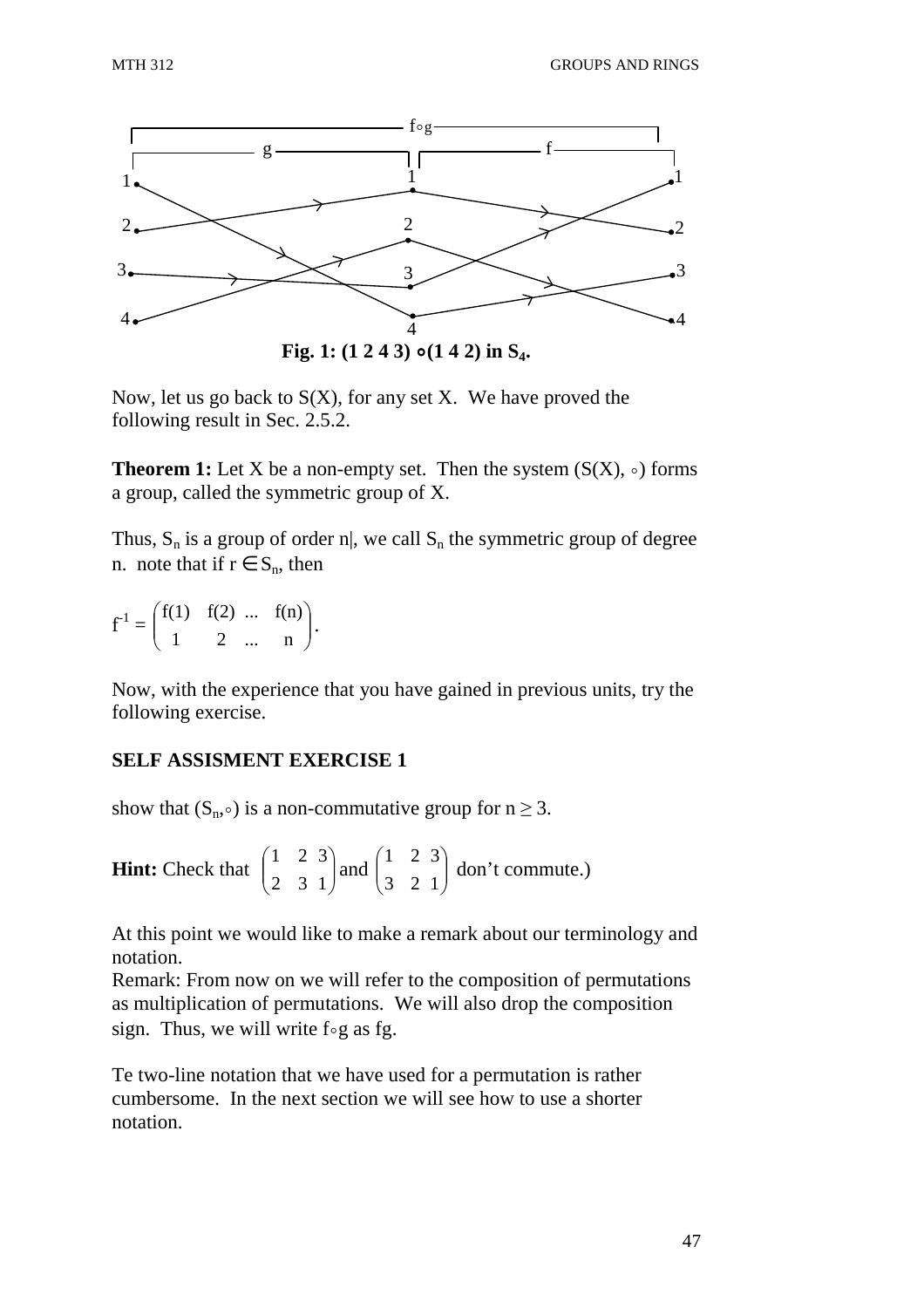### **3.2 Cyclic Decomposition**

In this section we will first see how to write permutations conveniently, as a product of cycles. Let us first see what a cyclic is.

Consider the permutation  $f = \left| \right|$ l ſ 3 1 1 2  $\overline{\phantom{a}}$ J  $\backslash$ 4 2 3 4 .Choose any one of the symbols, say 1.

| Now, we write down a left hand bracket followed by $1:(1)$ |        |
|------------------------------------------------------------|--------|
| Since f maps 1 to 3, we write 3 after 1:                   | (13)   |
| Since f maps 3 to 4, we write 4 after 3:                   | (134)  |
| Since f maps 4 to 2, we write 2 after 4:                   | (1342) |
| Since f maps 2 to 1 (the symbol we started with),          |        |
| after the symbol we close the brackets                     | (1342) |

Thus, we write  $f = (1 \ 3 \ 4 \ 2)$ . This means that f maps each symbol to the symbol on its right, except for the final symbol in the brackets, which is mapped to the first.

If we had chosen 3 as our starting symbol we would have obtained the expression (3 4 2 1) for f. however, this means exactly the same as (1 3 4 2), because both denote the permutation which we have represented diagrammatically in Fig 2.

Such a permutation is called a 4-cyclic, or a cyclic of length 4.Fig 2 can give you an indication as to why we give this name.



Let us give a definition now.

**Definition:** A permutation  $f \in S_n$  is called an r-cyclic (or cyclic of length r) if there are r distinct integers  $i_1$ ,  $i_2$ ,  $i_3$ , ..., i, lying between 1 and n such that

 $f(i_1) = i_2, f(i_2) = i_3, \ldots, f(i_{r-1}) = i_r, f(ir) = i1.$ And  $f(k) = k \; \forall \; k \notin \{i_1, i_2, \ldots, i_r\}$ 

Then, we write  $f = (i_1 i_2 \ldots i_r)$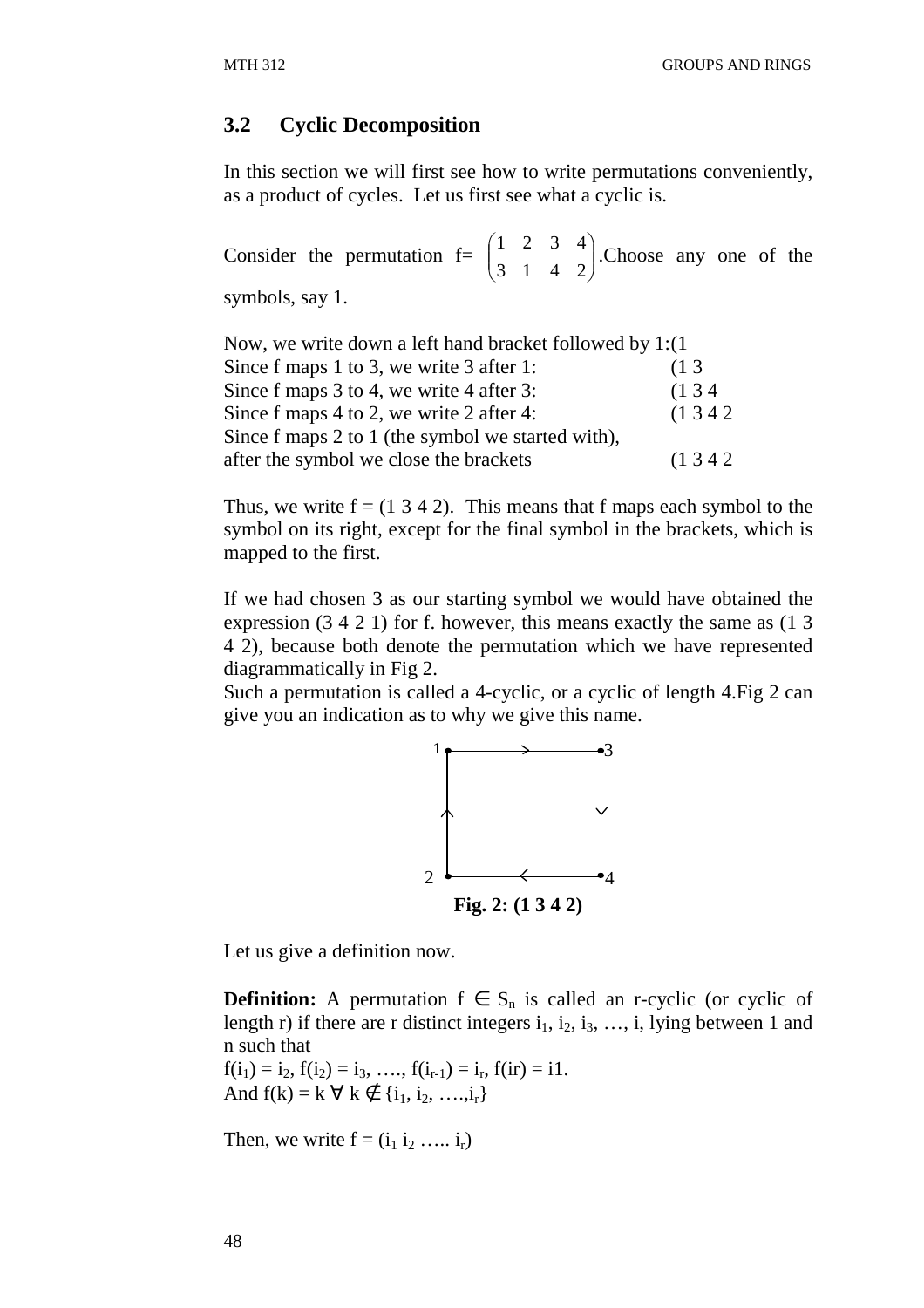In particular, 2-cycles are called transpositions. |For example, the permutation

 $f = (2 \ 3) \in S_3$  is a transposition. Here  $f(1) = 1$ , 3 and  $f(3) = 2$ .

Later in this section you will see that transpositions play a very important role in the theory of permutations.

Now consider any 1-cycles (i) in  $S_n$ . It is simply the identity permutation

 $1 =$ l ſ 1 2 1 2 J  $\backslash$ ..... n ..... n , Since it maps i to i and the other  $(n - 1)$  symbols to

themselves.

Let us see some examples of cycles in  $S_3$ . (1 2 3) is the 3-cycles that takes 1 to 2, 2 to 3 and 3 to 1. There are also 3 transpositions in  $S_3$ , namely, (1 2), (1 3) and (2 3).

The following exercise will help you to see if you've understood what a cycles is.

# **SELF ASSISMENT EXERCISE 2**

Write down 2 transpositions, 2 3-cycles and a 5-cycle in  $S_5$ .

Now, can we express any permutation as a cycles? No. Consider the following example from S5. Let be the permutation defined by

$$
g = \begin{pmatrix} 1 & 2 & 3 & 4 & 5 \\ 3 & 5 & 4 & 1 & 2 \end{pmatrix}.
$$

If we start with the symbol 1 and apply the procedure for obtaining a cycle to g, we obtain (1 3 4) after three steps. Because g maps 4 to 1, we close the brackets, even though we have not yet written down all the symbols. Now we simply choose another symbol that has not appeared so far, say 2, and start the process of writing a cycle again. Thus, we obtain another cycle (2 5). Now, all the symbols are exhausted. ∴g =  $(1 3 4) (2 5)$ .

We call this expression for g a product of a 3-cycle and a transposition. In Fig.3 we represent g by a diagram, which shows the 3-cycle, and the 2-cycle clearly.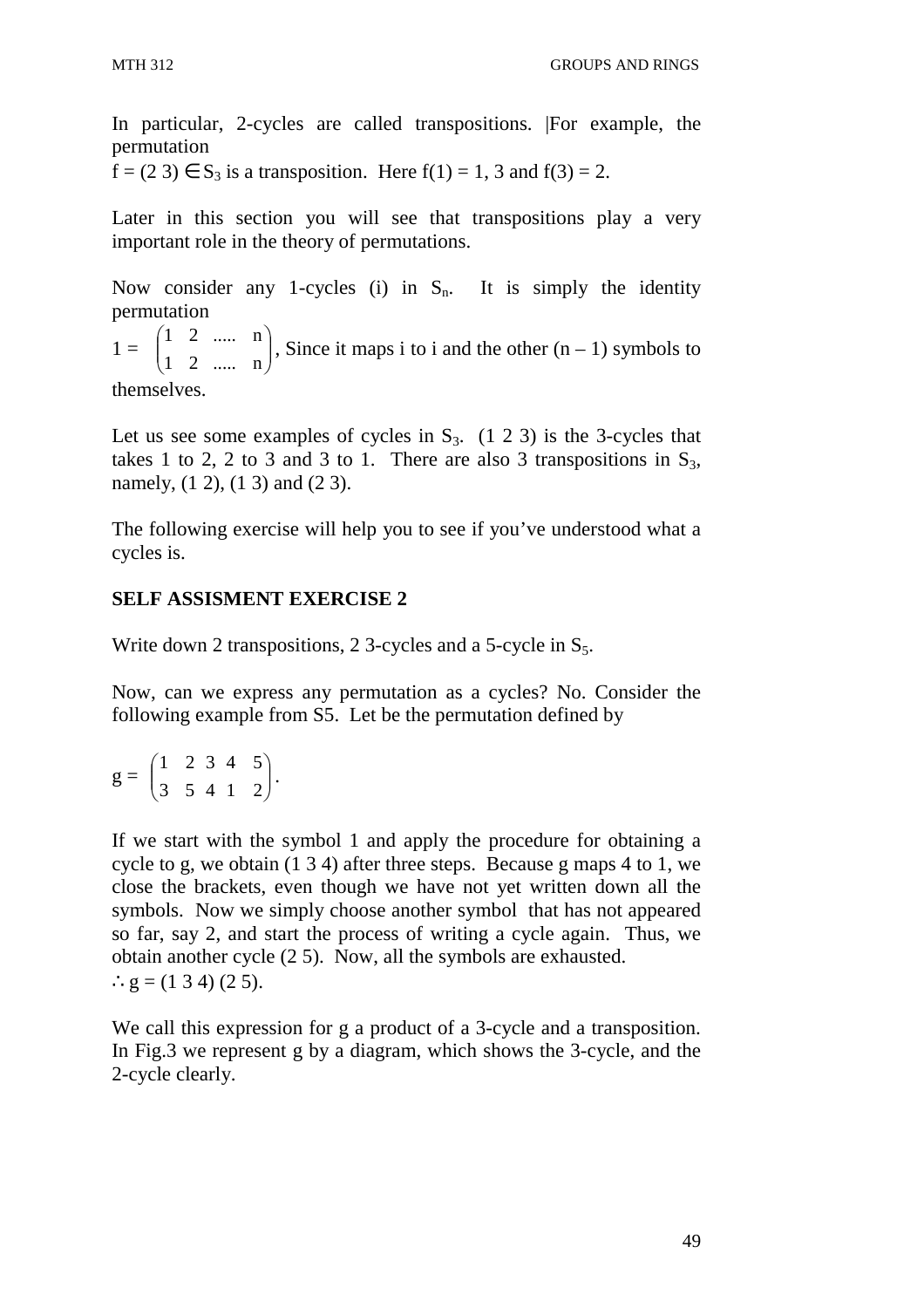

Because of the arbitrary choice of symbol at the beginning of each cycle, there are many ways of expressing g. For example,  $g = (4 1 3) (2 5) = (2 5) (1 3 4) = (5 2) (3 4 1).$ 

That is, we can write the product of the separate cycles in any order, and the choice of the starting element within each cycle is arbitrary.

So, you see that g can't be written as a cycle; it is a product of disjoint cycles

**Definition:** We call two cycles disjoint if they have no symbol in common. Thus, disjoint cycles move disjoint sets of elements. (Note that f∈S<sub>n</sub> moves a symbol i if f(i)  $\neq$  i. We say that fixes i if f(i) = i)

So, for example, the cycles  $(1\ 2)$  and  $(3\ 4)$  on  $S_4$  are disjoint. But  $(1\ 2)$ and (1 4) are not disjoint, since they both move 1.

Note that **if f and g are disjoint, then**  $fg = gf$ , since f and g move disjoint sets of symbols.

Now let us examine one more example. Let h be the permutation in  $S_5$ , defined by

 $h = |$ J ſ 4 2 1 2 3 5 3 4  $\overline{\phantom{a}}$ J  $\backslash$ 1 5

Following our previous rules, we obtain  $h = (1 4 5) (2) (3),$ 

because each of the symbols 2 and 3 is left unchanged by h. by convention, we don't include the 1-cycles (2) and (3) in the expression for h unless we wish to emphasize them, since they just represent the identity permutation. Thus, we simply write  $h = (1 4 5)$ .

If you have understood our discussion so far, you will be able to solve the following exercises.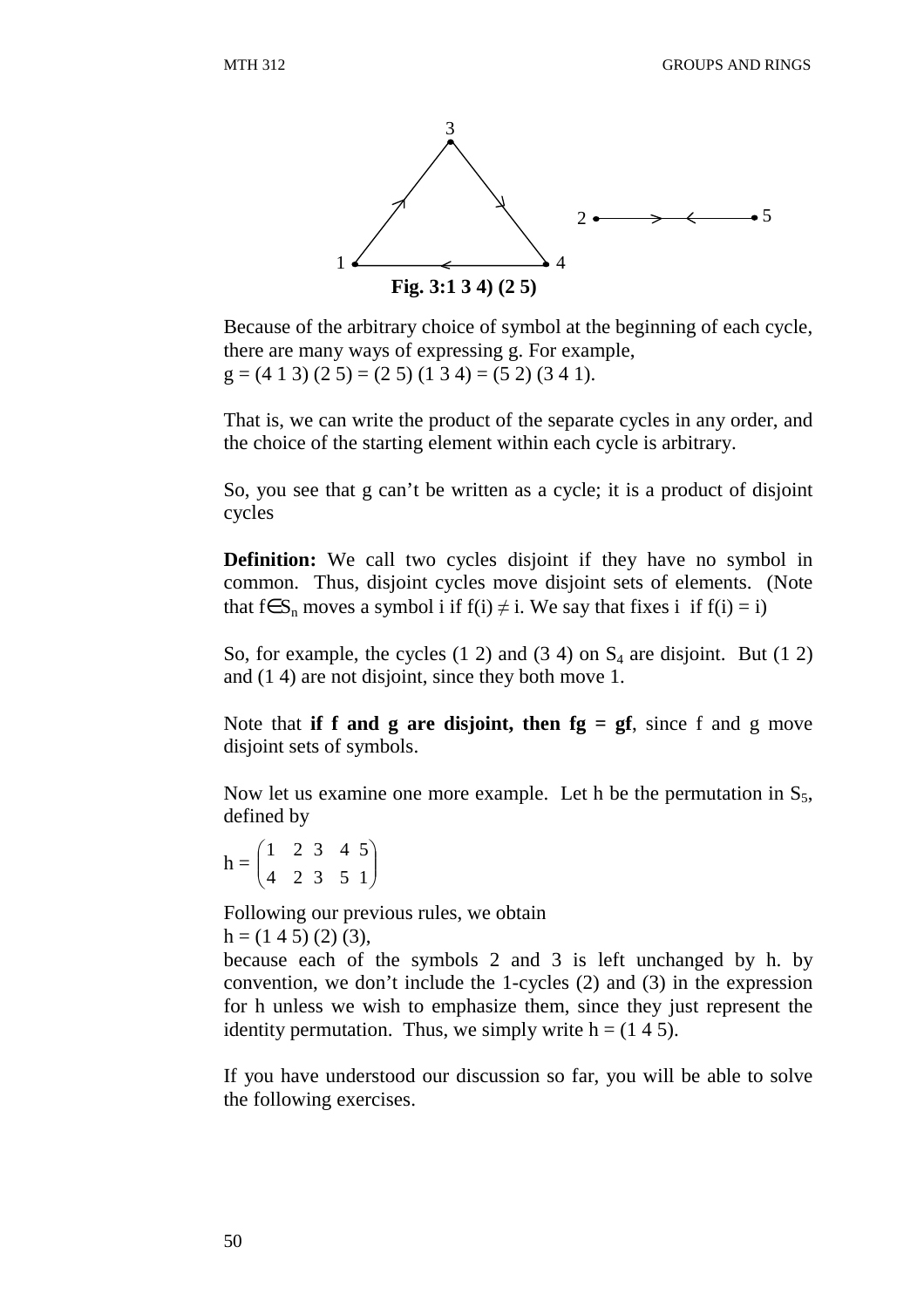Express each of the following permutations as products of disjoint cycles in the manner demonstrated above.

i. l ſ 5 4 1 2 2 1 3 4  $\overline{\phantom{a}}$ J  $\backslash$ 3 5 ii. l ſ 8 4 1 2 7 2 3 4 1 3 5 6  $\overline{\phantom{a}}$ J  $\backslash$ 6 5 7 8 iii. l ſ 4 5 1 2 3 1 3 4  $\overline{\phantom{a}}$ J  $\backslash$ 2 5

# **SELF ASSISMENT EXERCISE 4**

Do the cycles (1 3) and (1 5 4) commute? Why?

What you have seen in E 3 is true in general. We state the following result.

**Theorem 2:** Every permutation  $f \in S_n$ ,  $f \neq 1$ , can be expressed as a product of disjoint cycles.

The proof of this statement is tedious. It is the same process that you have applied in E 3. So we shall not do it here.

Now we will give you some exercise in which we give some interesting properties of permutations.

# **SELF ASSISMENT EXERCISE 5**

Show that every permutation in  $S_n$  is a cycle iff  $n < 4$ .

## **SELF ASSISMENT EXERCISE 6**

If  $f = (i1 i_2 \ldots i_r) \in S_n$ , then show that  $f^{-1} = (i_r i_{r-1} \ldots i_2 i_1).$ 

# **SELF ASSISMENT EXERCISE 7**

If f is an r-cycle, then show that  $o(f) = r$ , i.e.,  $f^r = 1$  and  $f^5 \neq 1$ , if s<r. **(Hint**: if  $f = (i_1 i_2 ... i_r)$ , then  $f(i_1) = i_2 f^2(i_1) = i_3,..., f^{r-1}(i_1) = i_r$ )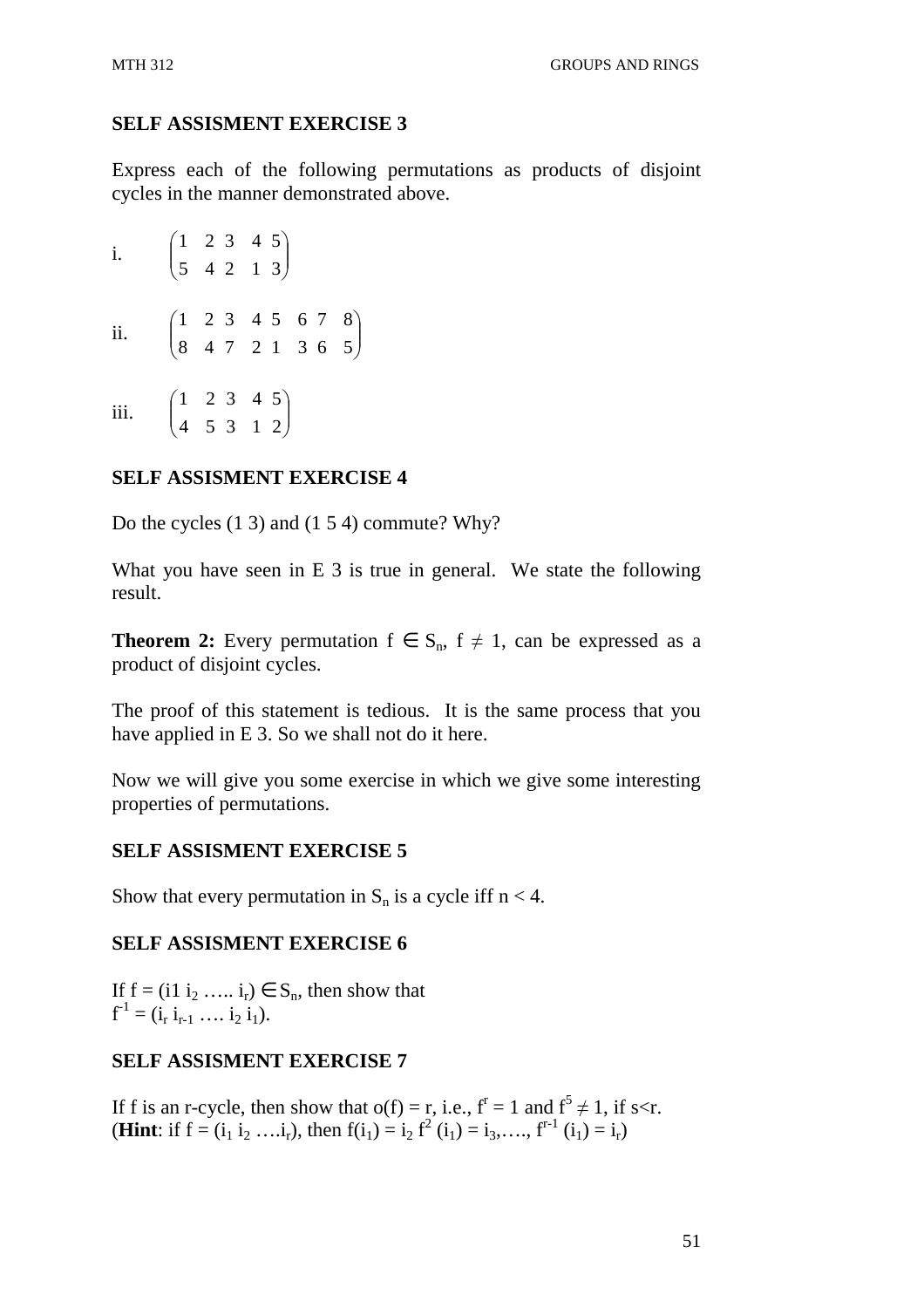and now let us see how we can write a cycle as a product of transpositions. Consider the cycle  $(1 5 3 4 2)$  in  $S_5$ . You can check that this is the same as the product

 $(1\ 2)$   $(1\ 4)$   $(1\ 3)$   $(1\ 5)$ . Not that these transpositions are not disjoint. In fact, all of them move the element 1.

The same process that we have just used is true for any cycle. That is, any r-cycle

 $(i_1 i_2, \ldots, i_r)$  can be written as  $(i_1 i_r)$   $(i_1 i_{r-1})$  …..  $(i_1 i_2)$ , a product of transpositions.

Note that, since the transpositions aren't disjoint, they need not commute.

Try the following exercise now.

## **SELF ASSISMENT EXERCISE 8**

Express the following cycles as products of transpositions: a) (1 3 5), b) (5 3 1), c) (2 4 5 3).

Now we will use Theorem 2 to state a result which shows why transpositions are so important in the theory pf permutation.

**Theorem 3:** Every permutation in Sn ( $n \ge 2$ ) can be written as a product of transpositions.

**Proof:** The proof is really very simply. By Theorem 2 every permutation, apart from 1, is a product pf disjoint cycles. Also, you have just seen that every cycle is aproduct of transpositions. Hence, every permutation, apart from 1 is a product of transposition.

Also,  $1 = (1 2) (1 2)$  Thus, 1 is also a product of transpositions. So, the theorem is proved.

Let us see how Theorem 3 works in practice. The permutation in  $E(3(a))$ is (1 5 3 2 4). This is the same as (1 4) (1 2) (1 3) (1 5).

Similarly, the permutation  $\overline{\phantom{a}}$  $\setminus$ ſ 3 6 1 2 4 1 3 4  $\overline{\phantom{a}}$ J  $\backslash$ 2 5 5 6

 $=$  (1 3 4) (2 6 5)  $=$  (1 4) (1 3) (2 5)(2 6). Now you can try your hand at this process.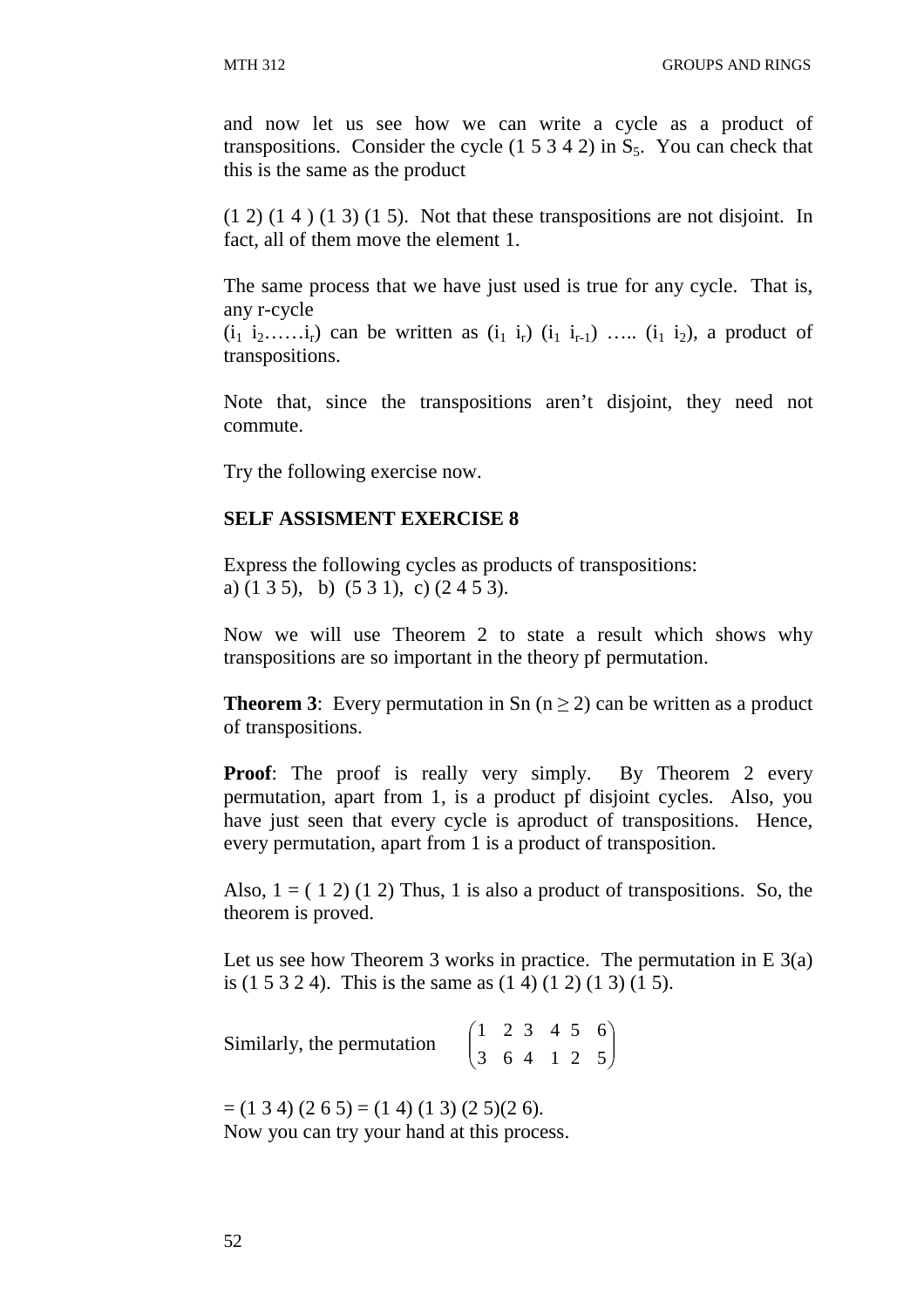Write the permutation in E 3(b) as a product of transpositions.

# **SELF ASSISMENT EXERCISE 10**

Show that  $(1 2...10) = (1 2) (2 3) ... (9 10)$ .

The decomposition given in Theorem 3 leads us to a subgroup of  $S_n$  that we will now discuss.

# **3.3 Alternating Group**

You have seen that a permutation in  $S_n$  can be written as a product of transpositions. From E 10 you can see that the factors in the product are not uniquely determined. But all such representations have one thing in common – if a permutation in  $S_n$  is the product of an odd number of transposition in one such representation, then it will be a product of a odd number of transpositions in any such representation, similarly, if  $\in$  $S_n$  is a product of an even number of transpositions in one representation, then f is a product of an even number of transpositions in any such representation. To see this fact we need the concept of the signature or sign function.

**Definition**: The signature of  $f \in S_n$  ( $n \ge 2$ ) is define to be

$$
\text{Sign } f = \prod_{i,j=1}^{n} \frac{f(j) - f(i)}{j - i}
$$
\n
$$
\text{i} < j
$$

for example, for  $f = (1\ 2\ 3) \in S_3$ ,  $sign f =$  $2 - 1$  $f(2) - f(1)$ − −  $3 - 1$  $f(3) - f(1)$ − −  $3 - 2$  $f(3) - f(2)$ − −  $=\left(\frac{3-2}{4}\right)$ J  $\left(\frac{3-2}{2}\right)$ J  $(3-$ 1  $\left(\frac{3-2}{2}\right)\left(\frac{1-2}{2}\right)$ J  $\left(\frac{1-2}{2}\right)$  $\setminus$  $(1-$ 2  $\left(\frac{1-2}{2}\right)\left(\frac{1-3}{2}\right)$ J  $\left(\frac{1-3}{2}\right)$  $\setminus$  $(1-$ 1  $\left(\frac{1-3}{1}\right) = 1.$ 

Similarly, if f = (1 2), 
$$
\in
$$
 S<sub>3</sub>, then  
\nSign f = 
$$
\frac{f(2) - f(1)}{2 - 1} \frac{f(3) - f(1)}{3 - 1} \frac{f(3) - f(2)}{3 - 2}
$$

$$
= \left(\frac{1 - 2}{1}\right) \left(\frac{3 - 2}{2}\right) \left(\frac{3 - 1}{1}\right) = -1.
$$

Henceforth, whenever we talk of sign f, we shall assume that  $f \in S_n$  for some  $n > 2$ .

Try this simple exercise now.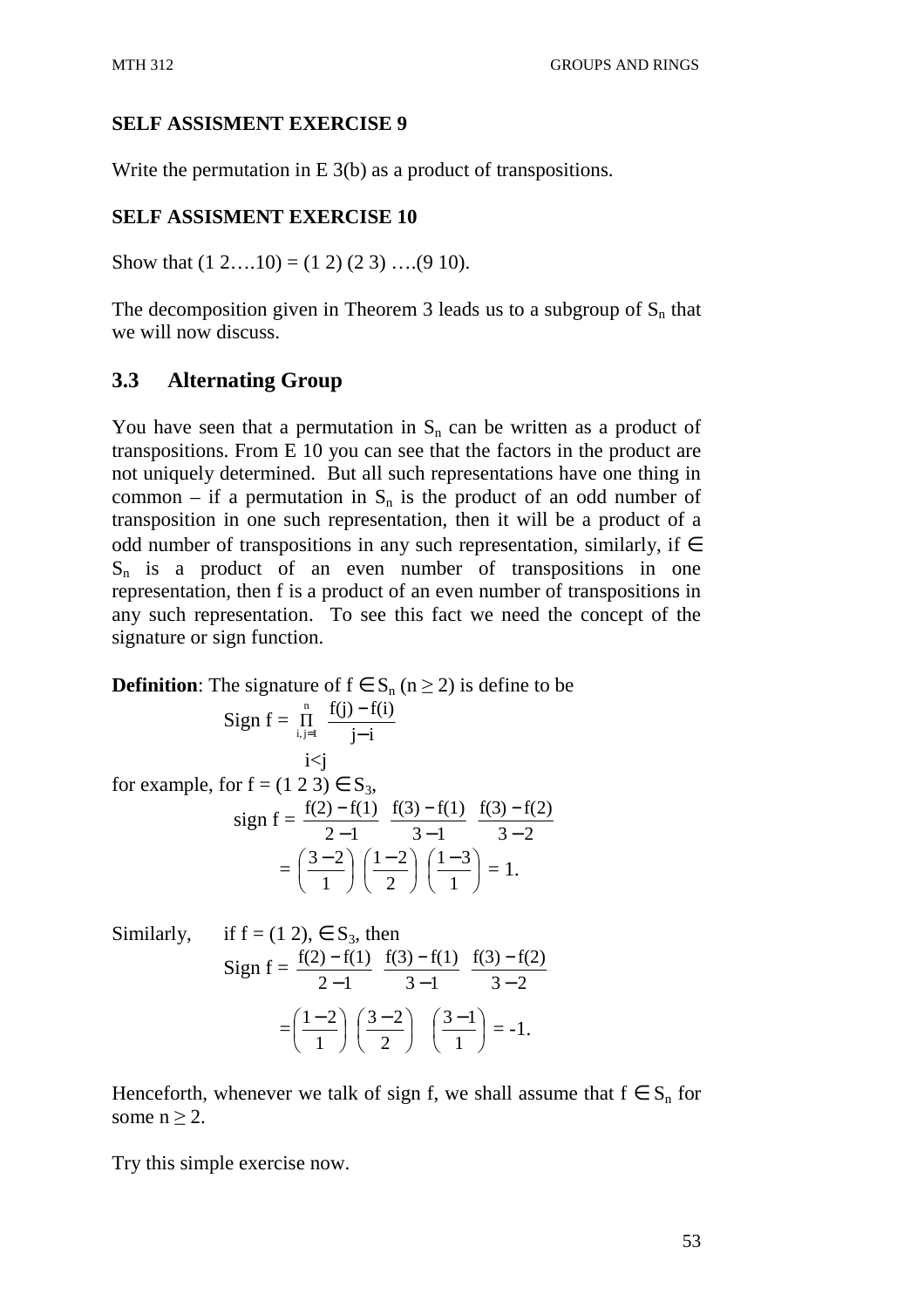What is the signature of  $1 \in S_n$ ?

Have you noticed that the signature define a function Sign:  $S_n \rightarrow Z$ ? We will now show that this function is a homomorphism.

**Theorem 4**: Let  $f, g \in S_n$ . Then sign  $(f \circ g) = (sign g)$ .

**Proof:** By definition,

Sign 
$$
f \circ g = \prod_{i,j=1}^{n} \frac{f(g(j)) - f(g(i))}{j-i}
$$
  
\n $i < j$   
\n $\prod_{i,j} \frac{f(g(j)) - f(g(i))}{g(j) - g(i)} \prod_{i,j} \frac{g(j) - g(i)}{j-i}$ 

Now, as i and j take all possible pairs of distinct values from 1 to n, so  $\log(i)$  and  $g(i)$  since g is a bijection

$$
\therefore \prod_{i < j} \qquad \frac{f(g(j)) - f(g(i))}{g(j) - g(i)} = \text{sign } f.
$$

∴ sign  $(f \circ g) = (sign f) (sign g)$ .

Now we will show that Im  $(sign) = \{1, -1\}.$ 

| <b>Theorem 5:</b> a) |                | If $t \in S_n$ is a transposition, then sign $t = -1$ . |
|----------------------|----------------|---------------------------------------------------------|
|                      |                | b) sign $f = 1$ or $-1 \forall f \in Sn$ .              |
|                      | $\mathbf{C}$ ) | Im $(sing) = \{1, -1\}.$                                |

**Proof**: a) Let  $t = (p q)$ , where  $p < q$ .

Now, only one factor of sign t involves both p and q, namely,

 $q-p$  $t(q) - t(p)$ −  $\frac{-t(p)}{=}$  =  $q-p$  $p - q$ −  $\frac{-q}{-q}$  = -1. Every factor of signt that doesn't contain p or q equals 1, since  $i - j$  $t(i) - t(j)$ − −  $i - j$  $i - j$ −  $\frac{-j}{i} = 1$ , if i, j≠p, q.

The remaining factors contain either p or q. but not both. These can be paired together to form one of the following products.

$$
\frac{t(i) - t(p)}{i - p} \quad \frac{t(i) - t(q)}{i - q} = \frac{i - q}{i - p} \quad \frac{i - p}{i - q} = 1, \text{ if } i > q,
$$
\n
$$
\frac{t(i) - t(p)}{i - p} \quad \frac{t(q) - t(i)}{q - i} = \frac{i - q}{i - p} \quad \frac{p - i}{q - i} = 1, \text{ if } q > i > p,
$$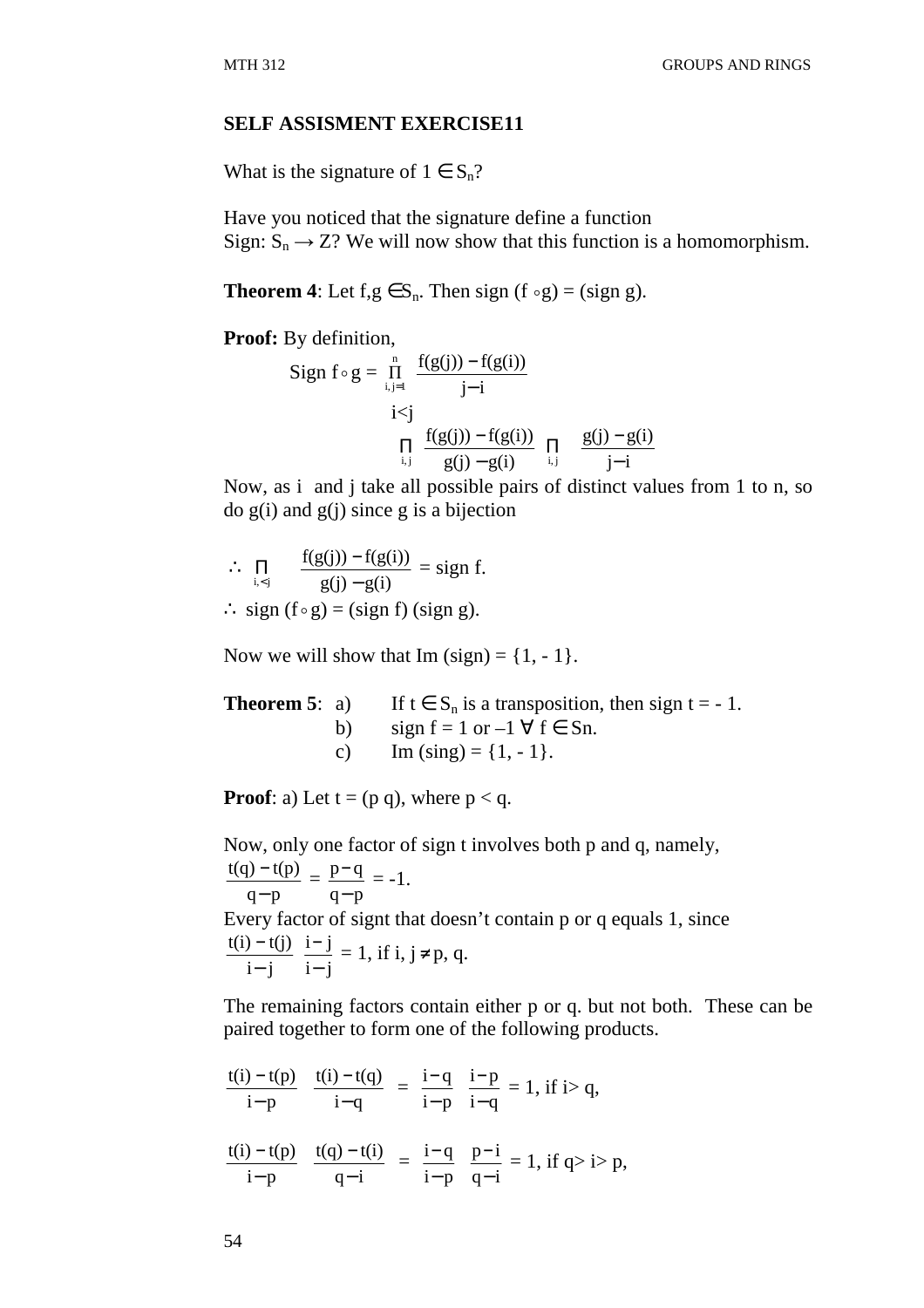$$
\frac{t(p)-t(i)}{p-i} \quad \frac{t(q)-t(i)}{q-i} \ = \ \frac{q-i}{p-i} \quad \frac{p-i}{q-i} = 1, \, \text{if $i < p$}.
$$

Taking the values of all the factors of sign t, we see that sign  $t = -1$ .

b) Let  $f \in S_n$ . By Theorem 3 we know that  $f = t_1 t_2 \dots t_r$  for some transpositions  $t_1, \ldots, t_r$  in  $S_n$  $\therefore$  sign f = sign (t<sub>1</sub> t<sub>2</sub> …. t<sub>r</sub>)  $=$  (sign t1) (sign t2) ….. sign  $(t_r)$ , by Theorem 4.  $= (-1)r$ , by (a) above.  $\therefore$  sign f = 1 or – 1.

c) We know that Im  $(sign) \subseteq \{1, -1\}.$ We also know that sign  $t = -1$ , for any transposition t; and sign 1  $= 1.$ ∴  $\{1, -1\} \subset \text{Im}$  (sign). ∴Im  $(sign) = \{1, -1\}$ 

Now, we are in a position to prove what we said at the beginning of this section.

**Theorem 6**: Let  $f \in S_n$  and let

 $f = t_1 t_2 \dots t_r = t_1 t_2 \dots t_s$ X two factorization of f into a product of transpositions. Then either both r and s are even integers, or both are odd integers.

**Proof:** We apply the function Sign:  $S_n \to \{1, -1\}$  to  $f = t_1 t_2 \dots t_r$ . By Theorem 5 we see that Sign  $f = (sign t_1) (sign t_2) .... (sign t_1) = (-1)^r$ .  $\therefore$  sign  $(t_1t_2 \dots t_{s}) = (-1)^r$ , substituting  $(t_1t_2 \dots t_s)$  for f. that is,  $(-1)^s = (-1)^r$ .

This can only happen if both s and r are even, or both are odd.

So, we have shown that for  $f \in S_n$ , the number of factors occurring in any factorization of f into transpositions is always even or always odd. Therefore, the following definition is meaningful.

**Definition:** A permutation  $f \in S_n$  is called even if it can be written as a product of an even number of transposition. f is called off if it can be represented as a product of an odd number of transpositions.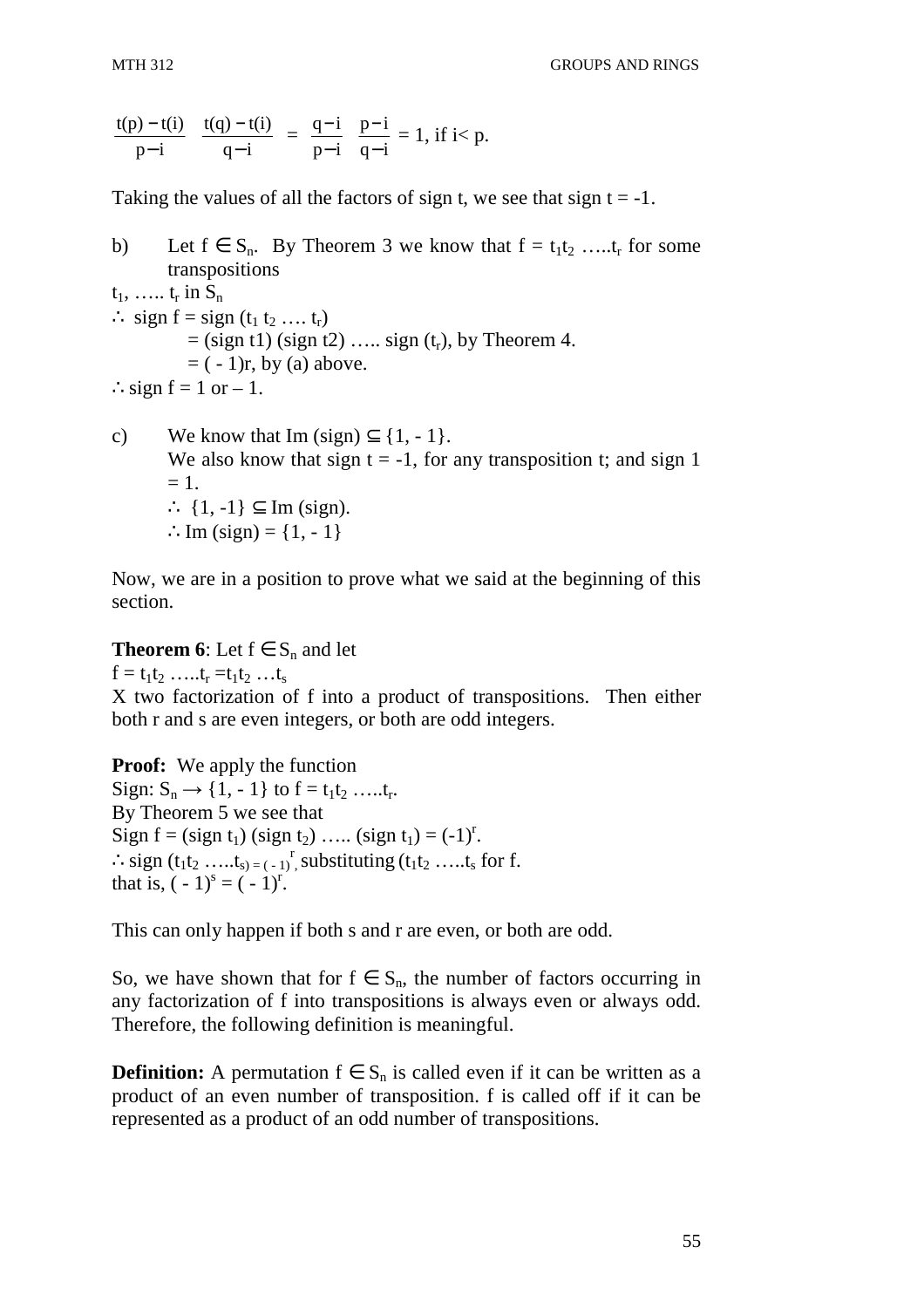For example,  $(1\ 2) \in s_3$  is an odd permutation. In fact, any transposition is an odd permutation. On the other hand, any 3-cycle is an even permutation, since  $(i jk)$   $(i k)$   $(i j)$ .

Now, see if you've understood what odd and even permutations are

## **SELF ASSISMENT EXERCISE 12**

Which of the permutation in E 8 and 9 are odd?

### **SELF ASSISMENT EXERCISE 13**

If f,  $g \in S_n$  are odd, then is f∘g odd too?

## **SELF ASSISMENT EXERCISE 14**

Is the identity permutation odd or even?

Now, we define an important subset of  $S_n$  namely,  $An = \{f \in S_n | f \text{ is even}\}.$ 

We'll sow that  $A_n \Delta S_n$ , and that  $o(A_n) =$ 2  $\frac{n!}{2}$ , for  $n \ge 2$ .

Theorem 7: The set An, of even permutations in  $S_n$ , forms a normal subgroup of  $S_n$  of order 2 n!

Proof: Consider the signature function, Sign:  $S_n \rightarrow \{1, -1\}.$ 

Note that  $\{1, -1\}$  is a group with respect to multiplication. Now Theorem 4 says that sign is a group homomorphism and Theorem 5 says that Im  $(sign) = \{1, -1\}$ . Let us obtain Ker  $(sign)$ .

Ker (sign) =  $\{f \in S_n \mid sign f = 1\}$  $=$  {f  $\in$  S<sub>n</sub> | f is even}  $= A_n$ . ∴ $A_n \triangleq S_n$ .

Further, by the Fundamental Theorem of Homomorphism  $\overline{a}$   $\overline{b}$   $\overline{c}$ 

$$
S_n/A_n \simeq \{1,-1\}.
$$

$$
\therefore o(S_n/A_n) = 2, \text{ that is, } \frac{o(S_n)}{o(A_n)} = 2.
$$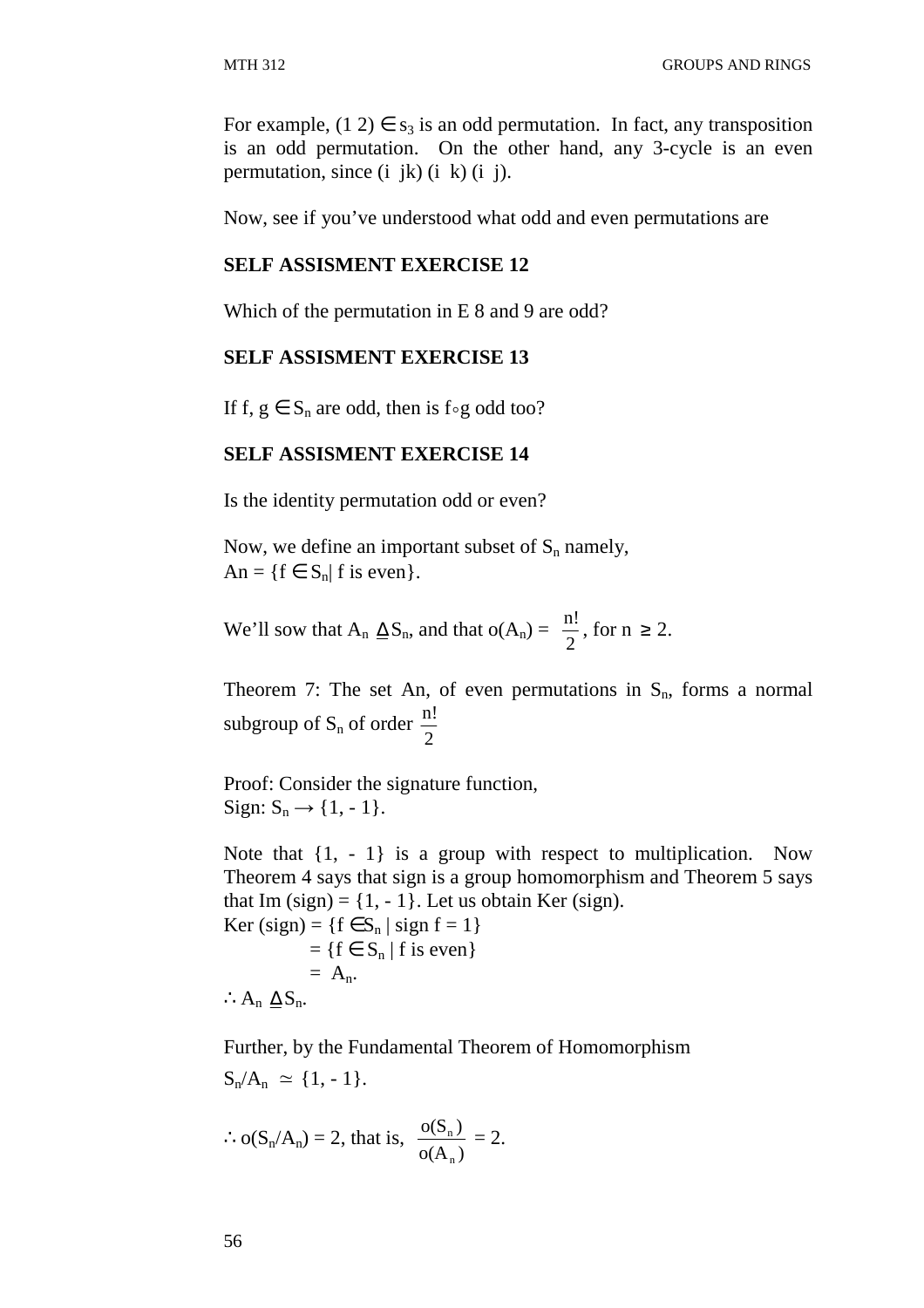$$
\therefore o(A_n) = \frac{o(S_n)}{2} = \frac{n!}{2}.
$$

Note that this theorem says that the number of even permutations in  $S_n$ equals the number of odd permutations in  $S_n$ .

Theorem 7 leads us to the following definition.

**Definition:**  $A_n$ , the group of even permutations in  $S_n$ , is called the alternating group of degree n.

Let us look at an example that you already seen in previous units,  $A_3$ . Now, Theorem 7 says that  $o(A_3) =$ 2  $\frac{3!}{2} = 3.$ Since  $(1\ 2\ 3) = (1\ 3)\ (1\ 2), (1\ 2\ 3) \in A_3$ .

Similarly,  $(1\ 3\ 2) \in A_3$ . Of course,  $1 \in A_3$ . ∴ A3 = {1, (1 2 3) = (1 3 2)}.

A fact that we have used in the example above is that an r-cycle is odd if r is even, and even if r is odd. This is because  $(i_1 i_2 \ldots i_r) = (i_1 i_r) (i_1 i_{r-1})$  $\ldots$  (i<sub>1</sub>i<sub>2</sub>), a product of  $(r - 1)$  transpositions. Use this fact to do the following exercise.

# **SELF ASSISMENT EXERCISE 15**

Write down all the elements of  $A_4$ .

Now, for a moment, let us go back to unit 4 and Lagrange's theorem. This theorem says that the order of the subgroup of a finite group divides the order of the group. We also said that if  $n \mid o(G)$ , then G need not have a subgroup of order n. Now that you know what  $A_4$  looks like, we are in a position to illustrate this statement.

We will show that  $A_4$  has no subgroup of order 6, even though 6 | o (A<sub>4</sub>). Suppose such a subgroup H exists. Then  $o(H) = 6$ ,  $o(A_4) = 12$ .  $\therefore |A_4|$ : H| = 2. ∴ H  $\Delta A_4$  (see Theorem 3 unit 5). Now A<sub>4</sub>/H is a group of order 2. Therefore, by E 8 of unit 4,  $(Hg)^2 = H \,\forall\ g \in A_4$ . (Remember H is the identity of  $A_4/H$ .) ∴  $g^2$  ∈ H  $\forall$  g ∈ A<sub>4</sub>. Now,  $(1 2 3) \in A_4$  ∴  $(1 2 3)2 = (1 3 2) \in H$ . Similarly,  $(1\ 3\ 2)^2 = (1\ 2\ 3) \in H$ . By the same reasoning  $(1\ 4\ 2)$ ,  $(1\ 2\ 4)$ (1 4 3) (1 3 4), (2 3 4), (2 4 3) are also distinct element of H. of course, 1 ∈H.

Thus, H contains at least 9 elements.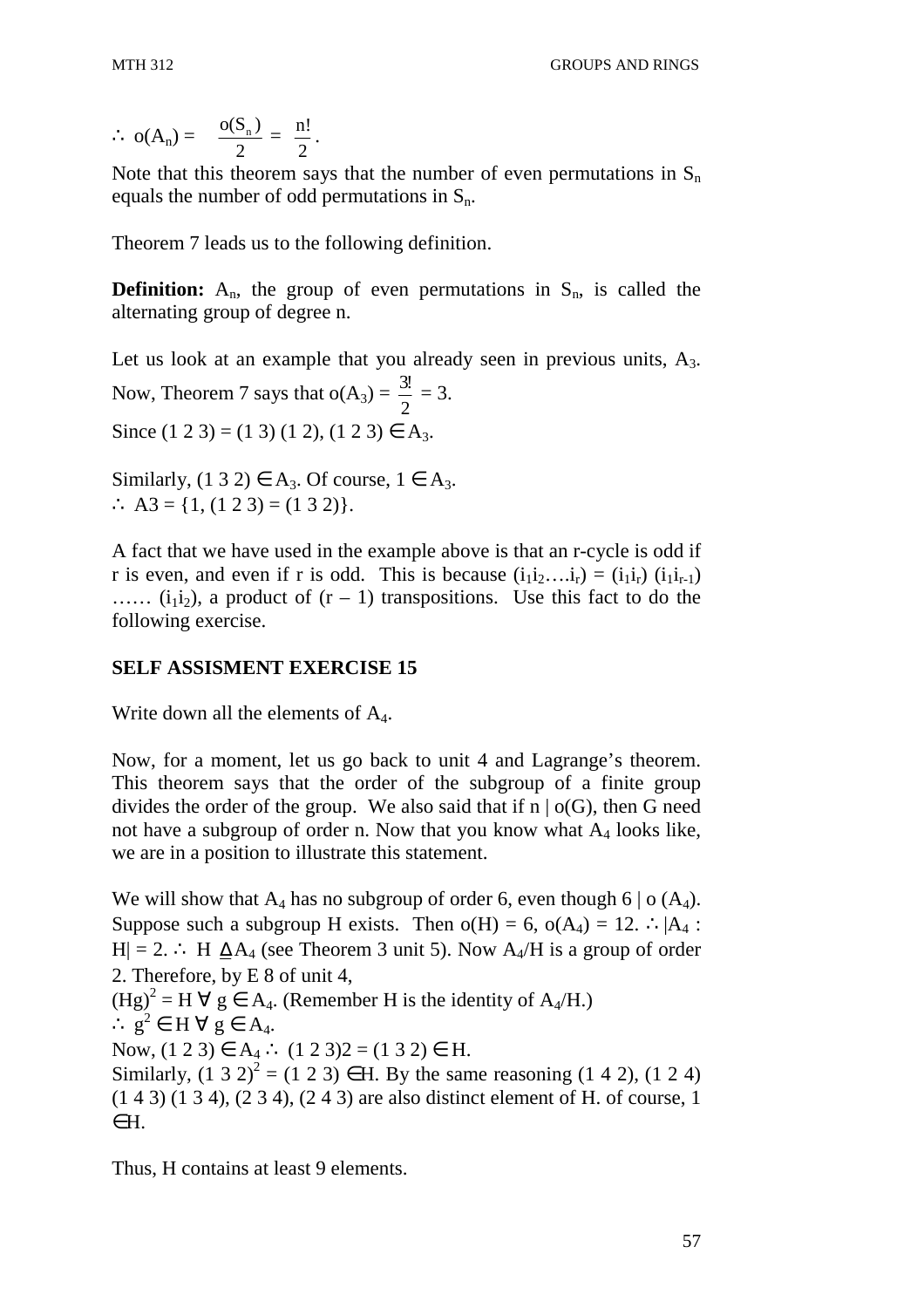∴o(H) ≥ 9. This contradicts our assumption that o(H) = 6. Therefore,  $A_4$  has no subgroup of order 6.

We use  $A_4$  to provide another example too. (See how useful  $A_4$  is!) In Unit 5 we'd said that if H  $\triangle N$  and N $\triangle G$ , then H need not be normal in G. well, here's the example.

Consider the subset  $Y_4 = \{1(1\ 2)\ (3\ 4), (1\ 4)\ (2\ 3), (1\ 3)\ (2\ 4)\}\$  of A<sub>4</sub>.

## **SELF ASSISMENT EXERCISE 16**

Check that  $(V_4, \circ)$  is a normal subgroup of A<sub>4</sub>.

Now, let H =  $\{1,(1\ 2)\ (3\ 4)\}$ . Then H is a subgroup of index 2 in V<sub>4</sub>. ∴ H  $\Delta$  V<sub>4</sub>.

So, H  $\Delta V_4$ , V<sub>4</sub>  $\Delta A_4$ . But H $\Delta A_4$ . why? Well, (1 2 3)  $\in$  A<sub>4</sub> is such that  $(1 2 3)$ -1  $(1 2) (3 4) (1 2 3) = (1 3 (2 4) \notin H$ .

And now let us see why permutation groups are so important in group theory.

## **3.4 Cayley's Theorem**

Most finite groups that first appeared in mathematics were groups of permutations. It was the English mathematician Cayley who first realized that every group has the algebraic structure of a subgroup of  $S(X)$ , for some set X. In this section we will discuss Cayley's result and some of its applications.

Theorem 8 (Cayley): Any group G is isomorphic to a subgroup of the symmetric group S(G).

Proof: For  $a \in G$ , we define the left multiplication function  $f_a: G \rightarrow G: f_a(x) = ax.$ fa is 1-1, since  $f_a(x) = f_a(y) \implies ax = ay \implies x = y \forall x, y \in G.$  $f_a$  is onto, since any  $x \in G$  is  $f_a(a^{-1}x)$ . ∴ $f_a \in Z(G)$   $\forall$  a ∈ G. (Note that S(G) is the symmetric group on the set G.) now we define a function f:  $G \rightarrow S(G)$  :  $f(a) = f_a$ . we will show that f is an injective homomorphism. For this we note that  $(f_a \circ f_b)$  (x) =  $f_a$  (bx) = abx =  $f_{ab}$  (x)  $\forall$  a, b  $\in$  G. ∴ f(ab) =  $f_{ab} = f_{a} \circ f_b = f(a) \circ f(b) \forall a, b \in G$ . that is, f is a homomorphism. Now, Ker  $f = \{a \in G | fa = IG\}$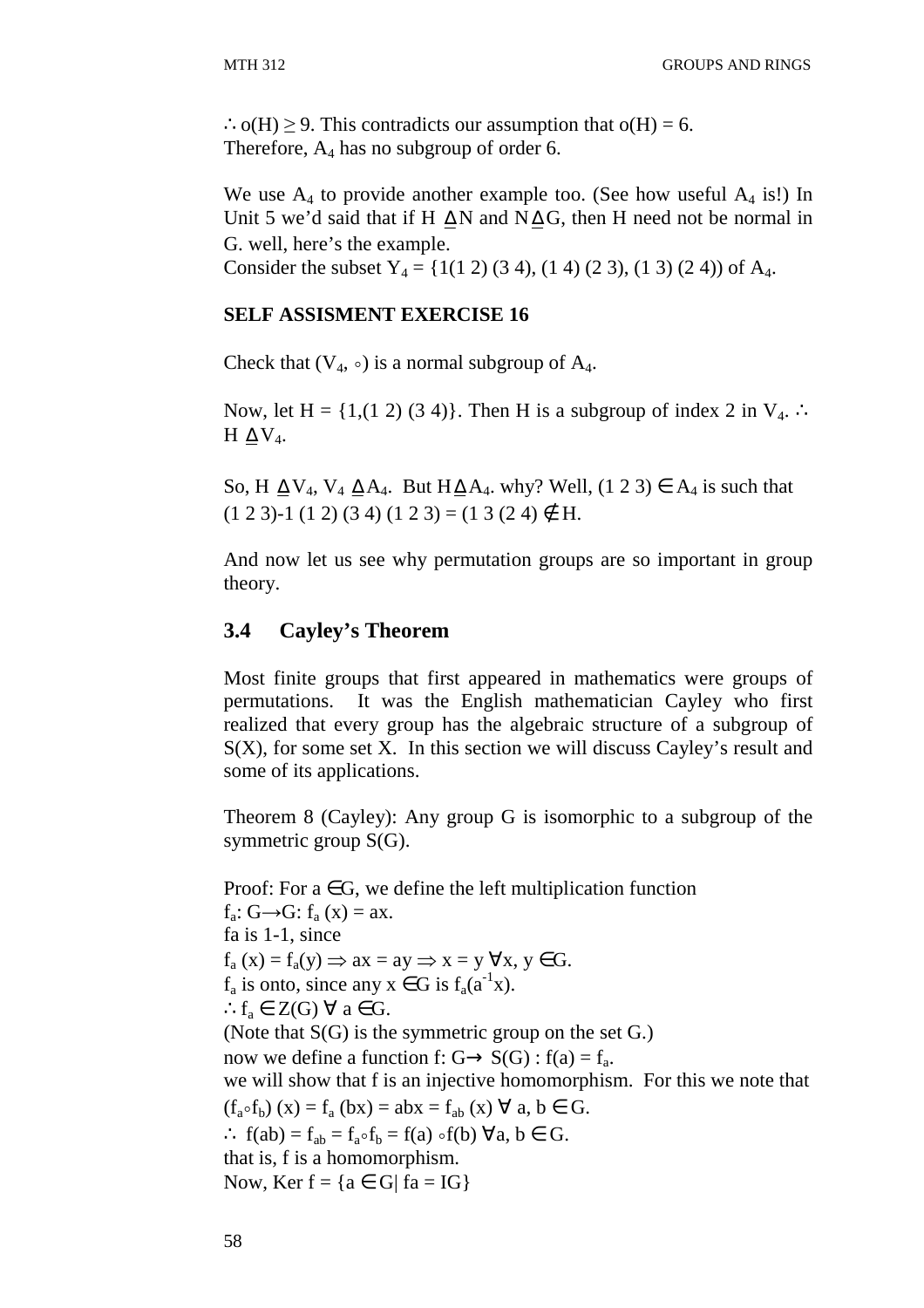$$
= \{a \in G | \text{ fa } (x) = x \forall x \in G \}
$$

$$
= \{a \in G | \text{ ax} = x \forall x \in G\}
$$

$$
= \{e\}.
$$

Thus, by the Fundamental Theorem of Homomorphism,

G/Ker f  $\simeq$  Im f  $\leq$  S(G),

That is, G is isomorphic to a subgoup of S(G).

As an example of Cayley's theorem, we will show you that the Klein 4 – group K4 (ref. Example 7, unit 3) is isomorphic to the subgroup V4 of S4. the multiplication table for K4 is

|   | e | a             | b           | c |
|---|---|---------------|-------------|---|
| e | e | a             | $\mathbf b$ | Ċ |
| a | a | e             | $\mathbf c$ | b |
| h | b | $\mathcal{C}$ | e           | a |
| Č | Ċ | h             | а           | e |

# **SELF ASSISMENT EXERCISE 17**

Check that  $f_e = 1$ ,  $f_a = (e \ a)$  (b c),  $f_b = (e \ b)$  (a c),  $f_c = (e \ c)$  (a b).

On solving E 17 you can see that

 $K_4 \simeq$  {1,(e a) (b c), (e b) (a c), (e c) (a b)}. Now, just replace the symbols e, a, b, c by 1, 2, 3, 4 and you'll get  $V_4$ .

∴ $K_4 \simeq V_4$ .

Try the following exercise now.

# **SELF ASSISMENT EXERCISE 18**

Obtain the subgroup of  $S_4$ , to which  $Z_4$  is isomorphic. Is  $Z_4 \simeq A_4$ ?

So let us see what we have done in this unit.

# **4.0 CONCLUSION**

In this unit we have studied permutation groups and the structure of permutations. We have studied the set of even permutation which is called the alternating group. We also proved Cayley's Theorem which says every group is isomorphic to a permutation group. This singular result makes permutation groups so important**.**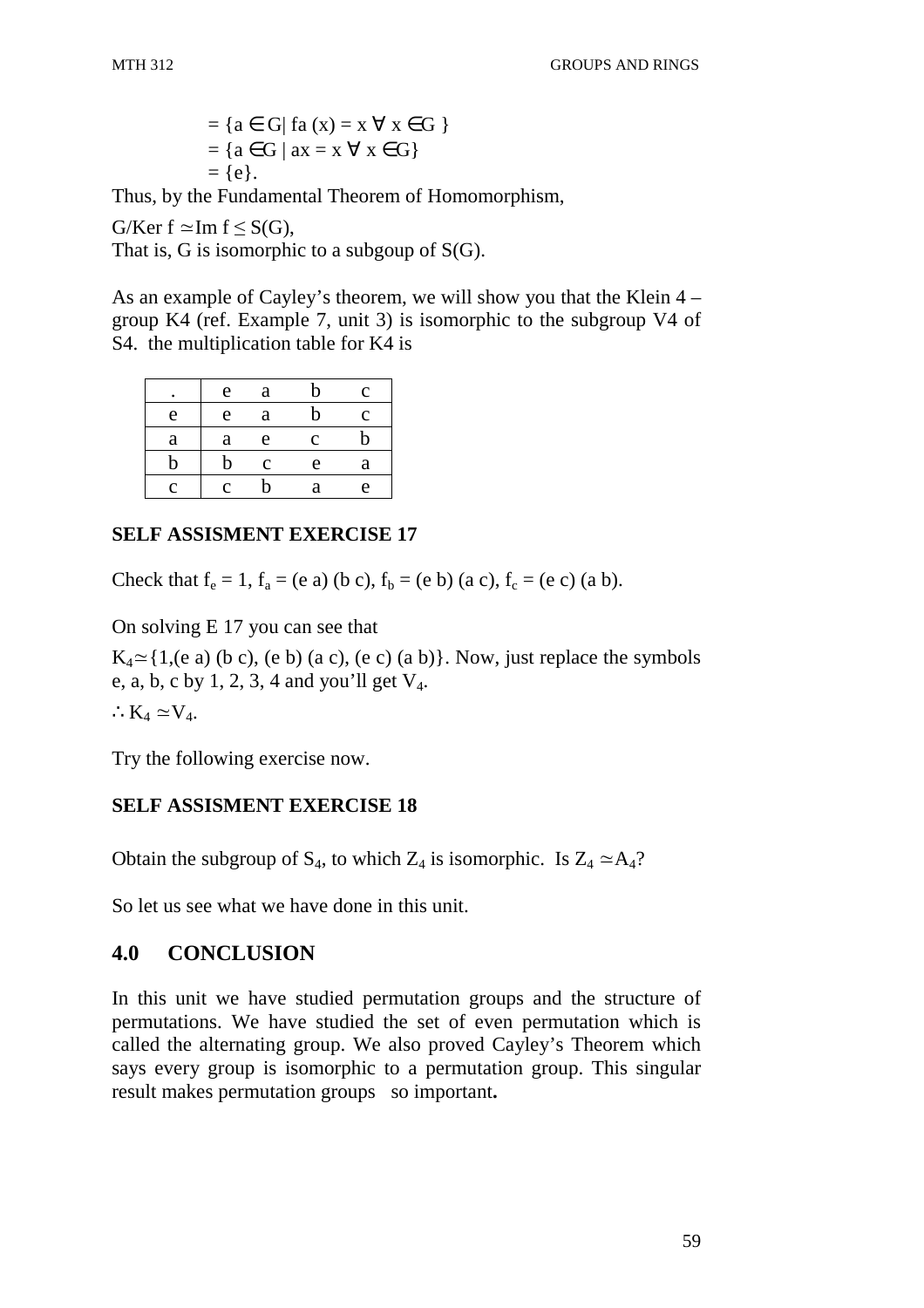### **5.0 SUMMARY**

In this unit we have discussed the following points.

- 1. The symmetric group  $S(X)$ , for any set X and the group  $S_n$ , in particular.
- 2. The definitions and some properties of cycles and transpositions.
- 3. Any non-identity permutation in  $S_n$  can be expressed as a disjoint product of cycles.
- 4. Any permutation in  $S_n$  (n  $\geq$  2) can be written as a product of transpositions.
- 5. The homomorphism sign:  $S_n \rightarrow \{1, -1\}$ ,  $n \ge 2$ .
- 6. odd and even permutations.
- 7. An, the set of even permutations in  $S_n$ , is a normal subgroup of  $S_n$ of order 2  $\frac{n!}{2}$ , for  $n \ge 2$
- 8. Any group is isomorphic to a permutation group.

### **SOLUTIONS/ANSWERS**

### **SELF ASSISMENT EXERCISE 1**

Since  $\vert$ L ſ 2 1  $\overline{\phantom{a}}$ J  $\backslash$ 3 1 2 3  $\begin{bmatrix} 1 & 2 & 3 \\ 2 & 2 & 1 \end{bmatrix}$ J  $\backslash$  $\overline{\phantom{a}}$ L ſ 3 2 1 1 2 3  $=\begin{vmatrix} 1 & 2 & 3 \\ 1 & 3 & 2 \end{vmatrix}$ J  $\backslash$  $\overline{\phantom{a}}$ l ſ 1 3 2 1 2 3 and

$$
\begin{pmatrix} 1 & 2 & 3 \\ 3 & 2 & 1 \end{pmatrix} \circ \begin{pmatrix} 1 & 2 & 3 \\ 2 & 3 & 1 \end{pmatrix} = \begin{pmatrix} 1 & 2 & 3 \\ 2 & 1 & 3 \end{pmatrix}
$$

These two permulations don't commute.

∴  $S_3$  is non-abelian.

In Unit 6 (after Example 4) we showed how  $S_3 \le S_n \,\forall n \ge 3$ . ∴S<sub>n</sub> will be non-abelian  $\forall$  n ≥ 3.

### **SELF ASSISMENT EXERCISE 2**

There can be several andswers. Our answer is (1 2), (2 4), (1 3 5), (1 2 3), (2 5 1 4 3).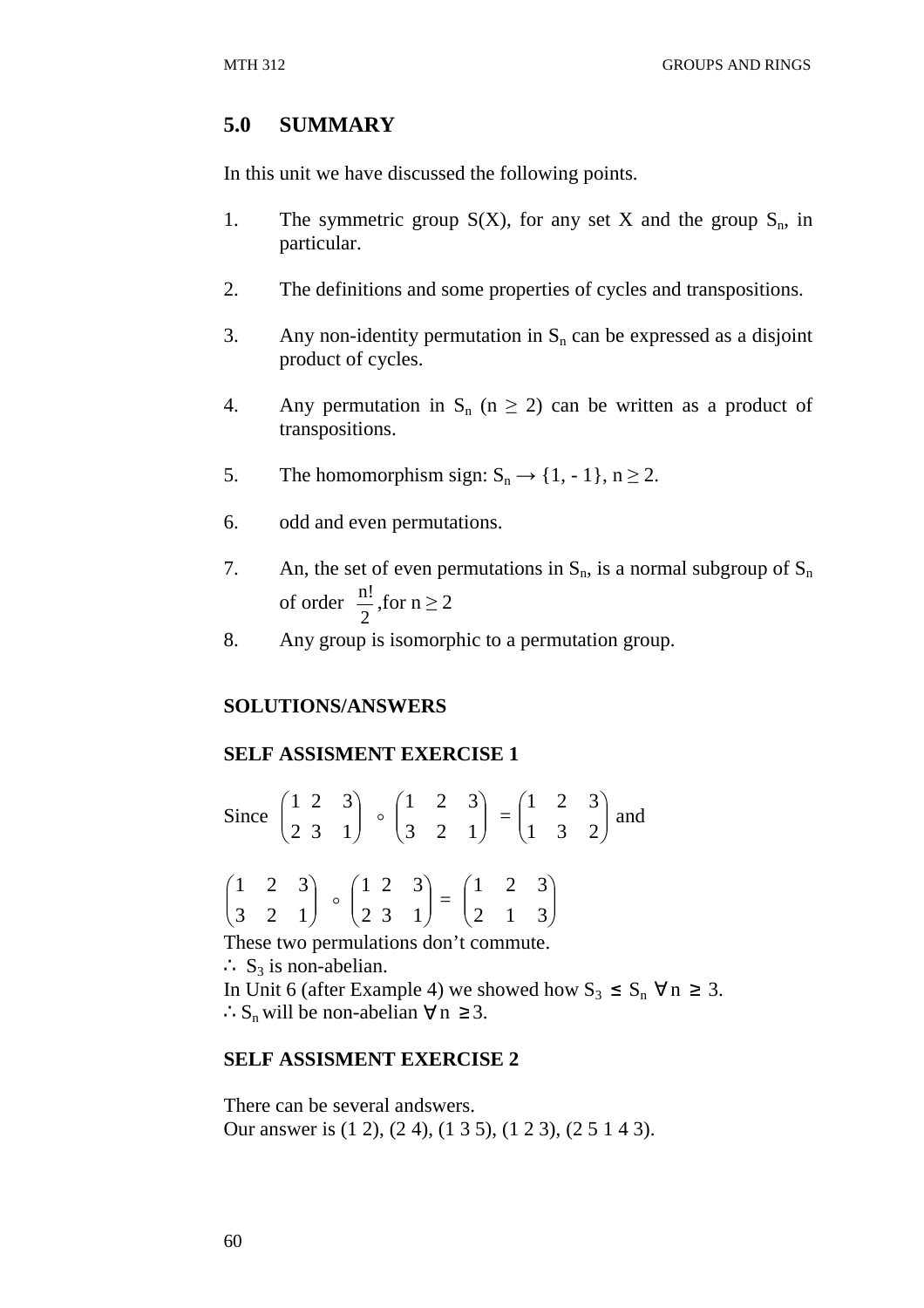a) (1 5 3 2 4) b) (1 8 5 ) (2 4 ) (3 7 6) c) (1 4 ) (2 5)

## **SELF ASSISMENT EXERCISE 4**

No Because

$$
(1\ 3)\ (1\ 5\ 4) = \begin{pmatrix} 1 & 2 & 3 & 4 & 5 \\ 5 & 2 & 1 & 3 & 4 \end{pmatrix} = (1\ 5\ 4\ 3), \text{ and}
$$

$$
(1\ 5\ 4)\ (1\ 3) = \begin{pmatrix} 1 & 2 & 3 & 4 & 5 \\ 3 & 2 & 5 & 1 & 4 \end{pmatrix} = (1\ 3\ 5\ 4).
$$

## **SELF ASSISMENT EXERCISE 5**

You know that all the elements of  $S_1$ ,  $S_2$  and  $S_3$  are cycles. So, if nc, every permuation is a cycle in  $S_n$ .

Conversely we will show that if  $n \ge 4$ , then there is a permutation in  $S_n$ which is not a cycle. Take the element  $(1\ 2)$  (34). This is an element of  $S_n$   $\forall n \geq 4$ , but it is not a cycle.

# **SELF ASSISMENT EXERCISE 6**

Since  $(i_1 i_2... i_r) (i_r i_{r-1}...i_2 i_1) = I = (i_r i_{r-1}...i_2 i_1) (i_1 i_2...i_r)$  $(i_1 i_2...........,i_r)^{-1} = (i_r i_{r-1}...........i_2 i_1).$ 

# **SELF ASSISMENT EXERCISE 7**

Let  $f = (i_1 i_2 \dots i_r).$ Then  $f(i_1) = i_2, f(i_2) = i_3, \dots, f(i_{r-1}) = i_r, f(i_r) = i_1.$  $\therefore$   $f^2(i_1) = f(i_2), f^3(i_1) = f(i_3) = i_4, \dots, f^r(i_1) = f(i_r) = i_1.$ Similarly,  $f'(i_k = i_k \ \forall k = 2, \dots, r$ .  $\therefore f^r = 1.$ Also  $\setminus$ , for s <r,  $f^{s}(i_{1})_{1} = s+1 \neq i_{1} : f^{s} \neq 1$ .  $\therefore$  o(f) = r.

## **SELF ASSISMENT EXERCISE 8**

a) (1 5) (1 3) b) (5 1) (5 3) c) (2 3) (2 5) (2 4)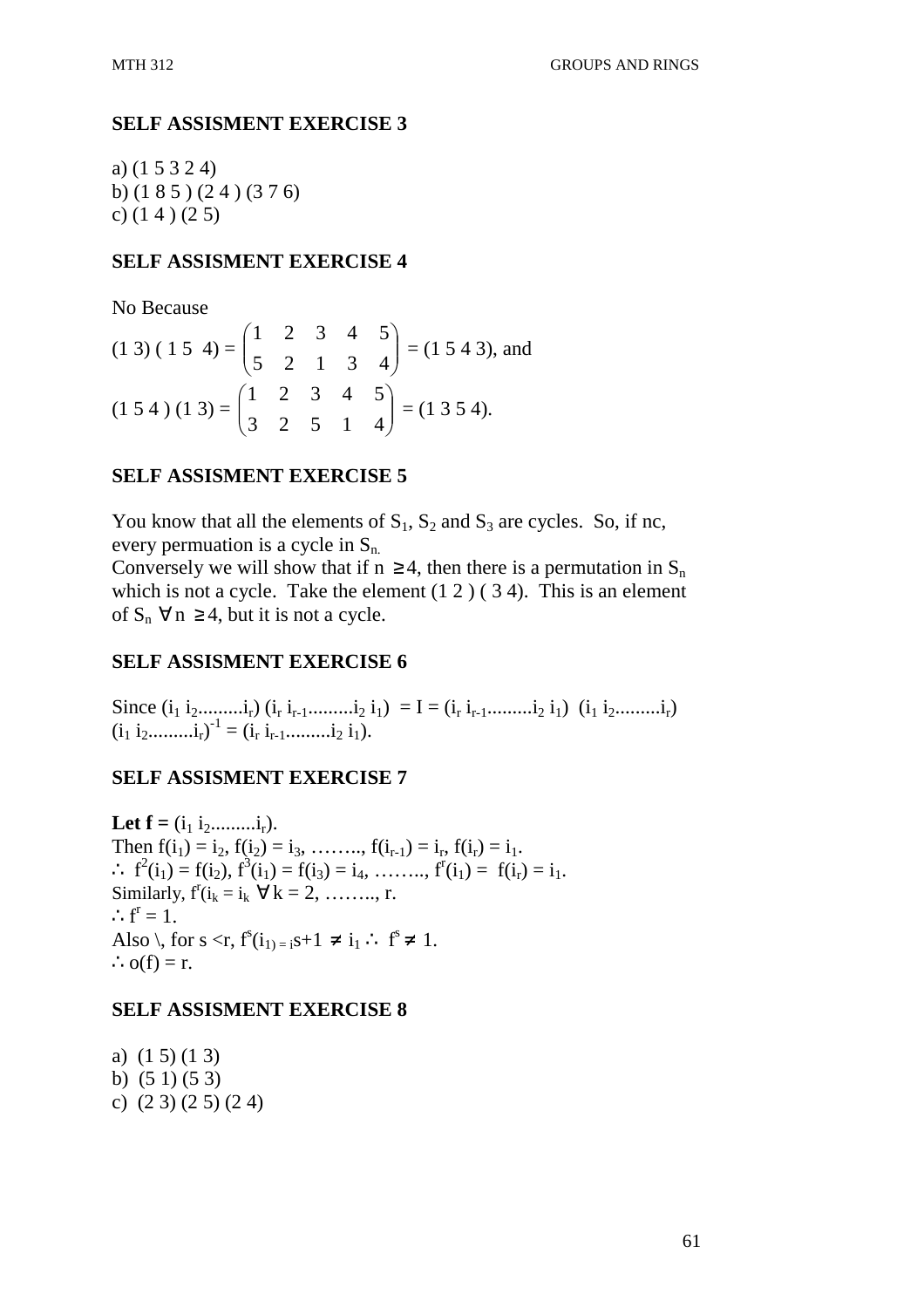(1) (1 8) (2 4) (3 6) (3 7)

## **SELF ASSISMENT EXERCISE 10**

For y three symbols i, j and k, (i j) (j k) = (i j k). Then, if m is yet another symbol.  $(i j k)$   $(k m) = (i j k m)$ , and so on. ∴ $(1 2) (2 3)$  …  $(9 10)$  $= (1 2 3) (3 4) \dots (9 10)$  $= (1 2 3 4) \dots (9 10)$  $= (1 2 3 ... 10)$ 

### **SELF ASSISMENT EXERCISE 11**

$$
Sing\ 1=\prod_{\stackrel{i,j=i}{i
$$

## **SELF ASSISMENT EXERCISE 12**

The permutation in E 8 (c) and E 9 are odd.

### **SELF ASSISMENT EXERCISE 13**

Sign (f) =  $sign(g) = -1$ ∴sign  $(f \circ g) = (-1) (-1) = 1$ ∴f $\circ$  g is even.

### **SELF ASSISMENT EXERCISE 14**

Sign  $1 = 1$ . ∴ 1 is even.

### **SELF ASSISMENT EXERCISE 15**

We know that  $o(A_4) =$ 2 4!  $= 12$ . Now I  $\in$  A<sub>4</sub>. Then, all the 3-cycles are in  $A_4$ 

The are (1 2 3), (1 3 2), (1 2 4), ( 1 4 2), (1 3 4), 1 4 3), ( 2 3 4), (2 4 3). Then we have all the possible disjoint products of two transpositions. They are (1 2) (3 4) (1 3 ) (4 2), (1 4) (2 3) So we have obtained all the 12 elements of A4d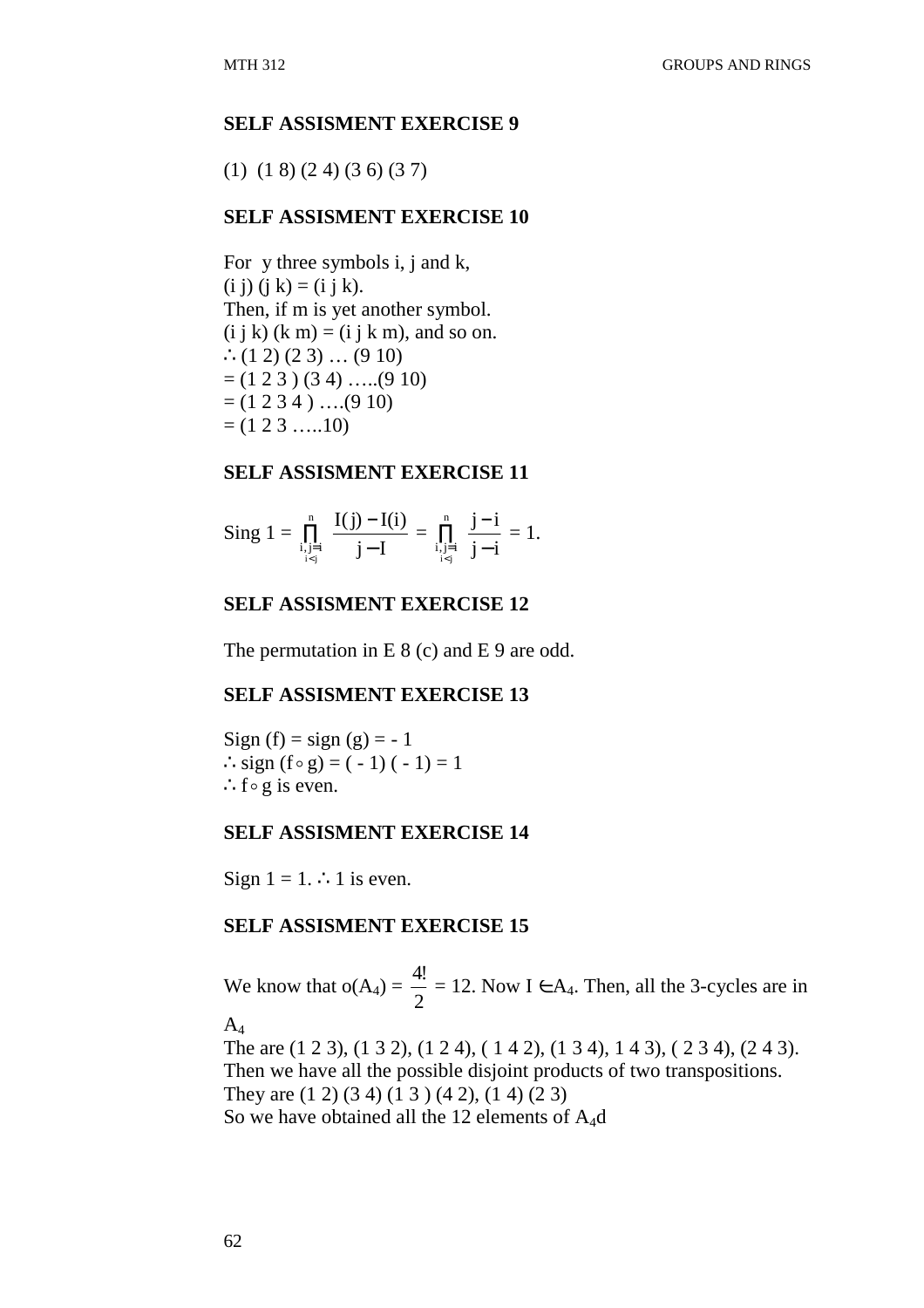## **SELF ASSISMENT EXERCISE 16**

By actual multiplication you can see that  $V_4$  ios closed with respect to  $\circ$ , and each element of  $V_4$  is its own inverse. ∴ $V_4$  ≤ A<sub>4</sub> again, by actual multiplication, you can see that  $f^T f g \in V_4$  and  $g \in V_4$ . ∴V<sub>4</sub>  $\Delta$  A<sub>4</sub>.

### **SELF ASSISMENT EXERCISE 17**

 $F_e(x) = ex = x \,\forall x \in K_4$ . ∴  $f_e = I$ Now,  $f_a(e) = a$ ,  $f_a(a) = e$ ,  $f_a(b) = c$ ,  $f_a(c) = b$ .

:  $f_a = (e \ a \ (b \ c).$ 

Similarly,  $f_b = (e \ b)$  (a c) and  $f_c = (e \ c)$  (a b).

## **SELF ASSISMENT EXERCISE 18**

We know that  $Z_4 = \langle \overline{1} \rangle$  and  $o(\overline{1}) = 4$ . Therefore, the subgroup of  $S_4$ isomorphic to  $Z_4$  must be cyclic of order 4

It is general by the permutation  $\overline{f}_1$ .

Now  $f_1 = (x) = \overline{1} + x \,\forall x \in Z_4$ .

 $\therefore$  f<sub>1</sub> = ( $\overline{1}$   $\overline{2}$   $\overline{3}$   $\overline{4}$ , which is the same as (1 2 3 4).

∴Z<sub>4</sub> ~ <(1 2 3 4 )>, which is certainly not isomorphic to A<sub>4</sub>

# **6.0 TUTOR MARKED ASSIGNMENT**

Let  $(GL2)$  be a set of nxn matrices, show that  $S(GL2)$  form a group called the symmetric group of GL2

### **7.0 REFERENCES/FURTHER READINGS**

Blacksell: Topics in Algebra.

Birkhaff and Melhnew(1972): A Survey of Modern Algebra.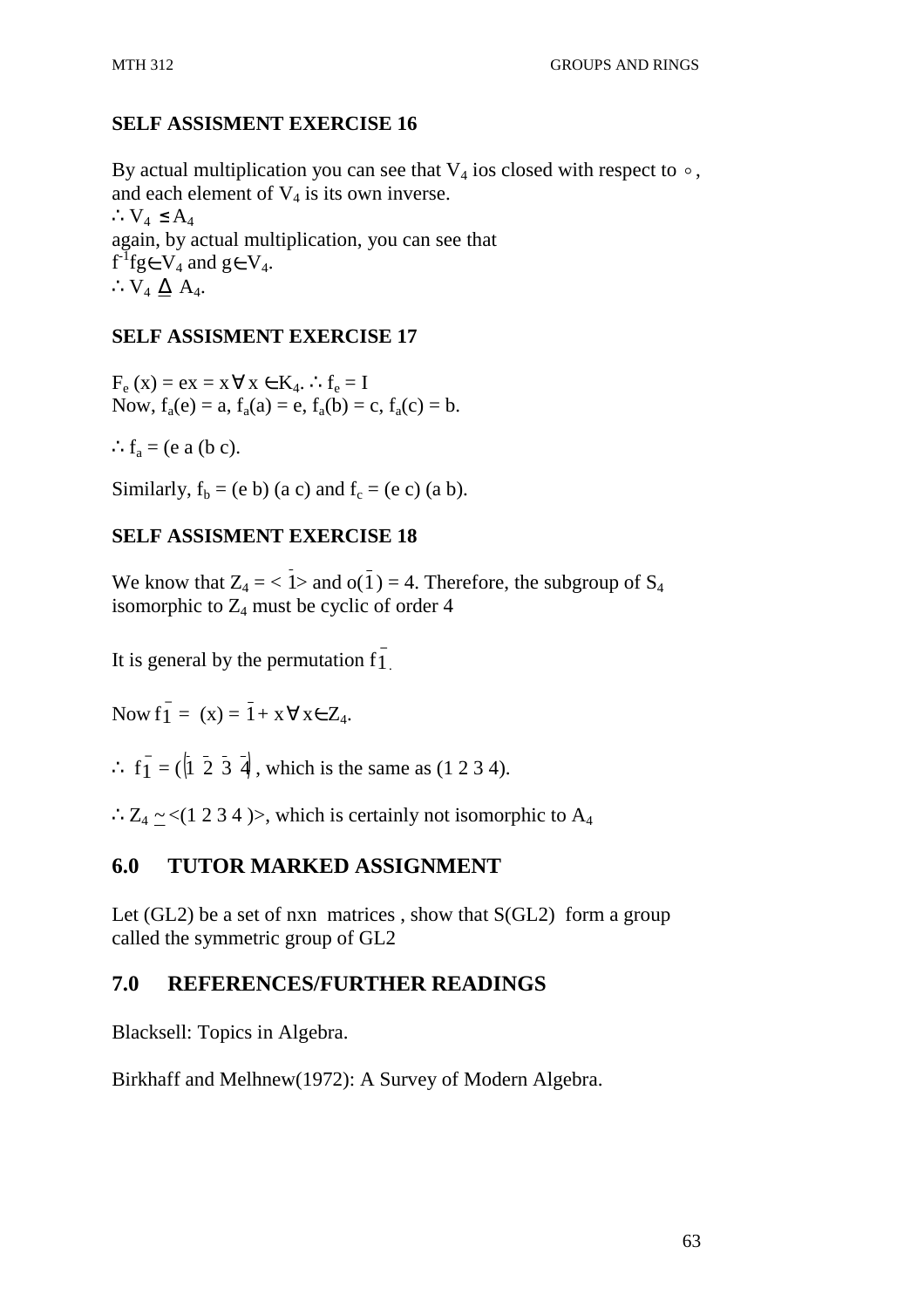# **UNIT 4 FINITE GROUPS**

#### **CONTENTS**

- 1.0 Introduction
- 2.0 Objective
- 3.0 Main Content
	- 3.1 Direct Product of Groups
	- 3.2 External Direct product
	- 3.3 Internal Direct Product
	- 3.4 Sylow Theorems
	- 3.5 Groups of order 1 to 10
- 4.0 Conclusion
- 5.0 Summary
- 6.0 Tutor Marked Assignment
- 7.0 References/Further Readings

## **1.0 INTRODUCTION**

By now you are familiar with various finite and infinite groups and their subgroups. In this unit we will pay special attention to certain finite groups and discuss their structures. For example, you will see that any group of order 6 is cyclic or is isomorphic to  $S_3$ .

To be able to describe the structure of a finite group we need some knowledge of a direct product of groups. In Sec.3.2 and 3.3 we will discuss external and internal direct product.

In Sec. 3.4 we discuss the uses of certain results obtained by the famous mathematician Sylow (1832-1918). These theorems, as well as a theorem by Cayley, allow us to determine various subgroups of some finite groups.

Finally, in 3.5, we use the knowledge gained in Sec. 3.3 and Sec.3.4 to describe the structures of several finite groups. In particular, we discuss groups of order less than or equal to 10.

With this unit we wind up our discussion of group theory. In the next module you will start studying ring theory. Of course, you will keep using what you have learnt in the first two blocks, because every ring is a group also, as you will see.

# **2.0 OBJECTIVES**

After reading this unit you should be able to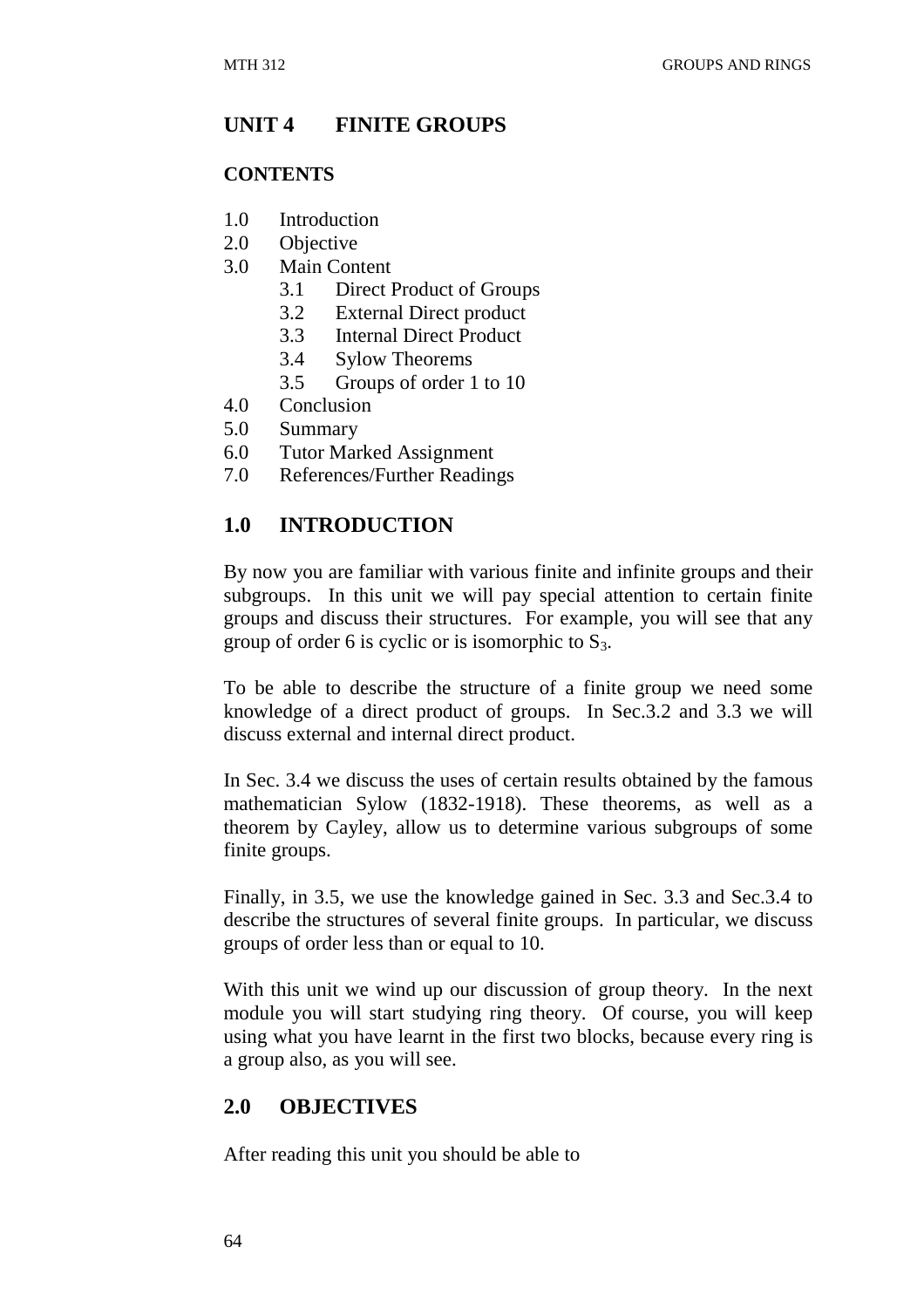- Construct the direct product of a finite number of groups;
- Check if a group is a direct product of its subgroup;
- Use Sylow's theorem to obtain the possible subgroups and structures of finite groups.
- Classify groups of order p, p2 or pq where p and q are primes such that  $p > q$  and  $q \chi p - 1$ .

# **3.0 MAIN CONTENT**

# **3.1 Direct Product of Groups**

In this section we will discuss a very important method of constructing new groups by using given groups as building blocks. We will first see how two groups can be combined to form a third group. Then we will see how two subgroups of a group can be combined to form another subgroup.

# **3.2 External Direct Product**

In this sub-section we will construct a new group from two or more groups that we already have.

Let  $(G_1, *_1)$  and  $(G_2, *_2)$  be two groups. Consider their Cartesian product  $G = G_1 X G_2 = \{(x, y) | x \in G_1, y \in G_2\}$ 

Can we define a binary operation on G by using the operations on G1 and G2? Let us try the obvious method, namely, componentwise multiplication. That is, we define the operation  $*$  on G by (a, b)  $*$  (c, d) =  $(a_{*1} c, b_{*2} d) \forall a, c \in G_1, b, d \in G_2$ .

The way we have defined  $*$  ensures that it is a binary operating.

To check that  $(G, *)$  is a group, you need to solve the following exercise.

### **SELF ASSISMENT EXERCISE 1**

Show that the binary operation  $*$  on G is associative. Element and the inverse of any element (x, y) in G.

If you have proved that  $G - G_1 \times G_2$  is a group with respect to \*. We call G the external direct product of  $(G_1, *_1)$  and  $(G_2, *_2)$ .

For Example  $R^2$  is the external direct product of R with itself.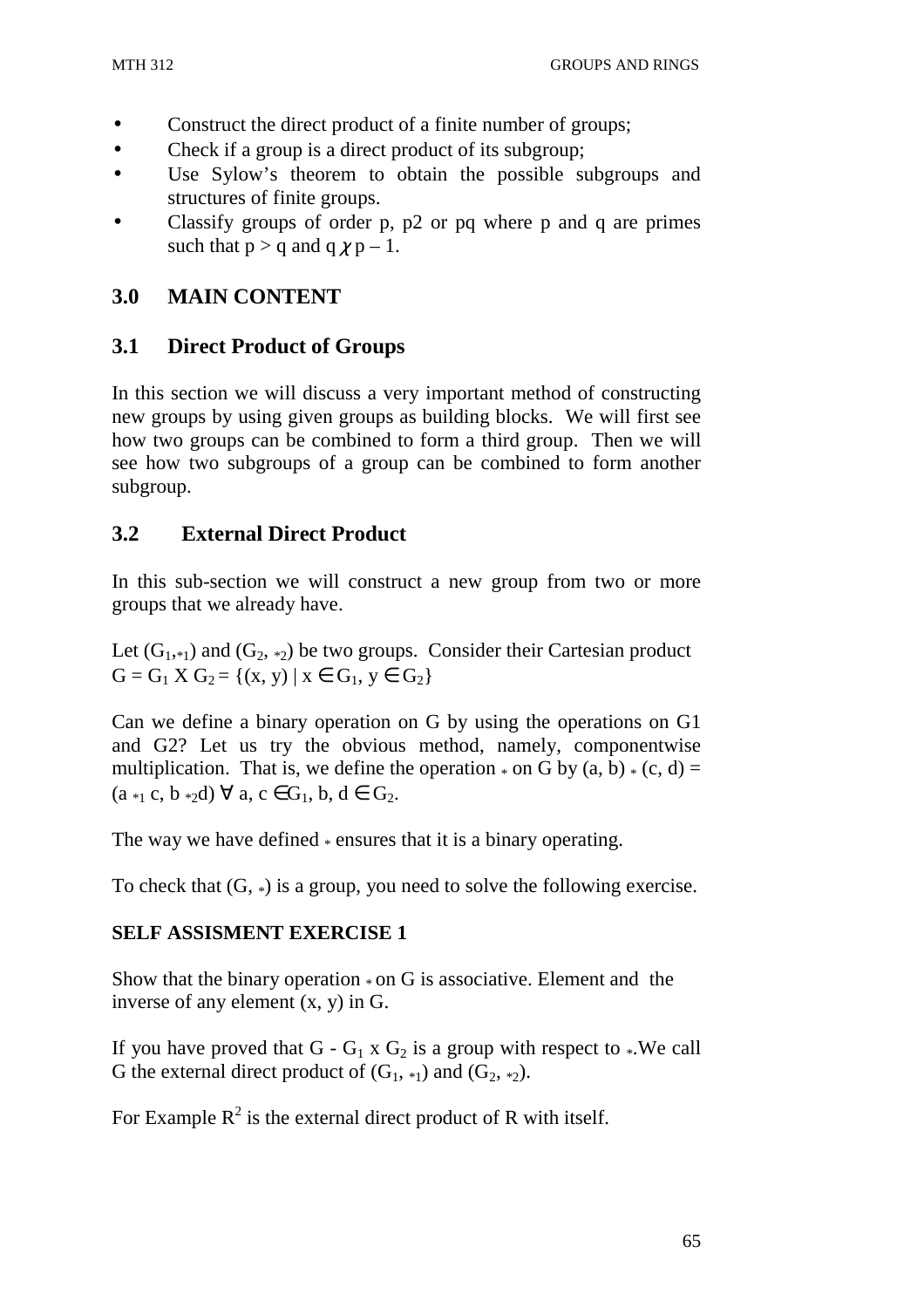Another example is the direct product  $(Z, +)X(R^*,)$  in which the operation is given by  $(m, x) * (n, y) = (m+n, xy)$ .

We can also define the external direct product of 3, 4 or more groups on the same line.

**Definition:** Let  $(G_1, *_1)$   $(G_2, *_2)$ , .....,  $(G_n, *_n)$  be n groups. Their external direct product is the, be n group  $(G, *),$  where  $G = G_1 X G_2 \dots X G_n$  and  $(x_1, x_2, \ldots, x_n) * (y_1, y_2, \ldots, y_n) = (x_1 *_{1} y_1, x_2 *_{2} y_2, \ldots, x_n *_{n} y_n) \; \forall \; x_1, y_1 \in G_1.$ 

Thus,  $R<sup>n</sup>$  is the external direct product of n copies of R.

We would like to make a remark about notation now.

Remark 1: Henceforth, we will assume that all the operations  $*, *1, \ldots,$ \* n are multiplication, unless mentioned otherwise. Thus, the operation on

 $G = G_1 X G_2 X \dots X G_n$  will be given by  $(a_1...a_n), (b_1,..., b_n)$  $=(a_1b_1, a_2 b_2, \ldots, a_nb_n) \; \forall \; a_1, b_1 \in G_1.$ 

Now try the following exercise.

#### **SELF ASSISMENT EXERCISE 2**

Show that  $G_1 X G_2 G_2 X G_1$ , for any two groups  $G_1$  and  $G_2$ .

Because of E 2 we can speak of the direct product of 2 (or n) groups without bothering about their order.

Now, let G be the external direct product  $G_1$  X  $G_2$ . Consider the projection map

 $\pi$ 1: G<sub>1</sub> X G<sub>2</sub>  $\rightarrow$  G<sub>1</sub>:  $\pi$ <sub>1</sub> (x, y) = x. then  $\pi_1$  is a group homomorphism, since  $\pi_1$  ((a, b) (c, d))) =  $\pi_1$  (ac, bd)  $= ac$  $=\pi_1$  (a, b)  $\pi_1(c, d)$  $\pi$ 1 is also onto, because any  $x \in G_1$  is  $\pi_1(x, e_2)$ Now, let us look at Ker  $\pi_1$ . Ker  $\pi_1 = \{(x, y) \in G_1 \times G_2 \mid \pi_1(x, y) = e_1\}$  $= \{(e_1, y) | y \in G_2\} = \{e_1\} X G_2.$ ∴  ${e_1}$   $X G_2 \Delta G_1 X G_2$ .

Also, by the Fundamental theorem of Homomorphism  $(G_1 \times G_2) / (\{e_1\} \times G_1)$  $G_2$ ) ≃  $G_1$ .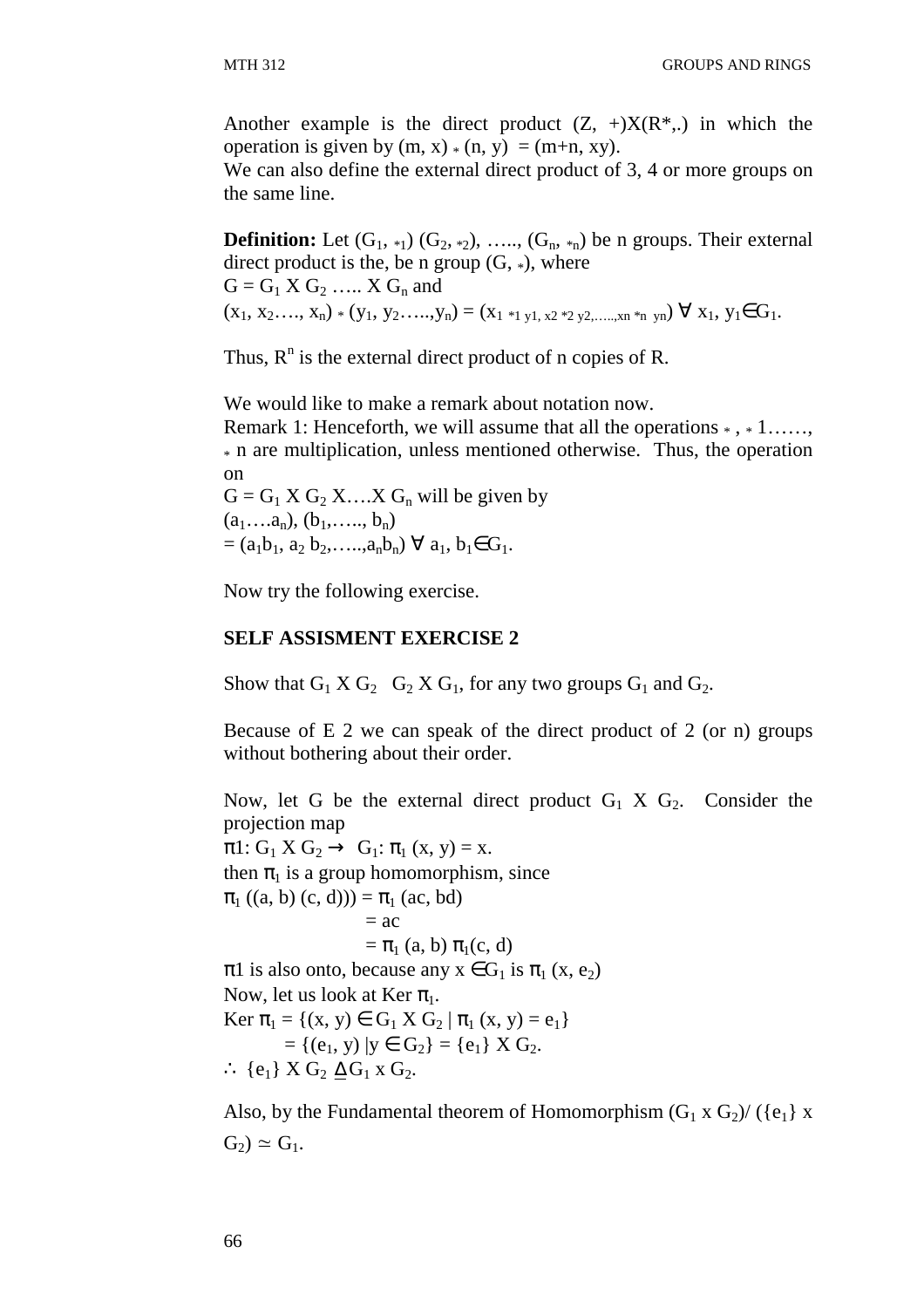We can similarly prove that  $G_1x\{e_2\}\Delta D_1 xG_2$  and  $(G_1xG_2)/(G_1 x\{e_2\}) \simeq$  $G<sub>2</sub>$ .

In the following exercise we give you general facts about external direct products of groups.

### **SELF ASSISMENT EXERCISE 3**

Show that  $G_1$  x  $G_2$  is the product of its normal subgroups  $H = G_1x \{e_2\}$ and  $K = \{e_1\}x G_2$ .

Also show that  $G_1 x \{e_2\} \cap (\{e_1\} \times G_2) = \{(e_1, e_2)\}.$ 

# **SELF ASSISMENT EXERCISE 4**

Prove that  $Z(G_1 \times G_2) = Z(G_1) Z(G_2)$ , where (G) denote Im Theorem 2 of unit 3).

## **SELF ASSISMENT EXERCISE 5**

Let A and B be cyclic groups of order m and n, respectively, Then apply

Prove that AXB is cyclic of order mn.

**Hint:** Define f:  $Z \rightarrow Z_m X Z_m$ :  $f(r) = (r + mZ, r + nZ)$ . Then apply Fundamental Theorem of Homomorphism to show that  $Z_m X Z_n \simeq Z_{mn}$ .

So far we have seen the construction of  $G_1 X G_2$  from two groups  $G_1$  and  $G<sub>2</sub>$ . Now we will see under what conditions we can express a group as a direct product of its subgroups.

# **3.3 Internal Direct Product**

Let us begin by recalling from Unit 5 if H and K are normal subgroups of a group G, then HK is a normal subgroup of G. we are interested in the case when HK is the whole of G. We have the following definition.

**Definition:** Let H and K be normal subgroups of a group G, We call G the internal direct product of H and K if  $G = HK$  and  $H \cap K = \{e\}.$ We write this fact as  $G = H \times K$ .

For example, let us consider the familiar Klein 4-group  $K_4 = \{e, a, b, ab\}$ , where  $a^2 = e, b^2 = e$  and  $ab = ba$ . Let  $H = \langle a \rangle$  and  $K = \langle b \rangle$ . Then  $H \cap K = \{e\}$ . Also,  $K_4 = HK$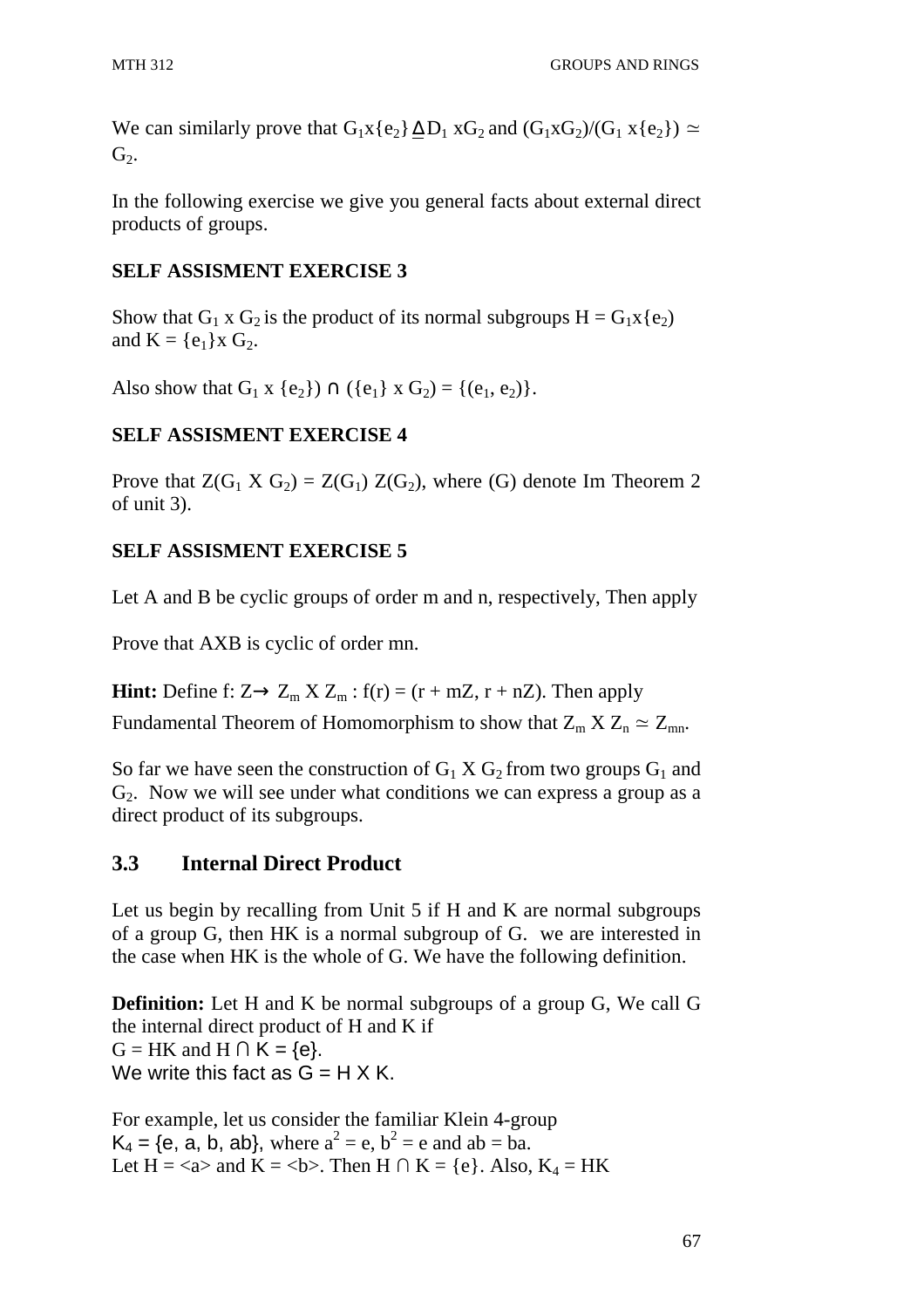$:K_4 = H X K.$ 

Note that  $H \simeq Z_2$  and  $K \simeq Z_2$  ∴  $K_4 \simeq Z_2 X Z_2$ .

For another example, consider  $Z_{10}$ , it is the internal direct product of its subgroups

 $H = \{0, 5\}$  and  $K = \{0, 2, 4, 6, 8\}$ . This is because

- i)  $Z_{10} = H + K$ , since any element of  $Z_{10}$  is the sum of an element of H and an element of K, and
- ii)  $H \cap K = \{0\}$ .

Now, can an external direct product also be an internal direct product? Well, go back to E 3. What does if say? It says that the external product of  $G_1$  X  $G_2$  is the internal product  $(G_1 X \{e_2\}) X (\{e_1\} X G_2).$ 

We would like to make a remark here.

**Remark 2:** Let H and K be normal subgroups of a group G. Then the internal direct product of H and K is isomorphic to the external direct product of H and K. Therefore when we talk of an internal direct product of subgroups we can drop the word internal, and just say 'direct product of subgroups'.

Let us now extend the definition of the internal direct product of two subgroups to that of several subgroups.

Definition: A group G is the internal direct product of its normal subgroups.

 $H_1, H_2, \ldots, H_n$  if i)  $G = H_1H_2 \dots H_n$ , and ii)  $H_1 ∩ H_1$  ……  $H_{i-1}H_{i+1}$ ……  $H_n = \{e\} ∇ i =$ , …… n

For example, look at the group G generated by  $\{a, b, c, \}$ , where  $a^2 = e =$  $b<sup>2</sup> = c<sup>2</sup>$  and ab = ba, ac = ca, bc = cb. This is the internal direct product of  $\langle a \rangle$ ,  $\langle b \rangle$  and  $\langle c \rangle$ 

That is  $G \simeq Z_2 X Z_2 X Z_2$ .

Now, can every group be written as an internal direct product of two or more of its proper normal subgroups? Consider Z. suppose  $Z = H X K$ , where H, K are subgroups of Z From Example 4 of Unit 3 you know that  $H = \langle m \rangle$  and  $K = \langle n \rangle$  for some m,  $n \in \mathbb{Z}$ . Then  $mn \in H \cap K$ . But if H X K is a direct product, H  $\cap$  K = {0}. So, we reach a contradiction.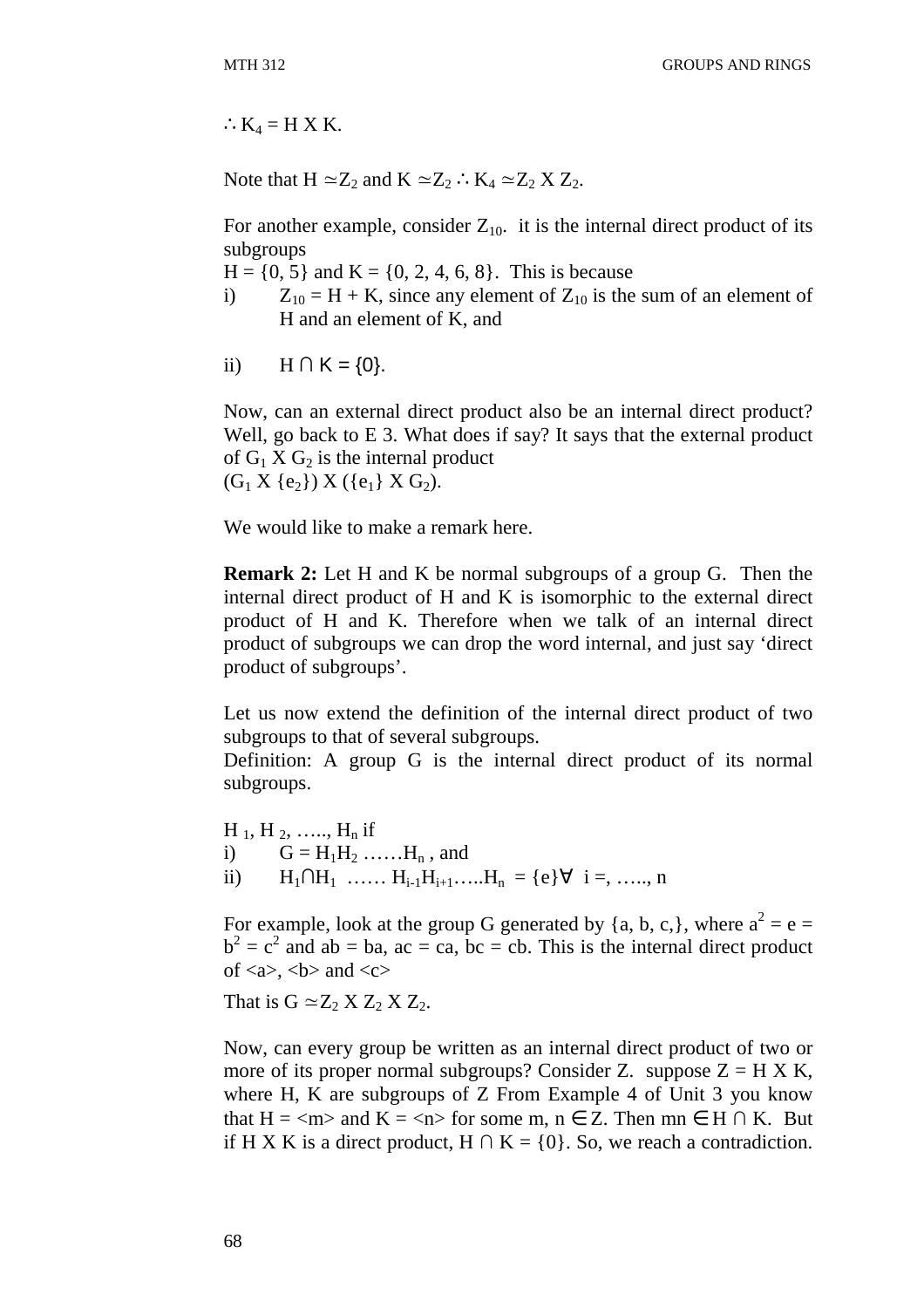Therefore, Z can't be written as an internal direct product of two subgroups.

By the same reasoning we can say that Z can't be expressed as  $H_1 X H_2$  $X$  ……X H<sub>n</sub>, where Hi $\leq Z \forall$  i = 1, 2, ……, n.

When a group is an internal direct product of its subgroups, it satisfies the following theorem.

**Theorem 1:** Let a group G be the internal direct product of its subgroups H and K. then

- a) each  $x \in G$  can be uniquely expressed as  $x = hk$ , where  $h \in H$ ,  $k \in K$ ; and
- b) hk = kh  $\forall$  h  $\in$  H, k  $\in$  K.

**Proof:** a) we know that  $G = HK$ . Therefore, if  $x \in G$ , then  $x = hk$ , for some h ∈ H, k ∈ K. Now suppose  $x = h_1k_1$  also, where  $h_1 \in H$  and  $k_1 \in K$ .

Then  $hk = h_1k_1$ . ∴ $h_1^{-1}h = k_1k^{-1}$ . Now  $h_1^{-1}h \in H$ . Also, since  $h_1^{-1}h = k_1k^{-1} \in K$ ,  $h_1^{-1}h \in K$ .  $\therefore h_1^{-1}h \in H \cap K = \{e\}$ .  $\therefore$  h<sub>1</sub><sup>-1</sup>h = e, which implies that h = h<sub>1</sub>. Similarly,  $k_1k^{-1} = e$ , so that  $k_1 = k$ .

Thus, the representation of x as product of an element of H and an element of K is unique.

c) The best way to show that two elements x and y commute is to show that their commutator z-1y-1 xy is identity. So, let  $h \in H$  and k  $\in$ K and consider h<sup>-1</sup>k<sup>-1</sup>hk. Since K  $\Delta G$ , h<sup>-1</sup>k<sup>-1</sup>h  $\in$  K.  $\therefore$  h<sup>-1</sup>k<sup>-1</sup>hk  $\in$  K. by similar reasoning,  $h^{-1}k^{-1}hk \in H$ . ∴  $h^{-1}k^{-1}hk \in H \cap K = \{e\}$ .  $\therefore$  h<sup>-1</sup>k<sup>-1</sup>hk = e, that is hk = kh.

Try the following exercise now.

### **SELF ASSISMENT EXERCISE 6**

Let H and K be normal subgroups of G which satisfy (a) of Theorem 1. Then show that  $G = HXK$ .

Now let us look at the relationship between internal direct products and quotient groups.

**Theorem 2:** Let H and K be normal subgroups of a group G such that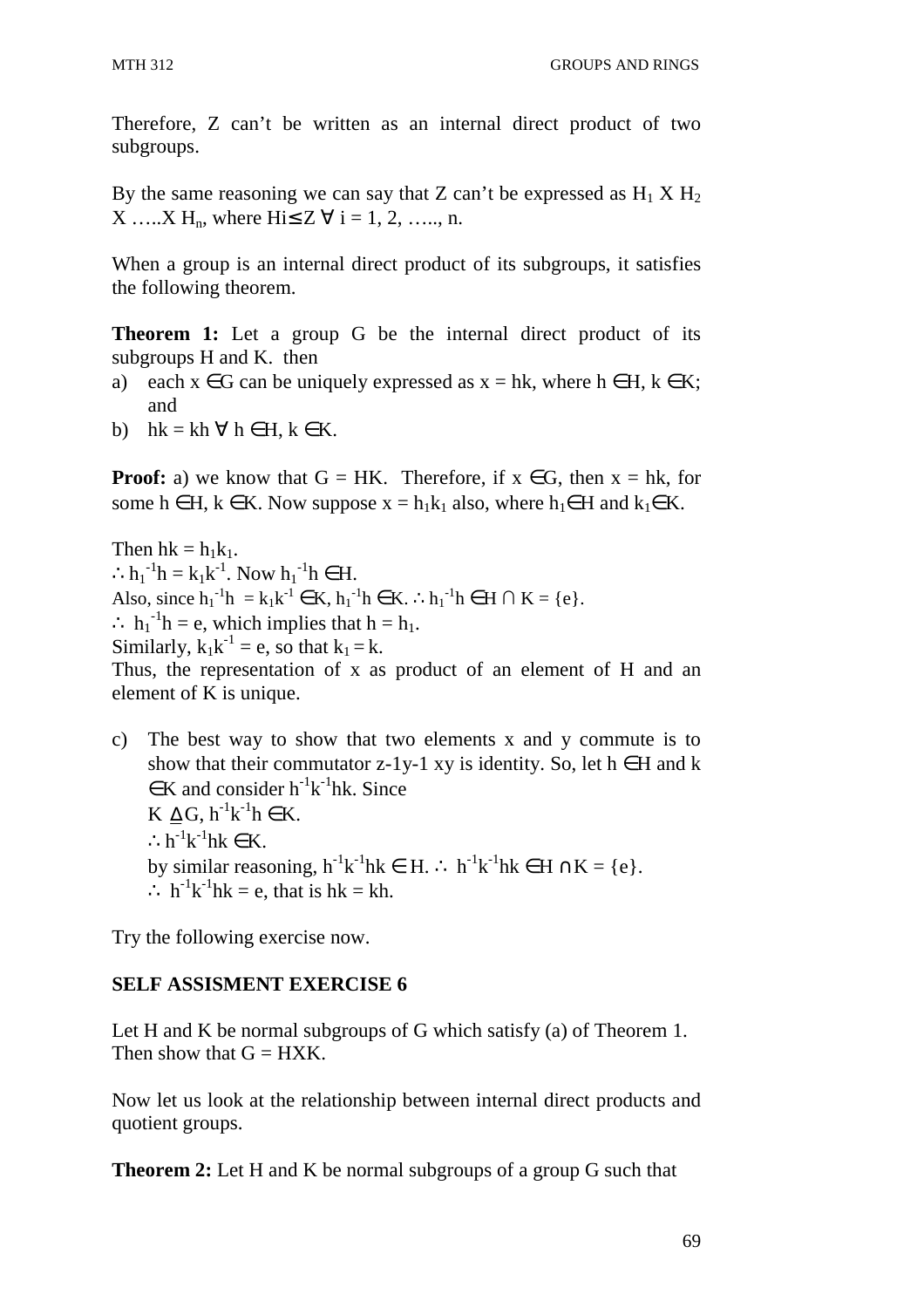$G = H X K$  Then  $G/H \simeq K$  and  $G/H \simeq H$ .

**Proof:** We will use Theorem 8 of Unit 6 to prove this result. Now  $G = HK$  and  $H \cap K = \{e\}$ . Therefore,

 $G/H - HK/H \simeq K/H \cap K = K/{e} \simeq K$ .

We can similarly prove that  $G/K \simeq H$ .

We now give a result which immediately follows Theorem 2 and which will be used in Sec. 8.4.

**Theorem 3:** Let g be a finite group and H and K be its subgroups such that  $G = H X K$ . Then  $o(G) = o((H) o(K))$ .

We leave the proof to you (see the following exercise).

#### **SELF ASSISMENT EXERCISE 7**

Use Theorem 2 to prove Theorem 3.

And now let us discuss some basic results about the structure of any finite group.

#### **3.4 Sylow Theorems**

In Unit 4 we proved Lagrange's theorem, which says that the order of a subgroup of a finite group divides the order or the group. We also said that if G is a **finite cyclic group** and m| o(G), then G has a subgroup of order m. But if G is not cyclic, this statement need not be true, as you have seen in the previous unit. In this context, in 1845 the mathematician Cauchy proved the following useful result.

**Theorem 4**: If a prime p divides the order of a finite group G, then G contains an element of order p.

The proof of this result involves a knowledge of group theory that is beyond the scope of this course. Therefore, we omit it. An immediate consequence of this result is the following

**Theorem 5:** If a prime p divides the order of a finite group G, then g contains a subgroup or order p.

**Proof:** Just take the cyclic subgroup generated by an element of order p. This element exists because of Theorem 4.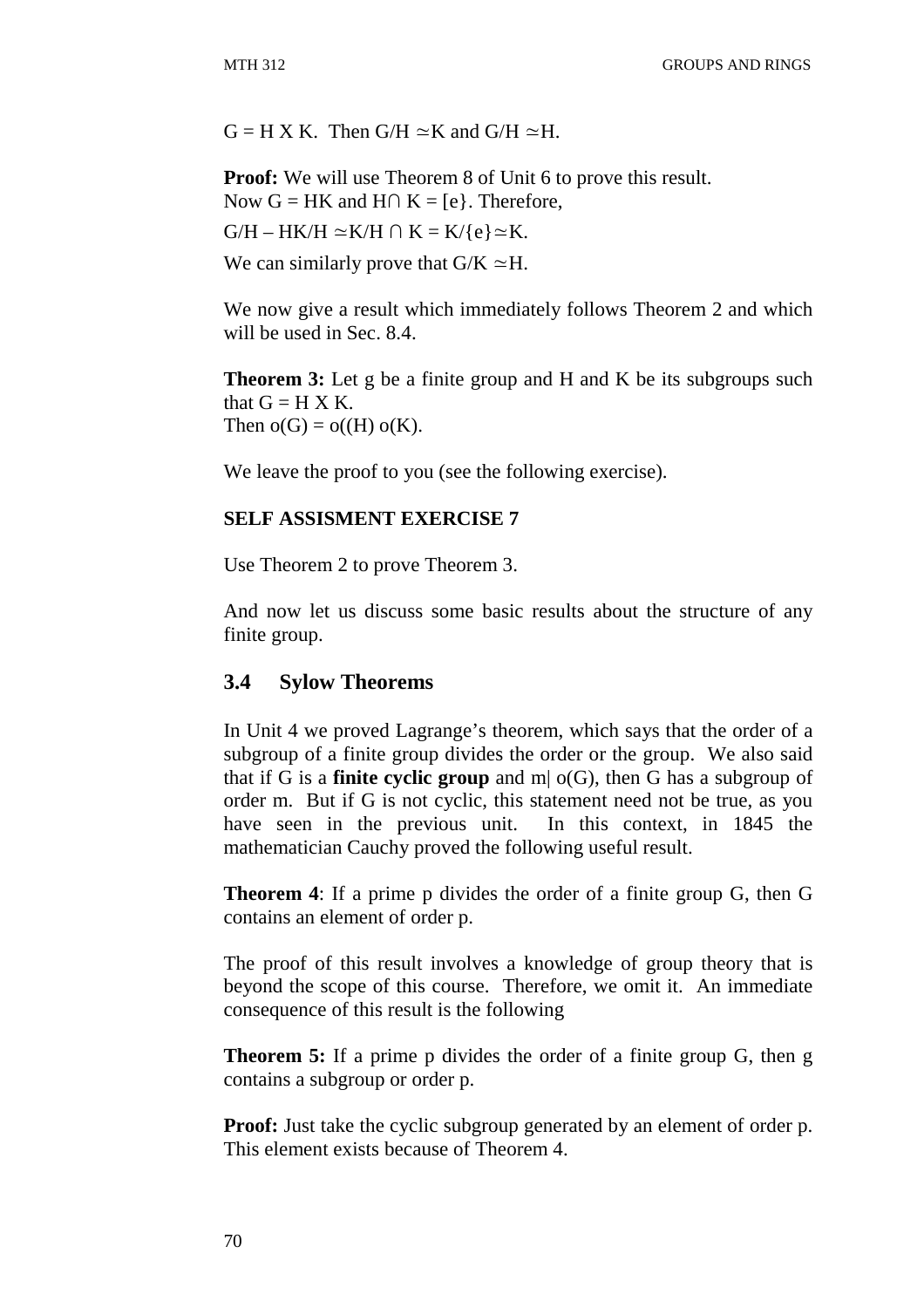So, by theorem 5 we know that any group of order 30 will have a subgroup of order 2, a subgroup of order 3 and a subgroup of order 5. In 1872 Ludwig Sylow, a Norwegian mathematician, proved a remarkable extension of Cauchy's result. This result, called the first Sylow theorem, has turned out to be the basis of finite group theory. Using this result we can say, for example, that any group of order 100 has subgroups of order 2, 4, 5 and 2 let us see what this powerful theorem is.

### **Theorem 6 (First Sylow Theorem): Let G be a finite group such that**   $o(G) = p^n m$ , where

A prime,  $n \ge 1$  and  $(p, m) = 1$ . Then G contains a subgroup of order p  $\forall$  $k = 1, \ldots, n$ 

We shall not prove this result or the next two Sylow theorems either. But, after stating all these results we shall show how useful they are.

The next theorem involves the concepts of conjugacy and Sylow psubgroups which we now define.

Definition: Two subgroups H and K of a group G are conjugate in G if ∃  $g \in G$  such that  $K = g^{-1}Hg$ , and then K is called a conjugate of H in G.

Can you do the following exercise now?

### **SELF ASSISMENT EXERCISE 8**

Show that H  $\Delta G$  iff the only conjugate of H in G is H itself.

Now we define Sylow p-subgroups.

**Definition:** Let G be a finite group and p be a prime such that  $p^n | o(G)$ but  $p^{n+1}$  o(G), some  $n \ge 1$ . Then a subgroup of G of order pn is called a Sylow p-subgroup of G.

So, if o(G)  $p<sup>n</sup>m$ ,  $(p, m) = 1$ , then a subgroup of G of order  $p<sup>n</sup>$  is a Sylow p-subgroup. Theorem 6 says that this subgroup always exists. But, a group may have more than one Sylow p-subgroup. The next result tells us how two Sylow p-subgroups of a group are related.

**Theorem 7:** (Second Sylow Theorem) Let G be a group such that o(G)  $= p<sup>n</sup>m$ , (p,m) = 1, p a prime. Then any two Sylow p-subgroups of G are conjugate in G.

And now let us see how many Sylow p-subgroups a group can have.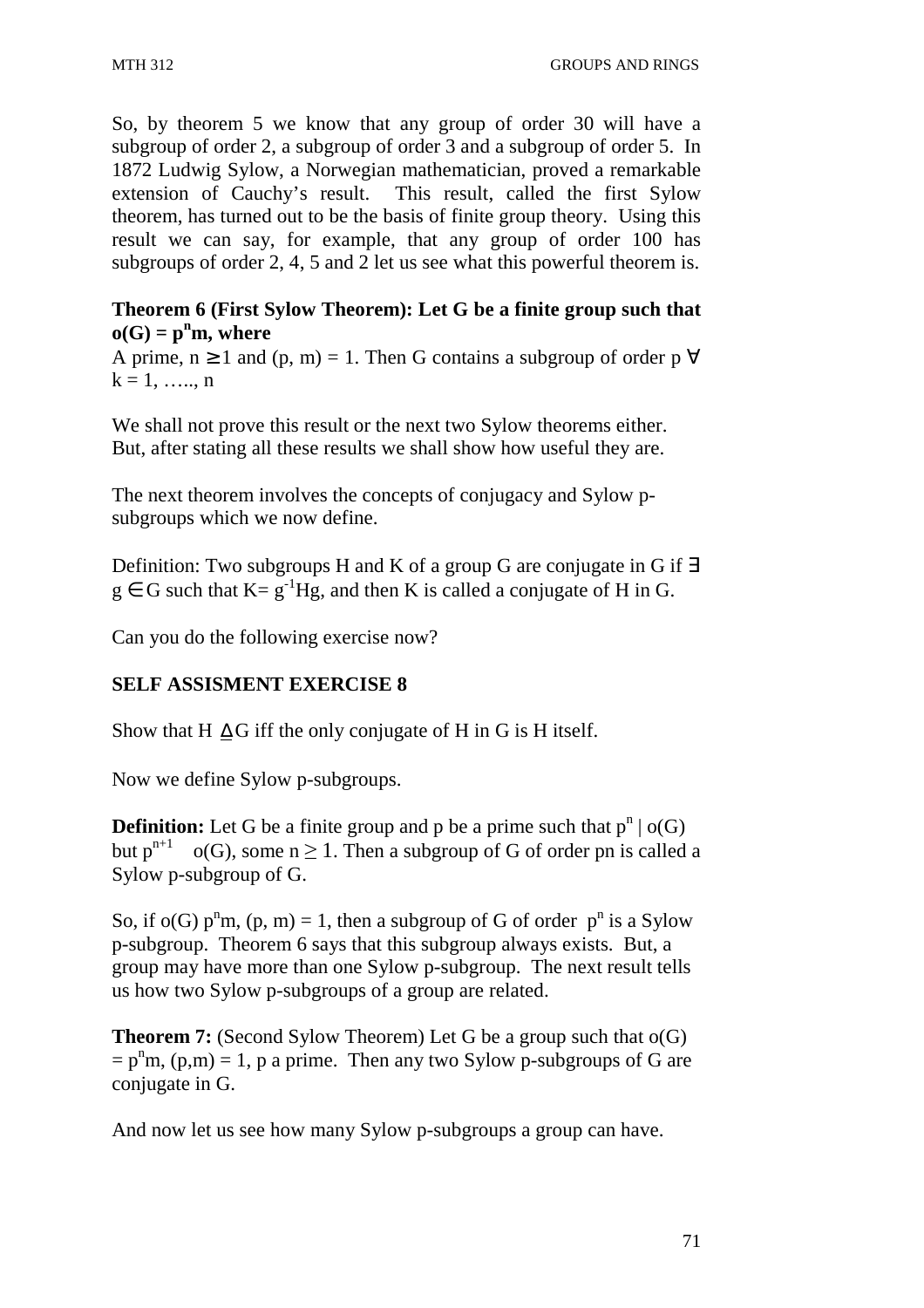**Theorem 8:** (Third Sylow Theorem): Let g be a group of order  $p^{\mu}m$ , where  $(p, m) = 1$  and p is a prime. Then  $n_p$  the number of distinct Sylow p-subgroups to G, is given by  $n_p = 1 + kp$  for some  $k \ge 0$ . And further,  $n_p$  $|$  o(G).

We would like to make a remark about the actual use of Theorem 8.

**Remark 3:** Theorem 8 says that  $n_p \equiv 1 \pmod{p}$  (see Sec. 2.5.1). ∴( $n_p$  $p^{n}$ ) = 1. also, since  $n_{p} | o(G)$ , using theorem 9 of Unit 1 we find that  $n_{p}$ m. This fact helps us to cut down the possibilities for  $n_p$ , as you will see in the following examples.

**Example 1**: show that any group of order 15 is cyclic.

**Solution**: let g be group pf order  $15 = 3 \text{ X } 5$ . Theorem 6 says that G has a Sylow 3-subgroup. Theorem 8 says that the number of such subgroups must divide 5 and must be congruent to 1 (Mod 3). Thus, the only possibility is 1. Therefore, G has a unique Sylow 3-subgroup, say H. Hence, by Theorem 7 and E 8 we know that H  $\Delta G$  since H is of prime order, it is cyclic.

Similarly, we know that G has a subgroup of order 5. the total number of such subgroups is 1, 6 or 11 and must divide 3. thus, the only possibility is 1. So G has a unique subgroup of order 5, say K. Then  $K\Delta G$  and K is cyclic.

Now, let us look at H ∩ K. let  $x \in H \cap K$ . Then  $x \in H$  and  $x \in K$ .  $\therefore$  o(x) | o(H) and o(x) | o(K) (by E 8 of Unit 4), i.e., o(x) | 3 and o(x) | 5. ∴o(x) = 1. ∴x = e. That is,  $H \cap K = \{e\}$ . Also,

o(HK) = 
$$
\frac{o(H) o(K)}{o(H \cap K)}
$$
 = 15 = o(G).  
∴ G = HK.  
So, G = H X K ≈ Z<sub>3</sub> X Z<sub>5</sub> ≈ Z<sub>15</sub>, by E 5.

**Example 2:** Show that a group G of order 30 either has a normal subgroup of order 5 or a normal subgroup of order 3, i.e. G is not simple. A group G is called simple if its only normal subgroups are  $\{e\}$ and G itself.

**Solution:** Since  $30 = 2 \times 3 \times 5$ , G has a sylow 2-subgroup, a Sylow 3subgroup and a Sylow 5-subgroup. The number of Sylow 5-subgroups is of the form  $1 + 5k$  and divides 6 (by Remark 3). Therefore, it can be 1 or 6. if it is 1, then the sylow 5-subgroup is normal in G.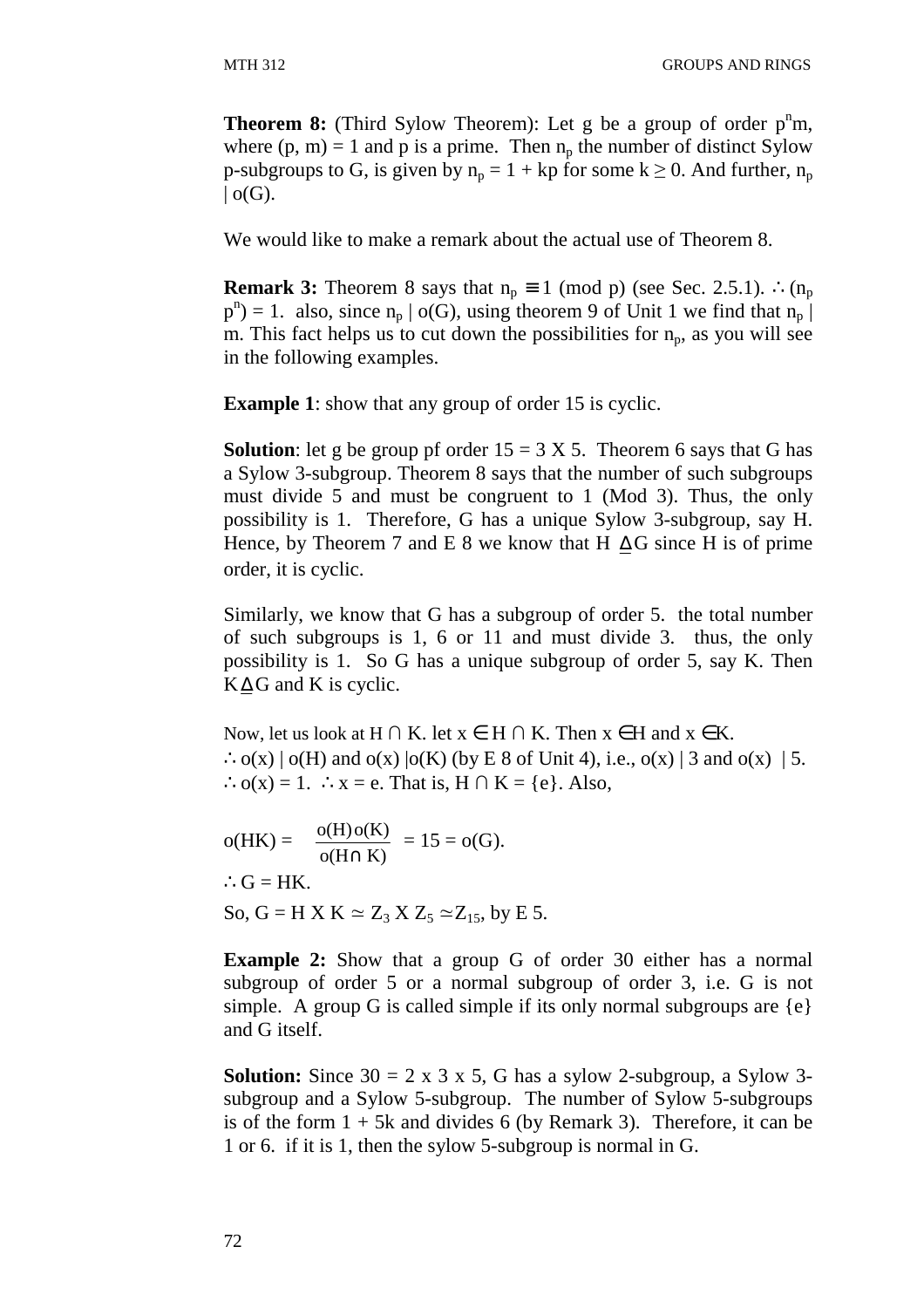On the other hand, suppose the number of Sylow 5-subgroup is 6. Each of these subgroups are distinct cyclic groups of order 5, the only 5, the only common element being e. Thus, together they contain  $24 + 1 = 25$ elements of the group. So, we are left with 5 elements of the group, which are of order 2 or 3. Now, the number of Sylow 3-subgroups can be 1 or 10. We can't have 10 Sylow 3-subgroups, because we only have at most 5 elements of the group, which are of order 3. so, if the group has 6 Sylow 5-subgroups, then it has only 1 Sylow 3-subgroup. This will be normal in G.

Try the following exercise now.

### **SELF ASSESSMENT EXERCISE 9**

Show that every group of order 20 has a proper normal non-trivial subgroup.

### **SELF ASSESSMENT EXERCISE 10**

Determine all the Sylow p-subgroups of Z24, where p varies over all the primes dividing 24.

# **SELF ASSESSMENT EXERCISE 11**

Show that a group G of order  $255 (= 3 X 5 X 17)$  has either 1 or 51 Sylow 5-subgroups. How many Sylow 3-subgroups can it have?

Now let us use the powerful Sylow theorem to classify groups of order 1 to 10. In the process we will show you the algebraic structure of several types of finite groups.

# **3.5 Groups of Order 1 To 10**

In this section we will apply the result of the previous section to study some finite groups. In particular, we will list all the groups of order 1 to 10, onto isomorphism.

]We start with proving a very useful result.

**Theorem 9:** Let G be a group such that  $o(G) = pa$ , where p, q are primes such that  $p > q$  and  $q \gamma p - 1$ . Then G is cyclic.

**Proof:** Let P be a Sylow p-subgroup ad Q be a Sylow q-subgroup of G. Then  $o(P) = p$  and  $o(Q) = q$ . Now, any group of prime order is cyclic, so  $P = \langle x \rangle$  and  $Q = \langle y \rangle$  for some x,  $y \in G$ , by the third Sylow theorem, the number  $n_p$  of subgroups of order p can be 1,  $1 + p$ ,  $1 + 2p$ ,..., and it must divide q. But  $p > q$ . Therefore, the only possibility for  $n_p$  is 1.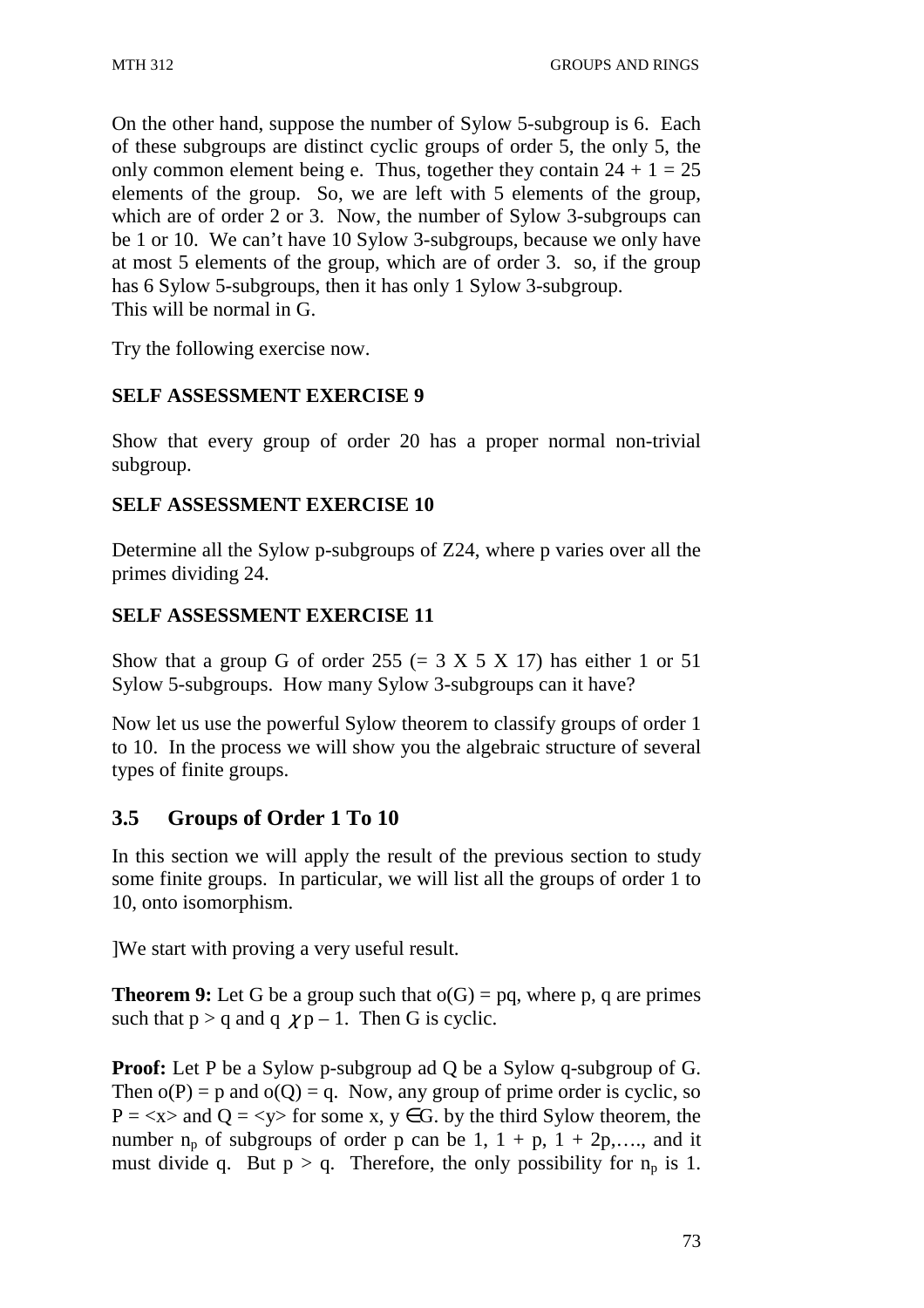Thus, there exists only one Sylow p-subgroup, i.e., P. Further, by Sylow's second theorem  $P\Delta$  G.

Again, the number of distinct Sylow q-subgroups of G is  $n_p = 1 + k_q$  for some k, and  $n_q | p$ . Since p is a prime, its only factors are 1 and p. ∴ $n_q =$ 1 or  $n_q = p$ . Now if  $1 + k_q = p$ , then  $q \mid p - 1$ . But we started by assuming that q  $\chi$  p – 1. So we reach a contradiction. Thus, n<sub>q</sub> = 1 is the only possibility. Thus, the Sylow q-subgroup Q is normal in G.

- 7. Let  $o(G) = p2$ , p a prime. Then i) G is abelian.
	- ii) G is cyclic or G  $\simeq$  Zp X Zp.
- 8. The classification of groups of order 1 to 10, which we give in the following table.

|                | Algebraic Structure                                               |
|----------------|-------------------------------------------------------------------|
|                | {e}                                                               |
| $\overline{2}$ | $Z_{2}$                                                           |
| 3              | $Z_{3}$                                                           |
| 4              | $Z_4$ or $Z_2$ $XZ_2$                                             |
| 5              | $Z_{5}$                                                           |
| 6              | $Z_6$ or $Z_3$                                                    |
|                | $Z_{\tau}$                                                        |
| 8              | $Z_8$ or $Z_4$ X $Z_2$ or $Z_2$ X $Z_2$ X $Z_2$ (if G is abelian) |
|                | $Q_8$ or $D_8$ (if G is non-abelian)                              |
| 9              | $Z_9$ or $Z_3$ $XZ_3$                                             |
|                | $Z_{10}$ or $D_{10}$                                              |

#### **SOLUTIONS/ANSWERS**

#### **SELF ASSISMENT EXERCISE 1**

\* is associative: Let  $(a_1, b_1)$ ,  $(a_2, b_2)$ ,  $(a_3, b_3) \in G$ . Use the fact that  $_{\ast_1}$  and  $_{\ast_2}$  are associative to prove that  $((a_1, b_1) * (a_2, b_2)) * (a_3, b_3) = (a_1, b_1) * ((a_2, b_2) * (a_3, b_3)).$ The identity element of G is  $(e_1, e_2)$ , where  $e_1$  and  $e_2$  are the identities of  $G_1$  and  $G_2$  respectively. The inverse of  $(x, y) \in G$  is  $x^{-1}$ ,  $y^{-1}$ ).

#### **SELF ASSISMENT EXERCISE 2**

Define f:  $G_1 X G_2 \rightarrow G_2 : f(a, b) = (b, a)$ . Then f is 1-1, surjective and a homomorphism. That is, f is an isomorphism

$$
\therefore G_1 X G_2 \simeq G_2 X G_1
$$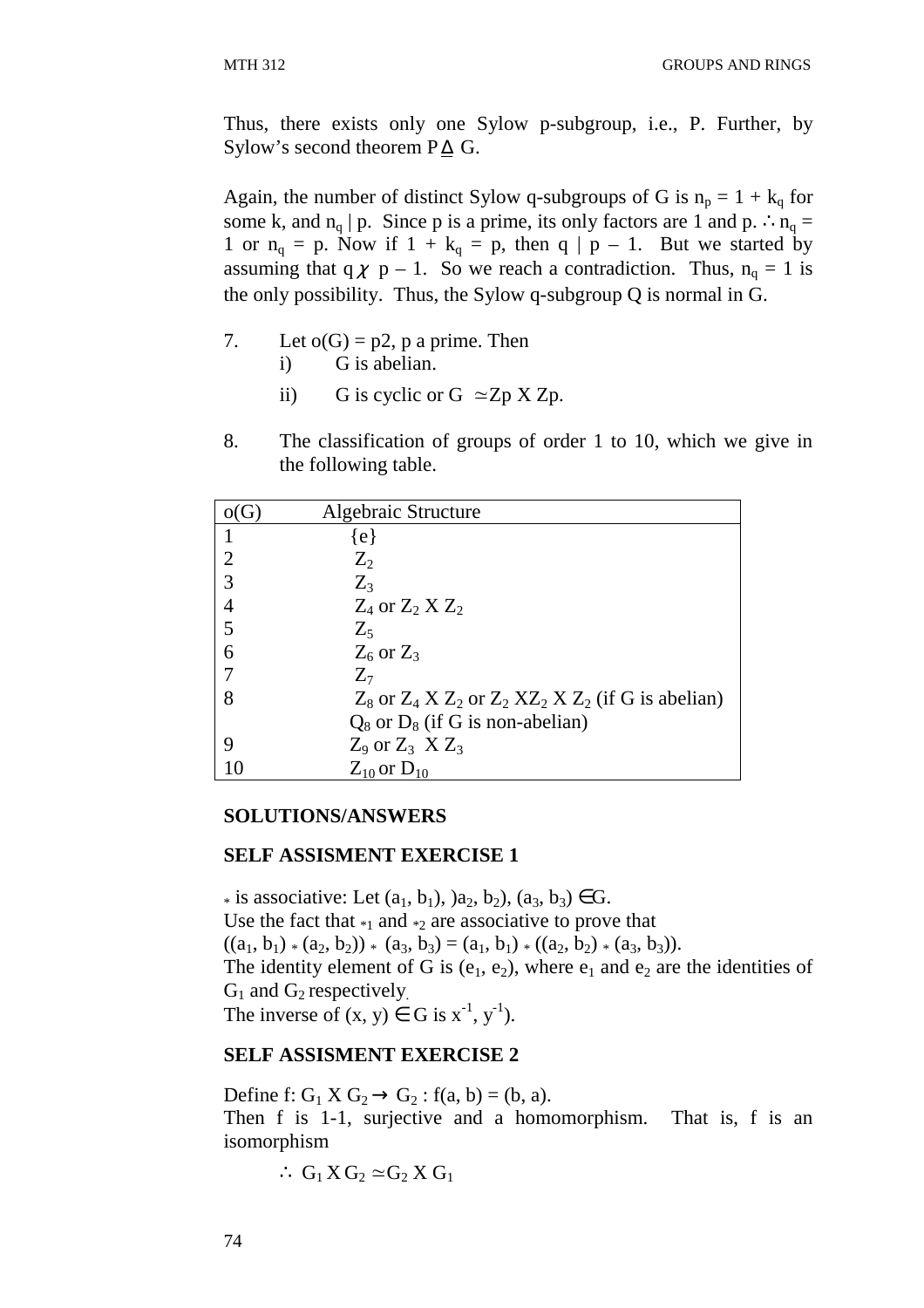# **SELF ASSISMENT EXERCISE 3**

We need to show that any element of  $G_1 X G_2$  is of the form hk, where h  $\in$  H and  $k \in K$ Now, any element of  $G_1$  X  $G_2$  is  $(x, y) = (x, e_2)$   $(e_1, y)$  and  $(x, e_2) \in H$ ,  $(e_1, y) \in K$ .  $\therefore$  G<sub>1</sub> G<sub>2</sub> = HK Now, let us look a H  $\cap$  K. Let  $(x, y) \in H \cap K$ . Since  $(x, y) \in H$ ,  $y = e_2$ . Since  $(x, y) \in K$ ,  $x = e_1$ . ∴(x, y) = (e<sub>1</sub>, e<sub>2</sub>). ∴H K = {e<sub>1</sub>, e<sub>2</sub>)}.

### **SELF ASSISMENT EXERCISE 4**

Now,  $(x, y) \in Z(G_1 X G_2)$ .  $\Rightarrow$  (x, y) (a, b) = (a, b) (x,y)  $\forall$  (a, b)  $\in$  G<sub>1</sub> X G<sub>2)</sub>  $\Rightarrow$  (xa, yb) = (ax, by)  $\forall$  a  $\in$  G<sub>1</sub>, b  $\in$  G<sub>2</sub>  $\Rightarrow$  xa = ax  $\forall$  a  $\in$  G<sub>1</sub> and yb = by  $\forall$  b  $\in$  G<sub>2</sub>  $\Rightarrow$  x  $\in Z(G_1)$  and y  $\in Z(G_2)$  $\Rightarrow$  (x,y)  $\in$  Z(G<sub>1</sub>) X Z(G<sub>2</sub>)  $\therefore Z(G_1X \ G_2) = Z(G_1) \ X \ Z(G_2).$ 

## **SELF ASSISMENT EXERCISE 5**

Let  $A = \langle x \rangle$  and  $B = \langle y \rangle$ , where  $o(x) = m$ ,  $o(y) = n$ . Then A  $\simeq Z_m$  and B  $\simeq Z_n$ . If we prove that  $Z_m X Z_n \simeq Z_{mn}$ . Then we will have proved that A X B Z…. that is , A X B is cyclic of order mn. So, let us prove that if (m, n) = 1, then  $Z_{mn}$   $Z_m$   $XZ_n$ Define f:  $Z \rightarrow Z_m X Z_n$ : f(r) = (r +mZ, r + nZ). (Remember that  $Z$ , =  $Z/sZ$ , for any  $s \in N$ .) Now, f is a homomorphism because  $F(r + s) = ((r + s) + mZ, (r + s) + nZ)$  $= (r + mZ, r + nZ) + (s + mZ, s + nZ).$  $= f(r) + f(s)$ . Ker f = {f= Z | r = mZ  $\cap$  nZ}  $= {r \in | r \in mnZ}$ mnZ.

Finally, we will show that f is surjective. Now, kate any element  $(u + mZ, v + nZ) \in Z_m X Z_n$ . Since  $(m, n) = 1, \exists s, t \in Z$  such that  $ms + nt = 1$  (see Sec. 1.6). using this equation we see that  $f(u(1 - ms) + v(1 - nt)) = (u + mZ, v + nZ).$ Thus, f is surjective.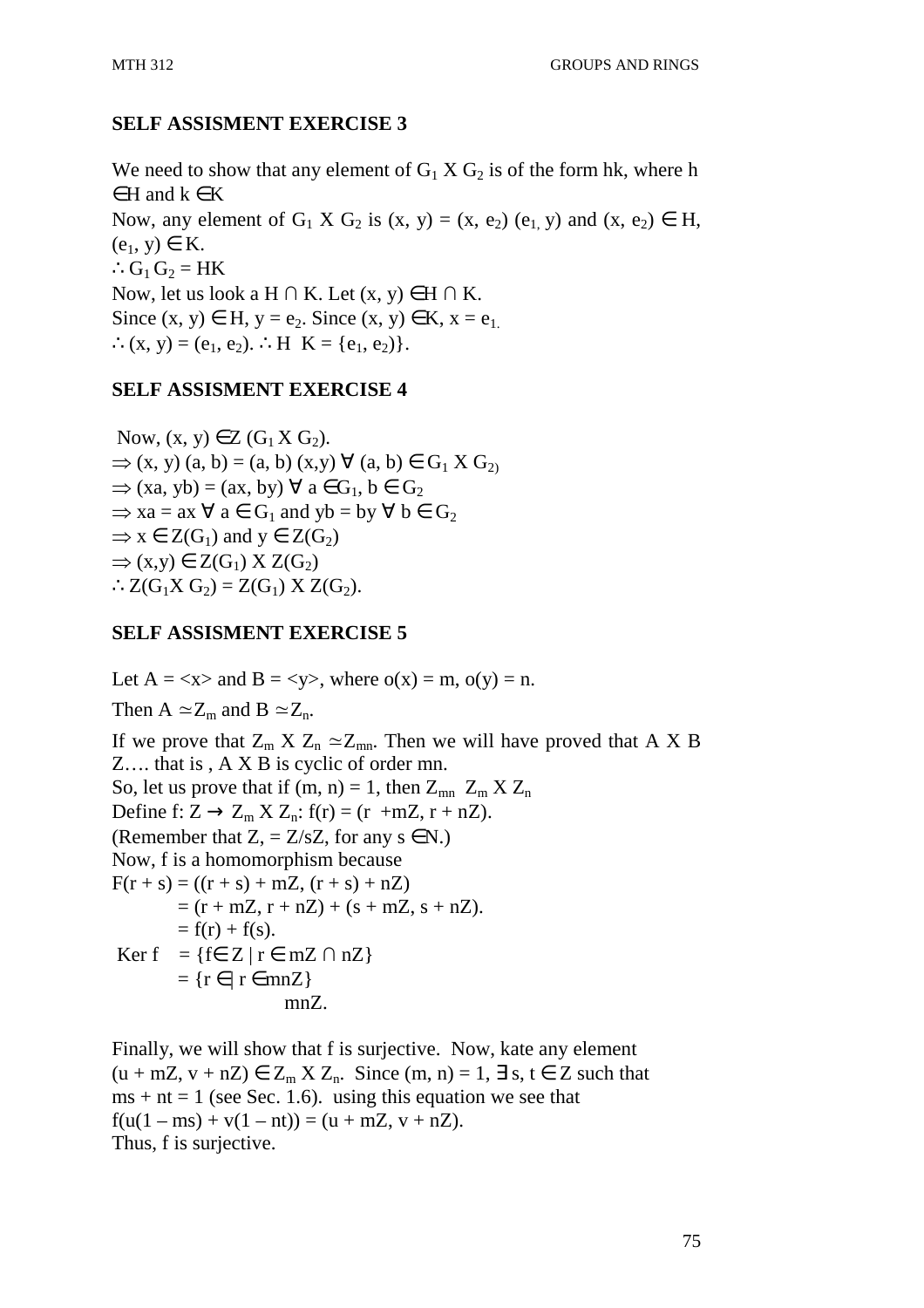Now, we apply the Fundamental Theorem of Homomorphism and find that

Z/Ker f ≃Im f, that is, Z/mnZ  $\simeq Z_m X Z_n$ , that is,  $Z_{mn} \simeq Z_m X Z_n$ . ∴A X B is cyclic of order mn.

#### **SELF ASSISMENT EXERCISE 6**

We know that each  $x \in G$  can expressed as hk, where  $h \in H$  and  $k \in K$ . ∴  $G = HK$ .

We need to show that H  $\cap$  K = {e}. let  $x \in$  H  $\cap$  K.

Then  $x \in H$  and  $x \in K$ . ∴  $xe \in HK$  and  $ex \in HK$ .

So, x has two representations, xe, as a product of an element of H and an element of K. but we have assume that each elemnt must have only on such representation. So the two representations xe and ex must coincide, that is,

 $X = e$ . ∴H  $\cap K = \{e\}$ .  $\therefore$  G = H X K.

#### **SELF ASSISMENT EXERCISE 7**

 $G = H X K \Rightarrow G/H \simeq K \Rightarrow o(G/H) = o(K) \Rightarrow o(G)/o(H) = o(K).$  $\Rightarrow$  o(G) = o(H) o(K).

#### **SELF ASSISMENT EXERCISE 8**

 $H \Delta G \Leftrightarrow g^{-1}Hg = H \,\forall g \in G \Leftrightarrow$  the only conjugate of H in G is H.

#### **SELF ASSISMENT EXERCISE 9**

Let G e a group of order 20. Since  $20 = 2<sub>2</sub> X 5$ , G has a Sylow 5 subgroup. The number of such subgroups is congruent to 1 (mod 5) and divides 4. Thus, the number is 1. Therefore, the Sylow 5-subgroup of G is normal in G, and is the required subgroup.

#### **SELF ASSISMENT EXERCISE 10**

 $o(Z_{24}) = 24 = 2^3$  X 3.

∴ $Z_{24}$  has a Sylow 2-subgroup and a Sylow 3-subgoup. The number of Sylow 2-subgroups is 1 or 3 and the number of Sylow 3-subgroups is 1 or 4. Now, if  $Z_{24}$  has only 1 Sylow 2-subgroup, this account for 8 elements of the group. So, we are left with 16 elements of order 3. But this is not possible because we can only have at most 4 distinct Sylow 3 subgroups (i.e., 8 elements of order 3). So, we reach a contradiction.

∴Z<sub>24</sub> must have 3 Sylow 2-subgroups. And then it will have only 1 Sylow 3-subgroup. These are all the Sylow p-subgroups of  $Z_{24}$ .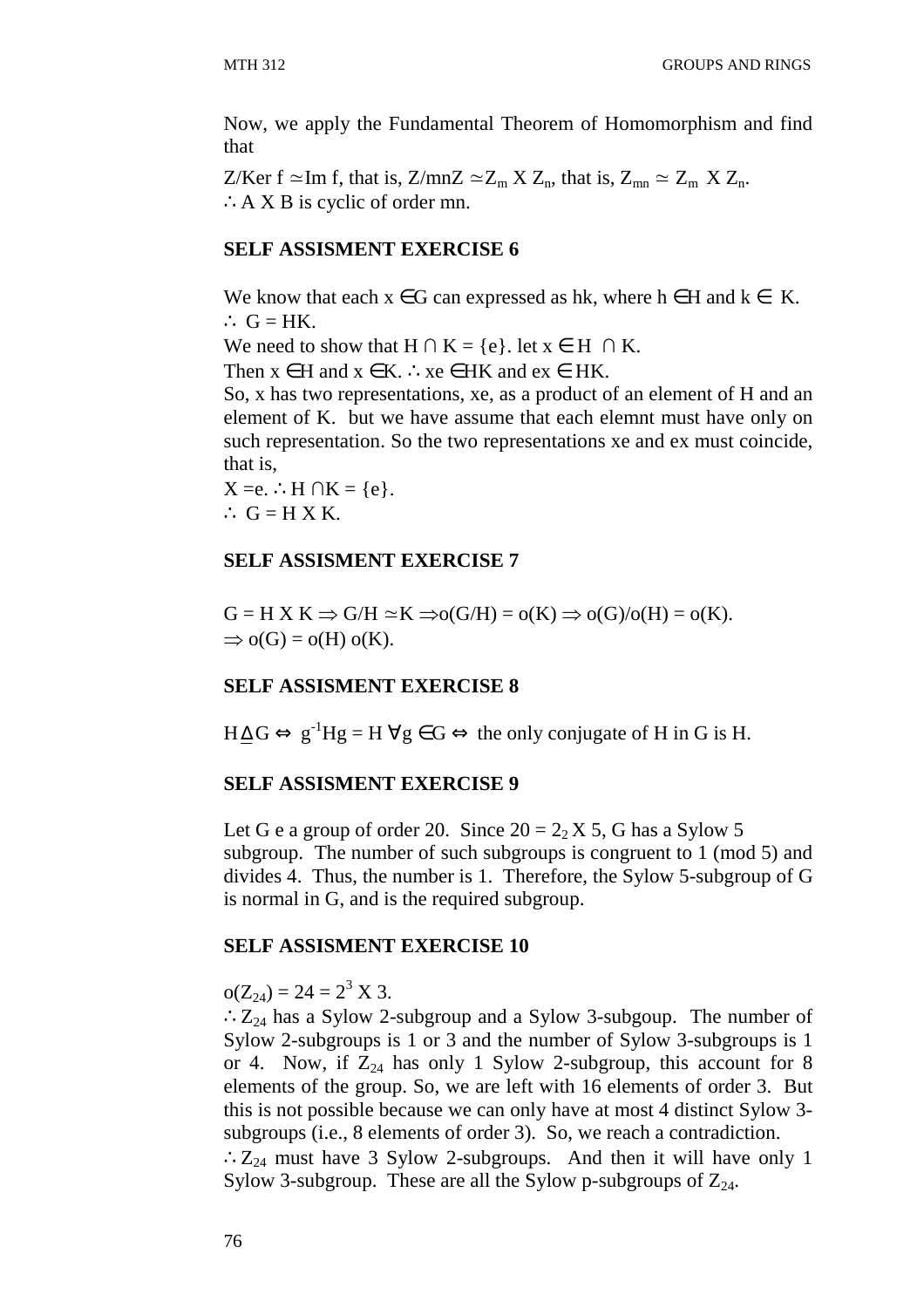# **SELF ASSISMENT EXERCISE 11**

 $255 = 5 \times 5 \times 17 = 5 \times 51$ . The number of Sylow 5-subgroups is congruent to 1(mod 5) and must divide 51. Thus, it is 1 or 51. Since  $255 = 3 \text{ X } 85$ , the number of Sylow 3-subgroups that g can have is

congruent to 1 (mod 3) and must divide 85. Thus, it is 1 or 85.

# **SELF ASSISMENT EXERCISE 12**

We can apply Theorem 10 here.

# **SELF ASSISMENT EXERCISE 13**

apply Theorem 12, we see that

i)  $o(G) = 4 \Rightarrow G \simeq Z_4$  or  $G \simeq Z_2 X Z_2$ .

ii)  $o(G) = 9 \implies G \simeq Z_9$  or  $G \simeq Z_3 X Z_3$ .

# **4.0 CONCLUSION**

So far we have shown the algebraic structure of all groups of order to 10, except groups of order 8. Note that if G is an abelian group of order 8, then

- 1) G= $Z_8$ , the cyclic group of order 8,
- 2)  $G=Z_4XZ_2$ , or
- 3)  $G=Z_2XZ_2XZ_2$

If G is a non-abelian group of order 8 then

 $G=Q_8$  the quaternion group discussed in Example 4 of Unit 4 of MTH 211

 $G=D_8$  the dihedral group discussed in Unit 1

# **5.0 SUMMARY**

In this unit we have discussed the following points.

- 1) The definition and examples of external direct product of groups
- 2) The definition and examples of internal direct products of normal subgroups
- 3) If  $(m,n)=1$  then  $Z_m X Z_n = Z_{mn}$
- 4)  $o(H X K) = o(H) o(K)$
- 5) The statement and application of Sylow's theorems
- 6) Let  $o(G) = p^2$ , p is a prime. Then i) G is abelian or (ii) G is cyclic or  $G = Z_p X Z_p$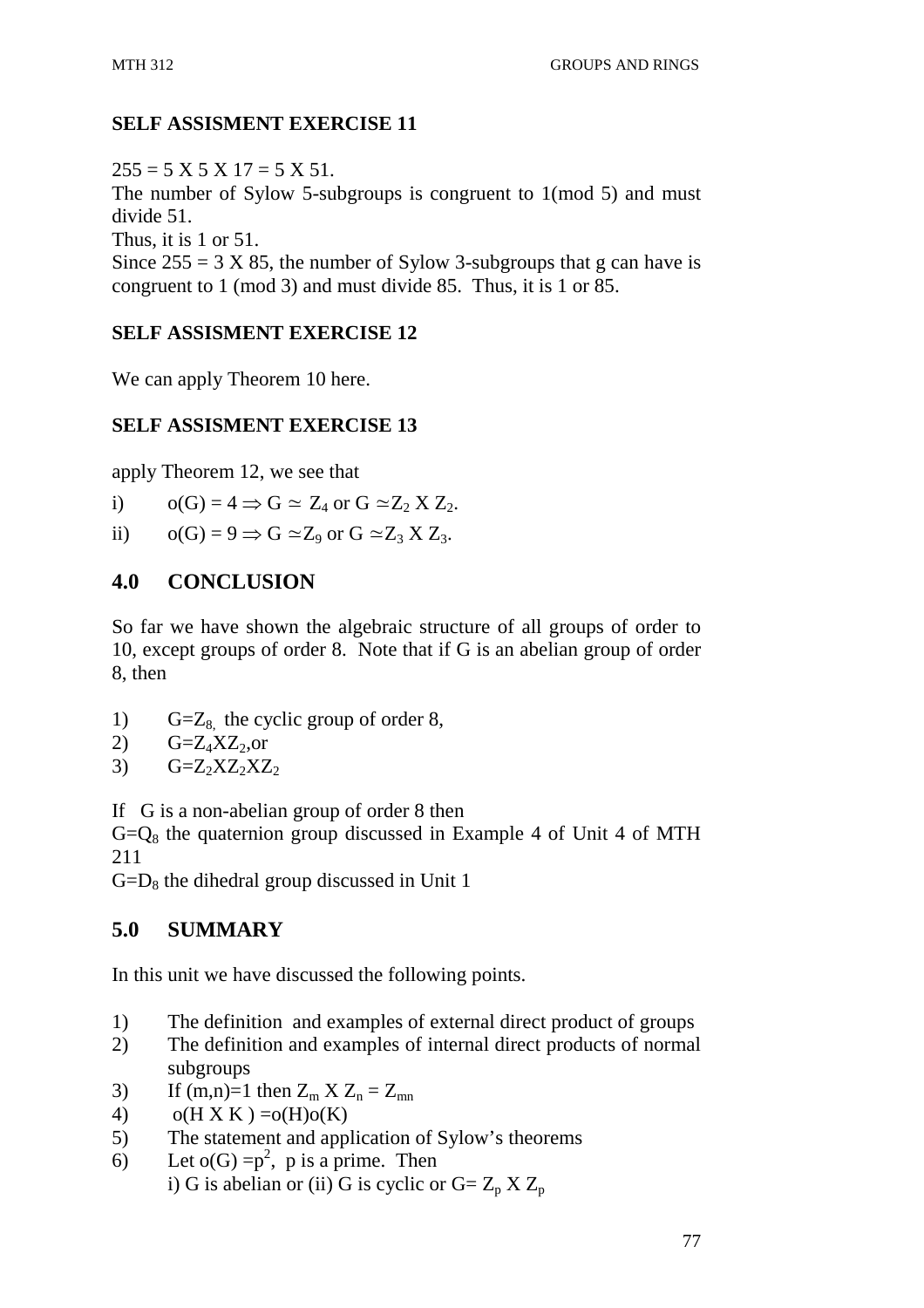## **6.0 TUTOR MARKED ASSIGNMENT**

- 1) Show that H is a normal subgroup of G iff the only conjugate of H in G is H itself.
- 2) Show that any group of order 15 is cylic**.**

# **7.0 REFERENCES/FURTHER READINGS**

Blacksell: Topics in Algebra.

Birkhaff and Melhnew(1972): A Survey of Modern Algebra.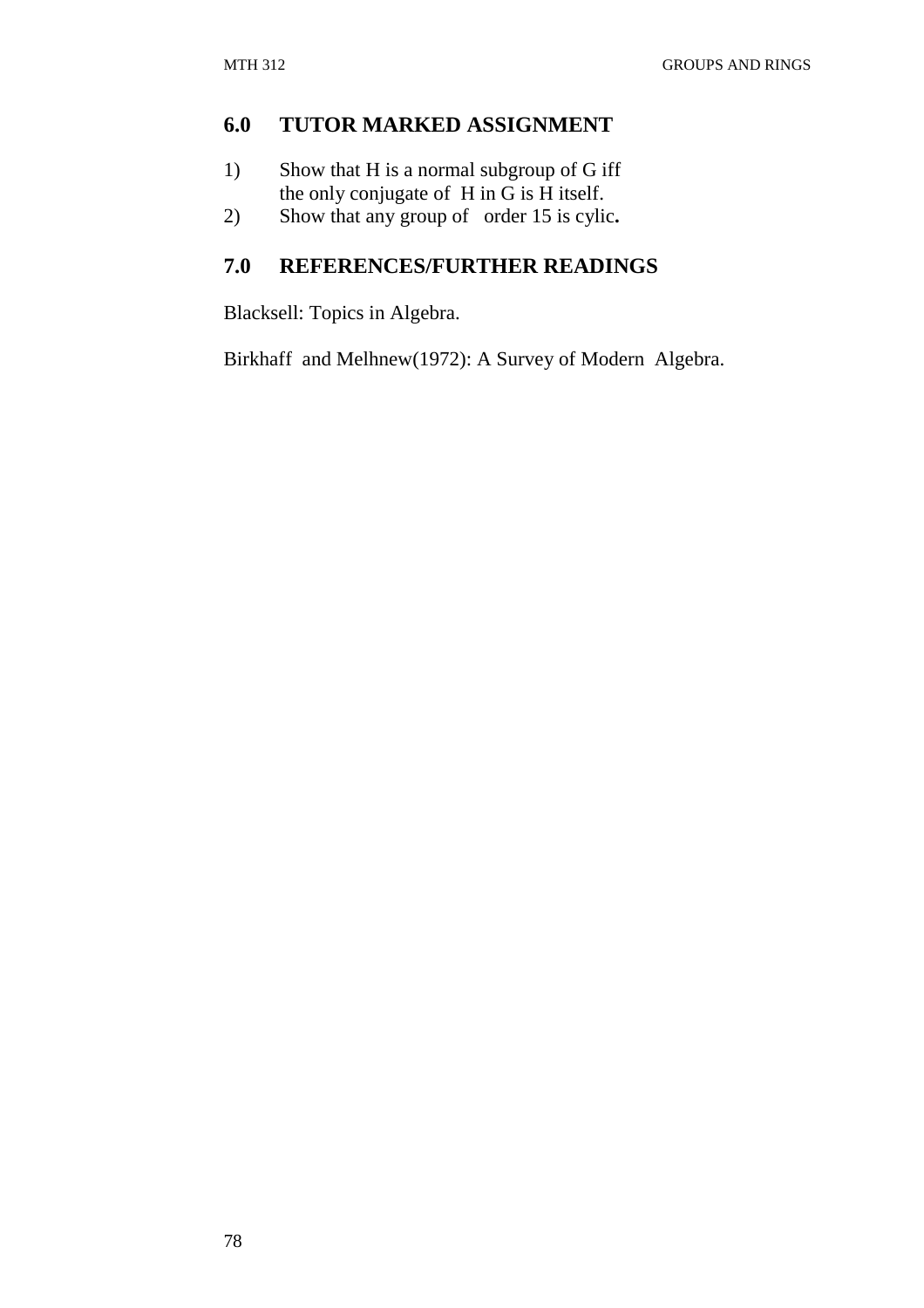## **MODULE 2 ELEMENTARY RING THEORY**

| Unit 1 | Rings                     |
|--------|---------------------------|
| Unit 2 | Subrings and Ideals       |
| Unit 3 | <b>Ring Homomorphisms</b> |

### **UNIT 1 RINGS**

#### **CONTENTS**

- 1.0 Introduction
- 2.0 Objective
- 3.0 Main content
	- 3.1 What is a Ring?
	- 3.2 Elementary Properties
	- 3.3 Two Types of Rings
- 4.0 Conclusion
- 5.0 Summary
- 6.0 Tutor Mark Assignment
- 7.0 References/Further Readings

#### **1.0 INTRODUCTION**

With this unit we start the study of algebraic systems with two binary operations satisfying certain properties. Z, Q and R are examples of such a system, which we shall call a ring.

Now, you know that both addition and multiplication are binary operations on Z. Further, Z is an abelian group under addition. Though it is not a group under multiplication, multiplication is associative. Also, addition and multiplication are related by the distributive laws.

 $a(b+c) = ab + ac$ , and  $(a + b)c = ac + bc$ 

For all integers a, b and c. We generalize these very properties of the binary operations to define a ring in general. This definition is due to the famous algebraist Emmy Noether.

After defining rings we shall give several examples of rings. We shall also give some properties of rings that follow from the definition itself. Finally, we shall discuss certain types of rings that are obtained when we impose more restrictions on the "multiplication" in the ring.

As the contents suggest, this unit lays the foundation for the rest of this course. So make sure that you have attained the following objectives before going to the next unit.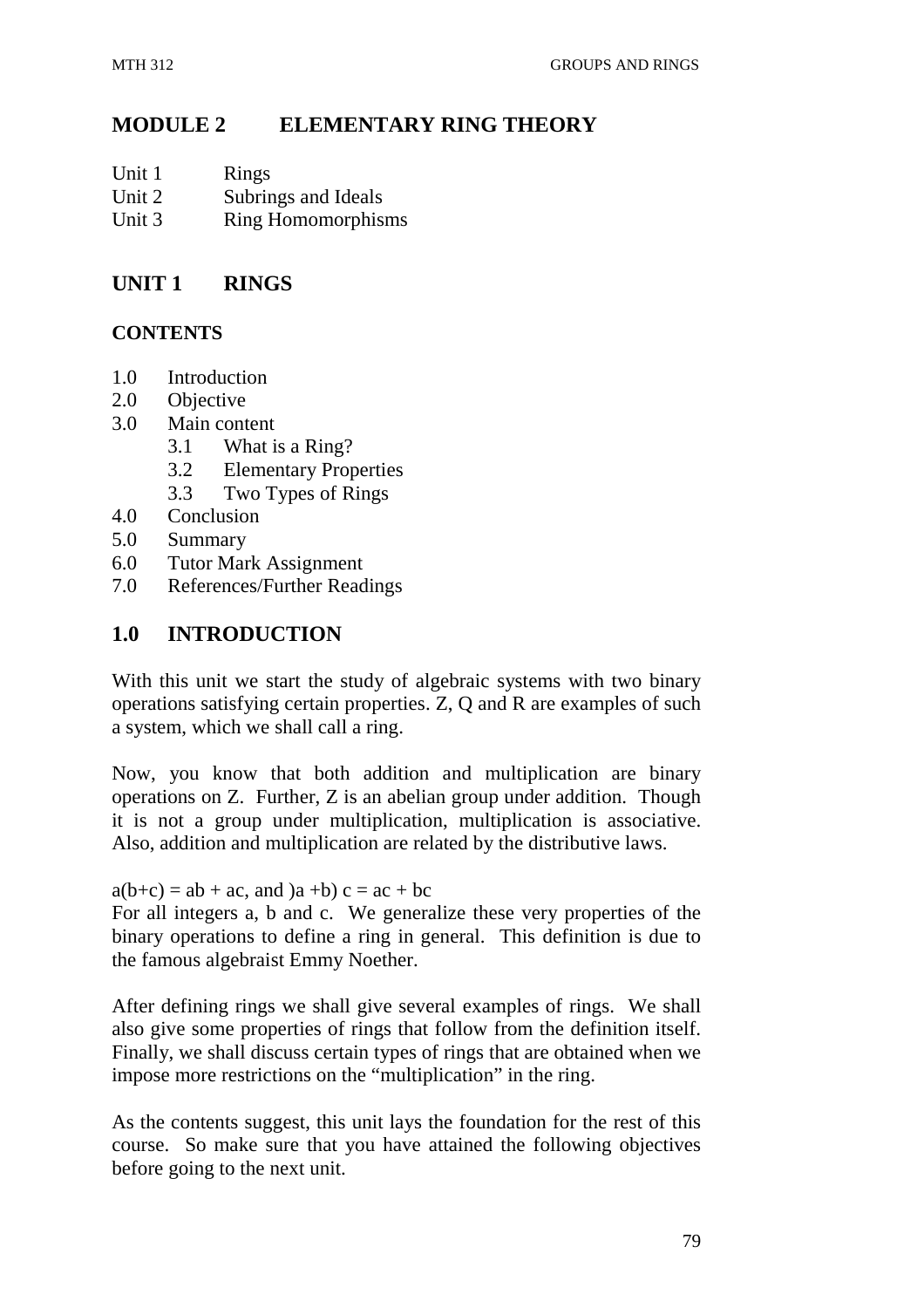## **2.0 OBJECTIVES**

After reading this unit, you should be able to

- Define and give examples of rings
- Derive some elementary properties of rings from the defining axioms of a ring;
- Define and give examples of commutative rings, rings with identity and commutative ring with identity.

## **3.0 MAIN CONTENT**

### **3.1 What is a Ring?**

You are familiar with Z, the set of integers. You also know that it is a group with respect to addition. Is it a group with respect to multiplication too? No. But multiplication is associative and distributive over addition. These properties of addition and multiplication of integers allow us to say that the system  $(Z, +, \cdot)$  is a ring. But, what do we mean by a ring?

**Definition:** A non-empty set R together with two binary operations, usually called addition (denoted by  $+)$  and multiplication (denoted by .), is called a ring if the following axioms are satisfy:

- R 1)  $a + b = b + a$  for all a, b in R, i.e., addition is commutative.
- R 2)  $(a + b) + c = a + (b + c)$  for all a, b, e in R, i.e., addition is associative
- R 3) There exists and element (denoted by 0) of R such that  $a + 0 = a = 0 + a$  for all a in R, i.e., R has an additive identity.
- R 4) For each a in R, there exists x in R such that  $a + x = 0 = x$ + a, i.e., every element of R has an additive inverse.
- R5) (a .b).c = a.(b.c) for all a, b, c in R, i.e., multiplication is associative.

R 6)  $a.(+c) = a. b + a. c, and$  $(a + b).c = a.c + .bc$  for all a, b, c in R, i.e., multiplication distributive over addition from the left

as well as the right.

The axioms R1 R4 say that  $(R, +)$  is an abelian group. The axiom R5 says that multiplication is associative. Hence, we can say that the system  $(R + ...)$  is a ring if

- i)  $(R, +)$  is an abelian group,
- ii) (R,.) is a semigroup, and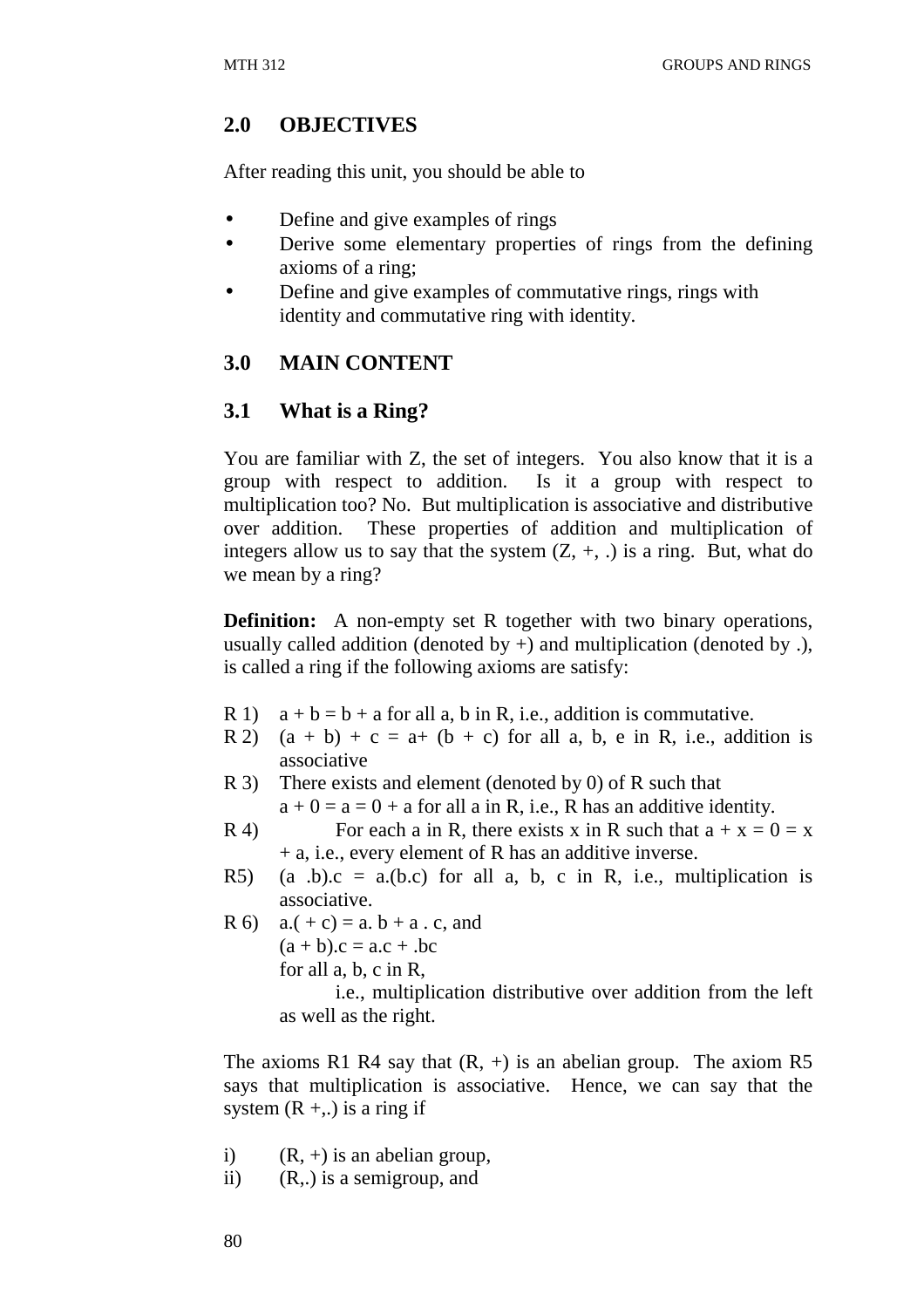iii) For all a,b, c in R,  $a.(b + c) = a \cdot b + a \cdot c$  and  $(a + b).c = a \cdot c + b \cdot c$ .

From MTH 211, you know that the addition identity 0 is unique, and each element a of R has a unique additive inverse (denoted by  $-$  a). We call the element 0 the zero element of the ring.

By convention, we write  $a - b$  for  $a + (-b)$ .

Let us look at some examples of ring now. You have already seen that Z is a ring. What about the sets O and R? Do  $(0, +, \cdot)$  and  $(R, +, \cdot)$  satisfy the axioms R1=R6? They do.

Therefore, these systems are rings.

The following examples provide us with another set of examples of rings.

**Example 1:** Show that  $(nZ, +, .)$  is a ring, were  $n \in Z$ .

**Solution:** You know that  $nZ = \{nm \mid m \in Z\}$  is an abelian group with respect to addition. You also know that multiplication in nZ is associative and distributes over addition from the right as well as the left. Thus, nZ is a ring under the usual addition and multiplication.

So far the examples that we have considered have been **infinite rings**, that is, their underlying sets have been infinite sets. Now let us look at a finite ring, that is a ring  $(R, +, \cdot)$  where R is a finite set. Our example is the set  $Z_n$  that you studied in earlier . Let us briefly recall the construction of  $Z_n$ , the set of residue classes of modulo n.

If a and b are integers, we say that a is congruent to b modulo n if a- b is divisible by n, in symbols,  $a \equiv b \pmod{n}$  if n |  $(a - b)$ . The relation 'congruence modulo n' is an equivalence relation in Z. The equivalence class containing the integer a is

 $a = \{b \in Z \mid a - b \text{ is divisible by } n\}$  $= {a + mn | m \in }$ .

It is called the **congruence class of a modulo n** or the **residue class of a modulo n.** The set of all equialence classes is denote by  $Z_n$ . So  $Z_n = \{ \overline{0}, \overline{1}, \overline{2}, \dots, \overline{n-1} \}$ 

We define addition and multiplication of classes in terms of their representative by

 $\overline{a} + \overline{b} = \overline{a+b}$  and  $a.b = ab \quad \forall \overline{a}, \overline{b} \in \mathbb{Z}_n$ .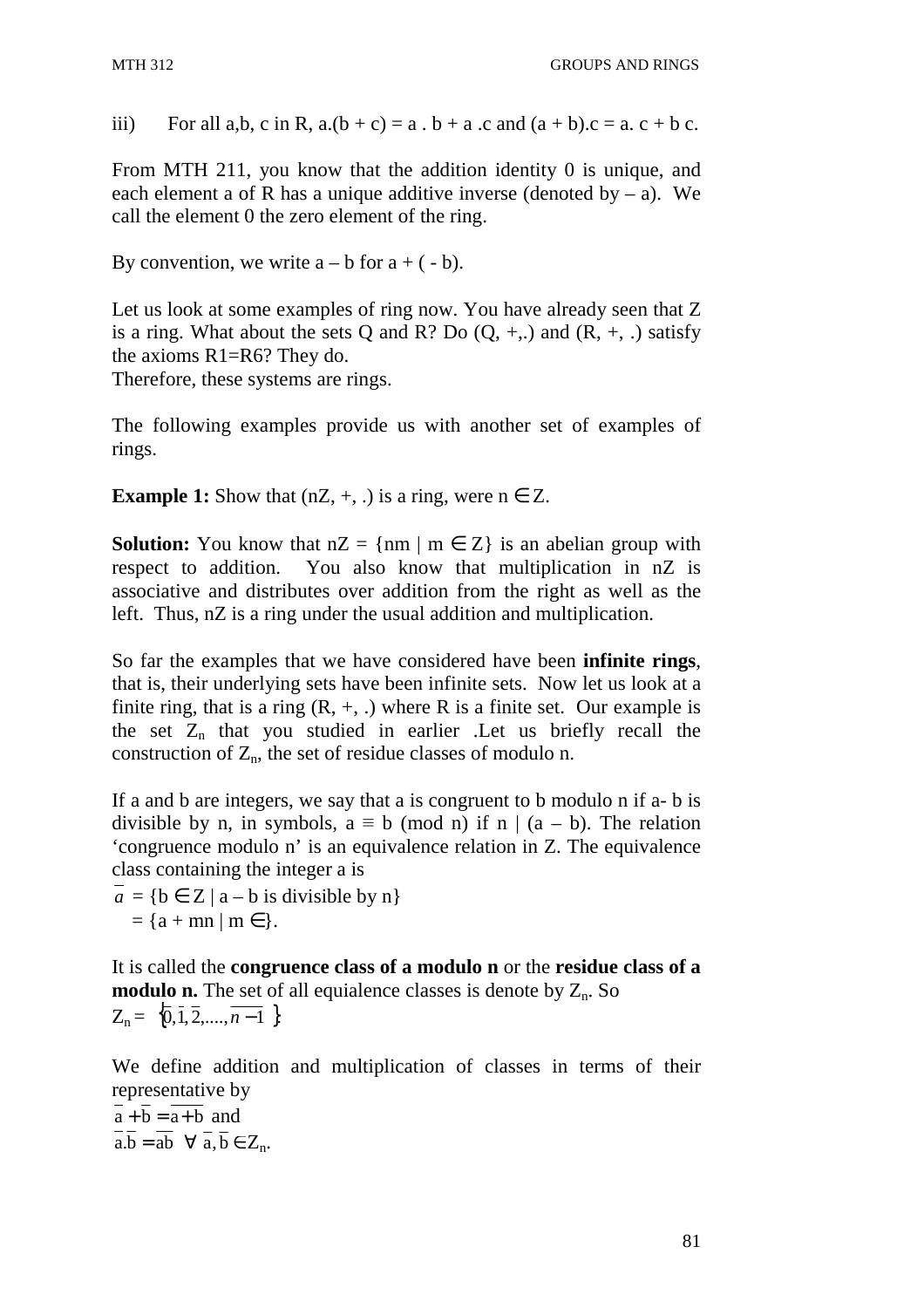Earlier in our algebra course, you have seen that these operations are well defined in  $Z_{n}$  to the help you regain some practice in adding and multiplying in  $Z_{n}$ , consider the following Cayley table for  $Z_{n}$ .

|                | $\overline{0}$            |                | $\overline{c}$ | 3                         |                           |
|----------------|---------------------------|----------------|----------------|---------------------------|---------------------------|
| $\overline{0}$ | $\overline{\overline{0}}$ |                | $\overline{2}$ | $\overline{\overline{3}}$ | $\frac{1}{4}$             |
|                |                           | $\overline{2}$ | $\frac{1}{3}$  | $\overline{4}$            | $\overline{\overline{0}}$ |
| $\overline{2}$ | $\overline{2}$            | $\overline{3}$ | →              | $\overline{0}$            |                           |
| $\overline{3}$ | $\overline{3}$            |                | $\overline{0}$ |                           | $\overline{2}$            |
|                |                           | $\overline{0}$ |                | $\overline{2}$            | $\overline{3}$            |

|                  | $\overline{0}$            |                | $\overline{2}$   | 3              |                |
|------------------|---------------------------|----------------|------------------|----------------|----------------|
| $\boldsymbol{0}$ | $\overline{\overline{0}}$ | $\overline{0}$ | $\boldsymbol{0}$ | $\overline{0}$ | $\overline{0}$ |
|                  | $\overline{\overline{0}}$ |                | $\overline{2}$   | 3              | $\overline{4}$ |
| $\overline{2}$   | $\overline{\overline{0}}$ | $\overline{c}$ |                  |                | $\overline{3}$ |
| $\overline{3}$   | $\overline{\overline{0}}$ | 3              |                  | 4              | $\overline{2}$ |
|                  | $\bar{0}$                 |                | 3                | $\overline{2}$ |                |

Now let us go back to looking for a finite ring.

**Example 2:** Show that  $(Z_n,+)$  is a ring

**Solution:** You already know that  $(Z_n+)$  is an abelian group, and that multiplication is associative in  $Z_n$ . Now we need to see if the axiom R6 is satisfied.

For any  $a, b, c \in Z_n$ ,  $a.(b+c) = a.(b+c) = a.b + a.c = a.b + a.c = a.b + a.c$ Thus,  $a.(\overline{b} + c) = a.\overline{b} + a.c.$ 

Similarly,  $(\overline{a} + \overline{b})\cdot\overline{c} = \overline{a} \cdot \overline{c} + \overline{b} \cdot \overline{c} \quad \forall \overline{a}, \overline{b}, \overline{c} \in \mathbb{Z}_n$ . So,  $(Z_n + ...)$  satisfies the axioms R1 – R6. therefore, it is a ring.

Try this exercise now.

#### **SELF ASSISMENT EXERCISE 1**

Write out the Cayley tables for addition and multiplication in  $Z_6^*$ , the set of non-zero elements of  $Z_6$ . Is  $(Z_6^*, +, \cdot)$  a ring? Why?

Now let us look at a ring whose underlying set is a subset of C.

**Example 3:** Consider the set

 $Z + iZ = {m + in | m}$  and n are integers }, where  $i^2 = -1$ .

We define  $\dot{+}$  and  $\dot{.}$  in Z + iZ to be the usual addition and multiplication of complex numbers. Thus, for  $m+$  in and  $s + it$  in  $Z+iZ$ ,  $(m+in) + (s + it) = (m + s) + I(n + t)$ , and  $(m + in \cdot (s + it) = (ms - nt) + I(mt + ns).$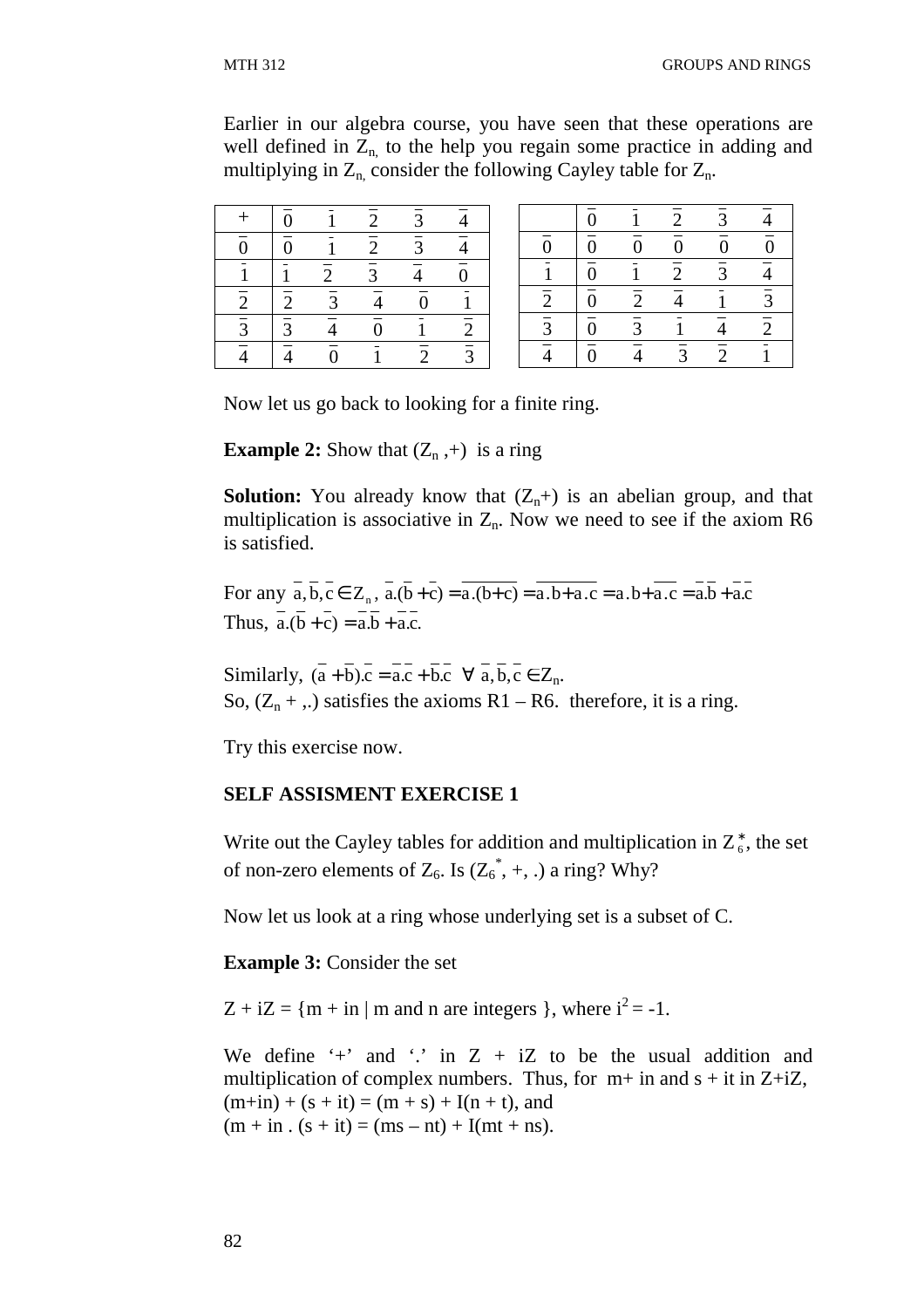Verify that  $Z + iZ$  is a ring under this addition and multiplication. (This ring is called the ring of Gaussian integers, after the mathematician Carl Friedrich Gauss.)

**Solution:** Check that  $(Z + iZ + iZ)$  is a subgroup of  $(C, +)$ . Thus, the axioms R1 – R4 are satisfied. You can also check that  $((a + ib) .(c + id))$ .  $(m + in) = (a + ib) . ((c + id) . (m + in))$  $\forall$  a + ib, c + id, m + in  $\in$  Z + iZ. This shows tha R5 is also satisfied.

Finally, you can check that the right distributive law holds, i.e.,  $((a + ib) + (c + id))$ .  $(m + in) = (a + ib)$ .  $(m + in) + (c + id)$ .  $(m + in)$  for any  $a + ib$ ,  $c + id$ ,  $m + in \in Z + iZ$ .

Similarly, you can check that the left distributive law holds. Thus,  $(Z+iZ, +, .)$  is a ring.

The next example is related to example 8 of unit 2. The operations that we consider in it are not the usual addition and multiplication.

**Example 4**: Let X be a non-empty set,  $\varnothing$  (X) be the collection of all subsets of X and  $\Delta$  denote the symmetric difference operation. Show that ( $\mathcal{O}(X)$ ,  $\Delta$ ,  $\cap$ ) is a ring.

**Solution:** for any two subsets A and B of X,  $A \Delta B = (A \setminus B) \cup (B \setminus A)$ 

In example 8 of unit 2 we showed that  $(\wp(X), \Delta)$  is an abelian group. You also know that  $\cap$  is associative. Now let us see if  $\cap$  distributes over ∆..

Let A, B,  $C \in \mathcal{O}(X)$ . Then  $A \cap (B \Delta C) = A \cap [(B \setminus C) \cup (C \setminus B)]$  $= [A \cap (B \setminus C)] \cup [A \cap (C \setminus B)]$ , since  $\cap$  distributes over  $\cup$ .  $=[(A \cap B) \setminus (A \cap C) \setminus (A \cap B)]$ , since  $\cap$  distributes over complementation.  $=(A \cap B) \Delta (A \cap C).$ 

So the left distributive law holds.

So,  $(B \Delta C) \cap A = A \cap (B \Delta C)$ , since  $\cap$  is commutative.  $=(A \cap B) \Delta (A \cap C)$  $=(B \cap A) \Delta (C \cap A)$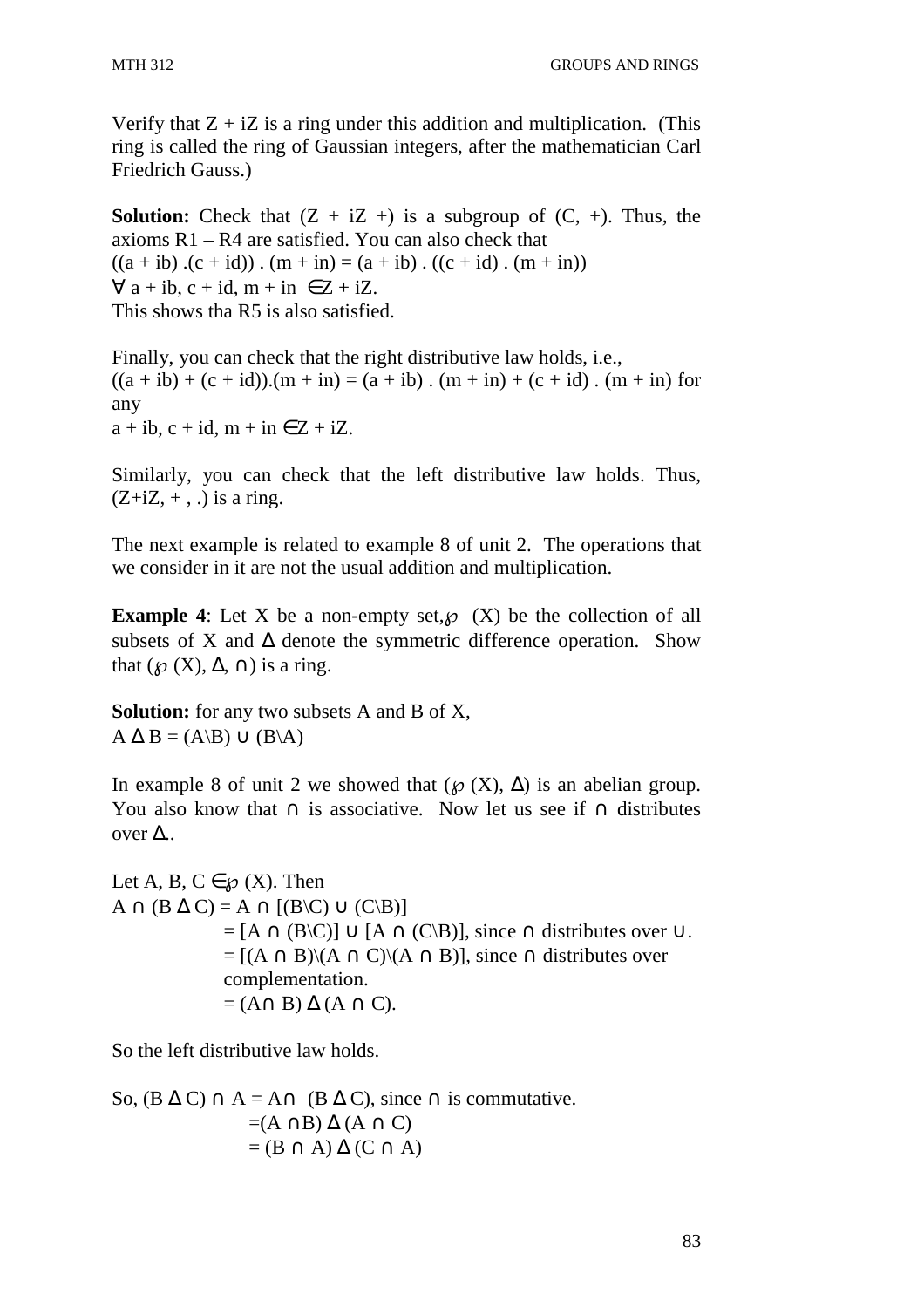Therefore, the right distributive law holds also.

Therefore,  $(\wp(X) \Delta, \cap)$  is a ring.

So far you have examples of rings in which both the operations define on the ring have been commutative. This is not so in the next example.

**Example 5:** Consider the set

$$
M_2(R) = \left\{ \begin{bmatrix} a_{11} & a_{12} \\ a_{21} & a_{22} \end{bmatrix} \right\} a_{11,} a_{12,} a_{21} \text{ and } a_{22} \text{ are real numbers } \}
$$

Show that  $M_2(R)$  is a ring with respect to addition and multiplication of matrices.

**Solution:** Just as we have solved Example 2 of Unit 3,of MTH 211. you can check that  $(M<sub>2</sub>(R))$  is an abelian group. You can also verify the associative property for multiplication. (Also see example 5 of Unit 2.of MTH 211) we now show that  $A(B+C) = A.B + A.C$  for  $A,B,C$  in  $M_2(R)$ .

$$
A. (B + C) = \begin{bmatrix} a_{11} & a_{12} \ a_{21} & a_{22} \end{bmatrix} \cdot \begin{bmatrix} b_{11} & b_{12} \ b_{21} & b_{22} \end{bmatrix} + \begin{bmatrix} c_{11} & c_{12} \ c_{21} & c_{22} \end{bmatrix}
$$
  
\n
$$
= \begin{bmatrix} a_{11} & a_{12} \ a_{21} & a_{22} \end{bmatrix} \begin{bmatrix} b_{11} + c_{11} & b_{12} + c_{12} \ b_{21} + c_{21} & b_{22} + c_{22} \end{bmatrix}
$$
  
\n
$$
= \begin{bmatrix} a_{11}(b_{11} + c_{11}) + a_{12}(b_{21} + c_{21}) & a_{11}(b_{12} + c_{12}) + a_{12}(b_{22} + c_{22}) \ a_{21}(b_{11} + c_{11}) + a_{22}(b_{21} + c_{21}) & a_{11}(b_{12} + c_{12}) + a_{12}(b_{22} + c_{22}) \end{bmatrix}
$$
  
\n
$$
= \begin{bmatrix} (a_{11}b_{11} + a_{12}b_{21}) + (a_{11}c_{11} + a_{12}c_{21}) & (a_{11}b_{12} + a_{12}b_{22}) + (a_{11}c_{12} + a_{12}c_{22}) \ (a_{21}b_{12} + a_{22}b_{21}) + (a_{21}c_{11} + a_{22}c_{21}) & (a_{21}b_{12} + a_{22}b_{22}) + (a_{21}c_{12} + a_{22}c_{22}) \end{bmatrix}
$$
  
\n
$$
= \begin{bmatrix} a_{11}b_{11} + a_{12}b_{21} & a_{11}b_{12} + a_{12}b_{22} \ a_{21}b_{11} + a_{22}b_{21} & a_{21}b_{12} + a_{22}b_{21} \end{bmatrix} + \begin{bmatrix} a_{11}c_{11} + a_{12}c_{21} & a_{11}c_{12} + a_{12}c_{22} \ a_{21}b_{11
$$

In the same way we can obtain the other distributive law, i.e.  $(A + B)$ . C  $= A.C + B.C \forall A.$  $B, B \in M$ <sup>2</sup> $(R)$ .

Thus,  $M_2(R)$  is a ring under matrix addition and multiplication.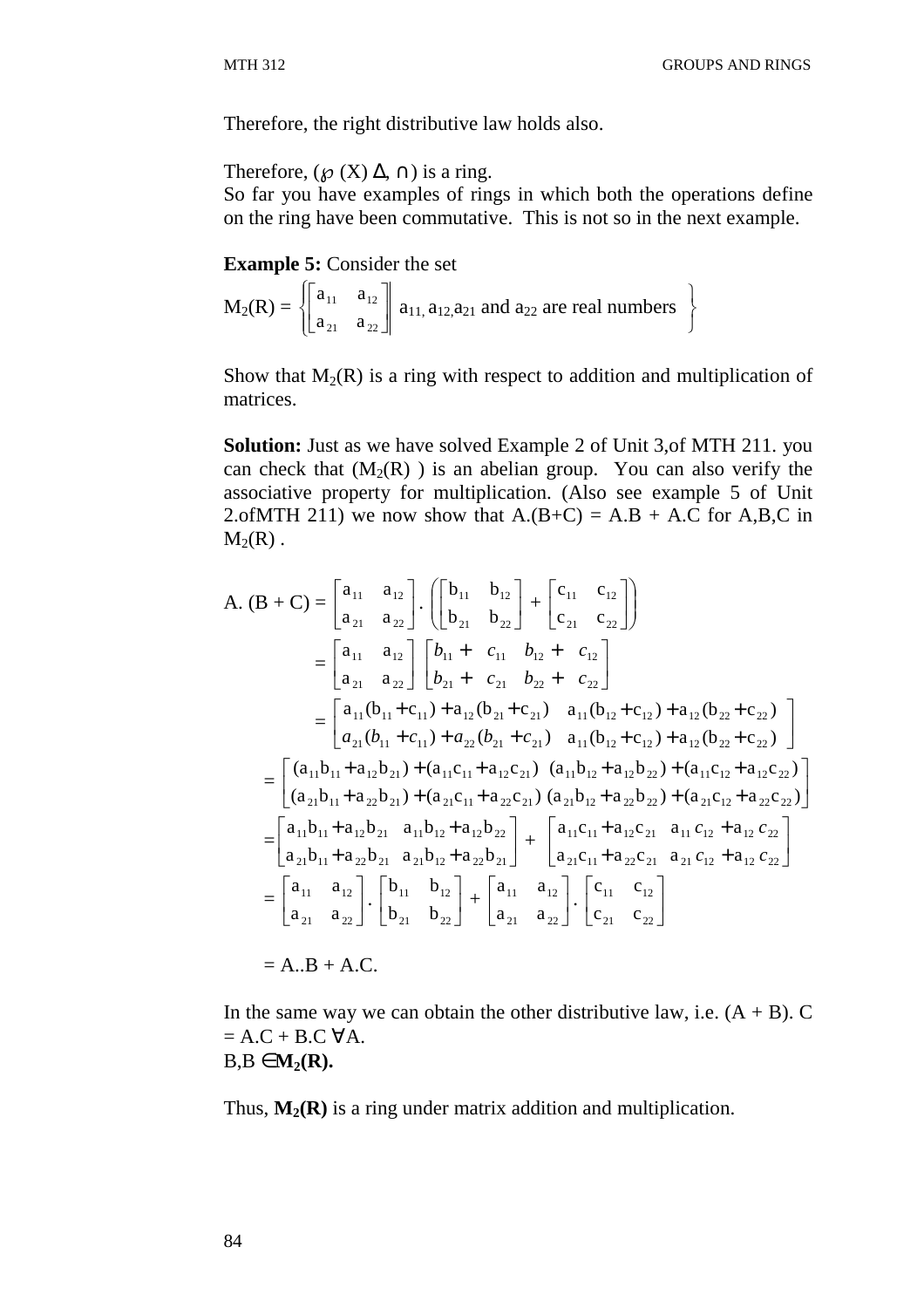Note that multiplication over  $M_2(R)$  is not commutative so, we can't say that the left distributive law implies the right distributive law in this case.

Try the following exercises now.

## **SELF ASSISMENT EXERCISE 2**

Show that the set Q +  $\sqrt{2Q} = {p+\sqrt{2q} \mid p,q \in Q}$  is a ring with respect to addition and multiplication of real numbers.

## **SELF ASSISMENT EXERCISE 3**

Let  $R = \begin{cases} \frac{1}{2} & \text{if } R = \frac{1}{2} \\ \frac{1}{2} & \text{if } R = \frac{1}{2} \end{cases}$ ∤  $\int$  $\overline{\phantom{a}}$  $\rfloor$ 1  $\mathsf{L}$ L Г 0 b a 0 a, b are real numbers J  $\left\{ \right\}$  $\mathcal{L}$ . show that R is a ring under matrix addition and multiplication.

## **SELF ASSISMENT EXERCISE 4**

Let R =  $\begin{cases} \end{cases}$ ∤  $\int$  $\overline{\phantom{a}}$  $\rfloor$ ⅂  $\mathbf{r}$ L 0 b a 0 a, b are real number J  $\left\{ \right\}$  $\mathcal{L}$ . Prove that R is a ring under

matrix addition and multiplication.

# **SELF ASSISMENT EXERCISE 5**

Why is  $({\mathcal{O}}(X), \cup, \cap)$  not a ring?

Let us now look at ring whose elements are functions.

Example 6: Consider the class of all continuous real valued functions defined on the closed interval  $[0, 1]$ . We denote this by  $C[0, 1]$ . If f and g are continuous functions on [0, 1]. We define  $f + g$  and fg as  $(f + g)(x) = f(x) + g(x)$  (i.e., pointwise addition) and  $(f.g)$   $(x) = f(x)$ .  $g(x)$  (i.e., pointwise multiplication) for every  $x \in [0, 1]$ . From the calculus course you know that the function f + g and fg are defined and continuous on[0, 1], i.e., if f and  $g \in C[0, 1]$ , then  $f + g$  and f.g are in C[0, 1]. Show that C[0, 1] is a ring with respect  $+$  and .

Solution: Since addition in R is associative and commutative, so is addition in  $C[0, 1]$ . The additive identity of  $C[0, 1]$  is the zero function. The additive inverse of  $f \in C[0, 1]$  is (- f), where (- f)(x) = -f(x)  $\forall x \in [0, 1]$ 1]. See fig. 2 for a visual interpretation of  $(-f)$ . Thus,  $)C[0, 1]$ ,  $+)$  is an abelian group. Again, since multiplication in R is associative, so is multiplication in C[0, 1].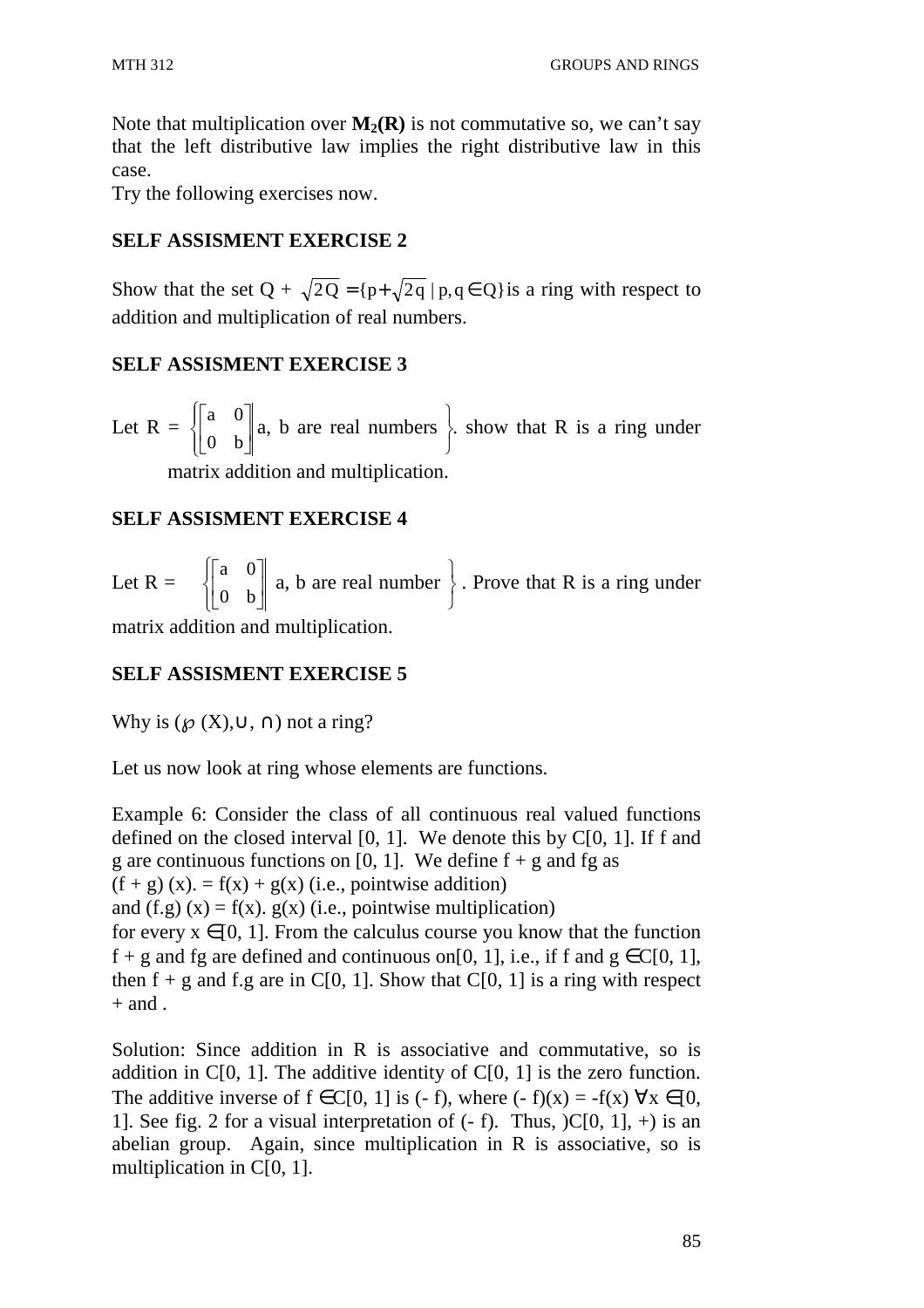

**Fig. 2 The graphs of f and (-1) over [0,1].** 

Now let us see if the axiom R6 holds.

To prove  $f(g + h) = f(g + f, h)$ , we consider  $(f (g + h))$  (x) for any x in  $[0,1]$ . Now  $(f.(g + h)) (x) = f(x) (g + h) (x)$  $= f(x) (g(x) + h(x))$  $= f(x) g(x) + f(x) h(x)$ , since distributes one + in R  $= (f.g) (x) + (f.h) (x)$  $=$  (f.g) (x) + (f.h) (x)  $= (f.g + f.h)(x)$ Hence,  $f.(g + h) = f.g + f.h$ .

Since multiplication is commutative in  $C[0, 1]$ , the other distributive law also holds. Thus, R6 is true for C[0, 1]. Therefore,  $(C[0, 1], +, \cdot)$  is a ring.

This ring is called the **ring of continuous functions on [0, 1].**

The next example also deals with functions.

**Example 7:** Let  $(A, +)$  be an abelian group. The set of all endomorphisms of A is

End A =  $\{f:A - A\} f(a + b) = f(a) + f(b) \forall a,b \in A\}$ For f,g  $\in$  End A, we define f + g and f.g as  $(f + g)(a) = f(a) + g(a)$ , and  $(f.g) (a) = f (g(a)) \forall a \in A$  ….. (1)  $\overline{\phantom{a}}$  $\rfloor$ 1

Show that (End A,  $+$ , .) is a ring. (This ring is called the endomorphism ring of A.)

**Solution:** Let us first check that  $+$  and . defined by (1) are binary operations on End A For all  $a, b \in A$ ,  $(f + g) (a + b) = f(a + b) + g(a + b)$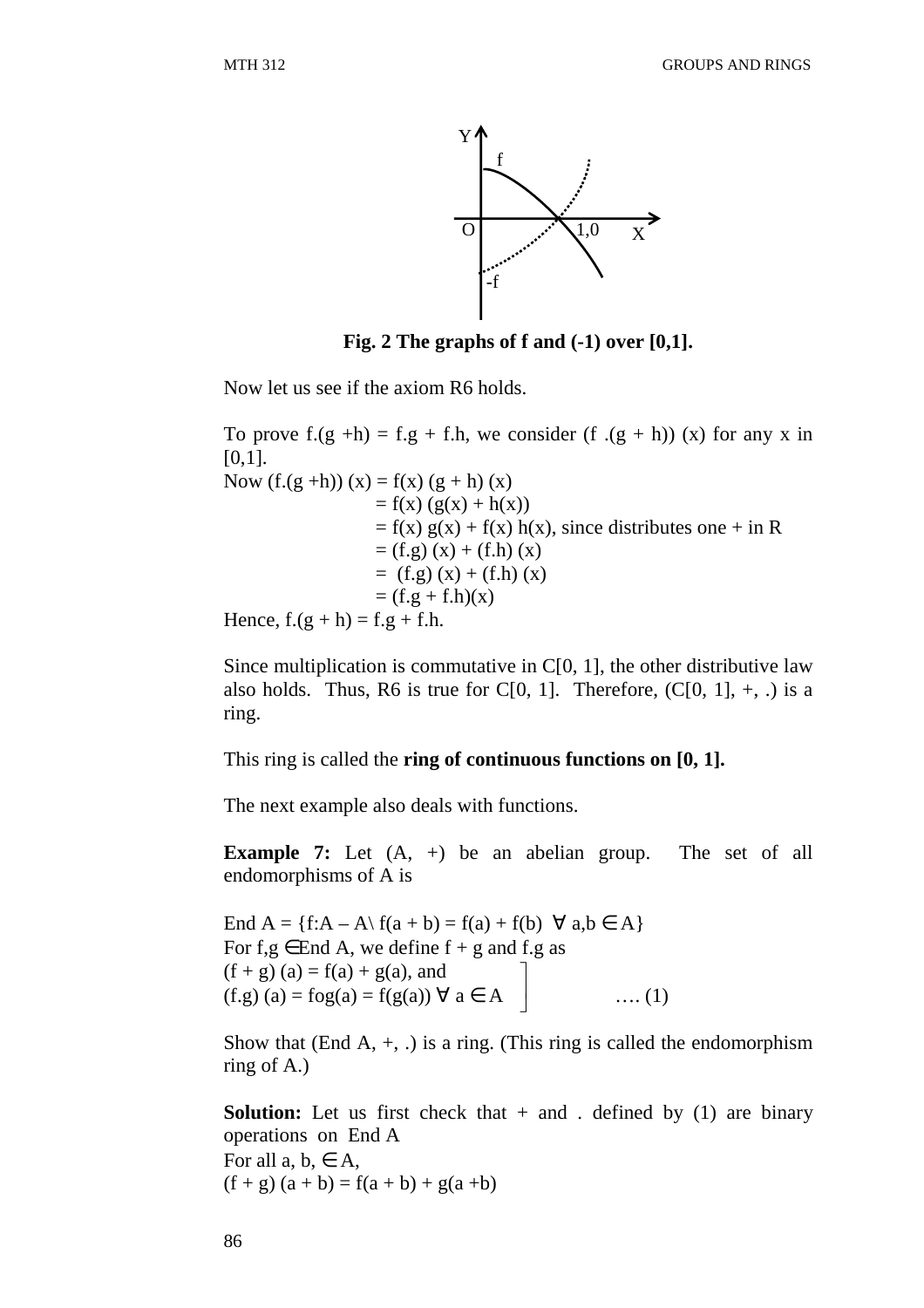$$
= (f(a) + f(b)) + (g(a) + g(b))
$$
  
\n
$$
= (f(a) + g(a)) + (f(b) + g(b))
$$
  
\n
$$
(f + g) (a) + (f + g) (b), and
$$
  
\n
$$
(f.g) (a + b) = f(g(a + b))
$$
  
\n
$$
= f(g(a) + g(b))
$$
  
\n
$$
= f(g(a)) + f(g(b))
$$
  
\n
$$
= (f.g) (a) + (f.g) (b)
$$
  
\nThus, f + g and f.g  $\in$  End A.

Now let us see if (End A,  $+$ ,.) satisfies R1 = R6.

Since  $+$  in the abelian group A is associative and commutative, so is  $+$  in End A. The zero homomorphism on A is the aero element in End A. ( f) is the additive inverse of  $f \in$  End A. Thus, (End A,  $+$ ) is an abelian group.

You also know, that the composition of functions is an associative operation in End A.

Finally, to check R6 we look at  $f(g + h)$  for any  $f.g.h \in End A$ . Now for any  $a \in A$ ,  $[f.(g + h() (a) = f((g + h) (a))$  $=f(g(a) + h(a))$  $=f(g(a) + f(h(a))$  $= (f.g) (a) + (f.h) (a)$  $= (f.g + f.h)(a)$  $\therefore f.(g + h) = f.g + f.h.$ 

We can similarly prove that  $(f + g) \cdot h = f \cdot h + g \cdot h$ . Thus,  $R1 = R6$  are true for End A. Hence, (End A,  $+$ , ) is ring. Note that is not commutative since  $f \circ g$  need not be equal to  $g \circ f$  for f, g ∈ End A.

You may like to try these exercises now.

#### **SELF ASSISMENT EXERCISE 6**

Let X be a non-empty set and  $(R, +, \cdot)$  be any ring. Define the set  $Map(X,R)$  to be the set of all functions from X to R. That is Map  $(X, R) = \{f | f: X \rightarrow R\}.$ Define  $+$  and . in Map  $(X, R)$  by pointwise addition and multiplication. Show that (Map  $(X, R)$ , +,.) is a ring.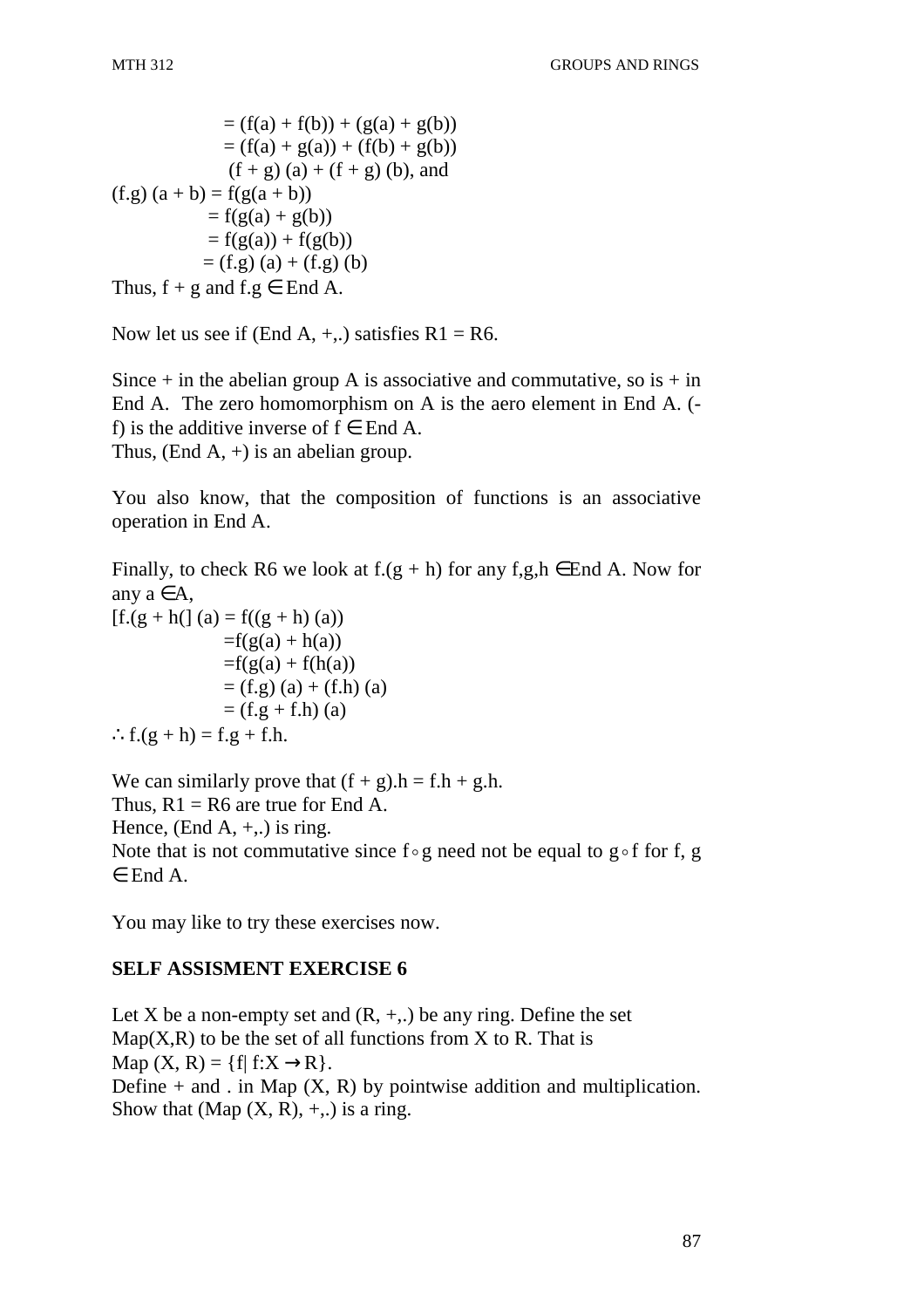#### **SELF ASSISMENT EXERCISE 7**

Show that the set R of real numbers is a ring under addition and multiplication given by a  $\oplus$  b = +b +1, and a  $\odot$ b = a.b + a+ b For all a,b∈R, where  $+$  and .denote the usual addition and multiplication of real numbers.

On solving Exercise 7 you must have realized that a given set can be an underlying set of many different rings.

Now, let us look at the Cartesian product of rings.

**Example 8:** Let  $(A, +,.)$  and  $(B, \pm)$ ,  $\Box$  be two rings. Show that their Cartesian product AX B is a ring with respect to  $\oplus$  and  $*$  defined by  $(a, b) \oplus (a', b') = (a + a', b \boxplus b')$  and  $(a, b) * (a', b') = (a, a', b \square, b')$ 

for all  $(a,b)$ ,  $(a',b')$  in A X B.

**Solution:** we have defined the addition and multiplication in A X B componentwise. The zero element of  $A \times B$  is  $(0, 0)$ . The additive inverse of  $(a, b)$  is  $(-a, \square, b)$ , where  $\square$  b denotes the inverse of b with respect to  $\overline{\pm}$ 

Since the multiplication in A and B are associative, ∗ is associative in A X B. Again, using in fact that R6 holds for A and B, we can show that R6 holds for A X B. Thus,  $(A \times B, \oplus, *)$  is a ring.

If you have understood this example, you will be able to do the next exercise.

#### **SELF ASSISMENT EXERCISE 8**

Write down the addition and multiplication tables for  $Z_2$   $X Z_3$ .

Before going further we would like to make a remark about notational conventions in the case of groups, we decided to use the notation G for (G, ∗ ) for convenience. Here too, in future, we shall use the notation R for  $(R, +,.)$  for convenience. Thus, we shall assume that  $+$  and . are known. We shall also denote the product of two ring element a and b by ab instead of a.b.

So now let us begin studying various properties of rings.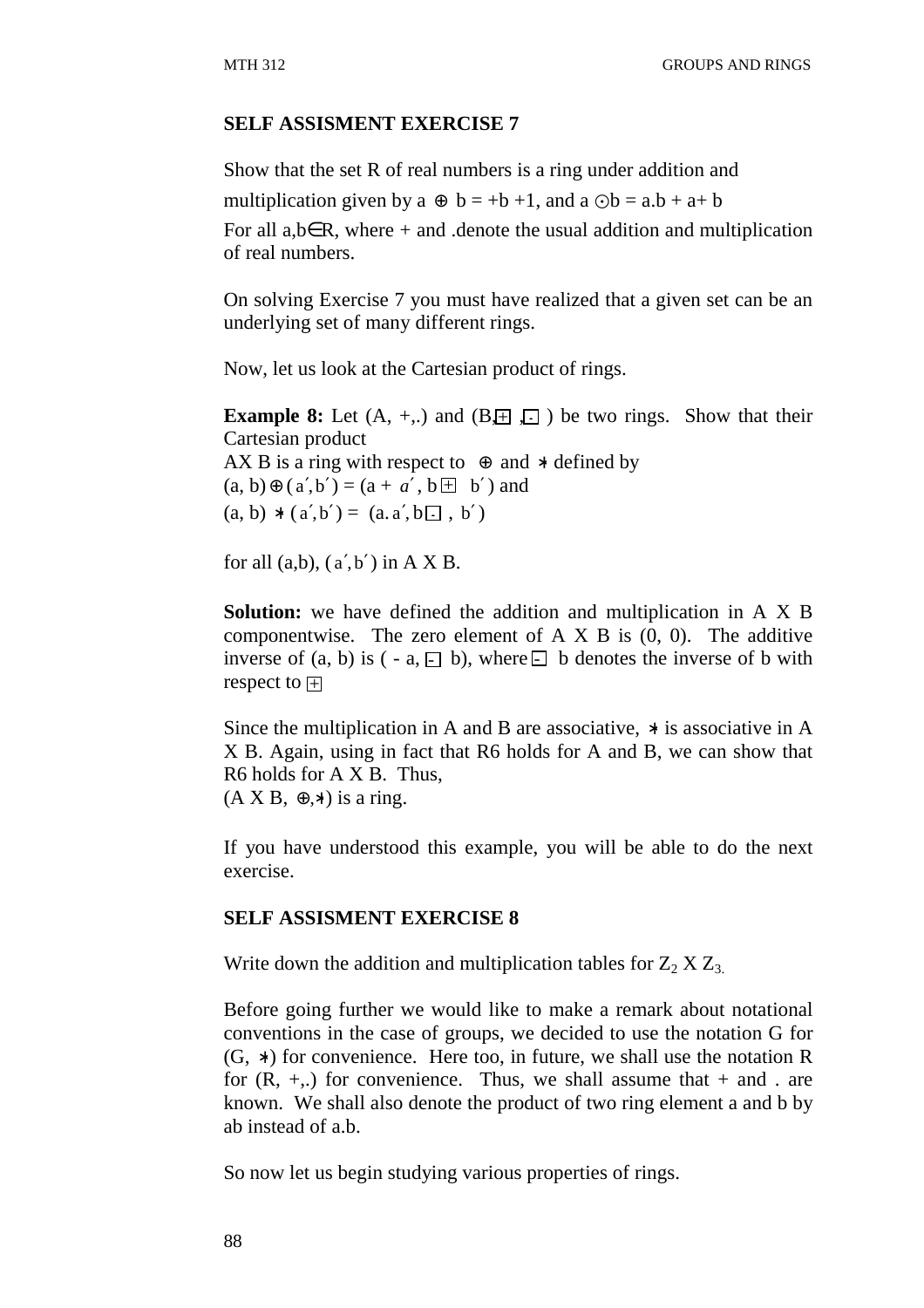# **3.2 Elementary Properties**

In this section we will prove some simple but important proterties of ring which are immediate consequences of the definition of a ring. As we go along you must not forget that for any ring R,  $(R, +)$  is an abelian group. Hence the results obtained for groups in the earlier units are applicable to the abelian group  $(R, +)$ . In particular,

- i) The zero element, 0, and the additive inverse of any element is unique.
- ii) The cancellation law holds for addition, i.e.,  $\forall$  a, b,  $c \in R$ ,  $a + c = b + c \implies a = b$ .

As we have mention earlier, we will write  $a - b$  for  $a + (-b)$  and ab for a.b, where a,  $b \in R$ .

So let us state some properties which follow from the axiom R6, mainly.

**Theorem 1**: Let R be a ring. Then, for any a, b,  $c \in R$ ,

i)  $a0 = 0 = 0a$ , ii)  $a(-b) = (-a)b = -(ab)$ , iii)  $(-a) (-b) = ab$ , iv)  $a(b-c) = ab - ac$ , and  $(b-c) = ba - ca$ . **Proof:** i) Now,  $0 + 0 = 0$  $\Rightarrow$  a(0+0) = a0  $\Rightarrow$  a0 + a0 = a0, applying the distributive law.  $= a0 + 0$ , since 0 is the additive identity.  $\Rightarrow$  a0 = 0, by the cancellation law for  $(R, +)$ . Using the other distributive law, we can similarly show that  $0a = 0$ Thus,  $a0 = 0 = 0$ a for all  $a \in R$ . ii) From the definition of additive inverse, we know that  $b + (-b) = 0$ .

> Now,  $0 = a0$ , from (i) above.  $= a(b + (-b))$ , as  $0 = b + (-b)$ .  $=$  ab  $+$  a( $-$ b), by distributivity.

Now,  $ab + [- (ab)] = 0$  and  $ab + a(-b) = 0$ . but you know that the additive inverse of an element is unique.

Hence, we get 
$$
-(ab) = a(-b)
$$
.

In the same manner, using the fact that  $a + (-a) = 0$ , we  $get - (ab) = (-a(b))$ .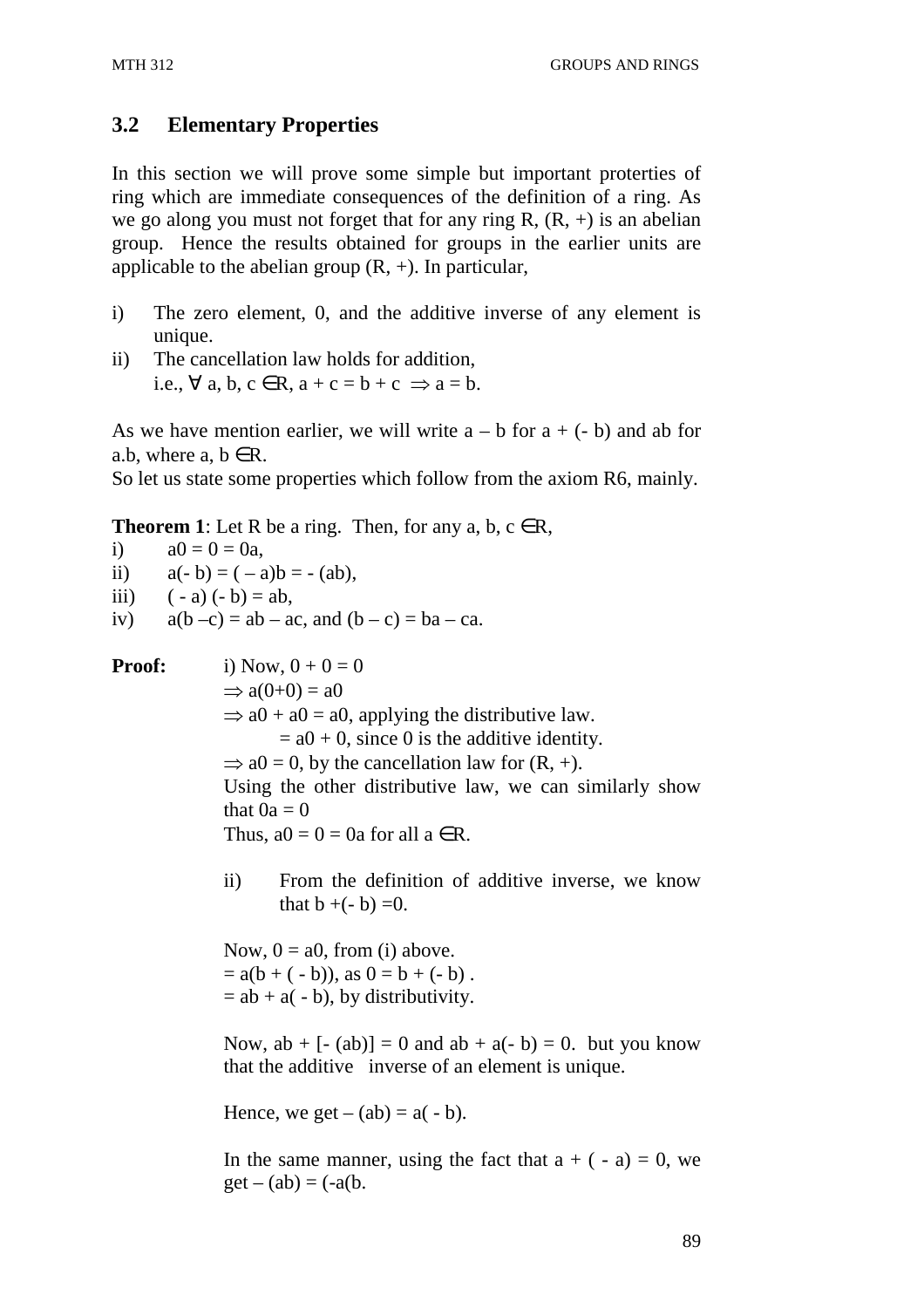Thus,  $a(-b) = -(-a)b = -(ab)$  for all  $a, b \in R$ .

iii) for a,  $b \in R$ ,  $(-a) (-b) = -(a(-b))$ , from (ii) above.  $= a(-(-b))$ , from distributivity.  $=$  ab, since b is the additive inverse of  $(-b)$ .

iv) for a, b, c 
$$
\in
$$
 R,  
\n
$$
a(b - c) = a(b + (-c))
$$
\n
$$
= ab + a(-c), by distributivity
$$
\n
$$
= ab + (- (ac)), from (ii) above.
$$
\n
$$
= ab - ac.
$$

We can similarly prove  $(v)$ .

Try this exercise now.

#### **SELF ASSISMENT EXERCISE 9**

Show that {0} is a ring with respect to the usual addition and multiplication. ( This is called the trivial ring.)

Also show that if any singleton is a ring, the singleton must be  $\{0\}$ .

#### **SELF ASSISMENT EXERCISE 10**

Prove that the only ring R in which the two operations are equal (i.e.,  $a +$  $b = ab \; \forall \; a, b \in R$ ) is the trivial ring.

Now let us look at the sum and the product of three or more elements of a ring. We define them recursively, as we did in the case of groups (see Unit 2 MTH 211 ).

If k is an integer ( $k \ge 2$ ) such that the sum of k elements in a ring R is defined, we define the sum of  $(k + 1)$  elements  $a_1, a_2, ..., a_{k+1}$  in R, taken in that order, as

 $+ \ldots + a_{k+1} = (a_1 a_2 \ldots a_k) a_{k+1}.$ 

In the same way if k is a positive integer such that the product of  $k$ elements in R is defined, we define the product of  $(k + 1)$  elements of  $a_1, a_2, \ldots, a_{k+1}$  (taken in that order) as  $a_2$ . … $a_{k+1} = (a_1 a_2 ... a_k) a_{a+1}$ .

As we did for groups, we can obtain laws of indices in the case of ring also with respect to both  $+$  and  $\ldots$  In fact, we have the following results for any ring R.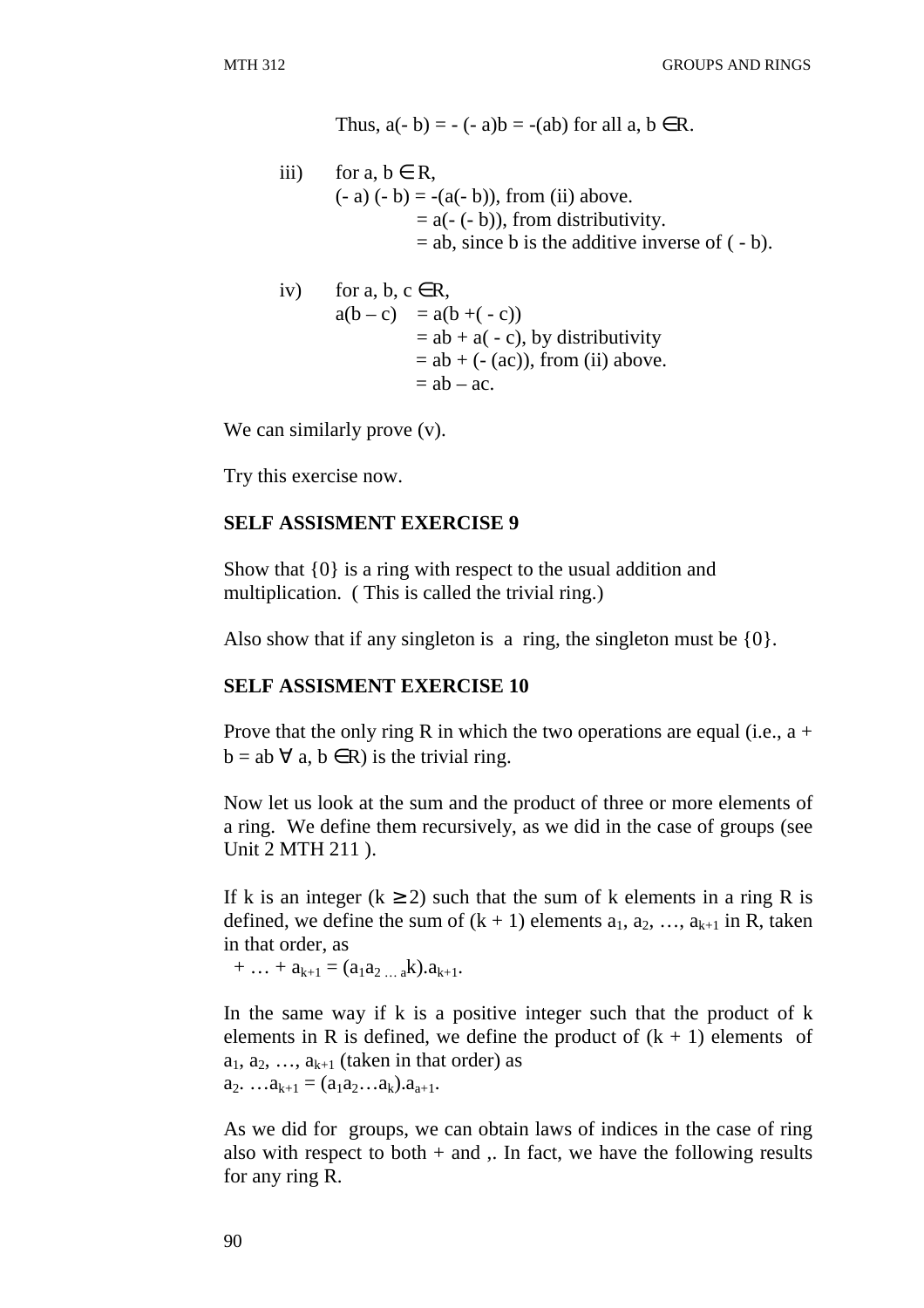If m and n are positive integers and  $a \in R$ , then

i) 
$$
a^m . a^n = a^{m+n}
$$
, and   
 $(a^m)^n = a^{mn}$ .

- ii) If m and n are arbitrary integers and a,  $b \in R$ , then  $(n + m)a = na + ma$ ,  $(nm)a = n(ma) = m(na)$ ,  $n(a + b) = na + nb$ ,  $m(ab) = (ma)b = a(mb)$ , and  $(ma) (nb) = mn (ab) = (mna)b$ .
- iii) If  $a_1, a_2, ..., a_m, b_1, ..., b_n \in R$  then  $a_{1} + ... + a_{m} (b_{1} + ... + b_{n})$  $= a_1b_1 + ... + a_1b_n + a_2b_1 + ... + a_2b_n + ... + a_mb_1 + ... + a_mb_n$ .

Try this simple exercise now

# **SELF ASSISMENT EXERCISE 11**

If R is a ring and a,  $b \in r$  such that ab =ba, then use induction on  $n \in N$ to derive the **binomial expansion.**

 $(a + b)^n = a^n + {}^nC_1a^{n-1}b + ... + {}^nC_ka^{n-k}b^k + ... + {}^nC_{n-1}ab^{n-1} + b^n$ where  ${}^nC_k =$ 

There are several other properties of rings tat we will be discussing throughout this block. For now let us look closely at two types of rings, which are classified according to the behaviour of the multiplication defined on them.

# **3.3 Two Types of Rings**

The definition of a ring guarantees that the binary operation multiplication is associative and, along with +, satisfies the distribitive laws. Nothing more is said about the properties of multiplication. If we place restrictions on this operation we get several types of rings. Let us introduce you to two of them now.

**Definition:** We say that a ring  $(R, +, \cdot)$  is **commutative** if. , i.e. it if ab = ba for all  $a, b \in R$ .

For example, Z, Q and R are commutative rings.

**Definition:** We say that a ring  $(R, +, \cdot)$  is a ring with identity (orwith unity) if R has an identity element with respect to multiplication, i.e., if there exists an element e in R such that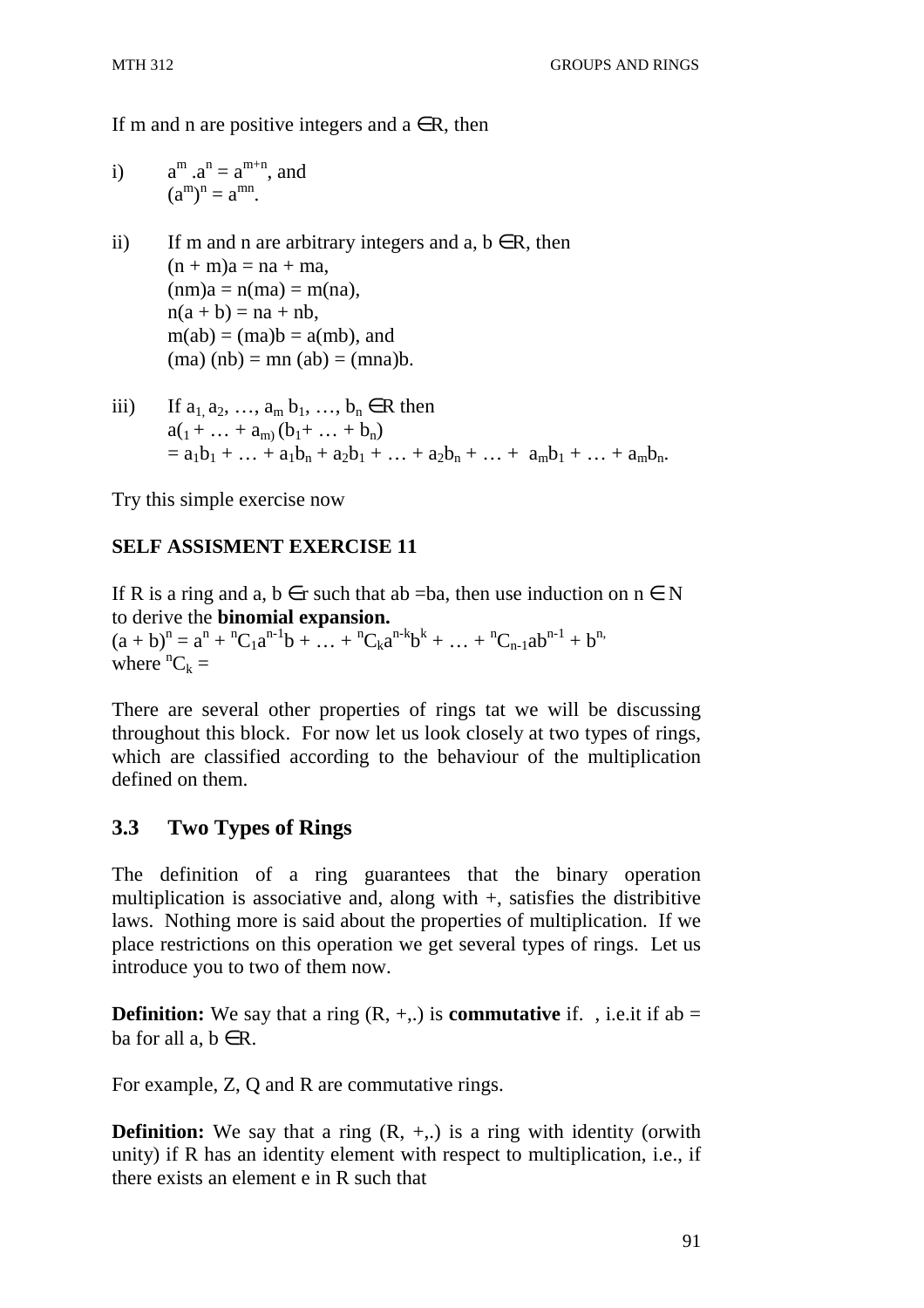$ae = ea = a$  for all  $a \in R$ .

Can you think of such a ring? Aren't Z, Q and R examples of a ring with identity?

Try this quickly before we go to our next definition.

### **SELF ASSISMENT EXERCISE 12**

Prove that if a ring R has an identity element with respect to multiplication, then it is unique. (We denote this unique identity element in a ring with identity by the symbol 1.)

Now let us combine the previous two definitions.

**Definition:** We say that a ring (R, +,.) is a **commutative ring with unity,** if it is a commutative ring and has the multiplicative identity element 1.

Thus, the rings **Z, Q, R and C** are all commutative rings with unity. The integer 1 is the multiplication identity in all these rings.

We can also find commutative rings which are not rings with identity. For example, 2Z, the ring of all even integers is commutative. But it has no multiplicative identity.

Similarly, we can find rings with identity which are not commutative. For example,  $M_2(R)$ 

has the unit-element  $\begin{bmatrix} 1 & 0 \\ 0 & 1 \end{bmatrix}$  $\rfloor$ ⅂  $\mathbf{r}$ L Γ 0 1 1 0 . But it is not commutative. For instance, If  $A = \begin{bmatrix} 1 & 0 \\ 2 & 0 \end{bmatrix}$ 」 1  $\mathbf{r}$ L Γ 2 0 1 0 and B =  $\begin{vmatrix} 0 & 1 \\ 0 & 2 \end{vmatrix}$ 」 1  $\mathbf{r}$ L Г 0 2 0 1 , then  $AB = \begin{bmatrix} 1 & 0 & 0 \\ 2 & 0 & 0 \end{bmatrix} \begin{bmatrix} 0 & 1 \\ 0 & 2 \end{bmatrix} = \begin{bmatrix} 0 & 10 \\ 2 & 0 \end{bmatrix}$ 」 1  $\mathbf{r}$ L Γ  $\vert$ 」 1  $\mathbf{r}$ L Γ  $\overline{\phantom{a}}$ 」 1  $\mathbf{r}$ L  $\lceil$ 2 0 10 0 2 0 1 2 0 1 0 and  $BA = \begin{bmatrix} 0 & 1 & 0 \\ 0 & 2 & 2 \end{bmatrix} = \begin{bmatrix} 2 & 0 \\ 4 & 0 \end{bmatrix}$  $\rfloor$ 1  $\mathbf{r}$ L Г  $\vert$  $\rfloor$ 1  $\mathbf{r}$ L Γ  $\overline{\phantom{a}}$  $\rfloor$ ⅂  $\mathsf{L}$ L Г 4 0 2 0 2 0 1 0 0 2 0 1

Thus,  $AB \neq BA$ 

Try this exercise now.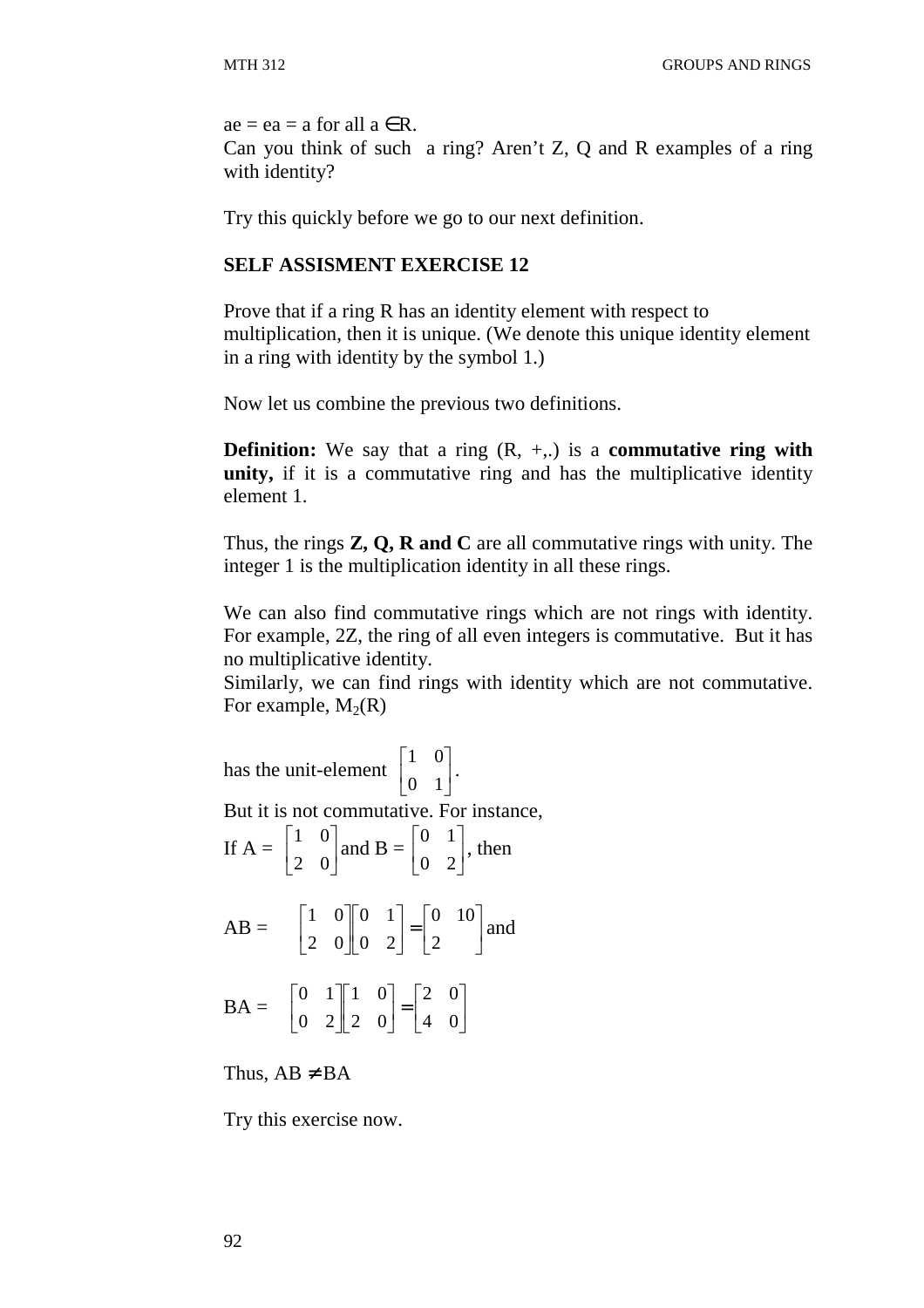# **SELF ASSISMENT EXERCISE 13**

Which of the rings in Example 1, 2, 3, 4, 6, 7 are commutative and which have unity? Give the identity, whenever it exists.

Now, can the trivial ring be a ring with identity? Since  $0.0 = 0$ , 0 is also the multiplicative identity for this ring. So  $(0, +)$  is a ring with identity in which the additive and multiplicative identities coincide. But, if r is not the trivial ring we have the following result.

**Theorem 2:** Let R be a ring with identity 1. If  $R \neq \{0\}$  then the elements 0 and 1 are distinct.

Proof: Since  $R \neq \{0\}$ ,  $\exists$  a $\in$  R, a  $\neq$  0. Now suppose  $0 = 1$ . Then a = a. 1 =  $a.0 = 0$  (by Theorem 1). That is,  $a = 0$ , a contradiction. Thus, our supposition is wrong. That is,  $0 \neq 1$ .

Now let us go back to example 8. When will A X B be commutative? A X B is commutative if and only if both the rings A and B are commutative. Let us see why. For convenience we will denote the operations in all three rings  $A \Box B$  and  $A \times B$  by + and .. Let (a, b) and  $(a'b') \in A X B$ .

Then  $(a, b) \cdot (a'b') = (a'b') \cdot (a, b)$  $\Leftrightarrow$   $(a.a', b.b') = (a', b'). (a, b)$  $\Leftrightarrow$  a.a' = a' a and b.b' = b' b. Thus, A X B is commutative iff both A and B are commutative rings.

We can similarly show that A X B is with unity iff A and B are with unity. If A and B have identities  $e_1$  and  $e_2$  respectively, then the identity of AXB is  $(e<sub>1 e</sub>2)$ .

Now for some exercises about commutative rings with identity.

### **SELF ASSISMENT EXERCISE 14**

Show that the ring in E7 is a commutative ring with identity .

# **SELF ASSISMENT EXERCISE 15**

Show that the set of matrices J  $\left\{ \right\}$  $\mathcal{L}$ ∈  $\overline{\mathcal{L}}$  $\mathsf{I}$ ∤  $\int$  $\overline{\phantom{a}}$ 」 1  $\mathbf{r}$ L  $\lceil$  $x \in R$ *x x*  $\left\{ x \in R \right\}$  is a commutative with unity.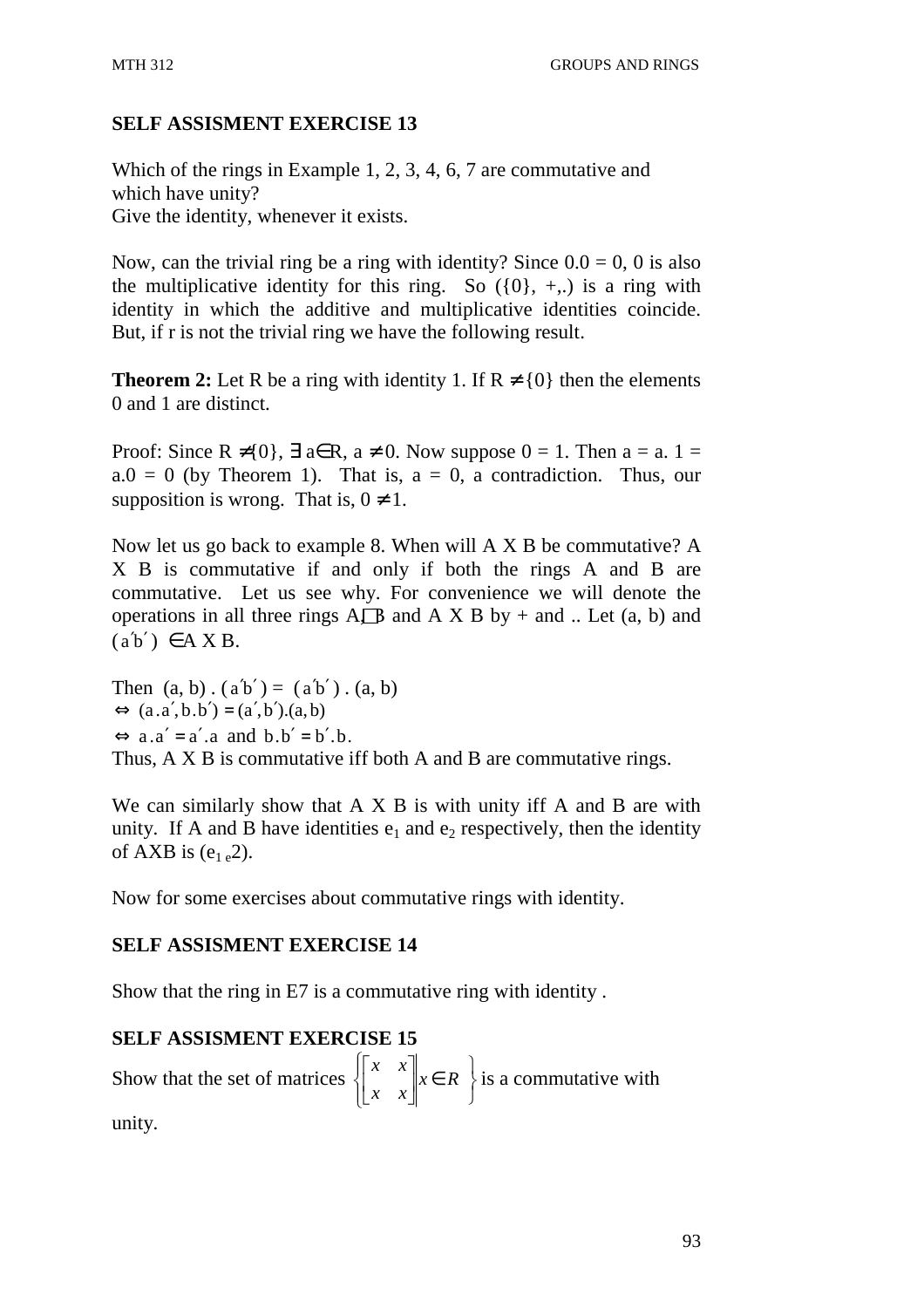#### **SELF ASSISMENT EXERCISE 16**

Let R be a Boolean ring (i.e.,  $a^2 = a \forall a \in R$ ). show that  $a = -a \forall a \in R$ . Hence show that R must be commutative.

Now we will give an important example of a non-commutative ring with identity. This is the ring of real quaternions. It was first described by the Irish mathematician William Rowan Hamillion (1805 – 1865). It plays an important role in geometry, number theory and the study of mechanics.

**Example 9:** Let H =  $\{a + bi + cj + dk \mid a,b, c, d \in \mathbb{R}\}$ , where i,j, k are symbols the satisfy  $1^2 = -1 = j^2 = k^2$ , ij = k = - ji, jk = I = - kj, ki = j = ik.

We define addition and multiplication in **H** by

 $+ bi + cj + dk$ ) + (  $a_1 + b_1i + cj + d_1k$ )  $(a + a_1) + (b + b_1)i + (c + c_1)i + (d + d_1)k$ , and  $(- + bi + cj + dk) (a_1 + b_1j + c_1j + d_1k) = (aa_1 - bb_1 - cc_1 dd_1)$  $(ab_1 + 1 + cd_1 - dc_1) + (ac_1 + bd_1 + ac_1 + bd1)$ j +  $(ad_1 + bc_1 - cb_1 + da_1)$ k.

This multiplication may . But it is no so, it is simply performed as for keeping the relationship between i, j and k in mind)

**Solution:** Note that  $\{\pm 1, \pm i, \pm j, \pm k\}$  is the group  $Q_8$  (Example 4, Unit 4).

Now, you can verify that  $(H, +)$  is an abelian group in which the additive identity is  $0 = 0 + 0i + 0j + 0k$ , multiplication in **H** is associative, the distributive laws hold and  $1 = 1 + 0i + 0j + 0k$  is the unity in **H.**

Do you agree that **H** is not a commutative ring? You will if you remember that ij  $\neq$  ji, for example.

### **4.0 CONCLUSION**

So far, in this unit we have discussed various types of rings. We have seen examples of commutative and non-commutatve rings. Though non-commutative rings are very important, for the sake of simplicity we shall only deal with commutative rings henceforth. Thus, from now on, for us **a ring will always mean a commutative ring.** We would like you to remember that both  $+$  and . are commutative in a commutative ring.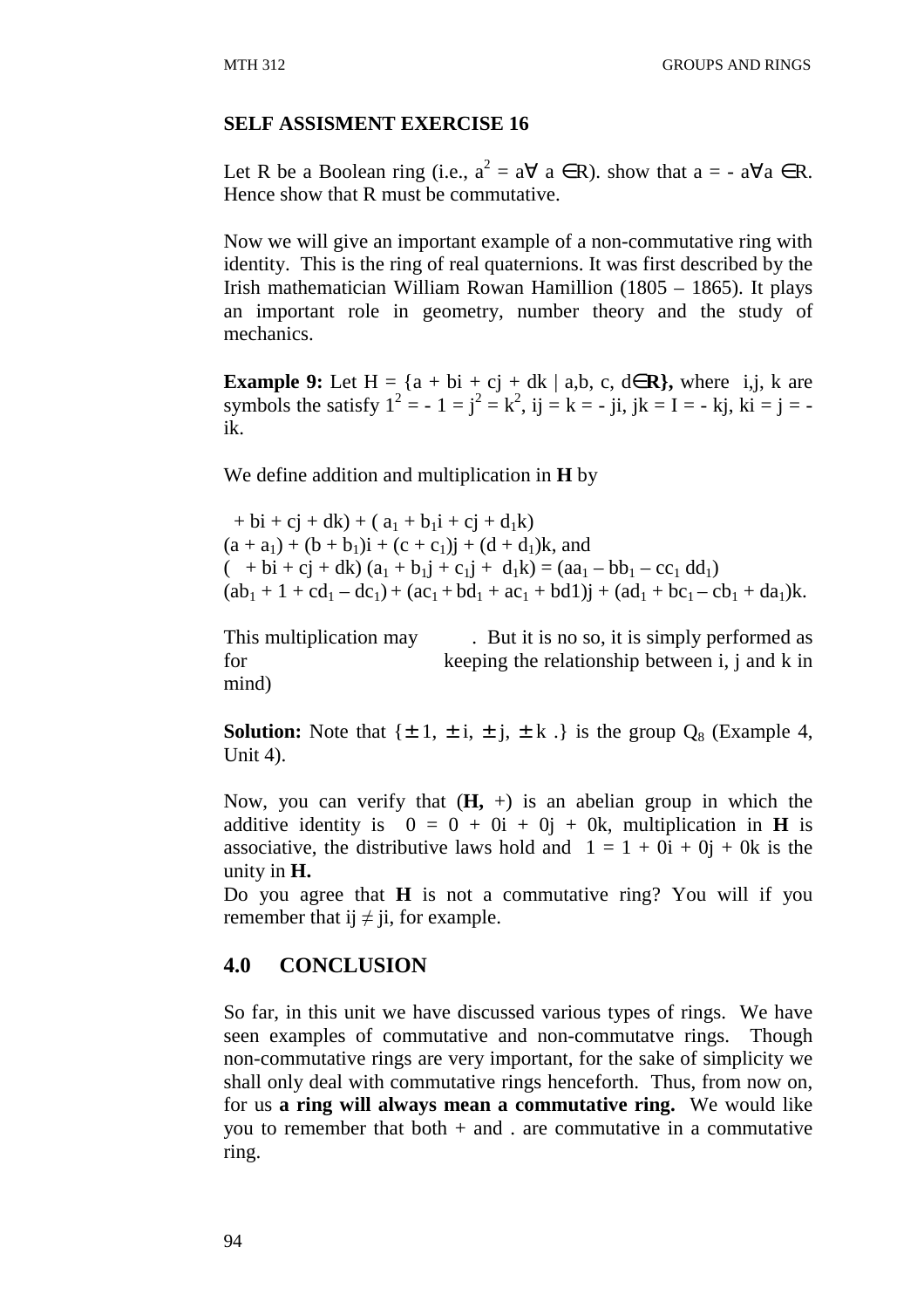### **5.0 SUMMARY**

In this unit we discussed the following points.

- definition and examples f a ring.
- Some properties of a ring like  $a.0 = 0 = 0.a$ ,  $a(- b) = - (ab) = (- a) b,$  $(-a) (-b) = ab,$  $a(b - c) = ab - ac$ ,  $(b - c)a = ba - ca$ ∀a, b, c in a ring R.
- The laws of indices for addition and multiplication, and the generalized distributive law.
- Commutative rings, rings unit and commutative rings with unit.

Henceforth, we will always assume that a ring means a commutative ring, unless otherwise mentioned.

#### **SOLUTIONS/ANSWERS**

#### **SELF ASSISMENT EXERCISE 1**

**Addition in**  $\mathbb{Z}_6^*$ 

**\* Multiplication in <sup>Z</sup> 6 \*** 

|                |                      | $\overline{c}$ | 3                         | $\overline{4}$            | $\overline{5}$ |  |
|----------------|----------------------|----------------|---------------------------|---------------------------|----------------|--|
|                | $\overline{2}$       | $\overline{3}$ | $\frac{1}{4}$             | $\overline{5}$            | $\bar{0}$      |  |
| $\overline{2}$ | $\overline{3}$       | $\overline{4}$ | $\overline{5}$            | $\overline{0}$            |                |  |
| $\overline{3}$ | $\frac{1}{4}$        | $\overline{5}$ | $\overline{\overline{0}}$ |                           | $\overline{2}$ |  |
|                | $\sqrt{\frac{1}{5}}$ | $\bar{0}$      |                           | $\overline{\overline{2}}$ | $\overline{3}$ |  |
| $\overline{5}$ | $\frac{1}{0}$        |                | $\overline{\overline{2}}$ | $\overline{3}$            |                |  |

|                |                         | $\overline{2}$            | $\overline{3}$ | $\overline{4}$   | $\overline{5}$ |
|----------------|-------------------------|---------------------------|----------------|------------------|----------------|
|                |                         | $\overline{\overline{2}}$ | $\overline{3}$ | $\overline{4}$   | $\overline{5}$ |
|                | $\overline{2}$          | $\frac{1}{4}$             | $\overline{0}$ | $\overline{2}$   |                |
| $rac{2}{3}$    | $\frac{1}{\frac{3}{4}}$ | $\frac{1}{\overline{0}}$  | $\frac{1}{3}$  | $\boldsymbol{0}$ | $\overline{3}$ |
| $\frac{1}{4}$  |                         | $\overline{2}$            | $\overline{0}$ | $\overline{4}$   | $\overline{2}$ |
| $\overline{5}$ | $\overline{5}$          |                           | $\overline{3}$ | $\overline{2}$   |                |

From the tables you can see that neither addition nor multiplication are binary operations in  $Z_6^*$ , since  $0 \notin Z_6^*$ . Thus,  $(Z_6^*$ , +, .) can't be a ring.

# **SELF ASSISMENT EXERCISE 2**

We define addition and multiplication in  $Q + \sqrt{2Q}$  by  $(a + \sqrt{2} b) + (c + \sqrt{2} d) = (a + c) + \sqrt{2} (b + d)$ , amd  $(a + \sqrt{2} b)$ . $(c + \sqrt{2} d) = (ac + 2 bd) + \sqrt{2} (ad + bc) \quad \forall a, b, c, d \in Q$ . Since  $+$  is associative and commutative I n R, the same holds for  $+$  in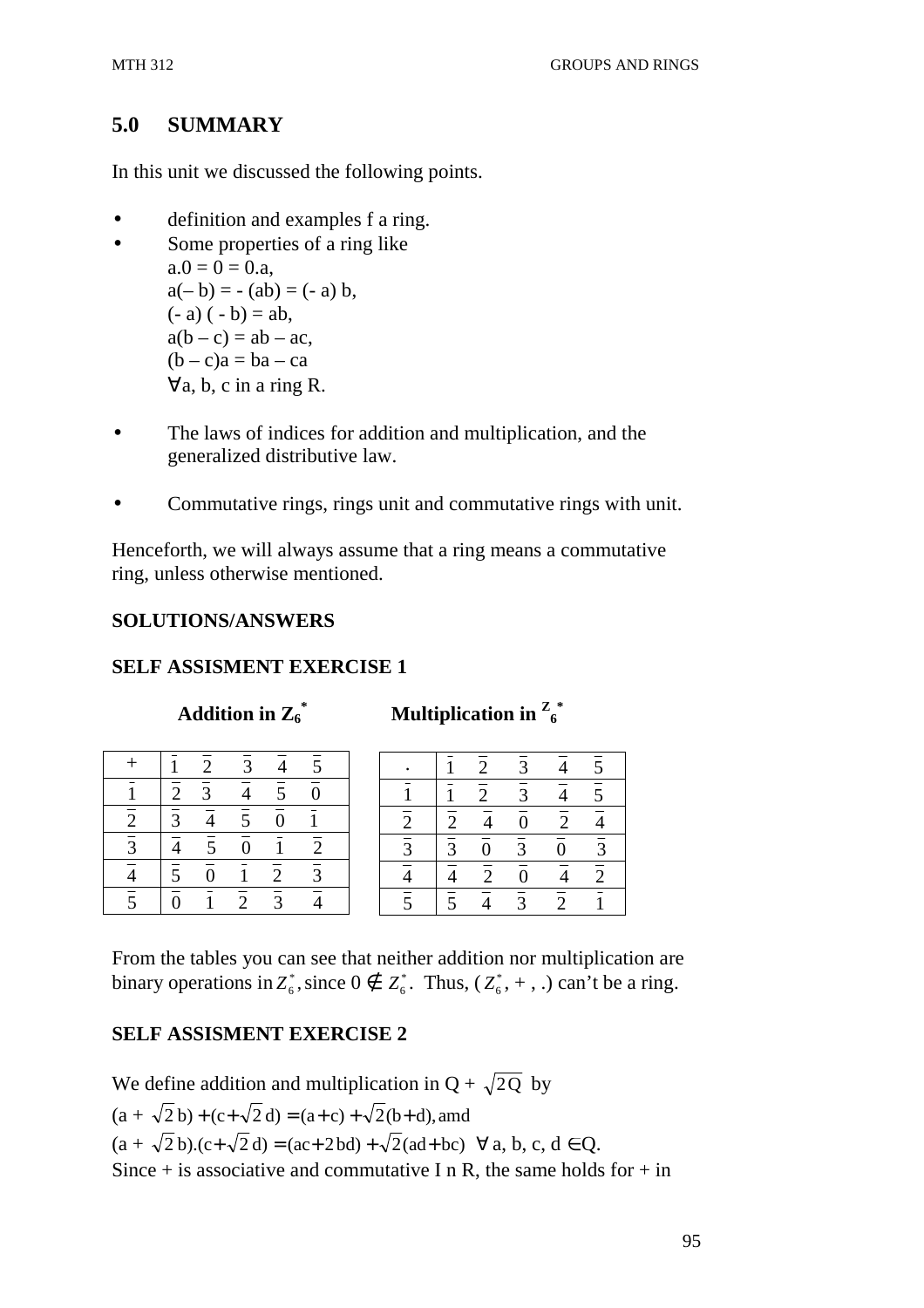$Q + \sqrt{2}Q.0 = 0 + \sqrt{2}$ .0 is the additive identity and (-a) +  $\sqrt{2}$ (-b) is the additive inverse of  $a + \sqrt{2}b$ .

Since multiplication in r is associative, R5 holds also. Since multiplication distributes over addition in R, it does so in  $Q + \sqrt{2}Q$  as well Thus,  $(Q + \sqrt{2} Q, +,.)$  is a ring.

#### **SELF ASSISMENT EXERCISE 3**

+ and are well defined binary operations on R.R1, R2, R5 and R6 hold since the same properties are true for  $M_2(R)$  (Example 5).

The zero element is  $\begin{bmatrix} 0 & 0 \\ 0 & 0 \end{bmatrix}$  $\rfloor$ 1  $\mathbf{r}$ L Γ 0 0  $\begin{bmatrix} 0 & 0 \\ 0 & 0 \end{bmatrix}$ . The additive inverse of  $\begin{bmatrix} a & 0 \\ 0 & b \end{bmatrix}$  $\rfloor$ 1  $\mathbf{r}$ L Γ 0 b  $\begin{bmatrix} a & 0 \\ 0 & b \end{bmatrix}$  is  $\begin{bmatrix} a & 0 \\ 0 & b \end{bmatrix}$  $\rfloor$ 1  $\mathbf{r}$ L Г  $0 - b$ a 0 Thus, R is ring.

#### **SELF ASSISMENT EXERCISE 4**

 $+$  and. Are binary operations on r. you can check that  $(R, +,.)$  satisfies  $R1 - R6$ .

#### **SELF ASSISMENT EXERCISE 5**

∪ and ∩are well defined binary operations on  $\mathcal{P}(x)$ . let us check which of the axioms **R1-R6 is not satisfied by** ( $\mathcal{O}(X)$ ,  $\cup$ ,  $\cap$ ). Since  $\cup$  us abelian, R1 is satisfied. Since  $\cup$  is associative, R2 is satisfied.

Also, for any  $A \subset X$ ,  $A \cup \emptyset = A$ , thus,  $\emptyset$  is the identity with respect to  $\cup$ . Thus, R3 is satisfied. Now, for any  $A \subset X$ ,  $A \neq \emptyset$ , there is no  $B \subset X$  such that  $A \cup B = \emptyset$ . Thus R4 is not satisfied. Hence ( $\mathcal{O}(X)$ ,  $\cup$ ,  $\cap$ ) is not a ring.

#### **SELF ASSISMENT EXERCISE 6**

Since satisfies R1, R2, R5 and R6, so does Map  $(X,R)$ . the zero element is 0:  $X \rightarrow R$ :  $(x) = 0$ . The additive inverse of f:  $X \rightarrow R$  is  $(-f) : X \rightarrow R$ . Thus,  $(Map(X, R<sub>1</sub>), +, .)$  is a ring.

#### **SELF ASSISMENT EXERCISE 7**

Firstly,  $\oplus$  and  $\odot$  are well defined binary operations on

R. Next, let us check if  $(\mathbf{R}, \oplus, \odot)$  satisfies R1-R6 $\forall$  a, b, c  $\in$  R.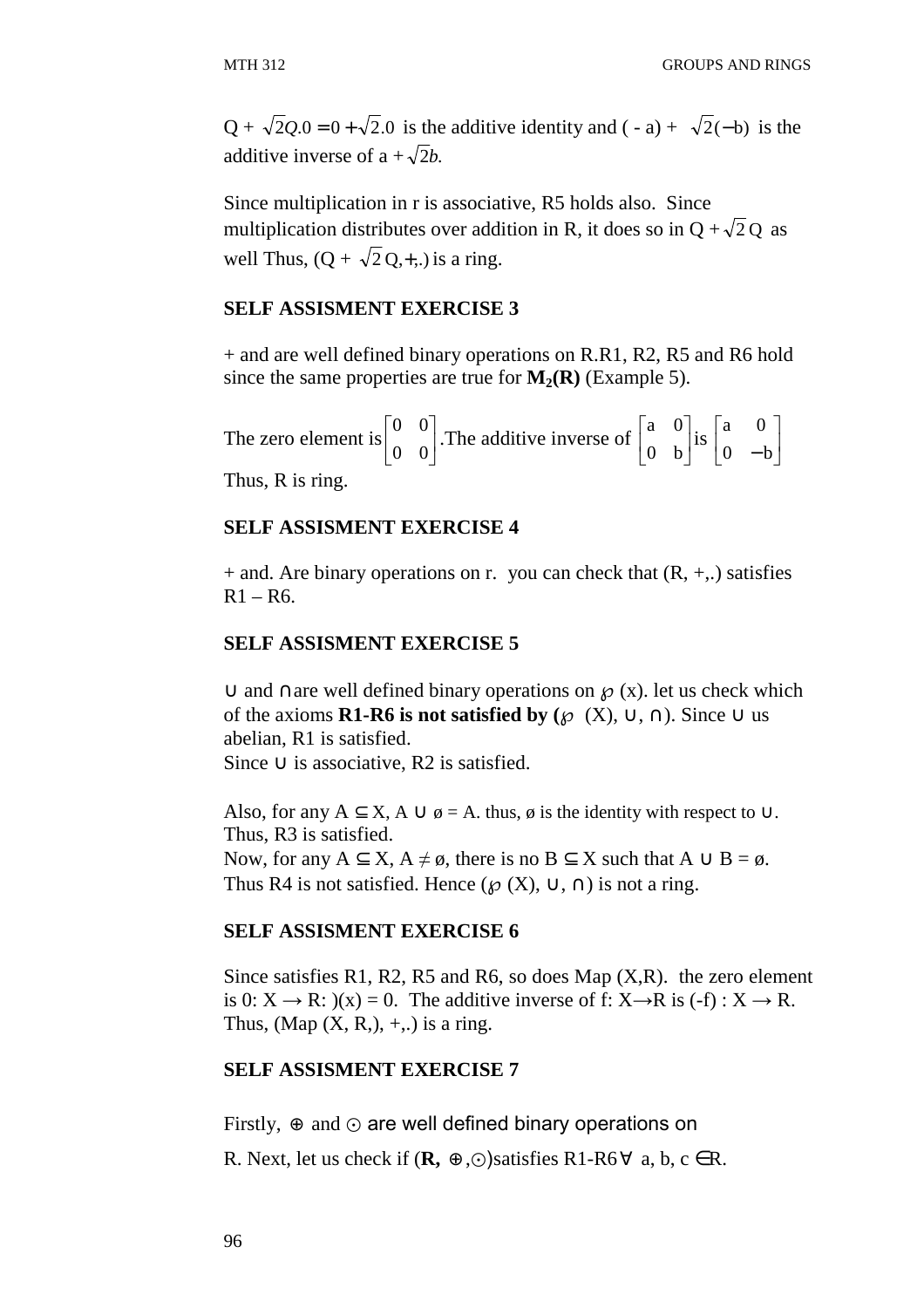R1:  $(a \oplus b = a + B + 1 = b + a + 1 = b \oplus a$ . R2:  $(a \oplus b) \oplus c = (a + b + 1) \oplus c = a + b + 1 + c + 1$  $= a + (b + c + 1) + 1 = a \oplus (b \oplus c)$ R3:  $a \oplus (-1) = a -1 + 1 = a \forall a \in R$ . Thus, (-1) is the identity with respect to ⊕ R4:  $a \oplus (-1 - 2) = a + (-a - 2) + 1 = -1$ . Thus,  $-a - 2$  is the inverse pf a with respect to ⊕ . R5: (a  $\odot$ b)  $\odot$ c = (ab + a + b)  $\odot$  c = (ab + a + b)c + (ab + a + b) +c  $= a(bc + b + c) + a + (bc + b + c)$  $=$  a  $\odot$  (b  $\odot$ v). R6: a (b  $\oplus$  c) = a  $\odot$ (b +c+1) = a (b+c+1) +a +(b+c+1)  $= (ab +a+b) + (ac+a+c) + 1$  $=(a \odot b) \oplus (a \odot c).$ 

Thus,  $(R, \oplus, \odot)$  is a ring.

#### **SELF ASSISMENT EXERCISE 8**

$$
Z_2 = \{ \overline{0}, \overline{1} \}, Z_3 = \{ \overline{0}, \overline{1}, \overline{2} \}
$$
  
 
$$
\therefore Z_2 \times Z_3 = \{ (\overline{0}, \overline{0}), (\overline{0}, \overline{1}), (\overline{0}, \overline{2}), (\overline{1}, \overline{0}), (\overline{1}, \overline{2}) \}.
$$

Thus, the tables are

| $\hspace{0.1mm} +$ | (0,0) | (0.1) | (0.2) |       | $(1.0)$ $(1.1)$ | (1.2) |
|--------------------|-------|-------|-------|-------|-----------------|-------|
| (0,0)              | (0,0) | (0.1) | (0.2) | (1.0) | (1.1)           | (1.2) |
| (0.1)              | (0.1) | (0.2) | (0,0) | (1.1) | (1.2)           | (1.0) |
| (0.2)              | (0.2) | (0,0) | (0.1) | (1.2) | (1.0)           | (1.1) |
| (1.0)              | (1.0) | (1.1) | (1.2) | (0,0) | (0.1)           | (0.2) |
| (1.1)              | (1.1) | (1.2) | (1.0) | (0.1) | (0.2)           | (0,0) |
| (1.2)              | (1.2) | (1.0) | (1.1) | (0.2) | (0,0)           | (0.1) |
|                    | (0,0) | (0.1) | (0.2) | (1.0) | (1.1)           | (1.2) |
| (0,0)              | (0,0) | (0.0) | (0.0) | (0.0) | (0.0)           | (0.0) |
| (0.1)              | (0.0) | (0.1) | (0.2) | (0.0) | (0.1)           | (0.2) |
| (0.2)              | (0.0) | (0.2) | (0.1) | (0,0) | (0.2)           | (0.1) |
| (1.0)              | (0.0) | (0.0) | (0.0) | (1.0) | (0.1)           | (1.0) |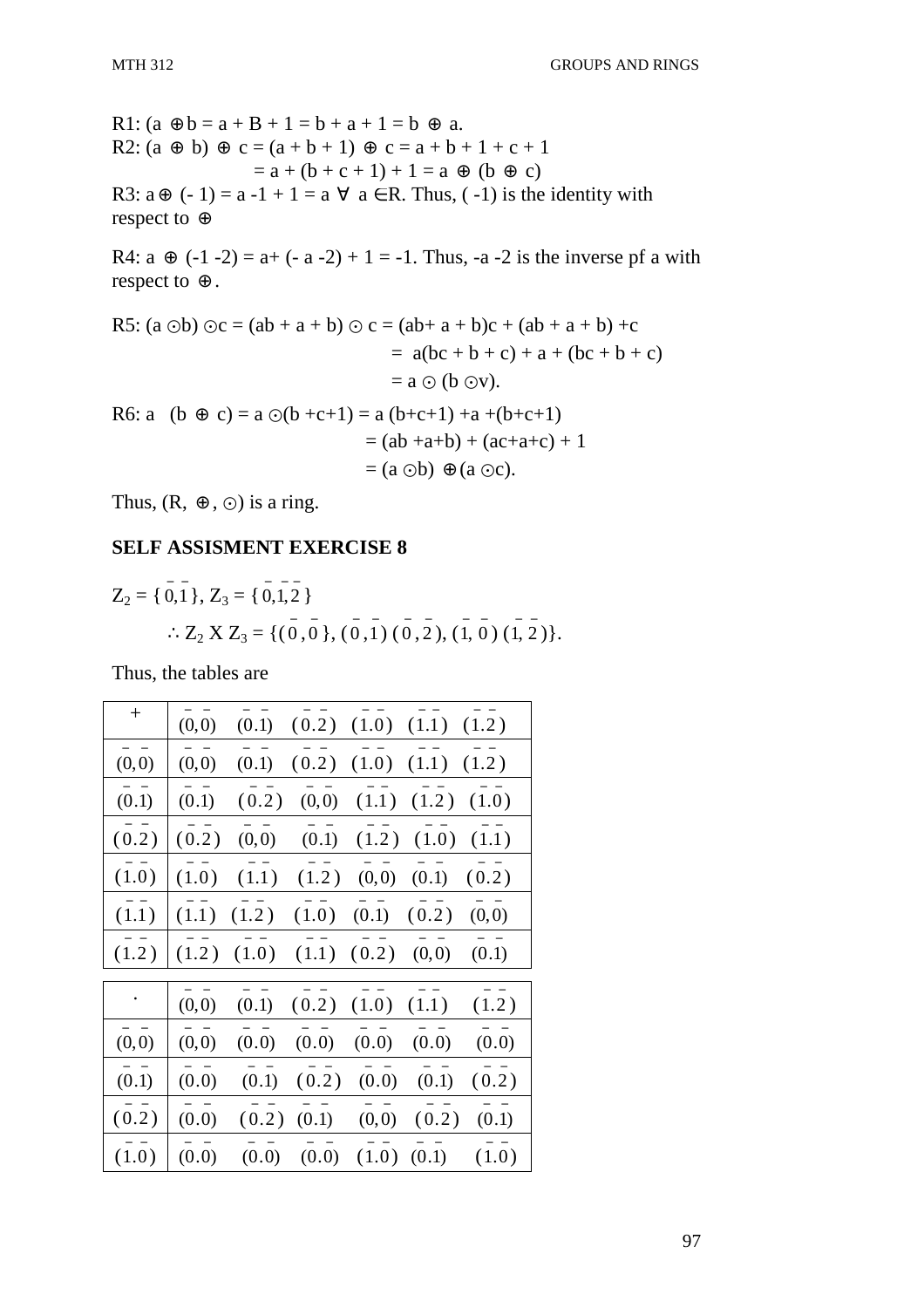|  |  |  | $(1.1)$ $(0.0)$ $(0.1)$ $(0.2)$ $(1.0)$ $(1.1)$ $(0.2)$                                                                                                                                                                            |
|--|--|--|------------------------------------------------------------------------------------------------------------------------------------------------------------------------------------------------------------------------------------|
|  |  |  | $(\overline{1},\overline{2})$ $\begin{bmatrix} 0.\overline{0} \end{bmatrix}$ $(\overline{0},\overline{2})$ $(\overline{0},\overline{1})$ $(\overline{1},\overline{0})$ $(\overline{1},\overline{2})$ $(\overline{1},\overline{1})$ |

#### **SELF ASSISMENT EXERCISE 9**

Note that  $+$  and . are binary operations on  $\{0\}$ . The properties R1 – R6 are invially satisfied.

Now, suppose a singleton {a} is a ring. Then this must contain the additive identity). Thus,  ${a} = {0}$ .

#### **SELF ASSISMENT EXERCISE 10**

We know that  $a + 0 = a \forall a \in \mathbb{R}$ . But, by Theoren 1 we know that a.  $0 =$ 0. Thus,  $a = 0 \forall a \in R$ . That is,  $R = \{0\}$ 

#### **SELF ASSISMENT EXERCISE 11**

Since  $(a+b)^1 = a^1 + b^1$ , the statement is true for  $n = 1$ . Assume that the equality is true for  $n = m$ , i.e.,

$$
(a+b)^{m} = a^{m} + {}^{m}C_{1}a^{m-1}b + ... + {}^{m}C_{m-1} ab^{m-1} + b^{m}.
$$
  
\nNow,  $(a+b)^{m+1} = (a+b) (a+b^{m} = (a+b) (\sum_{k=0}^{m} {}^{m}C_{k} a^{m-k} b^{k})$   
\n
$$
= \sum_{k=0}^{m} {}^{m}C_{k} a^{m-k+1} b_{k} + \sum_{k=0}^{m} {}^{m}C_{k} a^{m-k} b^{k+1}, by distributivity.\n
$$
= (a^{m+1} + {}^{m}C_{1} a^{m+1-1} b + {}^{m}C_{2} a^{m+1-2} b^{2} + ... + {}^{m}C_{m} ab^{m})
$$
\n
$$
+ ({}^{m}C_{0} a^{m}b + {}^{m}C_{1} a^{m-1} b^{2} + ... + {}^{m}C_{m-1} ab^{m} + b^{m+1})
$$
\n
$$
= a^{m+1} + ({}^{m}C_{1} + {}^{m}C_{0}) a^{m+1-1} b + ... + ({}^{m}C_{k} + {}^{m}C_{k-1}) a^{m+1-k} b^{k} + ... + b^{m+1}
$$
\n
$$
= a^{m+1} + {}^{m+1}C_{1} a^{m+1-1} b + ... + {}^{m+1}C_{k} a^{m+1-k} b^{k} + ... + {}^{m+1}C_{m} a n^{m} + b^{m+1}
$$
\n
$$
(Since {}^{m}C_{k} + {}^{m}C_{k-1} = {}^{m+1}C_{k})
$$
$$

Thus, the equality is true for  $n = m + 1$  also.

Hence, by the p[principle of induction, it is true for all n.

#### **SELF ASSISMENT EXERCISE 12**

Let e and *e*′ be two multiplicative identity elements of R. then

 $e = e$ .  $e'$ , since e is multiplicative identity.

 $= e'$ , since e is multiplicative identity.

Thus,  $e = e'$ , i.e., the mtliplicative identity of R is unique.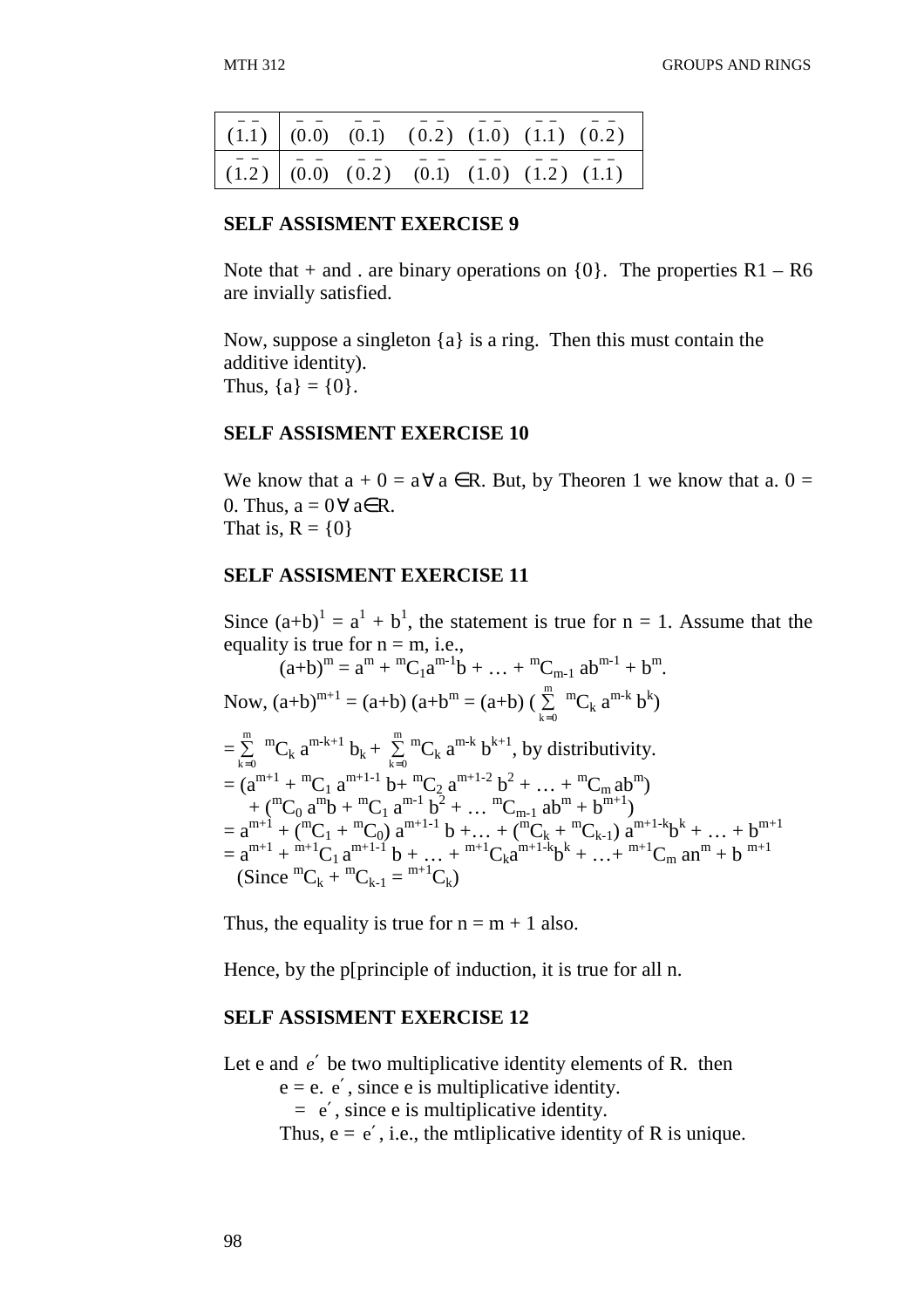# **SELF ASSISMENT EXERCISE 13**

for  $n = 1$ ,  $nZ = Z$  is a commutative ring with identity 1.  $\forall n > 1$ , nZ is commutative, but without identity. Zn is commutative with identity  $\overline{1}$ .

 $Z + iZ$  is commutative with identity  $1 + i0$ .  $\wp(X)$  is commutative with identity X, since  $A \cap X = A \forall A \subseteq X$ .

C{0, 1} is commutative with identity : {0, 1}  $\rightarrow$  R: 1 (x) = 1

End A is not commutative. It has identity  $1_A: A \rightarrow A: 1_A(x) = x$ .

# **SELF ASSISMENT EXERCISE 14**

Since a  $\odot$  b = b $\odot$  a  $\forall$  a, b  $\in$  R,  $\odot$  is commutative. Also, a  $\odot$  0 = a  $\forall$  a $\in$  R. Thus, 0 is the multiplicative identity.

### **SELF ASSISMENT EXERCISE 15**

you must first check that the set satisfies R1-R6.

Note that  $\begin{bmatrix} 0 & 0 \\ 0 & 0 \end{bmatrix}$ ⅂  $\mathbf{r}$ Γ 0 0 0 0 is the additive identity.

 $\rfloor$ L Then you should check that  $AB = BA$  for any two elements A and B. 1 Γ  $1/2$   $1/2$ 

thus, the ring is commutative. It has identity  $\begin{bmatrix} 1/2 & 1/2 \\ 1/2 & 1/2 \end{bmatrix}$ 」  $\mathsf{L}$ L  $1/2$   $1/2$ .

# **SELF ASSISMENT EXERCISE 16**

for any  $a \in R$ ,  $a^2 = a$ . In particular,  $(2a)^2 = 2a \Rightarrow 4a^2 = 2a \Rightarrow 4a = 2a \Rightarrow 2a = 0 \Rightarrow a = -a$ .

Now, for any  $a, b \in R$ ,  $a + b \in R$ . ∴  $(a + b)^2 = a + b \implies a^2 + ab + ba + b^2 = a + b$  $\Rightarrow$  a  $_{-}$  ab + ba + b = a + b, since a<sup>2</sup> = a and b<sup>2</sup> = b  $\Rightarrow$  ab = - ba  $\Rightarrow$  ab = ba, since – ba = ba. Thus, R is commutative.

# **6.0 TUTOR MARKED ASSIGNMENT**

- 1) Show that the set of matrices is a commutative ring with unity.
- 2) Let R be a Boolean ring,(i.e  $a^2 = a \forall a \in R$ ). Show that a= -a for every  $a \in R$ . Hence show that R must be commutative.

# **7.0 REFERENCES/FURTHER READINGS**

Blacksell: Topics in Algebra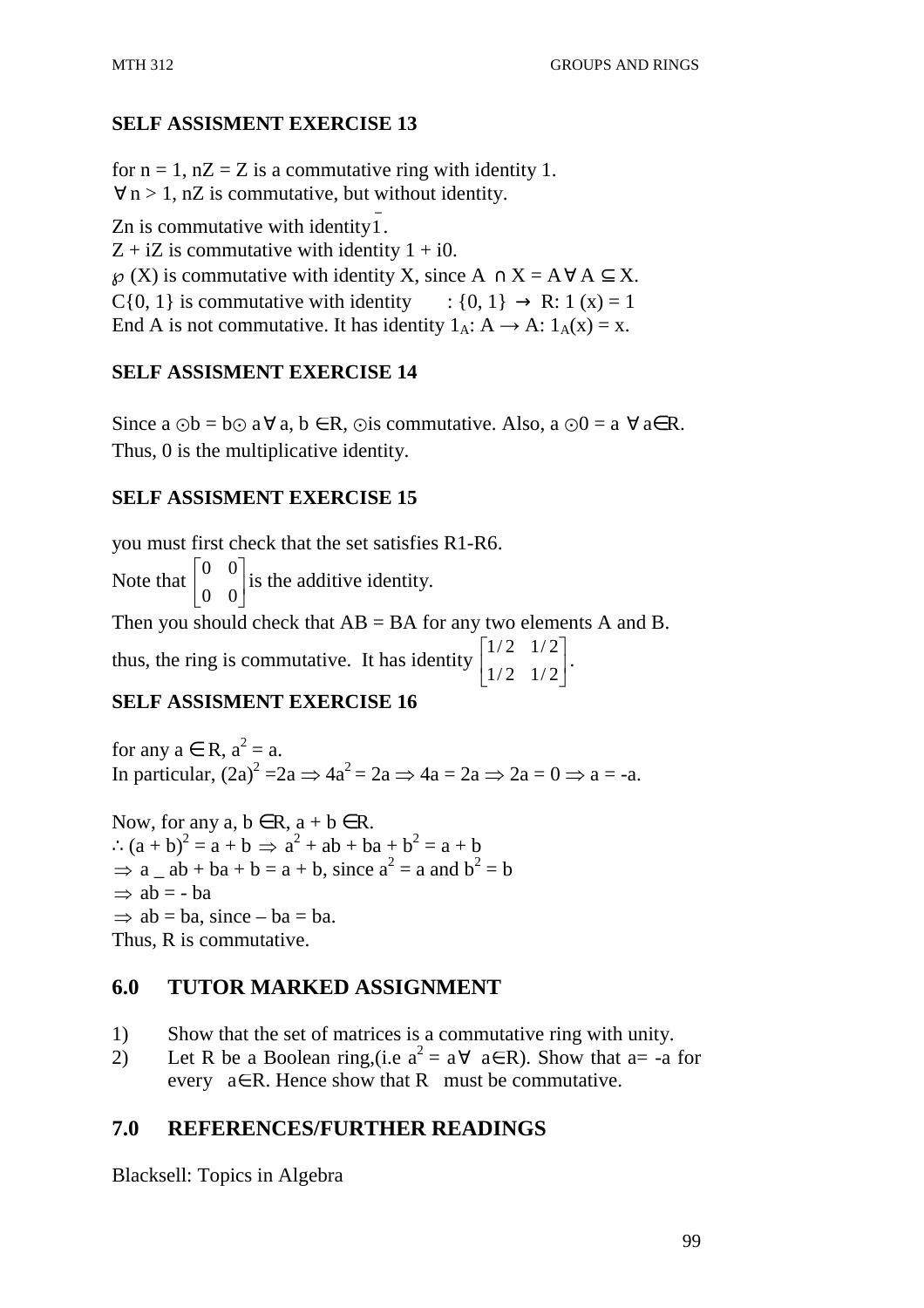Birkhaff and Melhnew(1972): A Survey of Modern Algebra.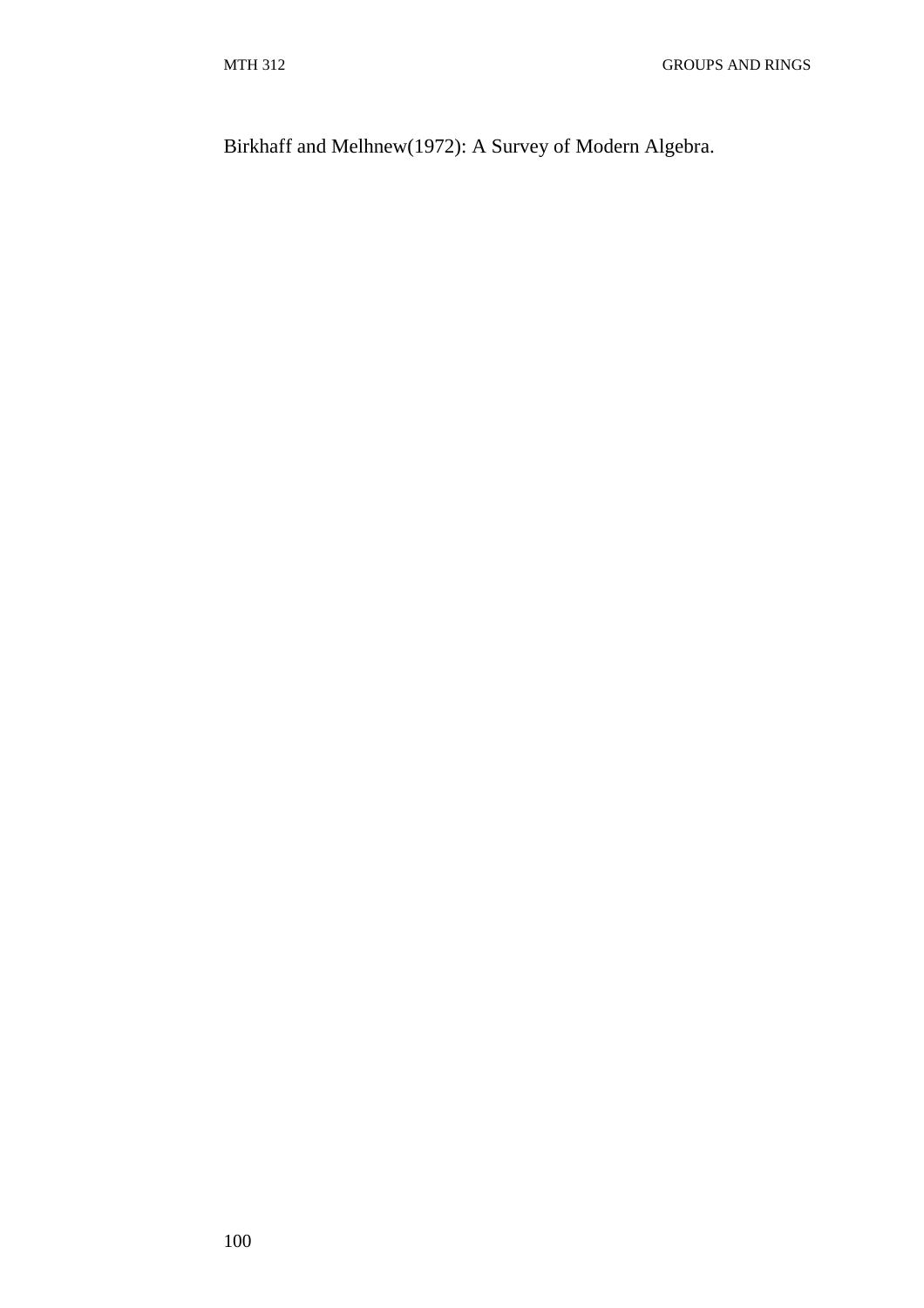# **UNIT 2 SUBRINGS AND IDEALS**

# **CONTENTS**

- 1.0 Introduction
- 2.0 Objectives
- 3.0 Main Content
	- 3.1 Subrings
		- 3.2 Ideals
		- 3.3 Quotient Rings
- 4.0 Conclusion
- 5.0 Summary
- 6.0 Tutor Marked Assignment
- 7.0 References/Further Readings

# **1.0 INTRODUCTION**

In this unit we will study various concepts in ring theory corresponding to some of those that we discussed in group theory. We start with the notion of a subring, which corresponds to that of a subgroup as you may have guessed already.

Then we take a close look at a special kind of subgring, called an ideal. You will see that the ideals in a ring play the role of normal subgroups in a group. That is, they help us to define a notion in ring theory corresponding to that of a quotient group, namely, a quotient ring.

After defining quotient rings, we will look at several examples of such rings. But you will only be able to realize the importance of quotient rings in the future units.

We hope that you will be able to meet the following objectives of this unit, because only then will you be comfortable in the future unit of this course.

# **2.0 OBJECTIVES**

After reading this unit you should be able to

- give examples of subgrings and ideals of some familiar rings;
- check whether a subset of a ring is a subgring or not;
- check whether a subset of a ring is an ideal or not;
- define and give examples of quotient ring.

# **3.0 MAIN CONTENT**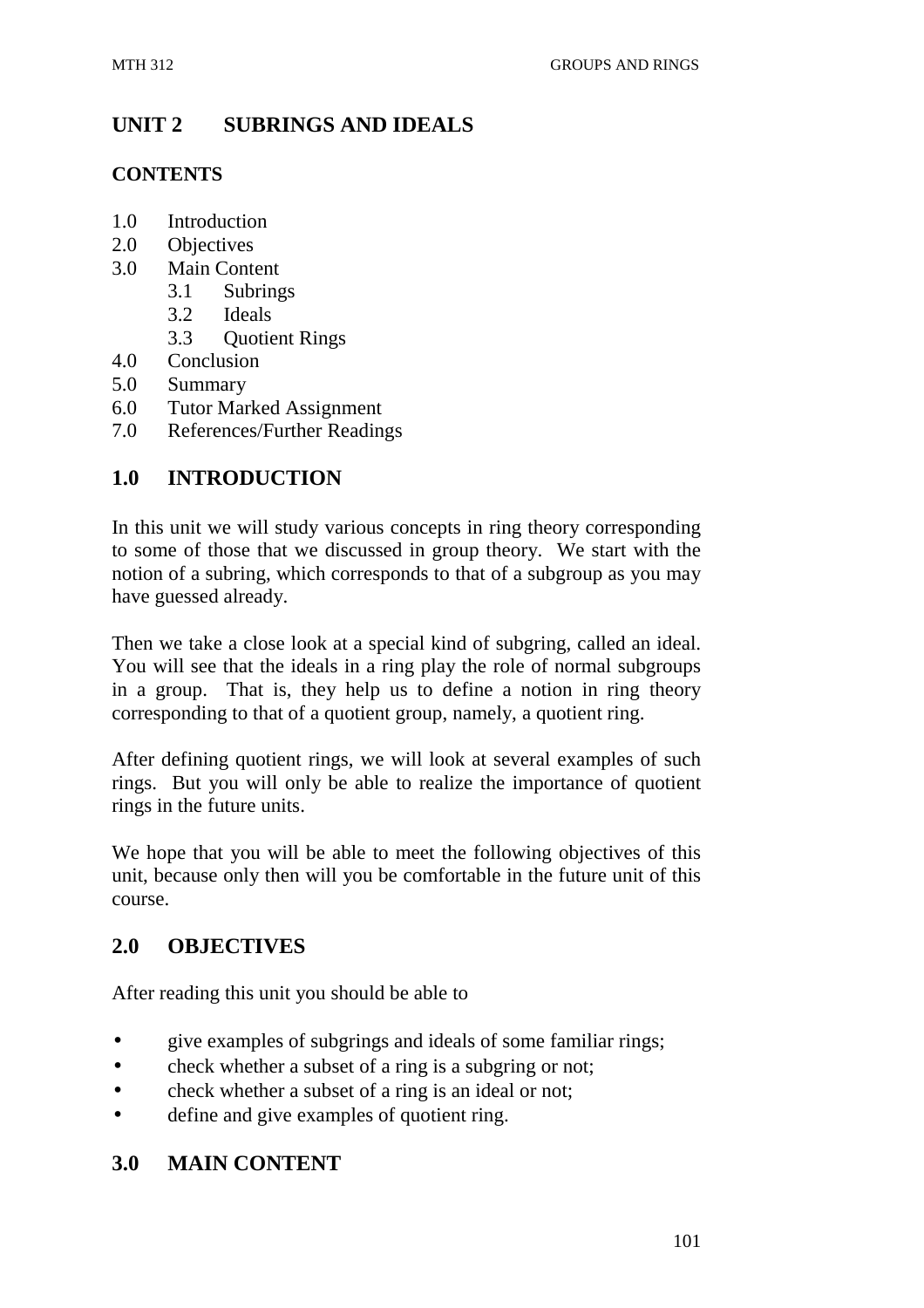# **3.1 Subrings**

In Unit 3 of MTH 211, we introduced you to the concept of subgroups of a group. In this section we will introduce you to an analogous notion for rings. Remember that **for us a ring means a commutatiove ring.**

In the previous unit you saw that, not only is  $Z \subset Q$ , but Z and Q are rings with respect to the same operations. This shows that Z is a subring of Q, as you will now realize.

**Definition:** Let  $(R + ...)$  be a ring and S be subset of R. We say that S is a subring of R, if  $(S + ...)$  is itself a ring, i.e., S is a ring with respect to the operations on R.

For example, using Example 1 unit 1 of this module we can say that 2Z, the set of even integers, is a subring of Z.

Before giving more examples, let us analyse the definition of a subring. The definition says that a subring of a ring R is a ring will respect to the operations on R, Now, the distributive commutative and associative laws hold good in R. Therefore, they hold good in any subset of R also. So, to prove that a subset S of R is a ring we don't need to check all the 6 axioms R1-R6 for S. It is enough to check that

- i) S is closed under both + and.,
- ii)  $0 \in S$ , and
- iii) for each  $a \in S$ ,  $-a \in S$ .

If S satisfies these three conditions, then S is a subring of R. so we have an alternative definition for subring.

**Definition:** Let S be a subset of a ring  $(R, +, \cdot)$ . S is called a subring of R if

- i) S is closed under + and . , i.e.,  $a + b$ ,  $a.b \in S$  whenever  $a, b \in S$ ,
- ii)  $0∈S$ , and
- iii) for each  $a \in S$ ,  $-a \in S$ .

Even this definition can be improved upon. For this recall from Unit 3 of MTH 211, that  $(S; +) \leq (R, +)$  if  $a - b \in S$  whenever a,  $b \in S$ . This observation allow us to give a set of conditions for a subset to be a subring, which are easy to verify.

**Theorem 1:** Let S be a non-empty subset of  $(R, +, \cdot)$ . Then S is a subring of R if only if a)  $x - y \in S \forall x, y \in S$ ; and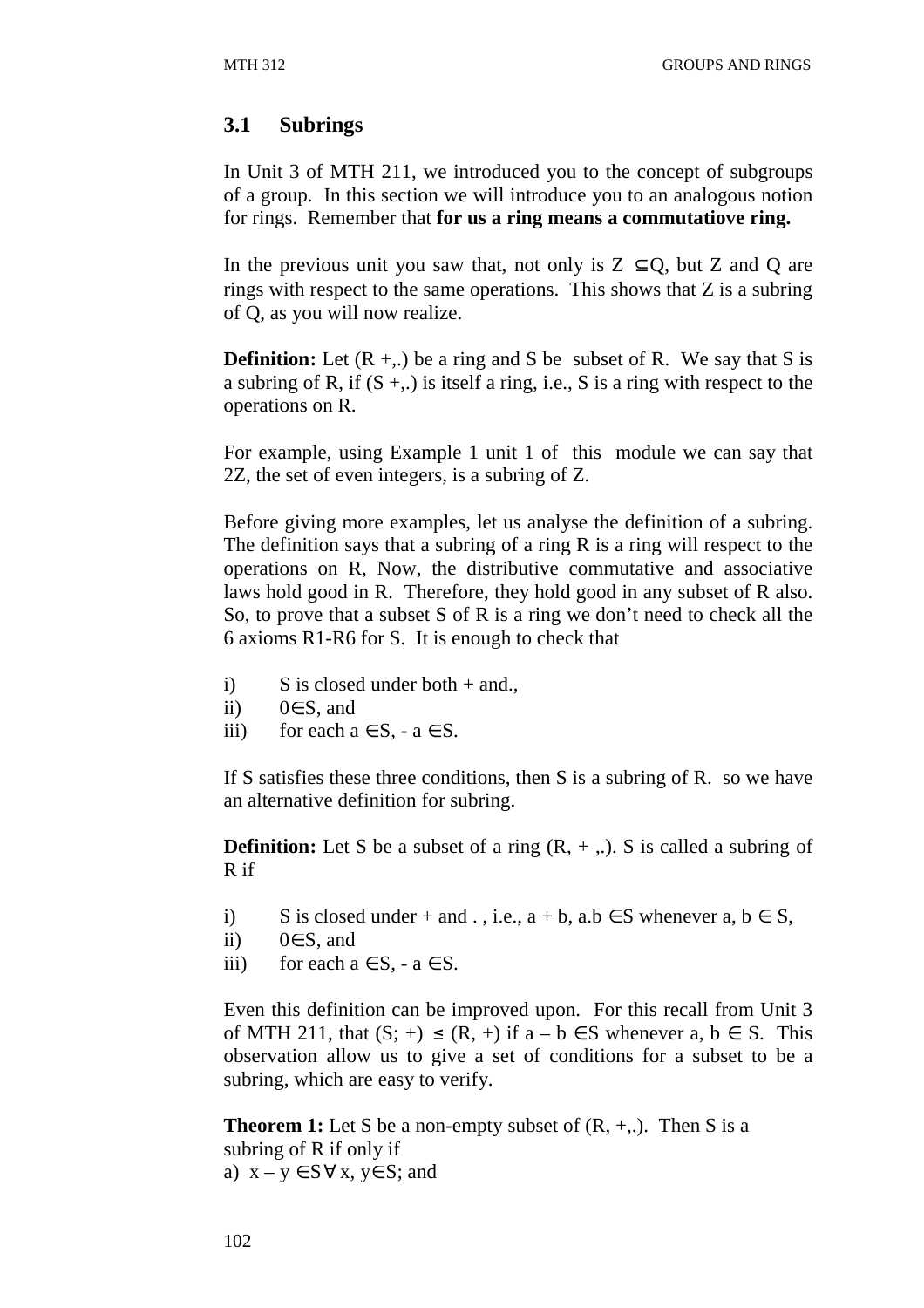b)  $xy \in S \ \forall x, y \in S$ .

**Proof:** We need to show that S is a subring of R according to our definition iff satisfies (a) and (b). now S is a subring of R iff(S, +)  $\leq$  $(R,+)$  and S is closed under multiplication, i.e. if (a) and (b) hold.

So, we have proved the theorem.

This theorem allows us a neat way of showing that a subnset is a subring..

Let us look at some exmples.

We have already noted that Z is a subring of O. In fact, you can use Theorem 1 to check that Z is subring of R, C and  $Z + iZ$  too. You can also verify that Q is a subring of R, C and  $Q + \sqrt{2Q} = \{ \alpha +$  $\sqrt{2\beta}$  |  $\alpha, \beta \in \mathcal{Q}$  }.

The following exercise will give you some more examples of subrings.

# **SELF ASSISMENT EXERCISE 1**

Show that R is a subring of C, Z + iZ is a subring of C and Q +  $\sqrt{2Q}$  is a subring of R.

Now, let us look at some examples of subring other than the sets of numbers.

**Example 1:** Consider  $Z_6$ , the ring of integers modulo 6. show, that  $3Z_6 =$  $\{3.0, 3.1, \ldots, 3.5\}$  is a subring of  $Z_6$ 

**Solution:** firstly, do you agree that  $3Z_6 = \{0, 3\}$ ? Remember that  $\overline{6} =$  $0,9 = 3$ , and so on.

Also,  $0 - 3 = -3 = 3$ . Thus,  $x - y \in 3Z_6$  is a subring of  $Z_6$ .

**Example 2:** Consider the ring  $\wp(X)$  given in Example 4 if unit 1 of this module . show that  $S = \{ \emptyset, X \}$  is a subring of  $\mathcal{O}(X)$ .

**Solution:** Note that  $A \Delta A = \emptyset \forall A \in \mathcal{D}(X)$ . ∴  $A = -A$  in  $\mathcal{D}(X)$ . Now to apply theorem 1 we first note that S is non-empty.

Next, ø  $\Delta \varnothing$  =  $\varnothing \in S$ ,  $X \Delta X = \varnothing \in S$ ,  $\emptyset$   $\Delta X = X \in S$ ,  $\emptyset$   $\cap$   $\emptyset = \emptyset$   $\in$  S,  $X \cap X = X \in S$ ,  $\emptyset$   $X = \emptyset \in S$ . Thus, by Theorem 1, S is a subring of  $\mathcal{P}(X)$ .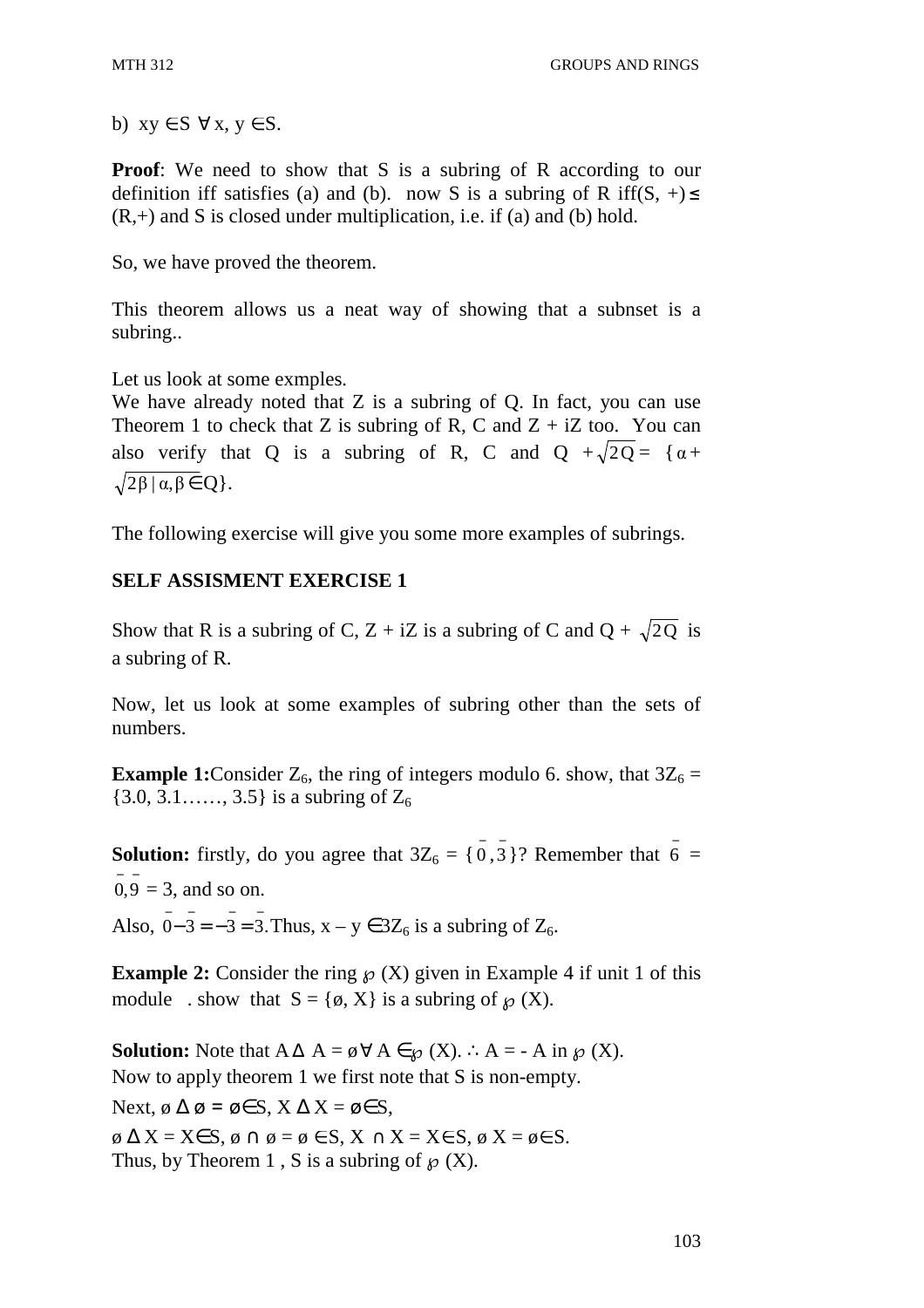Try a related exercise now.

#### **SELF ASSISMENT EXERCISE 2**

Let  $A \subsetneq X$ ,  $A \neq \emptyset$ . Show that  $S = \{\emptyset, A, A^c, X\}$  is a subring of  $\wp(X)$ .

E 2 shows that for each proper subset of X we get a subring of  $\mathcal{P}(X)$ . Thus, a ring can have several subrings. Let us consider two subrings of the ring  $Z^2$ .

**Example 3**: show that  $S = \{n, 0\}$ |n∈Z} is a subring of Z X Z. Also show that  $D = \{(n, n) | n \in \mathbb{Z}\}\$ is a subring of  $\mathbb{Z} \times \mathbb{Z}$ .

**Solution:** You can recall the ring structure of  $Z^2$  from example 8 of unit 1. Both S and D are non-empty. Both of them satisfy (a) and (b) of Theorem 1. Thus, S and D are both subrings of  $Z^2$ .

We would like to make a remark here which is based on the examples of subrings that you have seen so far.

**Remark:** i) If R is a ring with identity, a subring of R may or may not be with identity. For example, the ring Z has identity 1, but its subring  $nZ$  ( $n \geq 2$ ) is without identity.

ii) The identity of a subring, if it exists, may not coincide with the identity of the ring. For example, the identity of the ring  $Z X Z$  is  $(1, 1)$ .

But the identity of its subring  $ZX \{0\}$  is (1.0).

Try the following exercise now.

#### **SELF ASSISMENT EXERCISE 3**

show that  $S = \begin{cases}$ ∤  $\int$  $\overline{\phantom{a}}$ 」 1  $\mathbf{r}$ L Γ *b a* 0 0  $a, b \in Z$ J  $\left\{ \right\}$  $\mathcal{L}$ is a subring of  $R = \begin{cases}$ ∤  $\int$  $\overline{\phantom{a}}$  $\rfloor$ 1  $\mathsf{I}$ L Γ 0 b  $\begin{bmatrix} a & 0 \\ 0 & 1 \end{bmatrix}$  a,  $b \in \mathbf{R}$ J  $\left\{ \right\}$  $\mathcal{L}$ . Does S have a unit element?

If yes, then is the unit element the same as that of R?

Now let us look at an example which throws up several subrings of any ring.

**Example 4:** Let R be a ring and  $a \in R$ . Show that the set  $aR = \{ ax \mid x \}$  $\in$ R} is a subring of R.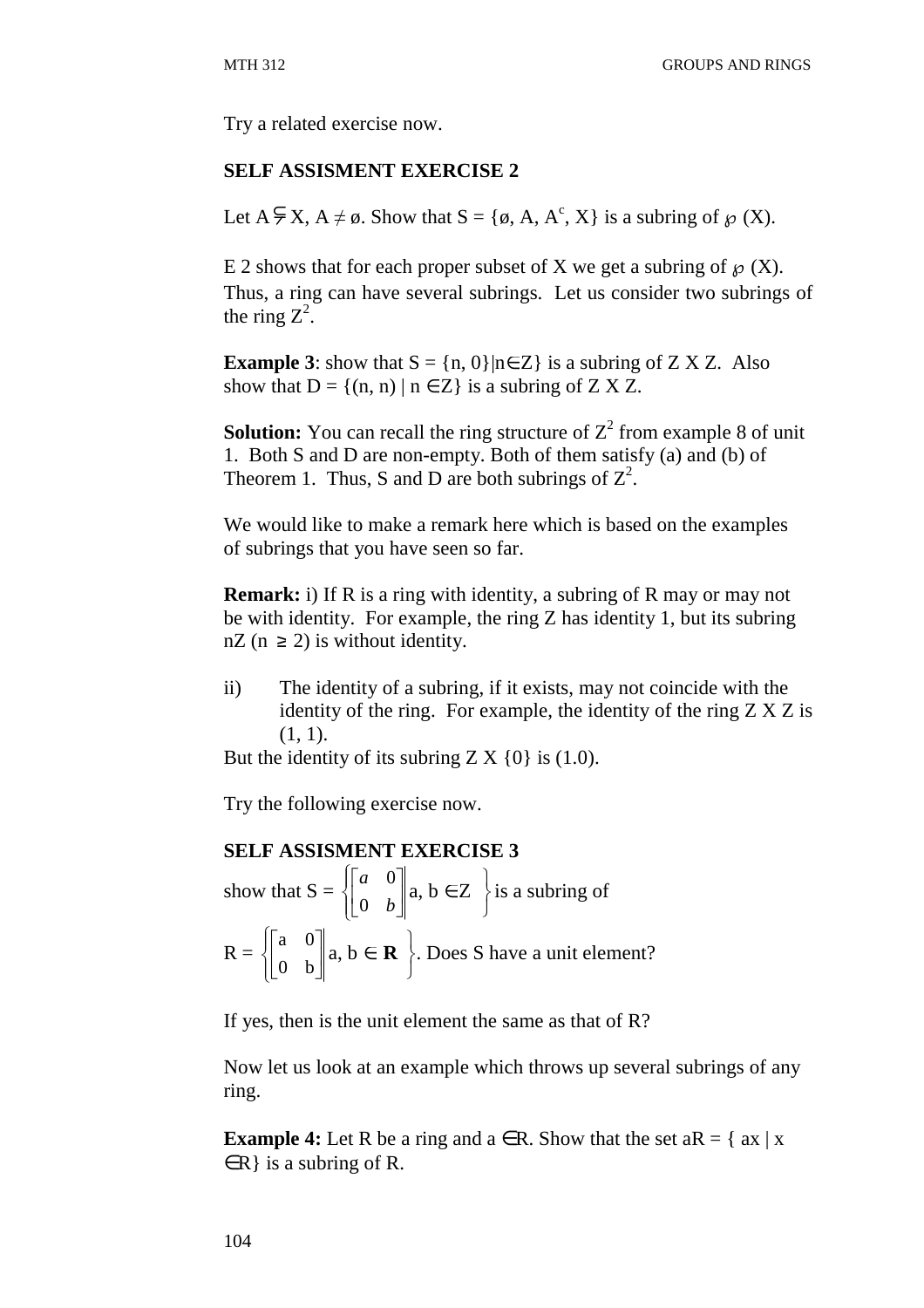**Solution**: Since  $R \neq \emptyset$ , a $R \neq \emptyset$ . Now, for any two elements ax and ay of aR,  $Ax - ay = a(x - y) \in aR$  and  $(ax) (ay) = a(xay) \in aR$ . Thus, by Theorem 1, aR is a subring of R.

Using Example 4 we can immediately say that  $\overline{m}Z_n$  is a subring of  $Z_n$ 

 $\forall m \in \mathbb{Z}_n$ . This also shows us a fact that we have already seen: nZ is a subring of  $Z \forall n \in Z_n$ .

Try these exercises now.

# **SELF ASSISMENT EXERCISE 4**

For any ring R, show that {0} and R are its subrings.

# **SELF ASSISMENT EXERCISE 5**

Show that if A is a subring of B and B is a subring of C, then A is a subring of C.

# **SELF ASSISMENT EXERCISE 6**

Give an example of a subset of Z which is not a subring.

# **SELF ASSISMENT EXERCISE 7**

Is very useful. For instance, E1 and E5 tell us that  $Q + \sqrt{2Q}$  is a subring of C.

Now let us look at some properties of subrings. From unit 3 you know that the intersection of two or more subgroup is a subgroup. The following result says that the same is true for subrings.

**Theorem 2**: Let S<sub>1</sub> and S<sub>2</sub> be subring of a ring R. Then  $S_1 \cap S_2$  is also a subring of R.

**Proof:** Since  $0 \in S_1$  and  $0 \in S_2$ ,  $0 \in S_1 \cap S_2$ . ∴ $S_1 \cap S_2 \neq \emptyset$ .

Now, let  $X, y \in S_1 \cap S_2$ . Then  $x, y \in S_1$  and  $z, y \in S_2$ , thus, by Theorem 1, x – y and xy are in S<sub>1</sub> as well as in S<sub>2</sub>, they lie in S<sub>1</sub> ∩ S<sub>2</sub>.

Thus,  $S_1 \cap S_2$  is a subring of R.

On the same lines as the proof above we can prove that **the intersection of any family of subring of a ring R is a subring of R.**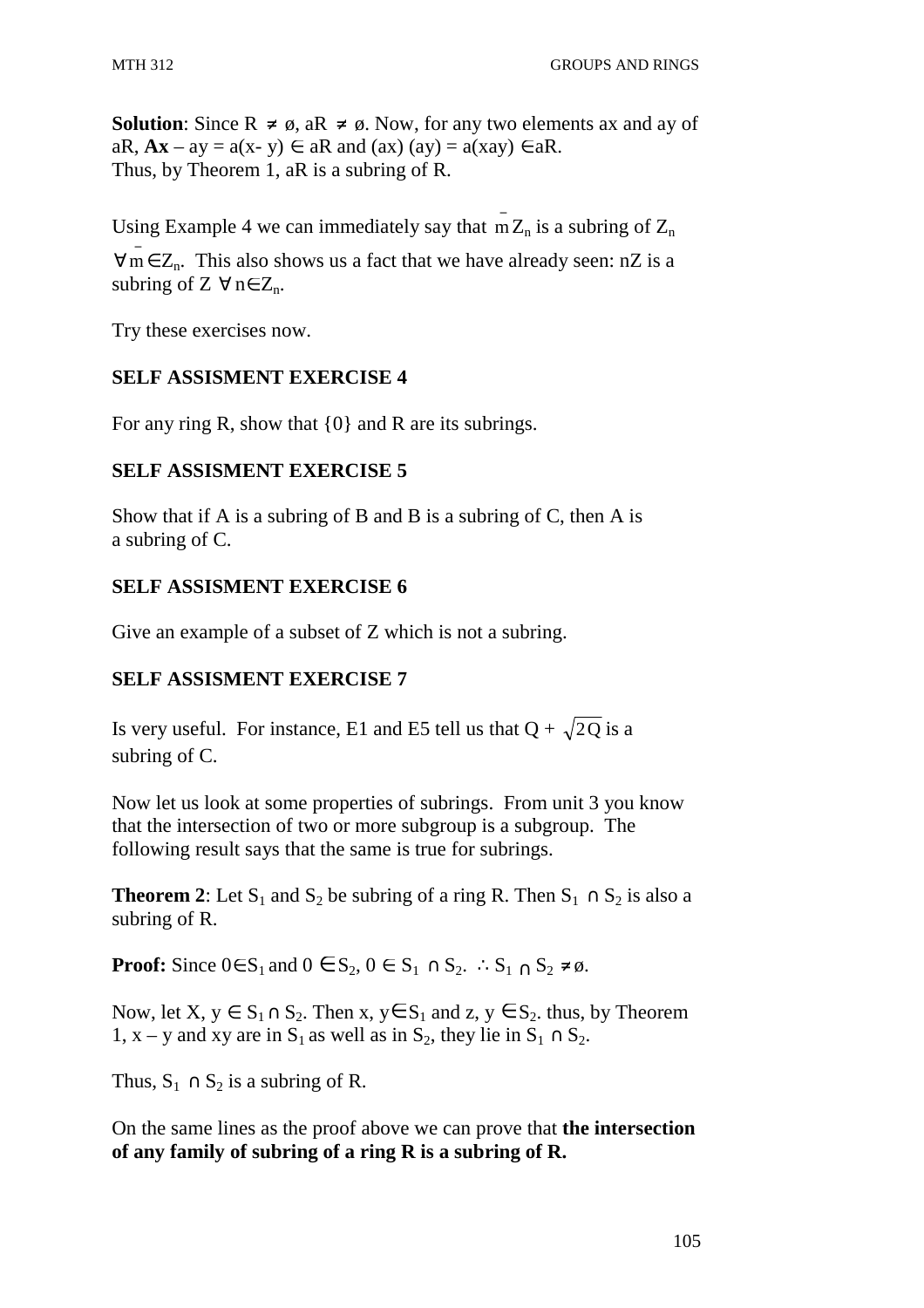Now consider the union of subrings of a ring. So you think it will be a subring? Consider the following exercise.

# **SELF ASSISMENT EXERCISE 8**

You know that  $Z + iZ$  and Q are subrings of C. Is their union a subring of C? why?

Now let us look at the Cartesian product of subrings.

Theorem 3: Let  $S_1$  and  $S_2$  be subring of the rings  $R_1$  and  $S_2$ , respectively. Then  $S_1$  X  $S_2$  is a subring of  $R_1$  X  $R_2$ .

**Proof:** since S<sub>1</sub> and S<sub>2</sub> are subrings of R<sub>1</sub> and R<sub>2</sub>, S<sub>1</sub> ≠ ø and S<sub>2</sub> ≠ ø. ∴S<sub>1</sub>  $X S_2 \neq \emptyset$ .

Now, let (a, b) and  $(a', b') \in S_1 X S_2$ . Then a,  $a' \in S_1$  and b,  $b' \in S_2$ . As  $S_1$ and  $S_2$  are subrings,  $a = a'$ ,  $a \cdot a' \in S_1$  and  $b - b'$ ,  $b \cdot b' \in S_2$ .

(WE are using  $+$  and . for both  $R_1$  and R2 here, for convenience.) Hence,  $(a, b) - (a', b') = (a - a', b - b') \in S_1 X S_2$ , and

 $(a,b)$ .  $(a',b') - aa', bb') \in S_1 X S_2$ .

You can use this result to solve the following exercise.

# **SELF ASSISMENT EXERCISE 9**

Obtain two proper non-trivial subrings of  $Z X R$  (i.e., subrings which are neither zero nor the whole ring).

Let us now discuss an important class of subrings.

# **3.2 Ideals**

In Module 1, you studied normal subgroups and the role that they play in group theory. You saw that the most important reason for the existence of normal subgroups is that they allow us to define quotient groups. In ring theory we would like to define a similar concept a quotient ring. In this section we will discuss a class of subrings that will help us to do so. These subrings are called Ideals. While exploring algebraic number theory, the  $19<sup>th</sup>$  century mathematicians Dedekind, Kronecker and others developed this concept. Let us see how we can use it to define a quotient ring.

Consider a ring  $(R, +,.)$  and a subring 1 of R. As  $(R +)$  is an abelian group, the subgroup, 1 is normal in  $(R,+)$ , and hence the set  $R/1 = \{a +1\}$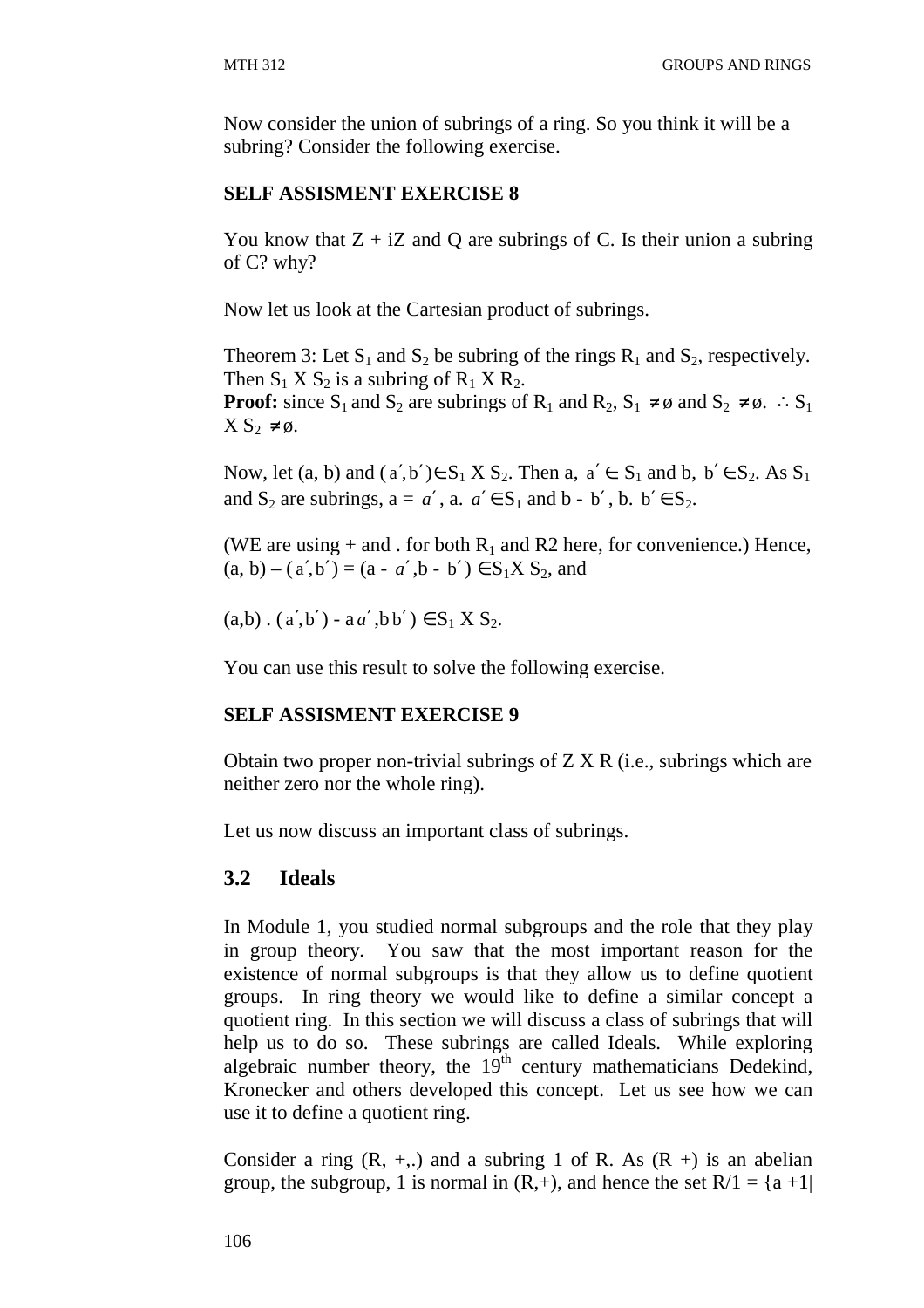$a \in R$ , of all cosets of 1 in R, is a group under the binary operation + given by  $(a + 1) + (b + 1) = (a + b) + 1$ for all  $a + 1$ ,  $b+ 1 \in R/1$ . we wish to define. on R/1 so as to make R/1 a ring. You may think that the most natural way to do so is to define  $(a+1)$ .  $(b + 1) = ab + 1 \forall a+1, b+1 \in R$ 

But, is this well defined? Not always. For instance, consider the subring Z of R and the set of cosets of Z in R. now, since  $1 = 1 - 0 \in Z$ ,  $1 + Z =$  $0 + Z$ .

Therefore, we must have  $(\sqrt{2+Z})$ .  $(1+Z) = (\sqrt{2+Z})$ .  $(0+Z)$ , i.e.,  $\sqrt{2+Z} = 0+Z$ , i.e.  $\sqrt{2} \in Z$ . But this is a contradiction. Thus, our definition of multiplication is not valid for the set R/Z.

But, it is valid for R/1 if we add some conditions on 1. What should these conditions be? To answer this, assume that the multiplication in (2) is well defined.

Then,  $(r + 1)$ ,  $(0 + 1) = r \cdot 0 + 1 = 0 + 1 = 1$  for  $r \in R$ .

Now, you know that if  $x \in 1$ , then  $x + 1 = 0 + 1 = 1$ As we have assumed that is well defined, we get  $(r+1)$ .  $(x+1) = (r+1)$ .  $(0+1) = 0+1$  whenever  $r \in R$ ,  $x \in 1$ . i.e.,  $rx + 1 = 1$  whenever  $r \in R$ ,  $x \in 1$ .

Thus,  $rx \in 1$ , whenever  $r \in R$ ,  $x \in 1$ . So, if. is well defined we see that the subring 1 must satisfy the additional condition that  $rx \in 1$  whenever  $r \in R$  and  $x \in 1$ .

In sec3.3 we will prove that this extra condition on 1 is enough to make the operation, a well defined one and  $(R/1, +,.)$  a ring. In this section we will consider the subrings 1 of R on which we impose the condition rx∈ 1 whenever  $r \in R$  and  $x \in 1$ .

**Definition**: We call a non-empty subset 1 of a ring  $(R, +,.)$  an ideal of R if

i)  $a - b \in 1 \forall a, b \in 1$ , and

ii)  $ra \in 1$  for all  $r \in R$  and  $a \in 1$ .

Over here we would like to remark that we are always assuming that our rings are commutative. In the cse of non-commutative rings the definition of an ideal is partially modified as follows.

A nomn-empty subset 1 of a non-commutative ring R is an ideal if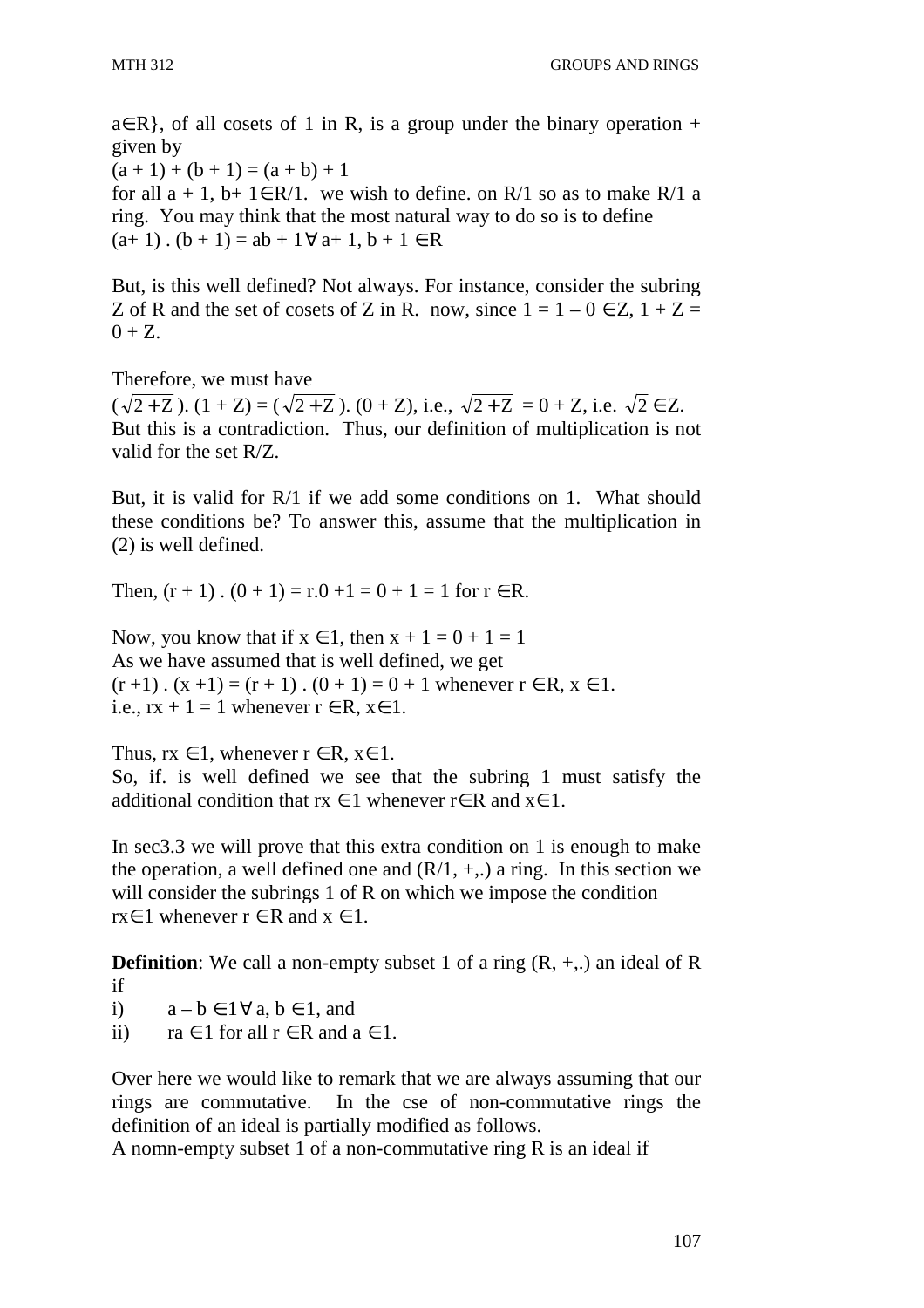- i)  $a b \in 1 \forall a, b \in 1$ , and
- ii)  $ra \in 1$  and  $ar \in 1 \forall a \in 1$  re R.

Now let us consider some examples. In E 4 you saw that for any ring R, the set {0} is a subring. In fact, it is an ideal of R called the trivial ideal of R. Other ideals, if they exist, are known as non-trivial ideals of R.

You can also verify that every ring is an ideal of itself. If an ideal 1 of a ring R is such that  $1 \neq R$ , then 1 is called **a proper ideal of R**.

For example, if  $n \neq 0$ , 1, then the subring  $nZ = \{nm | m \in Z\}$  is a proper non-trivial ideal of Z. This is because for any  $z \in Z$ ,  $z(nm) = n(zm)$ ∈nZ.

Try this exercise now

### **SELF ASSISMENT EXERCISE 10**

Show that  $\{\overline{0} \quad \overline{3}\}$  and  $\{\overline{0}, \overline{2}, \overline{4}\}$  are proper ideads of  $Z_6$ .

Now let us consider some more examples of ideals.

Example 5: Let X be an infinite set. Consider 1, the class of all finite subsets of X. Show that 1 is an ideal of  $\mathcal{D}(X)$ .

**Solution:**  $1 = \{A | A$  is a finite subset of X $\}$ . Note that

- i)  $\phi \in 1$ , i.e., the zero element of  $\mathcal{O}(X)$ . is in 1.
- ii)  $A B = a + (B) = A + B$ , as  $B = B$  in  $\mathcal{D}(X)$ .  $= A \triangle B$ .

Thus, if A,  $B \in I$ , then A –B is again a finite subset of X, and hence A –  $B \in 1$ ./

iii) AB – A ∩ B. Now, whenever A is a finite subset of X and B is any element of  $\wp(X)$ ,  $A \cap B$  is a finite subset of X\. Thus,  $A \in I$ and  $B \in \mathcal{D}(X)$ .  $\Rightarrow AB \in 1$ .

Hence, 1 is an ideal of  $\mathcal{P}(X)$ .

**Example 6:** Let X be a set and Y be a non-empty of X. Show that  $1 = {A \in \mathcal{D}(X) | A \cap Y = \emptyset}$  is an ideal of  $\mathcal{D}(X)$ .

In particular, if we take  $Y = \{x_0\}$ , where  $x_0$  is a fixed element of X, then  $1 = {A \in \mathcal{P}(X) \mid x_0 \notin A}$  is an ideal of  $\mathcal{P}(X)$ . **Solution**: Firstly,  $\emptyset \in 1$ .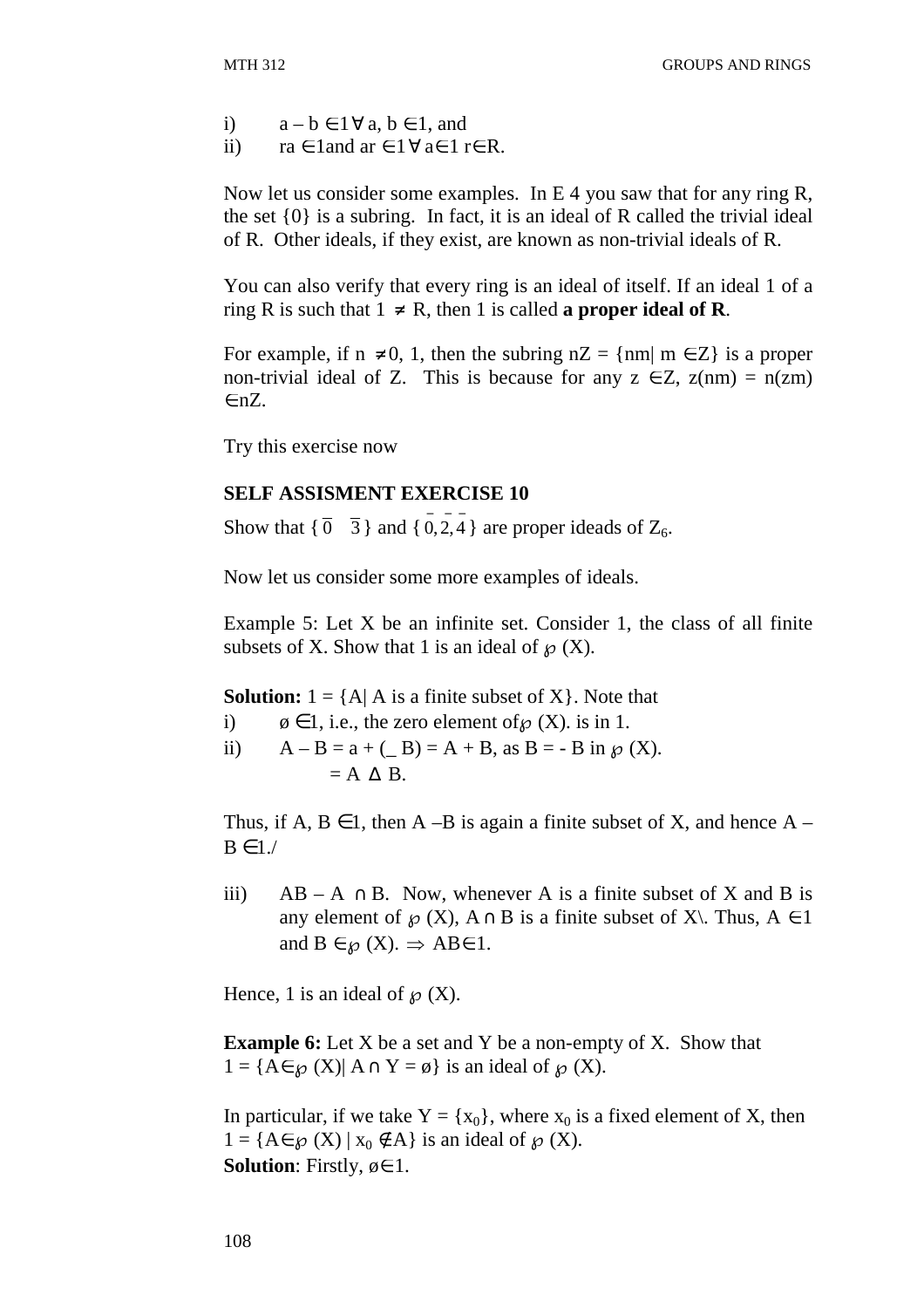Secondly,  $\forall A, B \in I$ ,  $(A - B) \cap Y = (A \Delta B) \cap Y = (a \cap Y)$   $(B \cap Y) = \emptyset \Delta \emptyset = \emptyset$ , so that A - $B \in 1$ 

Finally, for  $A \in 1$  and  $B \in \mathcal{P}(X)$ ,  $(AB) \cap Y = (A \cap B) \cap Y = (A \cap Y) \cap B = \emptyset \cap B = \emptyset$ , so that  $AB \in 1$ . Thus, 1 is an ideal of  $\mathcal{D}(X)$ .

**Example 7:** Consider the ring C[0, 1] given in Example 6 of Unit 9. Let  $M = \{f \in C[0, 1] | f(1/2) = 0\}$ . Show that M is an ideal of C[0, 1]. **Solution:** The zero element **o** is defined by  $\mathbf{0}(x) = 0$  for all  $x \in [0,1]$ . Sinc  $0(1/2) = 0$ ,  $0 \in M$ .

Also, if f,  $\in$  M and  $g \in C[0,1]$  then (fg) (1/2) = f(1/2) g(1/2) = 0 g(1/2)  $= 0$ , so fg  $\in M$ .

Thus, M is an ideal of  $C[0,1]$ .

When you study Unit 11, you will see that M is the kernel of the homomorphism  $\emptyset$ : C[0, 1]  $\to$  R:  $\emptyset$ (f) = f(1/2).

Now you can try an exercise that is a generalization of example 7.

### **SELF ASSISMENT EXERCISE 11**

Let  $a \in [0, 1]$ . Show that the set  $1_a = \{ f \in C[0, 1] | f(a) = 0 \}$  is an ideal of C[0, 1].

In the next exercise we ask you to look at the subring in Example 4.

### **SELF ASSISMENT EXERCISE 12**

Let R b a ring and  $a \in R$ . show that Ra is an ideal of R.

Now that you've solved E 11, solving E 9 is a matter of seconds! Let us see if E 11 can be generalized.

**Example 8:** For any ring R and  $a_1, a_2 \in R$ , show that  $Ra_1 + Ra_2 = {x_1a_1 + x_2, x_2 \in R}$  is an ideal of R.

**Solution:** Firstly,  $0 = 0a_1 + 0a_2$ . ∴0∈Ra<sub>1</sub> + ra<sub>2</sub>. Next,  $(x_1a_1 + x_2a_2) - (y_1a_1 + y_2a_2)$  $=(x_1 - y_1)a_{1+x}x^2 - y_2)a_2 \in Ra_1 + Ra_2 \ \forall x_1, x_1, y_1, y_2 \in R.$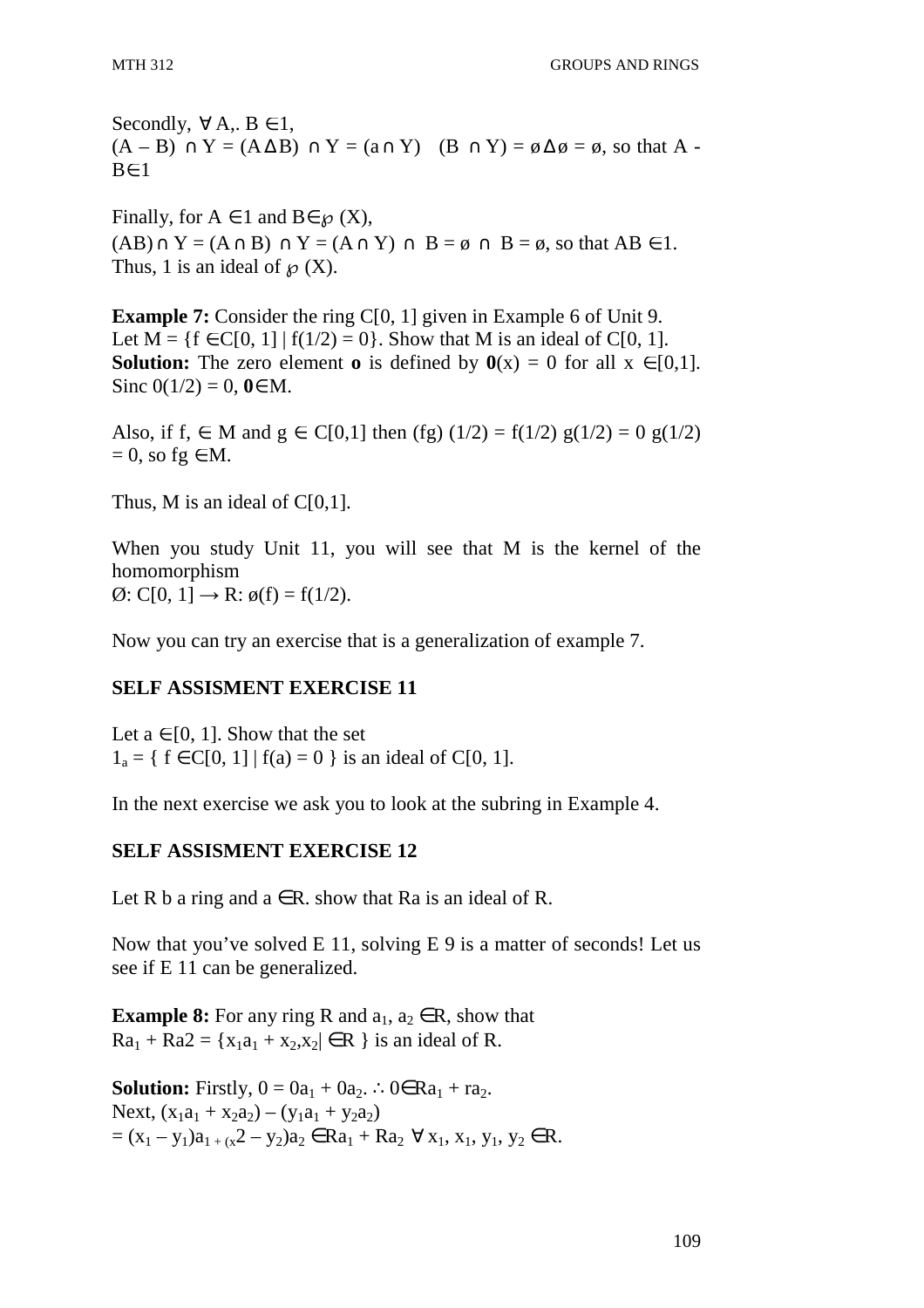Finally, for  $r \in R$  and  $x_1a_1 + x_2a_2 \in Ra_1 + Ra_2$ ,  $R(x_1a_1 + x_2a_2) = rx_1a_1 \in Ra_1 + Ra_2$ . Thus,  $Ra_1 + Ra_2$  is an ideal of R.

This method of obtaining ideals can extended to give ideals of the form  ${x_1a_1 + a_2a_2 + \ldots + x_na_n | x_1 \in R}$  for fixed elements  $a_1, \ldots, a_n$  of R. such ideals crop up again and again in ring theory. We give them a special name.

**Definition:** Let  $a_1$ , ...,  $a_n$  be given elements of a ring R. Then the ideal generated by  $a_1, \ldots, a_n$  is  $Ra_1 + Ra_2 + \ldots + Ra_n = \{ x_1a_1 + x_2a_2 + m + x_na_n | x_1 \in \mathbb{R} \}$ .  $a_1, \ldots, a_n$  are called the generators of this ideal.

We also denote this ideal by  $\langle a_{1a}^2, a_{2b}^2, \dots, a_{m}\rangle$ 

When  $n = 1$ , the ideal we get is called a **principal ideal**. Thus, if  $a \in R$ , then  $Ra =$  is a principal ideal of R. In the next block you will be using principal ideals quite a lot.

Now an exercise on principal ideals.

### **SELF ASSISMENT EXERCISE 13**

Let R be a ring with identity. Show that  $\langle 1 \rangle = R$ .

### **SELF ASSISMENT EXERCISE 14**

Find the principal ideals of  $Z_{10}$  generated by  $\frac{1}{3}$  and  $\frac{1}{5}$ .

Now we look at a special ideal of a ring. But, to do so we need to give a definition.

**Definition:** An element a of a ring R is called **nilpotent** if there exists a positive integer n such that  $a^n = 0$ .

For Example,  $\overline{3}$  and  $\overline{6}$  are nilpotent elements of Z<sub>9</sub>, since  $\overline{3}^2$  =  $\overline{9} = 0$  and  $\overline{6}^2 = 36 = 0$ . Also, in any ring R, 0 is a nilpotent element.

Now consider the following example.

**Exmple 9**: Let R be a ring. Show that the set of nilpotent element of R is an ideal of R. This ideal is called the **nil radical of R**.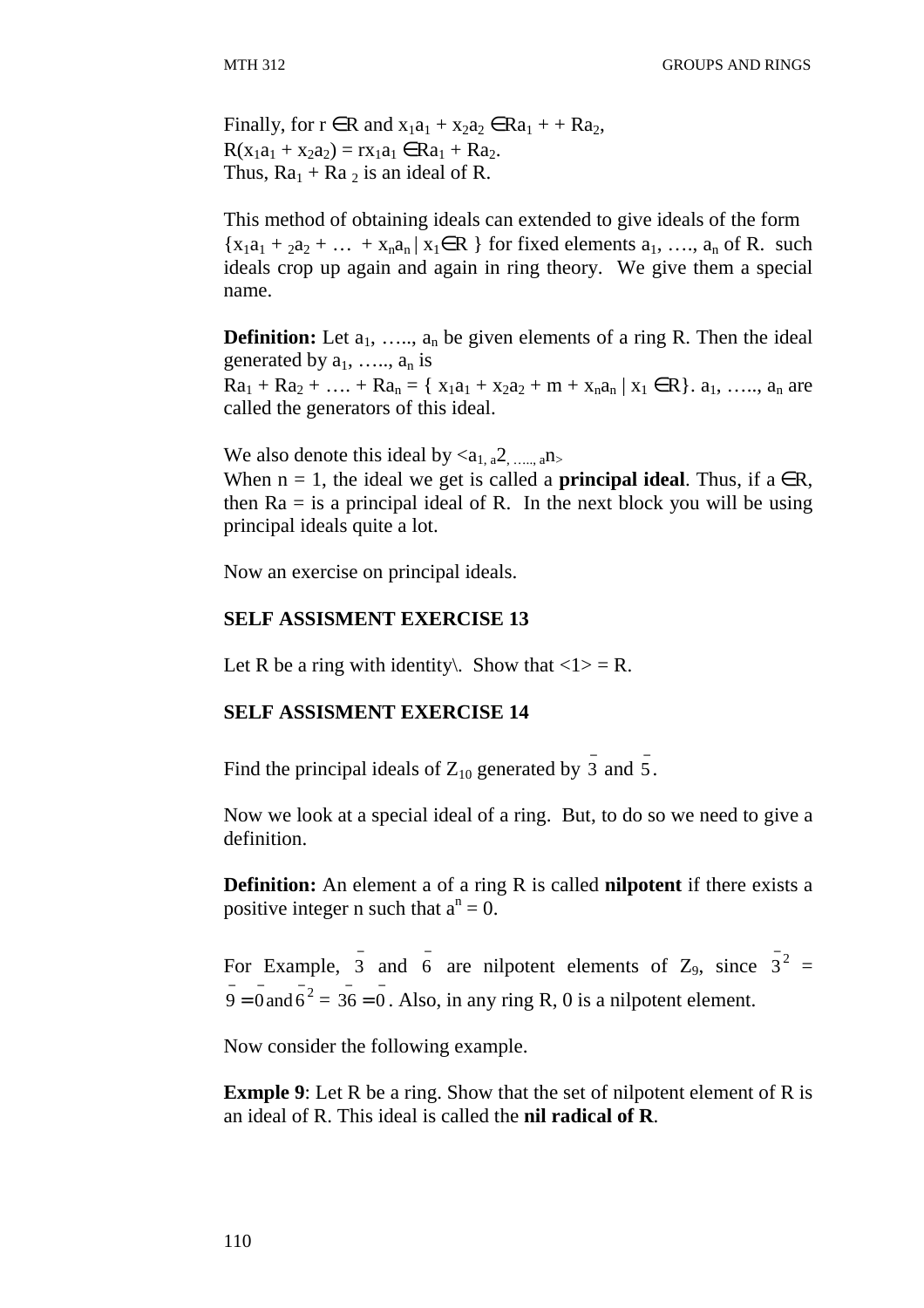**Solution:** Let  $N = \{a \in R \mid a^n = 0 \text{ for some positive integers } n\}$ . Then 0 ∈N.

Also, if a,  $b \in N$ , then  $a^n = 0$  and  $b^m = 0$  for some positive integers m and n.

Now,  $(a - b)^{m+n} = \sum_{m+n}^{\infty}$  $r=0$ + =  $\sum_{r=1}^{\infty}$  m+n<sub>Cr</sub> a<sub>r</sub>( - b)<sup>m+n-r</sup> (see E 11 of Unit 9.

For each  $r = 0, 1, \ldots, m + n$ , neither  $r \ge n$  or  $m + n - r \ge m$ , and hence, either  $a^r = 0$  or  $b^{m+n-r} = 0$ . Thus, the term  $a^r b^{m+n-r} = 0$ . So  $(a-b)^{m+n} = 0$ . Thus, a  $(ar)^n = a^n r^n = 0$ , i.e., ar  $\in \mathbb{N}$ .

Finally, if  $a \in N$ ,  $a^n = 0$  for some positive integer n, and hence, for any  $r \in$ ,  $(ar)^n = a^n r^n = 0$ , i.e., ar ∈ N.

So, N is an ideal of R.

Let us see what the nil radicals of some familiar rings are. For the rings Z, Q, R or C,  $N = \{0\}$ , since the power of any non-zero element of these rings is non-zero.

For  $Z_4$ ,  $N = \{ 0, 2 \}$ .

Try the following exercises now.

# **SELF ASSISMENT EXERCISE 15**

Find the nil radicals of  $Z_8$  and  $\wp(X)$ .

### **SELF ASSISMENT EXERCISE 16**

Let R be a ring and  $a \in R$ . show that  $1 = \{r \in R \mid ra = 0\}$  is an ideal of R. (This ideal is called the annihilator of a.)

By now you must be familiar with the concept of ideals. Let us now obtain some results about ideals.

**Theorem 4:** let R be a ring with identity 1. If 1 is an ideal of R and 1  $\in$  1, then  $1 = R$ .

**Proof:** We know that  $1 \subseteq R$ . We want to prove that  $R \subseteq 1$ . Let r  $\in R$ . Since  $1 \in I$  and 1 is an ideal of R,  $r = r \cdot 1 \in I$ . So, R  $\subset I$ . Hence  $1 = R$ . Using this result we can immediately say that Z is not an ideal of Q. Does this also tell us whether Q is an ideal of R or not? Certainly. Since  $1 \in \text{O}$  and  $\text{O} \neq \text{R}$ ,  $\text{O}$  can't be an ideal of R.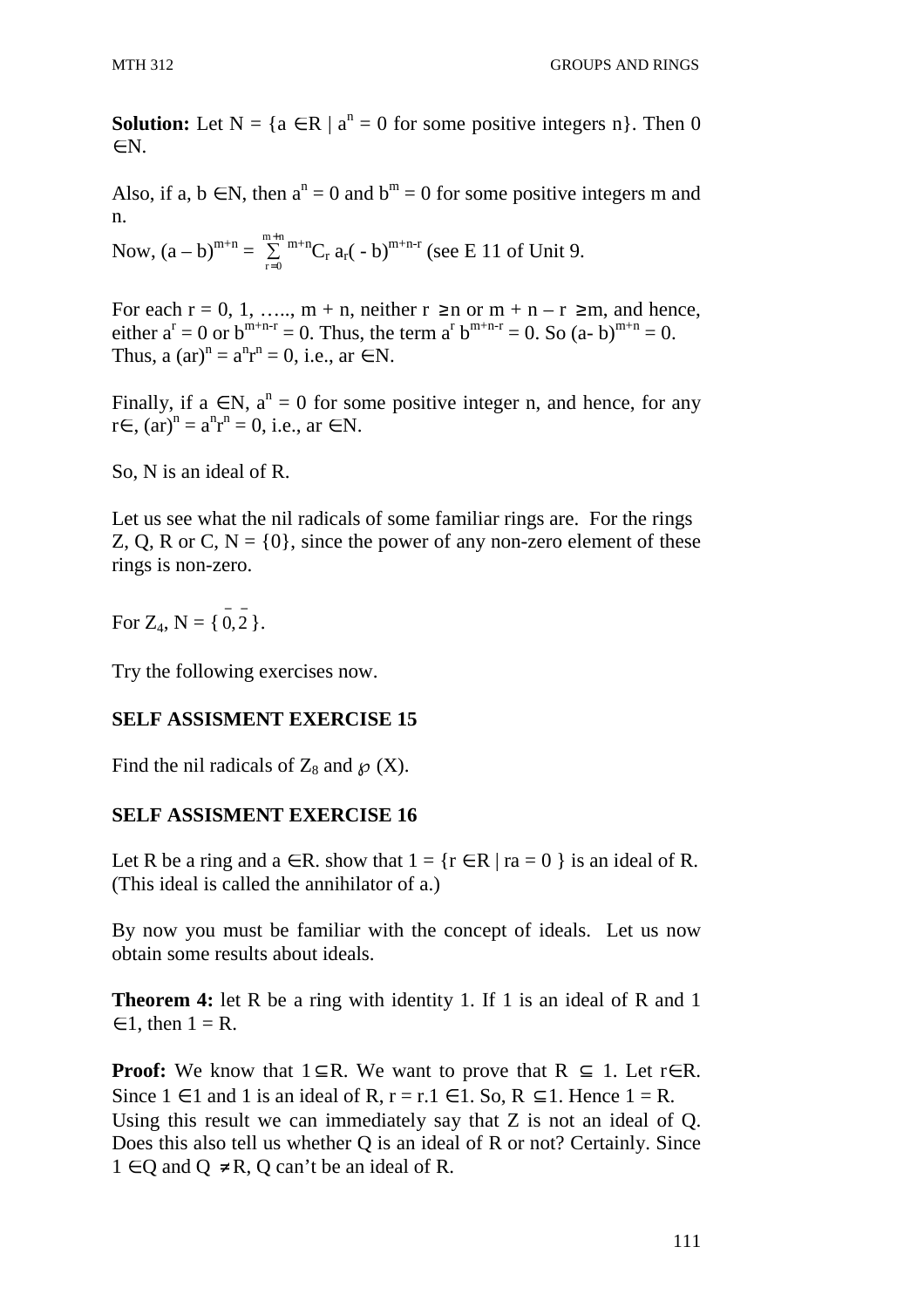Now let us shift our attention to the algebra of ideals. In the previous section we proved that the intersection of subrings is a subring. We will now show that the intersection of ideals is an ideal. We will also show that the sum of ideals is an ideal and a suitably defined product of ideals is an ideal.

### **Theorem 5:** If I and J are ideals of a ring R, then

- a)  $I \cap J$ .
- b)  $I + J = {a + b|a \in I \text{ and } b \in J}$ , and
- c) IJ = { $x \in R$  | x is a finite sum  $a_1b_1 + ... a_mb_m$ , where  $a_i \in$  Iand  $b_i$  $\in$  J} and ideals of R.

**Proof:** a) From Theorem 2 you know that  $I \cap J$  is a subring of R. Now, if  $a \in I$  ∩ J, then  $a \in I$  and  $a \in J$ . Therefore,  $ax \in I$  and  $ax \in J$  for all x in R. So ax  $\in I \cap J$  for all  $a \in I \cap J$  and  $x \in R$ . Thus  $I \cap J$  is an ideal of R.

\n- b) Firstly, 
$$
0 = 0 + 0 \in I + J
$$
.  $I + J \neq \emptyset$ . Secondly, if  $x \, y \in I + J$ , then  $x = a_1 + b_1$  and  $y = a_2 + b_2$  for some  $a_1, a_2 \in I$  and  $b_1, b_2 \in J$ . So  $x - y = (a_1 + b_1) = (a_2 + b_2) = (a_1 - a_2) + (b_1 - b_2) \in I + J$
\n

Finally, let  $x \in I + J$  and  $r \in R$ . then  $x = a + b$  for some  $a \in I$  and  $b \in J$ . now  $xr = (a + b) r = ar + br \in I + J$ , as  $a \in I$  implies  $ar \in I$  and  $b \in J$ implies br  $∈J$  for all r $∈R$ .

Thus I+J is an ideal of R.

c) Firstly,  $IJ \neq \emptyset$  and  $J \neq \emptyset$ . Next, let x,  $y \in$  IJ. Then  $x = a_1b_1 + ... + a_mb_m$  and  $y = a'_1b'_1 + ... + a'_nb'_n$  for some  $a_1, ..., a$  ----------------  $\in I$  and  $b_1$ ,  $\cdots$ ,  $b_m$ ,  $b_1$ 

$$
\therefore x - y = (a_1b_1 + \dots + a_mb_m) - (a'_1b'_1 + \dots + a'_nb'_n)
$$
  
= a<sub>1</sub>b<sub>1</sub> ... + a<sub>m</sub>b<sub>m</sub> + (-a'<sub>1</sub>)b'<sub>1</sub> + ... + (-a'<sub>n</sub>)b'<sub>n</sub>

Which is a finite sum of elements of the form ab with  $a \in I$  and  $b \in J$ . So,  $x - y \in$  IJ.

Finally, let  $x \in U$  say  $x = a^1b^1 + ... + a_nb_n$  with  $a_1 \in I$  and  $b_1 \in J$ . Then, for any  $r \in R$  $xr = (a_1b_1 + ... a_nb_n)r = a_1(b_1r) + ... + a_n(b_nr),$ which is a finite sum of elements of the form ab with  $a \in I$  and  $b \in J$ . (Note that  $b_1 \in J \implies b_1 r \in J$  for all r in R.) Thus, IJ is an ideal of R.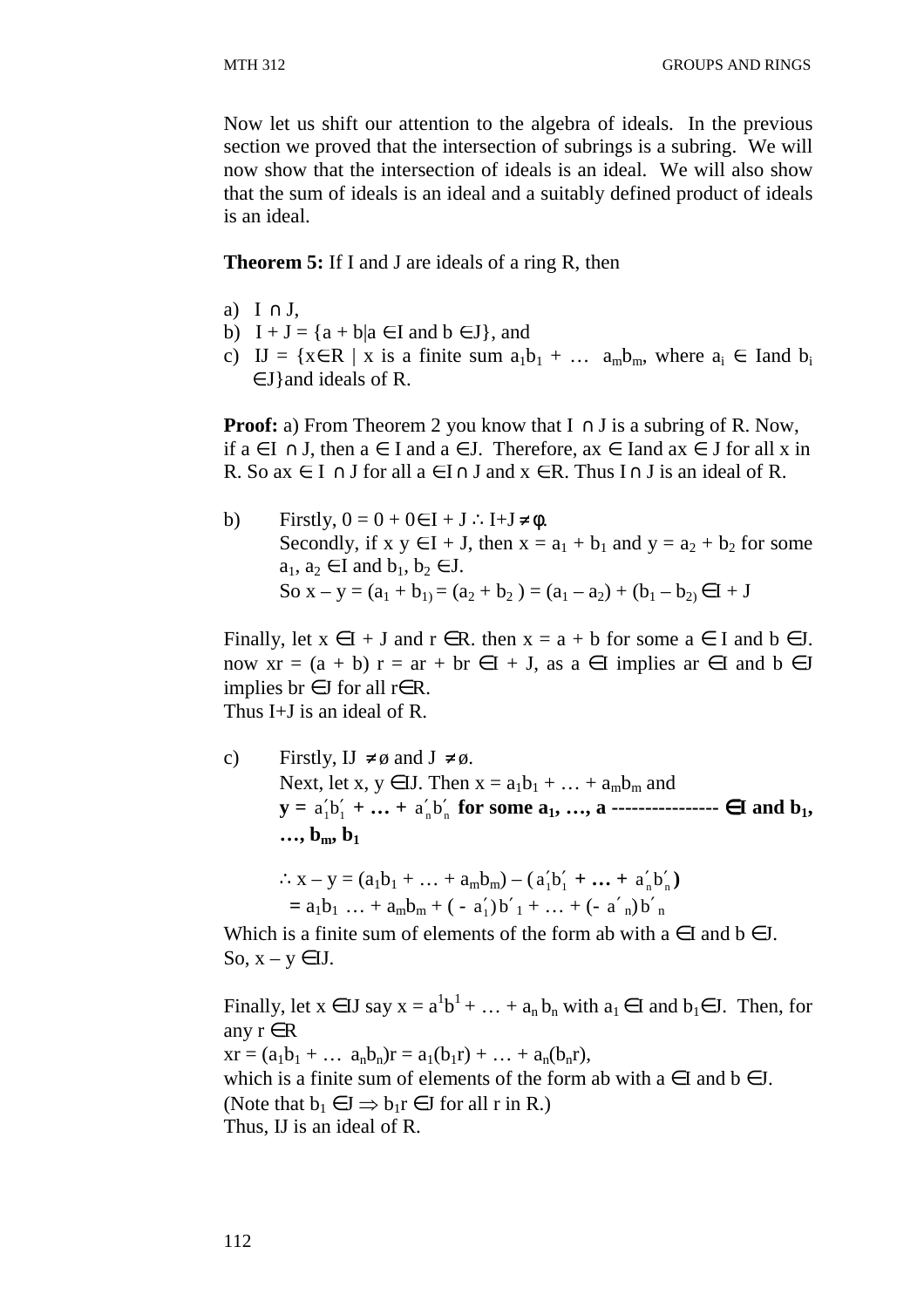Over here, we would like to remark that if we define  $IJ = \{ab \mid a \in I, \}$ b∈J}, then IJ need not even be a subring, leave alone being an ideal. This is because if x,  $y \in H$ , then with this definition of H it is not necessary that  $x - y \in II$ .

Let us now look at the relationship between the ideals obtained in Theorem 5. let us first look at the following particular situation:

 $R = Z$ , I = 2Z and J = 10Z. Then I  $\cap$  J = J, since J  $\subseteq$ I. Also, any element of  $1 + J$  is of the form  $x = 2n + 10m$ , where n,  $m \in \mathbb{Z}$ . thus,  $x = 2(n + 10m)$ 5m)  $\in$  2Z. on the other hand  $2Z = I \subset I + J$ . thus,  $I + J = \langle 2, 10 \rangle = \langle 2 \rangle$ . Similarly, you can see that  $I = <20$ .

Note that  $IJ \subset I \cap J \subset I \subset I + J$ .

In fact, these inclusions are true for any I and J (see  $E$  16). We show the relationship in Fig. 1



### **SELF ASSISMENT EXERCISE 17**

If I and J are ideals of a ring R, then show that

- a)  $IJ \subseteq I \cap J \subseteq I \subseteq I + J$ and  $IJ \subseteq \cap J \subseteq J \subseteq I + J$ ;
- b) I + is the smallest ideal containing both the ideals I and J, i.e., if A is an ideal of R containing both I and J, then A must contain I  $+$  J;
- c) I ∩ J is the largest ideal that is contained in both I and J;
- d) If  $I \in R$  and  $I + J = R$ , then  $I = I \cap J$ , i.e., if top two of fig. 1 are equal, then so are the lowest two.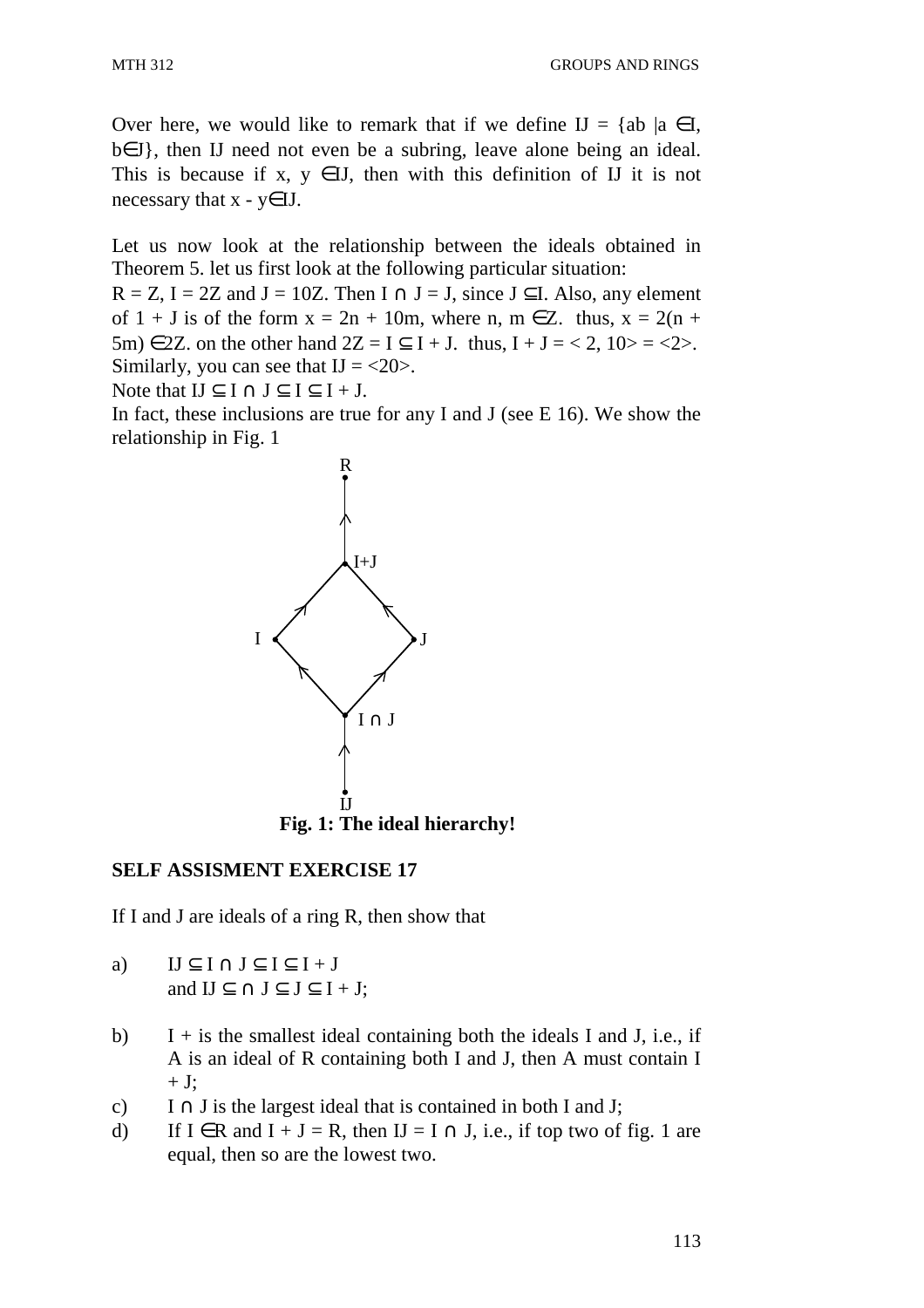Let us now go back to what we said at the beginning of this section – the importance of ideal.

# **3.3 Quotient Rings**

In Unit 5 you have studied quotient groups. You know that given a normal subgroup N of a group G, the set of all cosets of N is a group and is called the quotient group associated with the normal subgroup N. Using ideals, we will define a similar consept for rings. At he beginning of sec---- we said that if  $(R, +,.)$  is a ring and I is a subring of R such that  $(R/I, +, .)$  is a ring, where  $+$  and are defined by

 $(x + I) + (y + I) = (x + y) + I$  and

 $(x + I)$ .  $(y + I) = xy + I \forall x + I$ ,  $y + I \in R/I$ ,

then the subring I should satisfy the extra condition that  $rx \in I$  whenever  $\in$ R and  $x \in$ I, i.e., I should be an ideal. We now show that if I satisfies this extra condition then the operations that we have defined on R/I are well defined.

From group theory we know that  $(R/I, +)$  is an abelian group. So we only need to check that . is well defined, i.e., if  $a + I = a' + I$ ,  $b + I = b' + I$ , then  $ab + I = a'b' + I$ . Now, since  $a + I = a' + I$ ,  $a - a' \in I$ . Let  $a = a' = c$  similarly,  $b - b' \in I$ , say  $b - b' = v$ , Then  $ab = (a' + x)(b' + y) = a'b' + (xb' + a'y + xy)$ . ∴ab -  $a'b' \in I$ , since  $x \in I$ ,  $y \in I$  and I is an ideal of R.  $\therefore$  ab + I =  $a'b'$  + I. Thus, . is well defined on R/I.

Now our aim is to prove the following result.

**Theorem 6:** Let R be a ring and I be an ideal in R. then R/I is a ring with respect to addition and multiplication defined by  $(x + I) + (y + I) = (x + y) + I$ , and  $(x + I)$ .  $(y + I) = xy + I \forall x, y \in R$ .

**Proof:** As we have noted earlier,  $(R/I, +)$  is an abelian group. So to prove that R/I is a ring we only ned to check that . is commutative, associative and distributive over +.

Now,

- i) . is commutative:  $(a + I)$ .  $(b + I) = ab + I = ba + I = (b + I)$ .  $(a + I)$  for all  $a + I$ ,  $b+I \in R/I$ .
- ii) . is associative:  $\forall$  a, b, c  $\in$  R  $((a + I), (b + I)), (c + I) = (ab + I). (c + I)$  $=$  (ab)c + I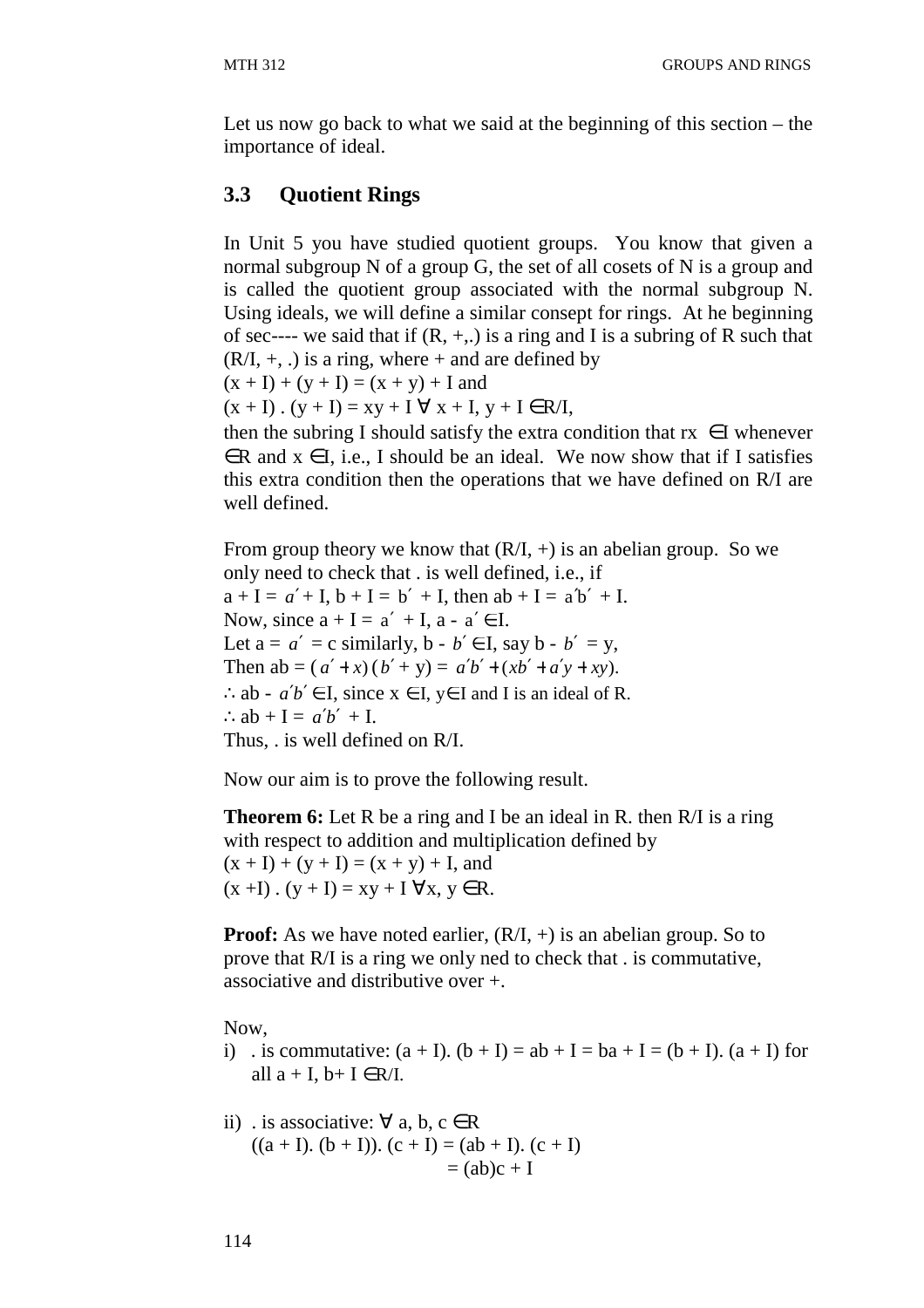= 
$$
a(bc) + I
$$
  
=  $(a + I)$ .  $((b + I)$ .  $(c + I))$ 

iii) Distributive law: let  $a + I$ ,  $b + I$ ,  $c + I \in R/I$ . then  $(a + I). ((b + I) + (c + I)) = (a + I) [(b + c) + I]$  $= a(b + c) + I$  $= (ab + ac) + I$  $= (ab + I) + (ac + I).$  $= (a + I)$ .  $(b + I) + (a + I)$ .  $(c + I)$ 

Thus, R/I is a ring.

This ring is called the quotient ring of R by the ideal I.

Let us look at some examples. We start with the example that gave rise to the terminology 'R and I'.

**Example 10:** Let  $R = Z$  and  $I = nZ$ . What is  $R/I$ ?

**Solution**: In Sec------- you have seen that nZ is an ideal of Z. From Unit 2 you know that

 $Z/nZ = {nZ, I + nZ, + nZ, ..., (n - 1) + nZ}$ 

 $= \{\overline{0}, \overline{1}, \dots, \overline{n-1}\}$ , the same as the set of equivalence classes modulo n.

So, R/I is the ring  $Z_n$ .

Now let us look at an ideal of  $Z_n$ , where  $n = 8$ .

**Example 11:** Let  $R = Z_8$  show that  $I = \{0, 4\}$  is an ideal of R. Construct the Cayley tables for + and . in R/I.

**Solution:**  $I = \overline{A}R$ , and hence is an ideal of R. From group theory you know that the number of elements in  $R/I = o(R/I) =$  $(I)$  $(R)$ *Io*  $\frac{o(R)}{m}$  = 2  $\frac{8}{3} = 4.$ 

You can see that these elements are

 $0 + I = \{0, 4\}, 1 + 1 = \{1, 5\}, 2 + 1 = \{2, 6\}, 3 + 1 = \{3, 7\}.$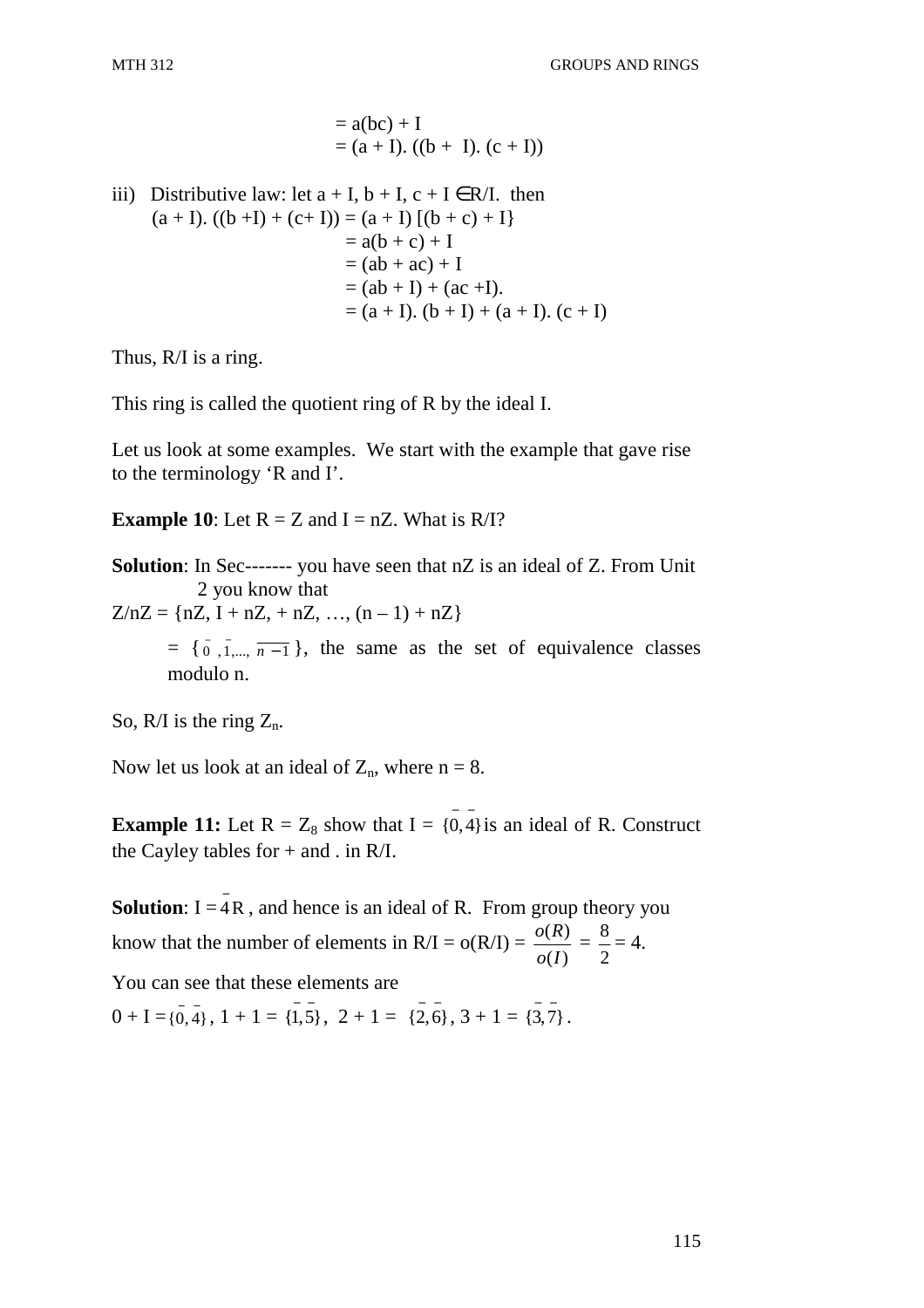|  |  | + $\begin{vmatrix} 1 & 1 & 1 & 1 & 1 \\ 0 & 1 & 1 & 1 & 1 \end{vmatrix}$ + 1 $\begin{vmatrix} 1 & 1 & 1 & 1 \\ 0 & 1 & 1 & 1 \end{vmatrix}$ + 1 $\begin{vmatrix} 1 & 1 & 1 & 1 \\ 0 & 1 & 1 & 1 \end{vmatrix}$ + 1 $\begin{vmatrix} 1 & 1 & 1 & 1 \\ 0 & 1 & 1 & 1 \end{vmatrix}$ |  |  |  |
|--|--|-----------------------------------------------------------------------------------------------------------------------------------------------------------------------------------------------------------------------------------------------------------------------------------|--|--|--|
|  |  | $\begin{vmatrix} 0+1 & 0+1 & 1 & 1 & 1 \end{vmatrix}$ + 1 $\begin{vmatrix} 0+1 & 0+1 & 0 & 1 \end{vmatrix}$ + 1 $\begin{vmatrix} 0+1 & 0+1 & 0 & 1 \end{vmatrix}$ + 1 $\begin{vmatrix} 0+1 & 0+1 & 0 & 1 \end{vmatrix}$                                                           |  |  |  |
|  |  | $\overline{1}+1$ $\overline{1}+1$ $\overline{2}+1$ $\overline{3}+1$ $\overline{0}+1$ $\overline{1}+1$ $\overline{0}+1$ $\overline{1}+1$ $\overline{2}+1$ $\overline{3}+1$                                                                                                         |  |  |  |
|  |  | $\overline{2}+1$ $\overline{2}+1$ $\overline{3}+1$ $\overline{0}+1$ $\overline{1}+1$ $\overline{1}$ $\overline{2}+1$ $\overline{0}+1$ $\overline{2}+1$ $\overline{0}+1$ $\overline{2}+1$                                                                                          |  |  |  |
|  |  | $\overline{3}+1$ $\overline{3}+1$ $\overline{0}+1$ $\overline{1}+1$ $\overline{2}+1$ $\overline{1}$ $\overline{3}+1$ $\overline{0}+1$ $\overline{3}+1$ $\overline{2}+1$ $\overline{1}+1$                                                                                          |  |  |  |

The Cayley tables for  $+$  and . in R/I are

Try this exercise now.

#### **SELF ASSISMENT EXERCISE 18**

Show that if R is a ring with identity, then R/I is a ring with identity fir any ideal 1 of R.

#### **SELF ASSISMENT EXERCISE 19**

If R is a ring with identity 1 and I is an ideal of containing 1, then what does R/I look like?

#### **SELF ASSISMENT EXERCISE 20**

Let N be the nil radical of R. Show that R/N has non-zero nilpotent elements.

# **4.0 CONCLUSION**

You will realize the utility and importance of quotient rings after we discuss homomorphisms in the next unit and when we discuss polynomial rings (Block 4).

Now let us briefly summarize what we have done in this unit.

# **5.0 SUMMARY**

In this unit we have discussed the following points, with the assumption that all rings are commutative.

- 1) The definition and examples of a subring.
- 2) The proof and use of the fact that a non-empty subset S of a ring R is subring of R iff  $x - y \in S$  and  $xy \in S \ \forall x, y \in S$ .
- 3) The intersection of subring of a ring is a subring of the ring.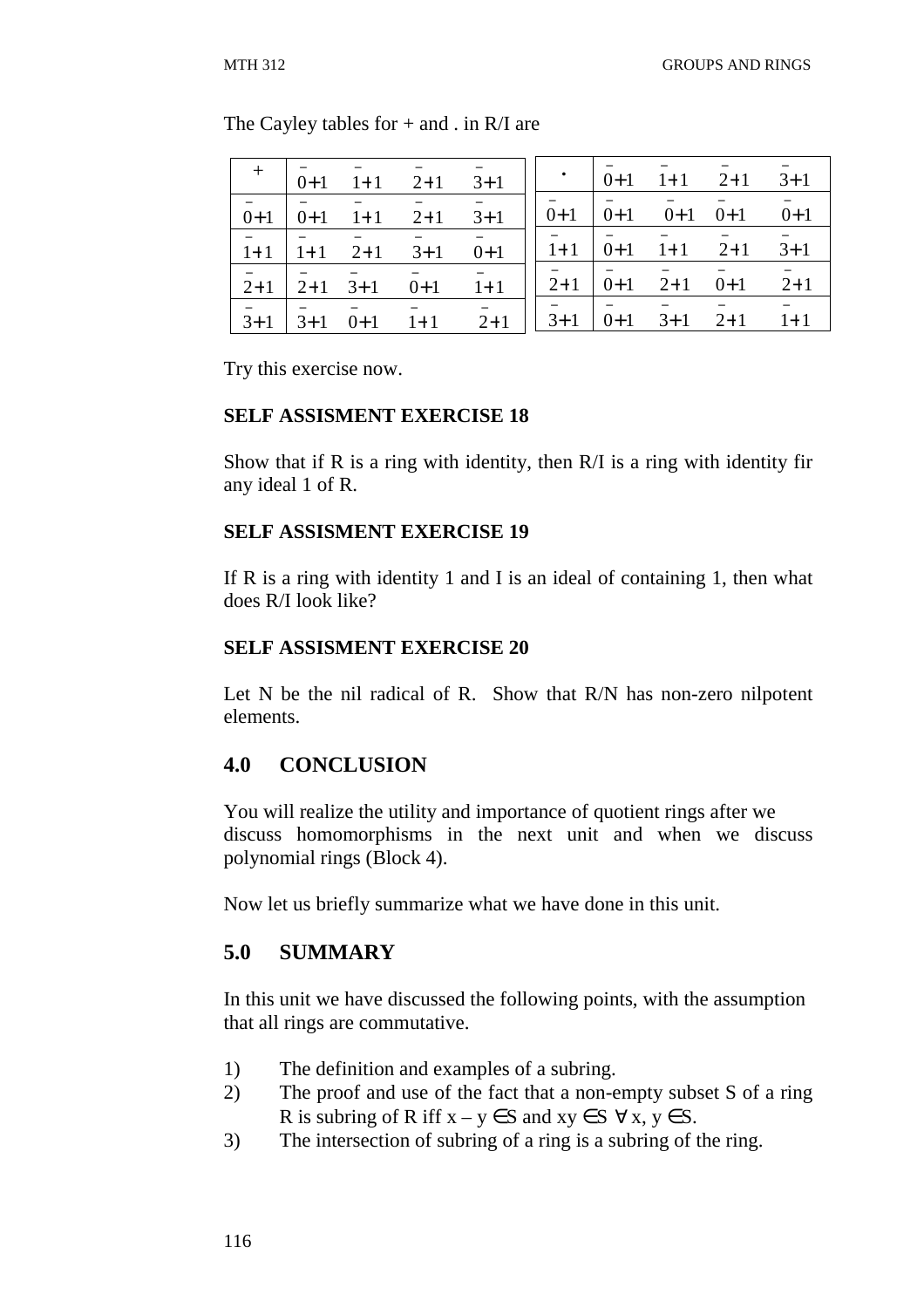- 4) The Cartesian product of subrings is a subring of the Cartesian product of the corresponding rings.
- 5) The definition and examples of an ideal.
- 6) The definition of an ideal generated by n elements.
- 7) The set of nilpotent elements in a ring is an ideal of the ring.
- 8) If I is an ideal of a ring R with identity and  $I \in I$ , = R.
- 9) If I and J are ideal of a ring R, then  $I \cap J$ ,  $I + J$  and IJ are also ideals of R.
- 10) The definition and examples of a quotient ring.

### **SOLUTIONS/ANSWERS**

# **SELF ASSISMENT EXERCISE 1**

 $\forall x, y \in R$ ,  $x - y \in R$  and  $xy \in R$ . Thus, R is a subring of C. Similarly, you can check the other cases.

# **SELF ASSISMENT EXERCISE 2**

Clearly, S is non-empty. Also, for any x,  $y \in S$ ,  $x - y = x \Delta y$ (As pointed out in Example 2). You can check that  $x \Delta y \in S \ \forall \ x, y \in S$ . Also, for any x,  $y \in S$ ,  $xy = x \cap y \in S$ , as you can check. Thus, S is a subring of  $\mathcal{D}(X)$ .

# **SELF ASSISMENT EXERCISE 3**

Firstly, S 
$$
\neq \emptyset
$$
. Secondly, for any A =  $\begin{bmatrix} a & 0 \\ 0 & b \end{bmatrix}$  and C =  $\begin{bmatrix} c & 0 \\ 0 & d \end{bmatrix}$  in S,

$$
A - C = \begin{bmatrix} a - c & 0 \\ 0 & b - d \end{bmatrix} \in S \text{ and } AC = \begin{bmatrix} ac & 0 \\ 0 & bd \end{bmatrix} \in S.
$$

Thus, S is a subring of R.

The unit element of  $S = \begin{bmatrix} 1 & 0 \\ 0 & 1 \end{bmatrix}$ 」 1  $\mathbf{r}$ L  $\lceil$ 0 1 1 0  $=$  the unit element of R.

# **SELF ASSISMENT EXERCISE 4**

Both {0} and R are non-empty and satisfy (a) and (b) of Theorem 1.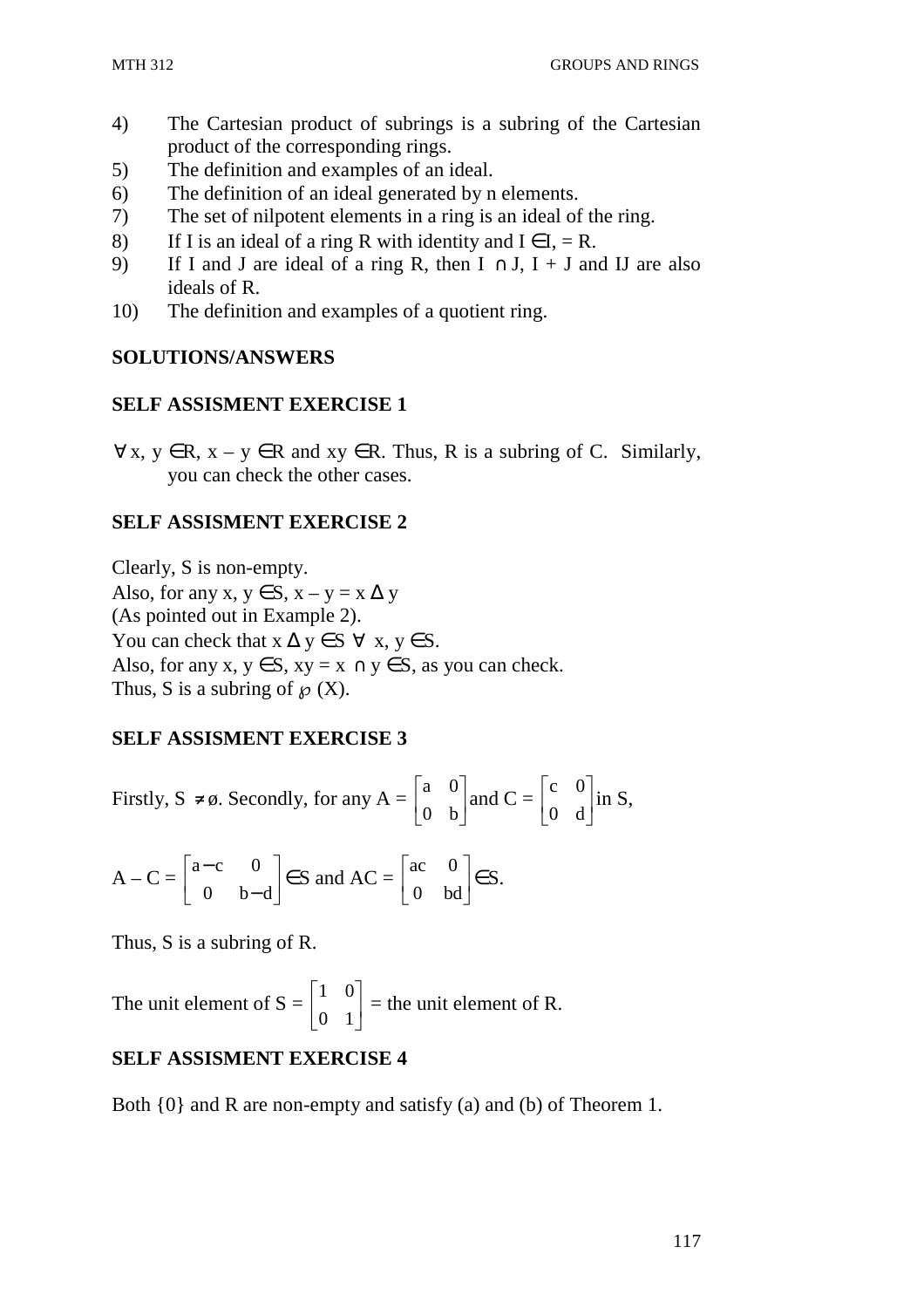#### **SELF ASSISMENT EXERCISE 5**

Since A is a subring of B,  $A \neq \emptyset$  and  $\forall x, y \in A$ ,  $x - y \in A$  and  $xy \in A$ . here the addition and multiplication are those defined on B. but these are the same as those defined on C since B is a subring of C. Thus, A satisfies Theorem 1, and hence is a subring of C.

#### **SELF ASSISMENT EXERCISE 6**

There are several examples. We take {I}. in fact, any finite subset of Z, apart from {0}, will do.

#### **SELF ASSISMENT EXERCISE 7**

 $1 + i$  and 2  $\frac{1}{2}$  are elements of the union. But  $1 + i -$ 2  $\frac{1}{2}$  = 2  $\frac{1}{2} + i \notin Z + iZ \cup Q$  is not a subring of C.

#### **SELF ASSISMENT EXERCISE 8**

2Z X R, 3Z X {0} are two among infinitely many examples.

#### **SELF ASSISMENT EXERCISE 9**

note that the two sets are  $3Z_6$  and  $2Z_6$ . From Example 4 you know that they are subrings of  $Z_6$ . Now, by element wise multiplication you can check that  $rx \in \bar{3}Z_6 \,\forall r \in Z_6$  and  $x \in \bar{3}Z_6$ . (for instance,  $\bar{5}.\bar{3} = \bar{15} = \bar{15}$  $\overline{3} \in \overline{3}Z_{6}$ .) You can similarly see that  $rx \in 2Z_6 \,\forall\, r \in Z_6$   $x \in 2Z_6$ . Thus,  $3Z_6$  and  $2Z_6$  are ideals of  $Z_6$ .

#### **SELF ASSISMENT EXERCISE 10**

 $1_a \neq \emptyset$ , since  $0 \in 1_a$ f,  $g \in 1_a \Rightarrow (f - g)(a) = f(a) - g(a) = 0 \Rightarrow f - g \in 1a$ .  $f \in 1_a, g \in C[0, 1] \Rightarrow (fg) (a) = f(a) g(a) \models 0. g(a) = 0 \Rightarrow fg \in 1_a.$  $\therefore$  1<sub>a</sub> is an ideal of C[0, 1].

#### **SELF ASSISMENT EXERCISE 11**

Ra is a subring of R (see Example 4). Also for  $r \in R$  and  $xa \in Ra$ ,  $R(xa) = (rx)a \in Ra$ .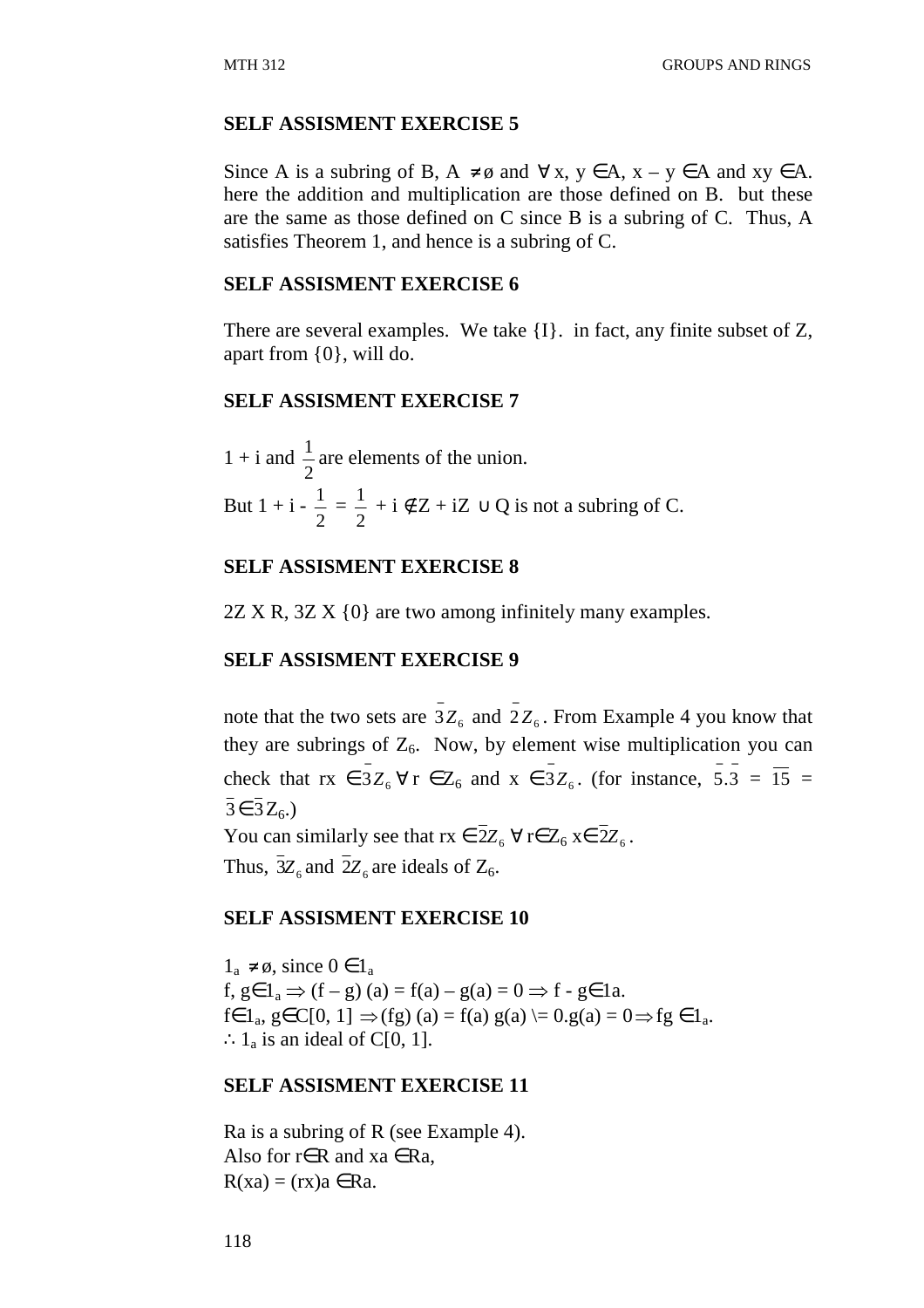∴Ra is an ideal of R.

### **SELF ASSISMENT EXERCISE 12**

We know that  $\langle 1 \rangle \subseteq R$ . we need to show that  $R \subseteq \langle 1 \rangle$ . Now, for any r∈R, r = r.1 ∈ <1>. Thus, R  $\subseteq$  <1>.  $\therefore$  R = <1>.

# **SELF ASSISMENT EXERCISE 13**

$$
\overline{3}Z_{10} = \{\overline{3} \times | \overline{x} \in Z_{10}\} = \{\overline{0}, \overline{3}, \overline{6}, \overline{9}, \overline{12}, \overline{15}, \overline{18}, \overline{21}, \overline{24}, \overline{27}\}\
$$
  
=  $\{\overline{0}, \overline{3}, \overline{6}, \overline{9}, \overline{2}, \overline{5}, \overline{8}, \overline{1}, \overline{4}, \overline{7}\}\$   
=  $Z_{10}$ .  
 $\overline{5}Z_{10} = \{\overline{0}, \overline{5}\}.$ 

# **SELF ASSISMENT EXERCISE 14**

Let the nil radical of  $Z_8$  be N. then  $0 \in N$ .  $\overline{1} \notin N$  since  $\overline{1}^n = \overline{1} \neq \overline{0}$  for all n.  $\overline{2}^3 = \overline{0} \Rightarrow \overline{2} \in \mathbb{N}.$  $\overline{3}^{\text{n}} \neq 0 \forall \text{n}. \therefore \overline{3} \notin \text{N}.$ Similarly, you can check that  $\overline{4,6} \in N$  and  $\overline{5,7} \notin N$ .  $\therefore N = \{0, 2, 4, 6\}$ . For any  $A \in \mathcal{P}(X)$ ,  $A^n = A \cap A \cap ... \cap A = A \forall n$ . Thus,  $A^n = \emptyset$  iff  $A = \emptyset$ . Thus, the nil radical of  $\wp(X)$  is {  $\emptyset$  }.

# **SELF ASSISMENT EXERCISE 15**

Firstly,  $1 \neq \emptyset$  since  $0 \in 1$ . Secondly,  $r, s \in 1 \Rightarrow ra = 0 = sa \Rightarrow (r - s)a = 0 \Rightarrow r - s \in 1$ . Finally,  $r \in 1$  and  $x \in R \implies (rx)a = x(ra) = x0 = 0 \implies rx \in 1$ . Thus, 1 is an ideal of R.

# **SELF ASSISMENT EXERCISE 16**

- a) For any  $a \in I$  and  $b \in J$ ,  $ab \in I$  and  $ab \in J$ . Thus, ab∈I ∩ J. since I ∩ J is an ideal, any finite sum of such elements will lso be in  $I \cap J$ . Thus,  $I \subseteq I \cap J$ . Clearly,  $I \cap J \subset I$  and  $I \cap J \subset J$ . Also,  $I \subset I + J$ ,  $J \subset I + J$  is obvious.
- b) Let A be an ideal of R containing I as well as J. Then certainly  $I +$  $J \subset A$ . Thus, (b) is proved.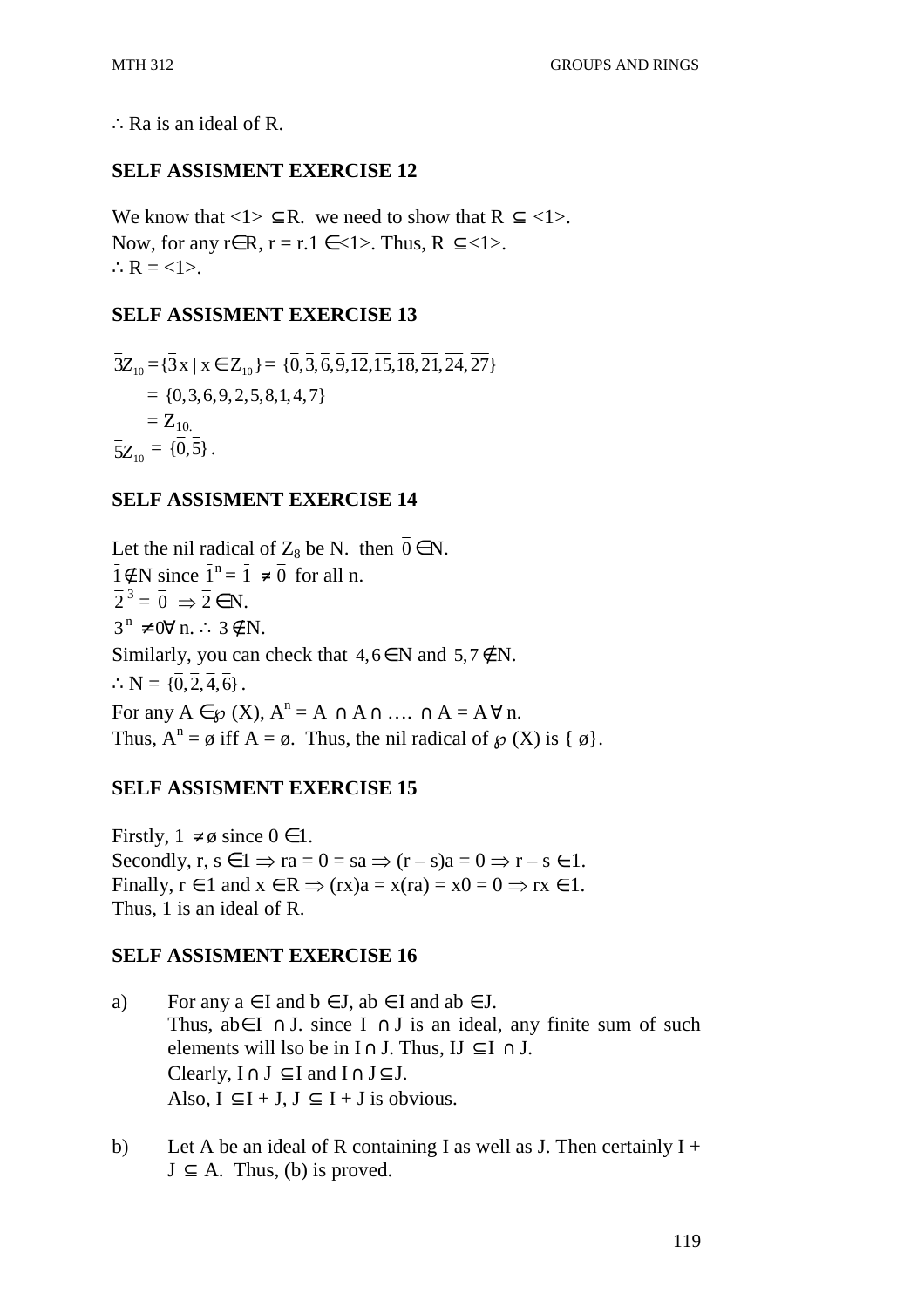- c) Let B be an ideal of R such that  $B \subseteq I$  and  $B \subseteq J$ . Then certainly,  $B \subseteq I \cap J$ . Thus, (c) is proved.
- d) We want to show that  $I \cap J \subseteq II$ . Let  $x \in I$  and  $x \in J$ . Since  $I \subseteq \in R = I + J$ ,  $I = I + j$ , for some i $\in I$  and  $j \in J$ .  $\therefore$  x = x,I = xi + xj = ix + xj  $\in$  IJ Thus,  $I \cap J \subset IJ$ .

### **SELF ASSISMENT EXERCISE 17**

 $1 + I$  is the identity of R/I.

### **SELF ASSISMENT EXERCISE 18**

from Theorem 4, you know that  $I = R$ .  $\therefore R/I = {\overline{0}}.$ 

#### **SELF ASSISMENT EXERCISE 19**

Let  $x + N \in R/N$  be a nilpotent element. Then  $(x + N)^n = N$  for some positive integer n.  $\Rightarrow$  x<sup>n</sup> $\in$  N for some positive integer n.  $\Rightarrow$  (n<sup>n</sup>)<sup>m</sup> = 0 for some positive integer m.  $\Rightarrow$  x<sup>nm</sup> = 0 for some positive integer nm.  $\Rightarrow$   $x \in N$  $\Rightarrow$  x + N = 0 + N, the zero element of R/N. Thus, R/N has no non-zero nilpotent elements.

# **6.0 TUTOR MARKED ASSIGNMENT**

- 1. Show that if R is a ring with identity, then R/I is a ring with identity for any ideal I of R
- 2. Let N be nil radical of R. Show that R/N has no non-zero nilpotent element

# **7.0 REFERENCES/FURTHER READINGS**

Blacksell: Topics in Algebra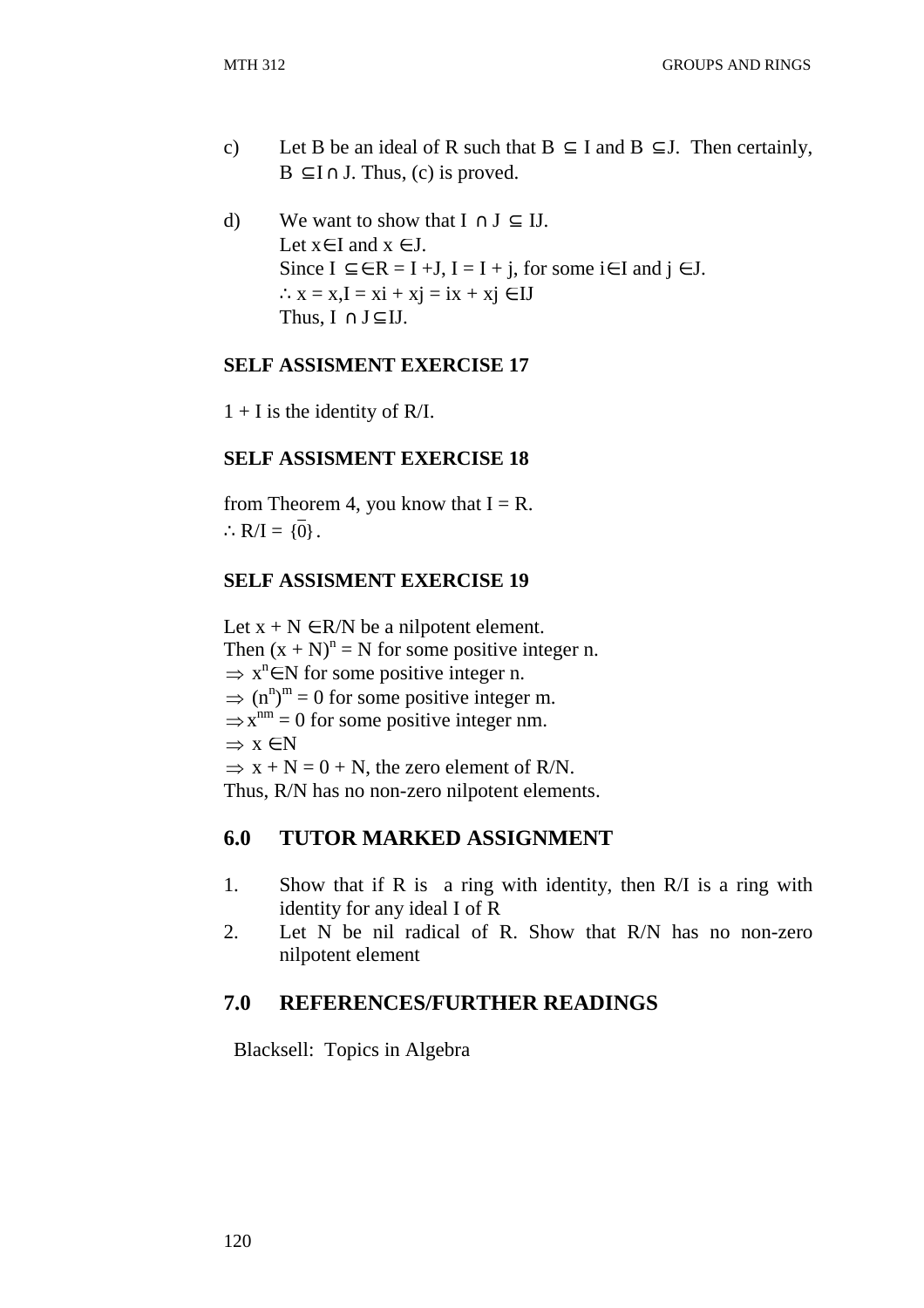# **UNIT 3 RING HOMOMORPHISMS**

### **CONTENTS**

- 1.0 Introduction
- 2.0 Objective
- 3.0 Main Content
	- 3.1 Homomorphism
	- 3.2 Properties of Homomorphisms
	- 3.3 The Isomorphism Theorems
- 4.0 Conclusion
- 5.0 Summary
- 6.0 Tutor Marked Assignment
- 7.0 References/Further Readings

# **1.0 INTRODUCTION**

In Unit 2 you studied about functions between groups that preserved the binary operation. You also saw how useful they were for studying the structure of a group. In this unit we will discuss functions between rings which preserve the two binary operations. Such functions are called ring homomorphisms. You will see how homomorphisms allow us to investigate the algebraic nature of a ring.

If a homomorphism is a bijection, it is called an isomorphism. The role of isomorphisms in ring theory, as in group theory, is to identify algebraically identical systems. That is why they are important. We will discuss them also.

Finally, we will show you the interrelationship between ring homomorphisms, ideals and quotient rings.

# **2.0 OBJECTIVES**

After reading this unit, you should be able to

- Check whether a function is a ring homomorphism or not;
- Obtain the kernel and image of any homomorphism;
- Give examples of ring homomorphisms and isomorphisms;
- Prove and use some properties of a ring homomorphism:
- State, prove and apply the Fundamental Theorem of Homomorphism for rings.

# **3.0 MAIN CONTENT**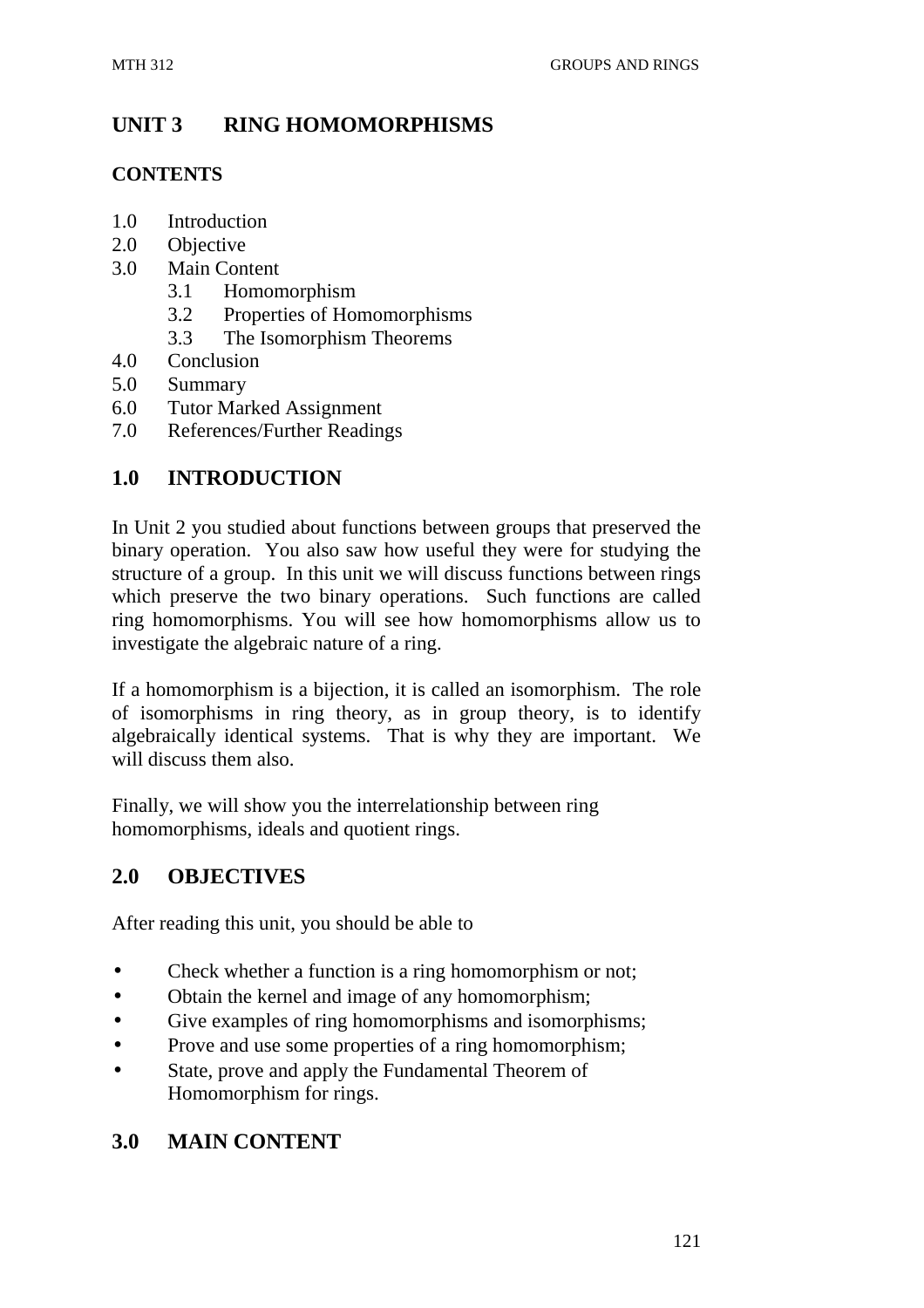# **3.1 Homomorphisms**

Analogous to the notion of a group homomorphism, we have the concept of a ring homomorphism. Recall that a group homomorphism preserves the group operation of its domain. So it natural to expect a ring homomorphism to preserve the ring structure of its domain. Consider the following definition.

**Definition:** Let  $(R_1, +,.)$  and  $(R_2, +,.)$  be two rings and f:  $R_1 \rightarrow R_2$  be a map. We say that f is a ring homomorphism if  $f(a + b) = f(a) + f(b)$ , and  $f(a.b) = f(a)$ .  $f(b)$  for all a, b in  $R_1$ .

Note that the  $+$  and occurring on the left hand sides of the equations in the definition above are defined on  $R_1$ , while the + and occurring on the right hand sides are defined on  $R_2$ .

So, we can say that f:  $R_1 \rightarrow R_2$  is a homomorphism if

- i) the image of a sum is the sum of the images, and
- ii) the image of a product is the product of the images.

Thus, the ring homomorphism f is also a group homomorphism from  $(R_1, +)$  into  $(R_2, +)$ .

Just as we did in unit 6, before giving some examples of homomorphisms let us define the kernel and image of a homomorphism. As is to be expected, these definitions are analogous to the corresponding ones in unit 6.

**Definition:** Let  $R_1$  and  $R_2$  be two ring and f:  $R_1 \rightarrow R_2$  be a ring homomorphism. Then we define.

- i) the image of f to be the set Im  $f = {f(x) | x \in R_1}.$
- ii) the kernel of f to be the set Ker  $f = \{x \in R_1 | f(x) = 0\}.$

Note that Im  $f \subseteq R_2$  and Ker  $f \subseteq R_1$ . If Im  $f = R_2$ , f is called an epimorphism or an onto homomorphism, and then  $R_2$  is called the homomorphic image of  $R_1$ .

Now let us look at some examples.

**Example 1:** Let R be a ring. Show that the identity map  $1<sub>R</sub>$  is a ring homomorphism. What are Ker  $1_R$  and Im  $1_R$ ?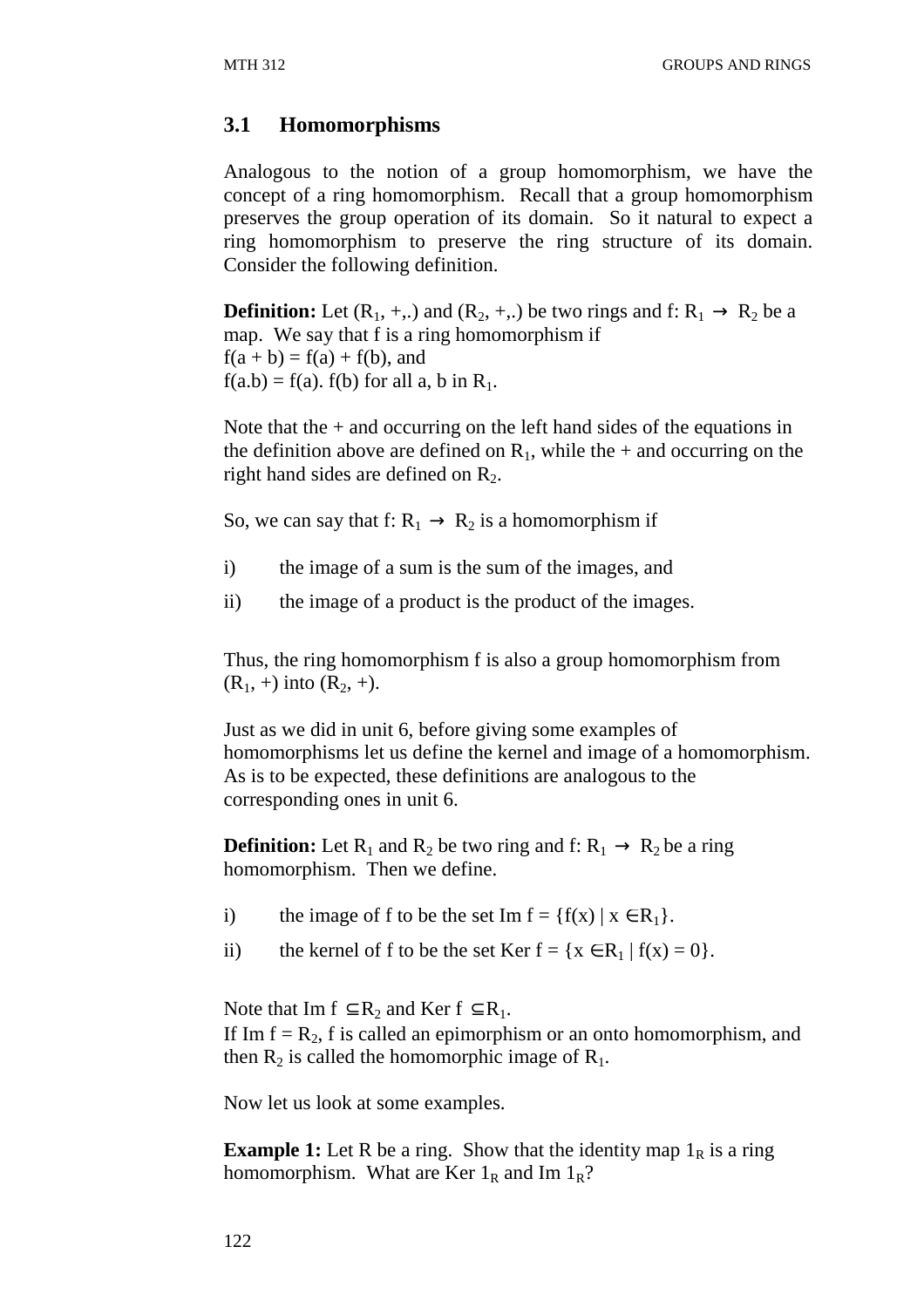# **Solution:** Let  $x, y \in R$ . Then  $1_R(x + y) = x + y = 1_R(x) + 1_R(y)$ , and  $1_R(xy) = xy = 1_R(x) 1_R(y)$ . Thus,  $1_R(xy) = xy = 1_R(x) 1_R(y)$ . Thus,  $1_R$  is a ring homomorphism. Ker  $1_R = \{x \in R \mid 1_R(x) = 0\}$  $= {x \in R | x = 0}$  $= \{0\}$ Im  $1_R = \{1_R(x) | x \in R\}$  $= \{x \mid x \in R\}$  $=$  R.

Thus,  $1_R$  is a surjection, and hence an epimorphism.

**Example 2:** Let  $s \in N$ , show that the map f:  $Z \rightarrow Z_s$  given by f(m) = m for all m∈Z is a homomorphism. Obtain Ker f and Im f also.

**Solution**: For any  $m, n \in \mathbb{Z}$ ,  $f(m + n) = m + n = \overline{m+n} = \overline{m+n} - f(m) + f(n)$ , and  $f(mn) = mn = mn = f(n) f(n)$ . Therefore, f is a ring homomorphism.

Now, Ker  $f = \{m \in Z \mid f(m) = 0\}$  $= \{m \in \mathbb{Z} \mid m = 0 \}$  $= {m \in Z | m = 0 \pmod{s}}$  $=$  sZ. Im  $f = \{f(m) \mid m \in Z\}$  $= \{ \overline{m} \mid m \in \mathbb{Z} \}$  $= Z_{\rm s}$ 

Showing that if an epimorphism.

**Example 3:** Consider the map f:  $Z_6 \rightarrow Z_3$ : f(n (mod 6)) = n(mod 3). Show that f is a ring homomorphism. What is Ker f? Solution: Firstly, for any  $n, m \in \mathbb{Z}$ ,  $F(n \mod 6) + m \mod 6) = f((n + m) \pmod 6) = (n + m) \pmod 3$  $= n \pmod{3} + m \pmod{3}$  $= f(n \pmod{6}) + f(m \pmod{6})$ 

you can similarly show that  $f(n \mod 6)$ .  $m \mod 6) = f(m \mod 6)$ .  $f(m \mod 6)$ . Thus, f is a ring homomorphism. Ker f =  $\{n \pmod{6} \mid n \equiv 0 \pmod{3}\} = \{n \pmod{6} \mid n \in 3Z\}$  $= \{ \overline{0}, \overline{3} \}$ , bar denoting 'mod 6'.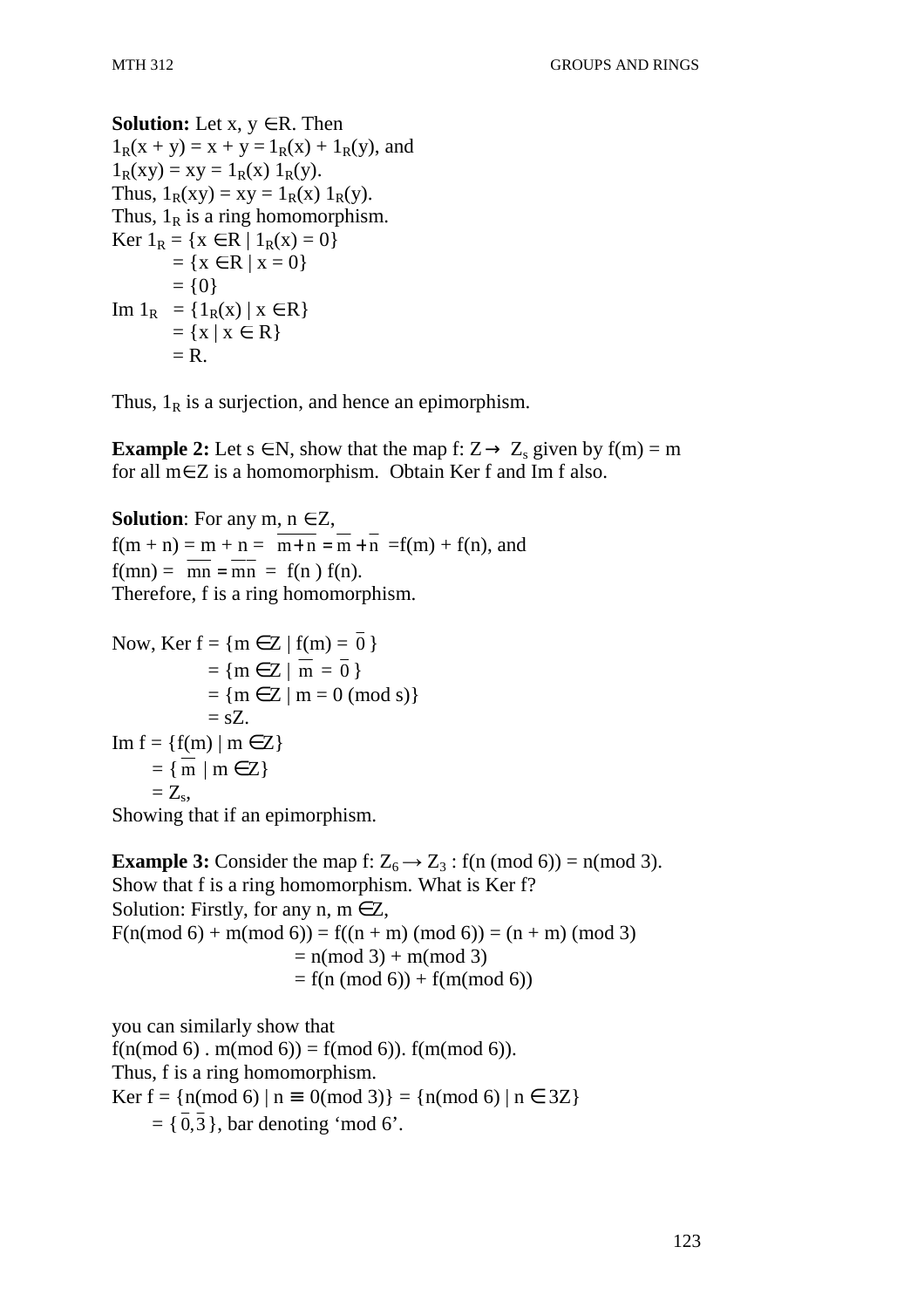Before discussing any more examples, we would like to make a remark about terminology. In future we will use the term 'homomorphism' for 'ring homomorphism'. You may remember that we also did this in the case of group homomorphisms.

Now for some exercises.

### **SELF ASSISMENT EXERCISE 1**

If S is a subring of a ring R, then S itself is a ring with the same  $+$  and. of R. Show that the inclusion map i:  $S \rightarrow R$ :  $i(x) = x$  is a homomorphism. What are Ker i and Im i?

#### **SELF ASSISMENT EXERCISE 2**

Let R<sub>1</sub> and R<sub>2</sub> be two rings. Define f:  $R_1 \rightarrow R_2$ : f(x) = 0. Show that f is a homomorphism. Also obtain Ker f and Im f. (This function if called the **trivial homomorphism.)**

### **SELF ASSISMENT EXERCISE 3**

Is f:  $Z \rightarrow 2Z$ : f(x) = 2x a homomorphism? Why?

Note that using E1 we know that f:  $Z \rightarrow Q$  (or R, or C or  $Z + iZ$ ) given by  $f(n) = n$  is a homomorphism.

Now let us look at some more examples

**Example 4:** Consider the ring C[0, 1] of all real valued continuous functions defined on the closed interval [0 1].

Define  $\emptyset$ : C[0, 1]  $\rightarrow$ R:  $\emptyset$ (f) = f(1/2). Show that  $\emptyset$  is a homomorphism. Solution: Let f and  $g \in C[0, 1]$ Then  $(f + g)(x) + g(x)$  and (fg)  $(x) = f(x) g(x)$  for all  $x \in C[0, 1]$ . Now,  $\phi(f + g) = (f + g)(1/2) = f(1/2) = f(1/2) = \phi(f) + \phi(g)$ , and

$$
\phi(fg) = (fg) (1/2) = f(\frac{1}{2})g(\frac{1}{2}) = \phi(f) \phi(g).
$$

Thus,  $\phi$  is a homomorphism.

**Example 5:** Consider the ring 
$$
R = \begin{bmatrix} a & 0 \ 0 & b \end{bmatrix}
$$
 a,  $b \in R$  under matrix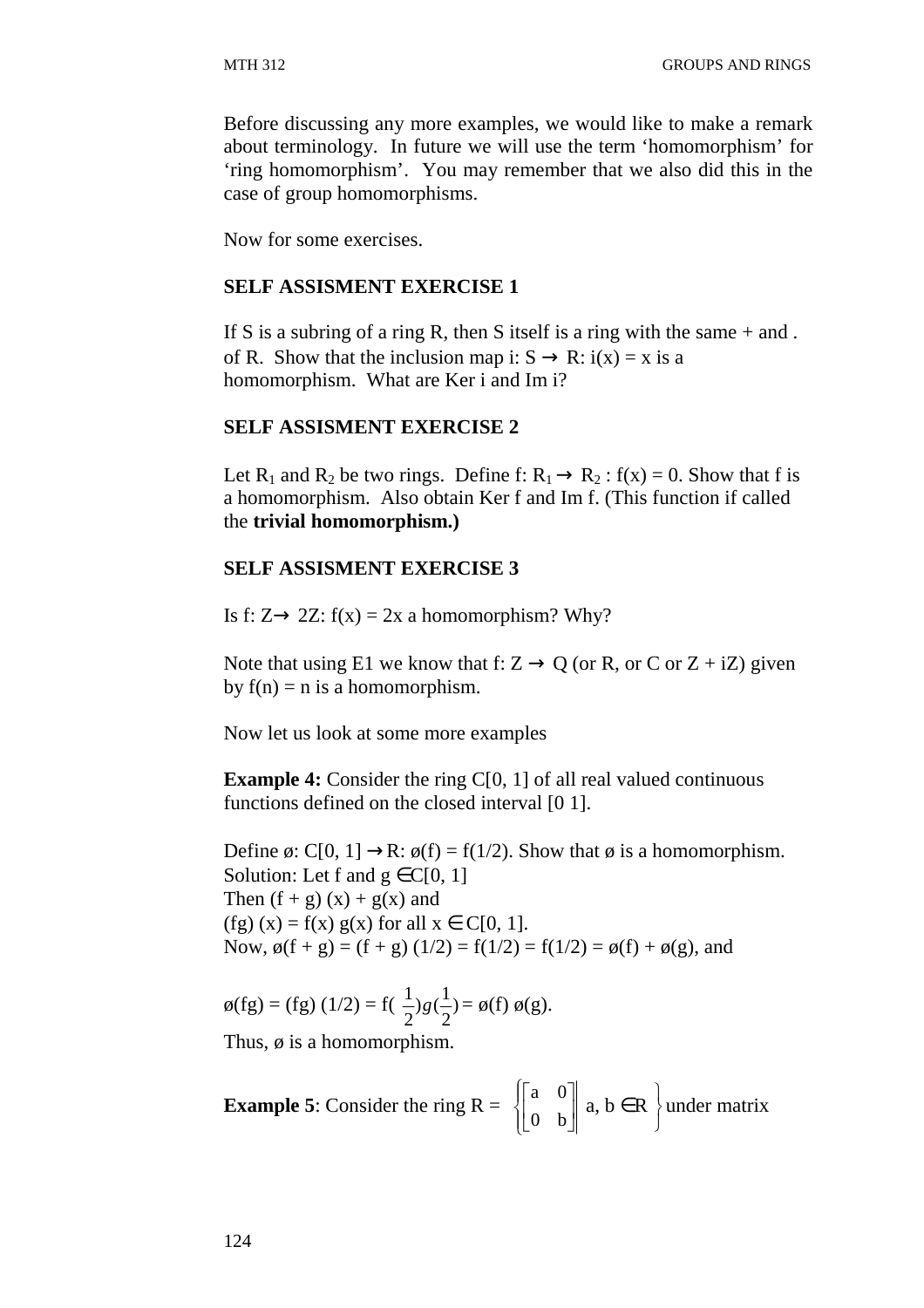addition and multiplication. Show that the map f: Z→R: f(n) =  $\begin{bmatrix} a & b \\ c & c \end{bmatrix}$ 」 1  $\mathsf{L}$ L 0 n n 0

is a homomorphism.

**Solution:** Note that  $f(n) = nI$ , where I is the identity matrix of order 2. Now you can check that  $f(n + m) = f(n) + f(m)$  and  $f(nm) = f(n) f(m) \forall$ n,  $m \in \mathbb{Z}$ . Thus, f is a homomorphism.

**Example 6**: Consider the ring  $\mathcal{P}(X)$  of Example 4 of unit 9. Let Y be a non-empty subset of X.

Define f:  $\mathcal{O}(X)$   $\mathcal{O}(Y)$  by  $f(A) = A \cap Y$  for all A in  $\mathcal{O}(X)$ . Show that f is a homomorphism. Does  $Y^c \in \text{Ker f? What is Im f?}$ 

**Solution**: For any A and B in  $\mathcal{O}(X)$ ,  $f(A \Delta B) = f((A \Bbb B) \cup (B \A))$  $= ((A\setminus B) \cup (B\setminus A \cap Y))$  $= ((A\Bbb B) \cap Y) \cup ((B\Bbb A) \cap Y)$  $= ((A \cap Y)(B \cap Y)) \cup ((B \cap Y)(A \cap Y))$  $= (f(A)\{f(B)) \cup (f(B)\{f(A)\})$  $= f(a) \Delta f(B)$ , and  $f(A \cap B) = (A \cap B) \cap Y$  $=(A \cap B) \cap (Y \cap Y)$  $= (A \cap Y) \cap (B \cap Y)$ , since  $\cap$  is associative and commutative  $=f(A) \cap f(B)$ .

So, f is a ring homomorphism from  $\mathcal{O}(X)$  into  $\mathcal{O}(Y)$ . Now, the zero element of  $\mathcal{D}(Y)$  is  $\emptyset$ . Therefore, Ker f = { $A \in \mathcal{D}(X) | A \cap Y = \emptyset$  } :  $Y^c \in \text{Ker f.}$ 

We will show that f is surjective. Now, Im  $f = \{A \cap Y \mid A \in \mathcal{D}(X)\}\$ 

Thus, Im  $f \subseteq \mathcal{D}(Y)$ . To show that  $\mathcal{D}(Y) \subseteq \text{Im } f$ , take any  $B \in \mathcal{D}(Y)$ . Then  $B \in \mathcal{D}(X)$  and  $f(B) = B \cap Y = B$ . Thus,  $B \in \text{Im } f$ . Therefore, Im  $f = \mathcal{O}(Y)$ . Thus, f is an onto homomorphism. The following exercises will give you some more examples of homomorphisms.

# **SELF ASSISMENT EXERCISE 4**

Let A and B be two rings. Show that the projection map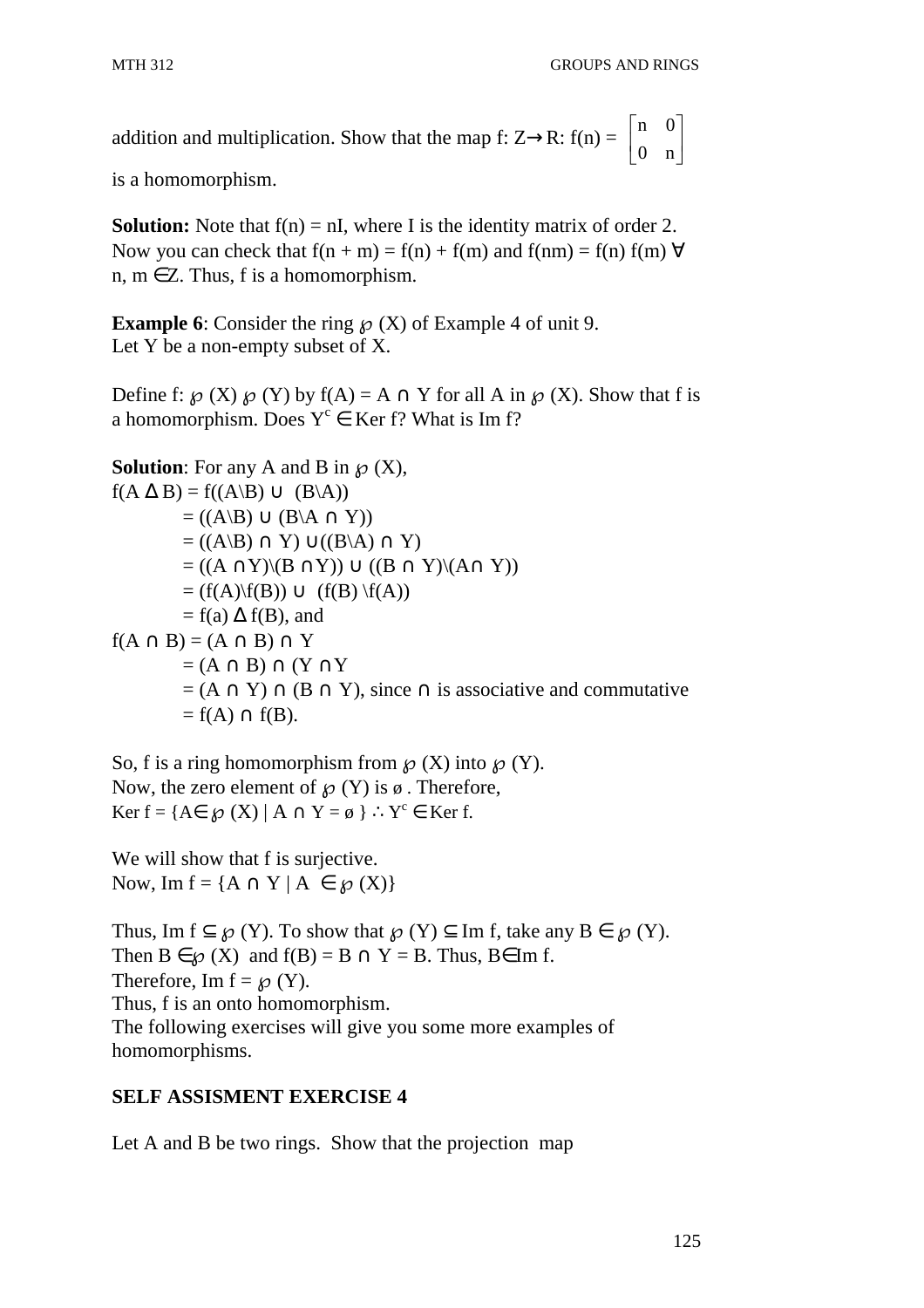$P: AXB \rightarrow A: p(x, y) = x$  is a homomorphism. What are Ker p and Im p?

### **SELF ASSISMENT EXERCISE 5**

Is f: Z +  $\sqrt{2Z}$   $\rightarrow$  Z+ $\sqrt{2Z}$  f(a+ $\sqrt{2}$  b) = a– $\sqrt{2}$  b a homomorphism?

### **SELF ASSISMENT EXERCISE 6**

Show that the map  $\emptyset$  :C[0, 1] R X R:  $\emptyset$  If) = (f(0), f(1)) is a homomorphism.

Having discussed many examples. Let us obtain some basic results about ring homomorphisms.

### **3.2 Properties of Homomorphisms**

Let us start by listing some properties that show how a homomorphism preserves the structure of its domain. The following result is only a restatement of Theorem 1 of unit 6.

Theorem 1: Let f:  $R_1 \rightarrow R_2$  be a homomorphism from a ring  $R_1$  into a ring  $R_2$ . Then

- a)  $f(0) = 0$ ,
- b)  $f(-x) = -f(x) \forall x \in R_1$  and
- c)  $f(x y) = f(x) f(y) \forall x, y \in R_1$ .

**Proof**: Since f is a group homomorphism from  $(R_1, +)$  to  $(R_2, +)$ , we can apply theorem 1 os unit 6 to get the result.

In the following exercise we ask you to prove another property of homomorphisms.

### **SELF ASSISMENT EXERCISE 7**

Let:  $R_1 \rightarrow R_2$  be an onto ring homomorphism. If  $R_1$  is with identity 1, show that  $R_2$  is with identity f(1).

Now, let us look at direct and inverse images of subrings under homomorphisms. (see Sec------------ for the definition of an inverse image.)

Theorem 2: Let f:  $R_1 \rightarrow R_2$  be a ring homomorphism. Then

- a) if S is a subring of  $R_1$ ,  $f(S)$  is a subring of;
- b) if T is a subring of  $R_2$ ,  $f^1(T)$  is a subring of  $R_1$ .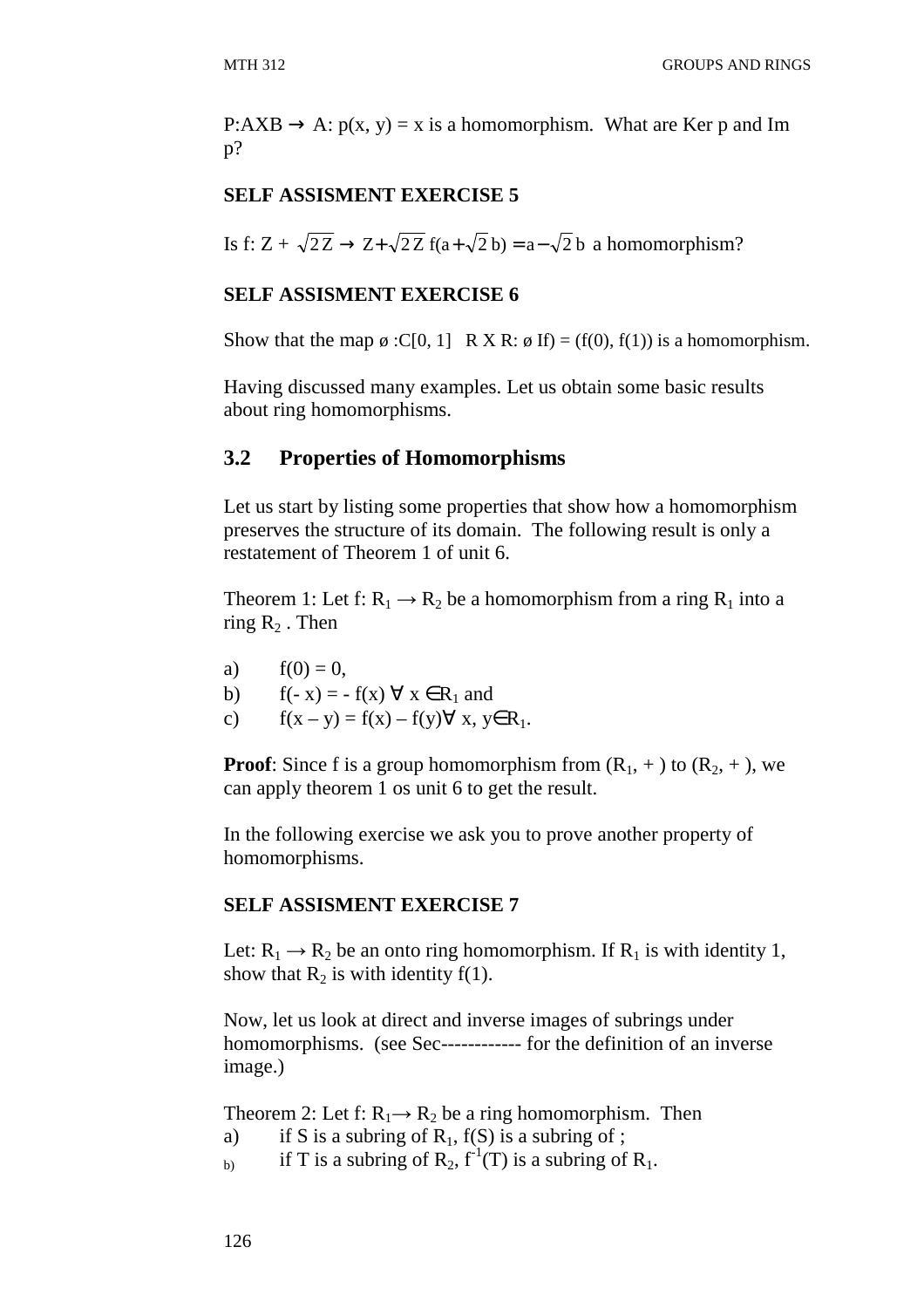**Proof:** We will prove (b) and leave the proof of (a) to you (see E 8). Let us use Theorem 1 of unit 10.

Firstly, since  $T \neq \emptyset$ . Next, let  $a, b \in f^1(T)$ . Then  $f(a), f(b) \in T$ .  $\Rightarrow$  f(a) = f(b)  $\in$  T and f(a) f(b)  $\in$  T  $\Rightarrow$  f(a – b)  $\in$  T and f(ab)  $\in$  T  $\Rightarrow$  a – b  $\in$  f<sup>-1</sup>(T) and ab  $\in$  f<sup>-1</sup>(T)  $\Rightarrow$  f<sup>-1</sup>(T) is a subring. To complete the proof of Theorem 2, try E 8:

# **SELF ASSISMENT EXERCISE 8**

Prove (a) of Theorem 2

Now, it is natural to expect an analogue of Theorem 2 for ideals. But consider the inclusion i:  $Z \rightarrow R$ : i(x) = x. you know that 2Z is an ideal of

Z. but is i(2Z) an ideal of R? No. For example,  $2 \in 2Z$ , but  $2\frac{1}{2} = \frac{1}{2} \notin 2Z$ 2 1 4  $2.\frac{1}{4} = \frac{1}{2} \notin 2Z$ .

Thus, the homomorphic **image of an ideal need not be an ideal.** But, all is not lost. We have the following result.

**Theorem 3**: Let f:  $R_1 \rightarrow R_2$ , be a ring homomorphism.

a) If f is surjective and 1 is an ideal of  $R_1$ , then f (I) is an ideal of  $R_2$ .

b) If I is an ideal of R<sub>2</sub>, then  $f^{-1}(I)$  is an ideal of R<sub>1</sub> and Ker  $f \subseteq f^{-1}(I)$ .

**Proof:** Here we will prove (a) and leave (b) to you (see E 9)!

Firstly, since I is a subring of  $R_1$ ,  $f(I)$  is a subring of  $R_2$ . Secondly, take any f(x)  $\in$  f(I) and  $r \in R_2$ , since f is surjective,  $\exists s \in R_1$ , such that  $f(s) = r$ . Then  $Rf(x) = f(s) = f(sx) \in f(I)$ , since sx  $\in I$ . Thus,  $f(I)$  is an ideal of  $R_2$ . To finish the proof try E 9.

# **SELF ASSISMENT EXERCISE 9**

Prove (b) of Theorem 3.

Now, consider an epimorphism f: R→S and an ideal I in R. By Theorem 3 you know that f(I) is an ideal of S and  $f<sup>-1</sup>(f(I))$  is an ideal of R. How are I and  $f^1(f(I))$  related? clearly,  $I \subseteq f^1(f(I))$ . Can  $f^1(f(I))$  contain elements of R\I? Remember that Ker  $f \subset f^{-1}(f(I))$  also. Thus, I + Ker  $f \subset$  $f<sup>-1</sup>(f(I))$ . In fact, I + Ker f =  $f<sup>-1</sup>(f(I))$ . Let us see why.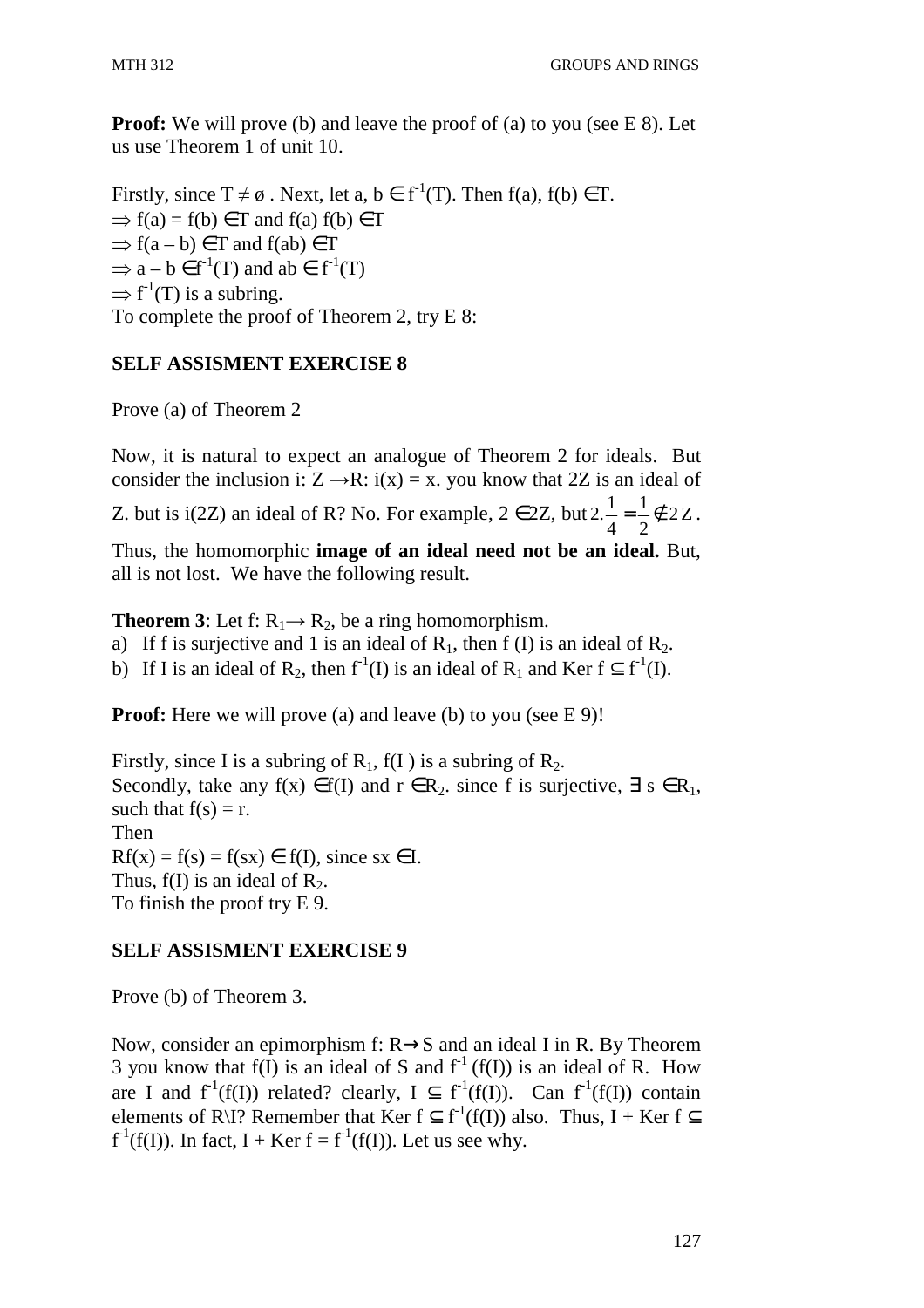Let  $x \in f^1(f(I))$ . Then  $f(x) \in f(I)$ . Therefore,  $f(x) = f(y)$  for some  $y \in I$ . Then  $F(x - y) = 0.$ ∴x – y ∈ Ker f, i.e.,  $x \in y +$  Ker f  $\subseteq$  I + Ker f. ∴f<sup>-1</sup>(f(I))  $\subseteq$  I + Ker f. Thus,  $I^{-1}(f(I)) = I + Ker f$ . This tell us that if Ker  $f \subset I$ , then  $f^{-1}(f(I)) = I$  (since Ker  $f \subseteq I \Rightarrow I + \text{Ker } f = I$ ).

Now you may like to do an easy exercise.

#### **SELF ASSISMENT EXERCISE 10**

Let f:  $R \rightarrow S$  be an onto ring homomorphism. Show that if J is an ideal of S, then  $f(f^{-1}(J)) = J$ .

Our discussion so far is leading us to the following theorem.

**Theorem 4:** Let  $f^{-1}R \rightarrow S$  be an onto ring homomorphism. Then

- a) if I is an ideal in R containing Ker f,  $I = f^{-1}(f(I))$
- b) the mapping  $I \rightarrow f(I)$  defines a one-to-one correspondence between the set of ideals of R containing Ker f and the set of ideals of S.

**Proof:** We have proved (a) in the disussion above. Let us prove (b) now. Let A be the set of ideals of R containing Ker f, and B the set of ideals of S.

**Define ø:**  $A \rightarrow B$ :  $\phi(I) = f(I_2)$ We want to show that  $\phi$  is one-on-one and onto.  $\emptyset$  is onto : If J ∈ B then f<sup>-1</sup> (J) ∈ A and Ker f ⊂ f<sup>-1</sup> (J) by Theorem 3. Now  $\emptyset$  (f<sup>-1</sup>(J)) = f(<sup>-1</sup>(J)) = J, using E 10.  $\phi$  is one-on-one: If I<sub>1</sub> and I<sub>2</sub> are ideals in R containing Ker f, then  $\phi(I_1) = \phi(I_2) \implies f(I_1) = f(I_2)$  $\Rightarrow$  f<sup>-1</sup>(fI<sub>1</sub>)) = f<sup>-1</sup>(f(I<sub>2</sub>))  $\Rightarrow$  I<sub>1</sub> = I<sub>2</sub>, by (a). Thus,  $\phi$  is bijective.

Use this result for solving the following exercises.

#### **SELF ASSISMENT EXERCISE 11**

Find the kernel of the homomorphism  $f:Z\rightarrow Z_1$ <sub>2</sub> :  $f(z) = z$ . Also find the ideals of  $Z_{12}$ .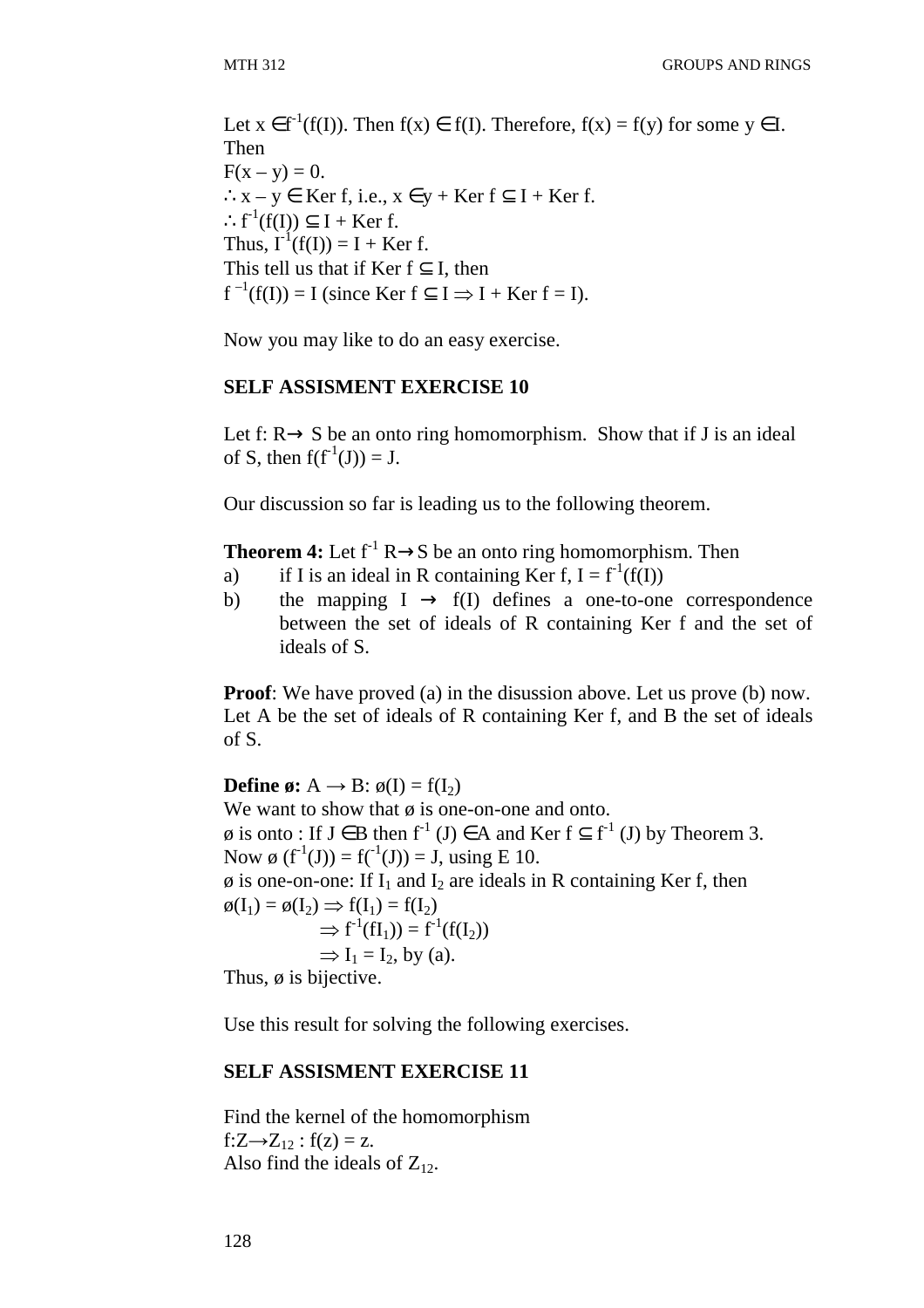# **SELF ASSISMENT EXERCISE 12**

Show that the homomorphism f : $Z \rightarrow Z X Z$  : f(n) = (n, n) is not onto. Find an ideal in  $Z$   $X$   $Z$  which is not of the form  $f(I)$ , where I is an ideal of Z.

And now let us look closely at the sets Ker f and Im f, where f is a ring homomorphism then Ker f is a normal subgroup of  $G_1$  and Im f is a subgroup of  $G_2$ . we have an analogous result for ring homomorphisms, which you may have already realize from the examples you have studied so fa.

**Theorem 5:** Let  $f:R_1\rightarrow R_2$  be a ring homomorphism. Then

- a) Ker f is an ideal of  $R_1$ .
- b) Im f is a subring of  $R_2$ .

**Proof**: a) Since  $\{0\}$  is an ideal of  $R_2$ , by Theorem 3(b) we know that f  $^{1}(\{0\})$  is an ideal of R<sub>1</sub>. But  $f^{-1}(\{0\}) =$  Ker f. Thus, we have shown that Ker f is an ideal of  $R_1$ .

c) Since  $R_1$  is a subring of  $R_1$ ,  $f(R_1)$  is a subring of  $R_2$ , by Theorem 2(a). Thus, Im f is a subring of  $R_2$ .

This result is very useful for showing that certain sets are ideals. For example, from theorem 5 and example 3 you can immediately say that  ${0,3}$  is an ideal of  $Z_6$ . As we go along you will see ore examples of this use of Theorem 5.

Let us look a little more closely at the kernel of a homomorphism. In fact, let us prove a result analogous to Theorem 4 of unit 6.

**Theorem 6**: Let f:  $R1 \rightarrow R2$  be a homomorphism. Then f is injective iff Ker  $f = \{0\}$ .

Proof: f is injective iff is an injective group homomorphism from  $(R_1, +)$ into  $(R_2, +)$ . This is true iff Ker  $f = \{ 0 \}$ , by Theorem 4 of unit 6. so, our result is proved.

Using Theorem 6, solve the following exercise.

# **SELF ASSISMENT EXERCISE 13**

Which of the homomorphisms in example 1-6 are 1-1?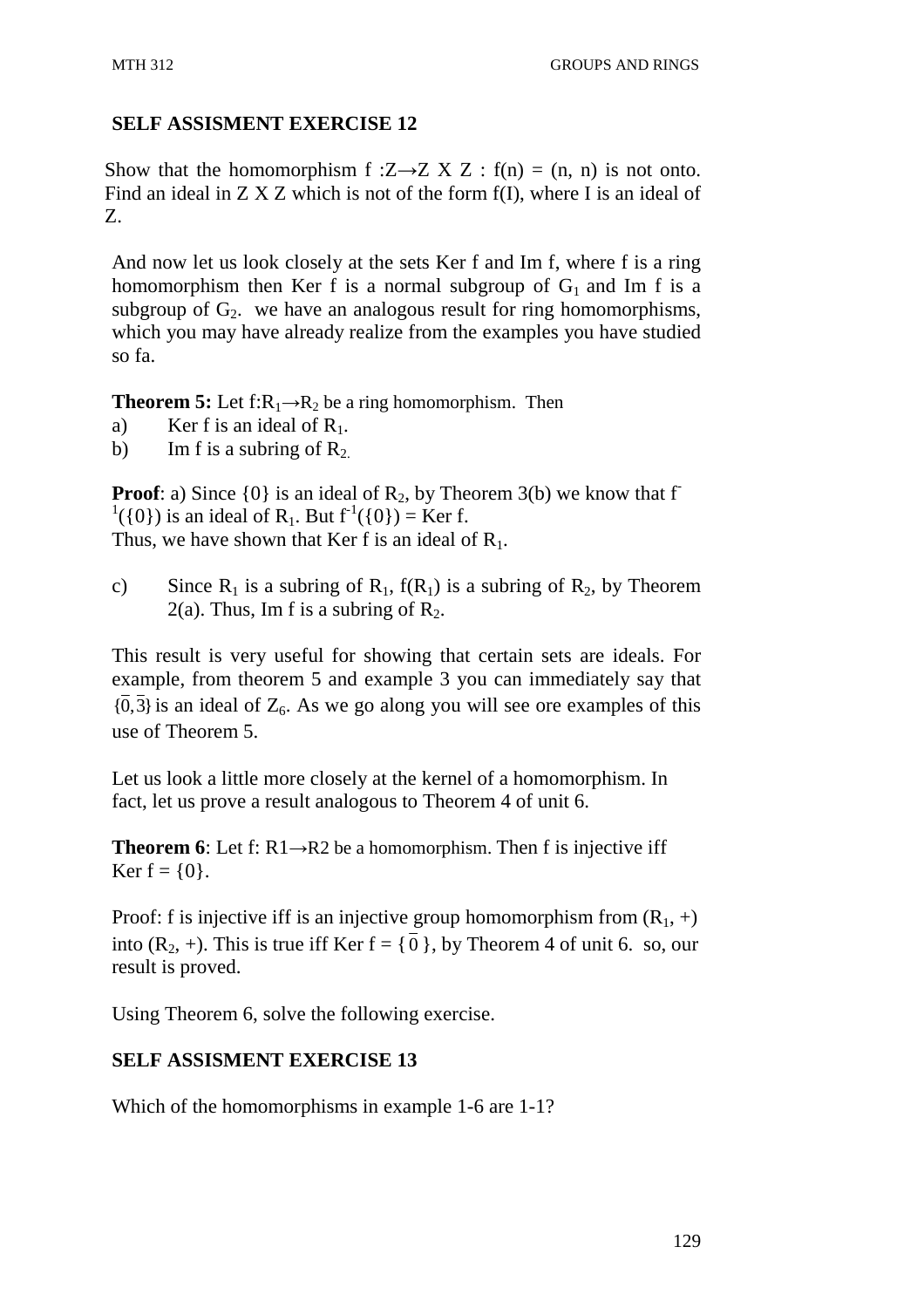So far we have seen the give a ring homomorphism f: $R\rightarrow S$ , we can obtain an ideal of R, namely, Ker f. Now, give an ideal I of a ring R can we define a homomorphism f so that Ker  $f = I$ ?

The following theorem answers this question. Before going to the theorem recall the definition of quotient rings from unit 10.

**Theorem 7:** If is an ideal of a ring R, then there exists a ring homomorphism f:R→R/I whose kernel is 1

**Proof:** Let us define f:R→R/1 by  $f(a) = a + 1$  for all  $a \in R$ . Let let us see if f is a homomorphism. For this take any  $a, b \in R$ . then  $F(a + b) = (a + b) + 1 = (a + 1) + (b + 1) = f(a) + f(b)$ , and  $F(ab) = ab + 1 = (a + 1) (b + 1) (b + 1) = f(a) f(b).$ 

Thus, f is a homomorphism. Further, Ker  $f = \{a \in R | f(a) = 0 + 1\} = \{a \in R | a + 1 = 1\}$  $= \{ \in \mathbb{R} \mid a \in 1 \} = 1.$ Thus, the theorem is proved.

Also note that the homomorphism f is onto.

We call the homomorphism defined in the proof above **the canonical** (or natural) homomorphism from R onto R/1.

Try this simple exercise now.

#### **SELF ASSISMENT EXERCISE 14**

Let S be a subring of a ring R. Can we always define a ring homomorphism whose domain is R and Kernel is S? why?

Now let us look at the behaviour of the composition of homomorphisms. We are sure you find the following result quite unsurprising.

**Theorem 8:** Let  $R_1$ ,  $R_2$  and  $R_3$  be ring and f:  $R_1 \rightarrow R_2$ , and g:  $R_2 \rightarrow R_3$  be ring homomorphisms. Then their composition  $g \circ f: R_1 \rightarrow R_3$  give by  $(g \circ f)$  $(x) = g(f(x))$  for all  $x \in R_1$  is a ring homomorphism.

The proof of this result is on the same lines as the proof of the corresponding result in unit 6. We leave it to you (see the following exercise).

#### **SELF ASSISMENT EXERCISE 15**

Prove Theorem 8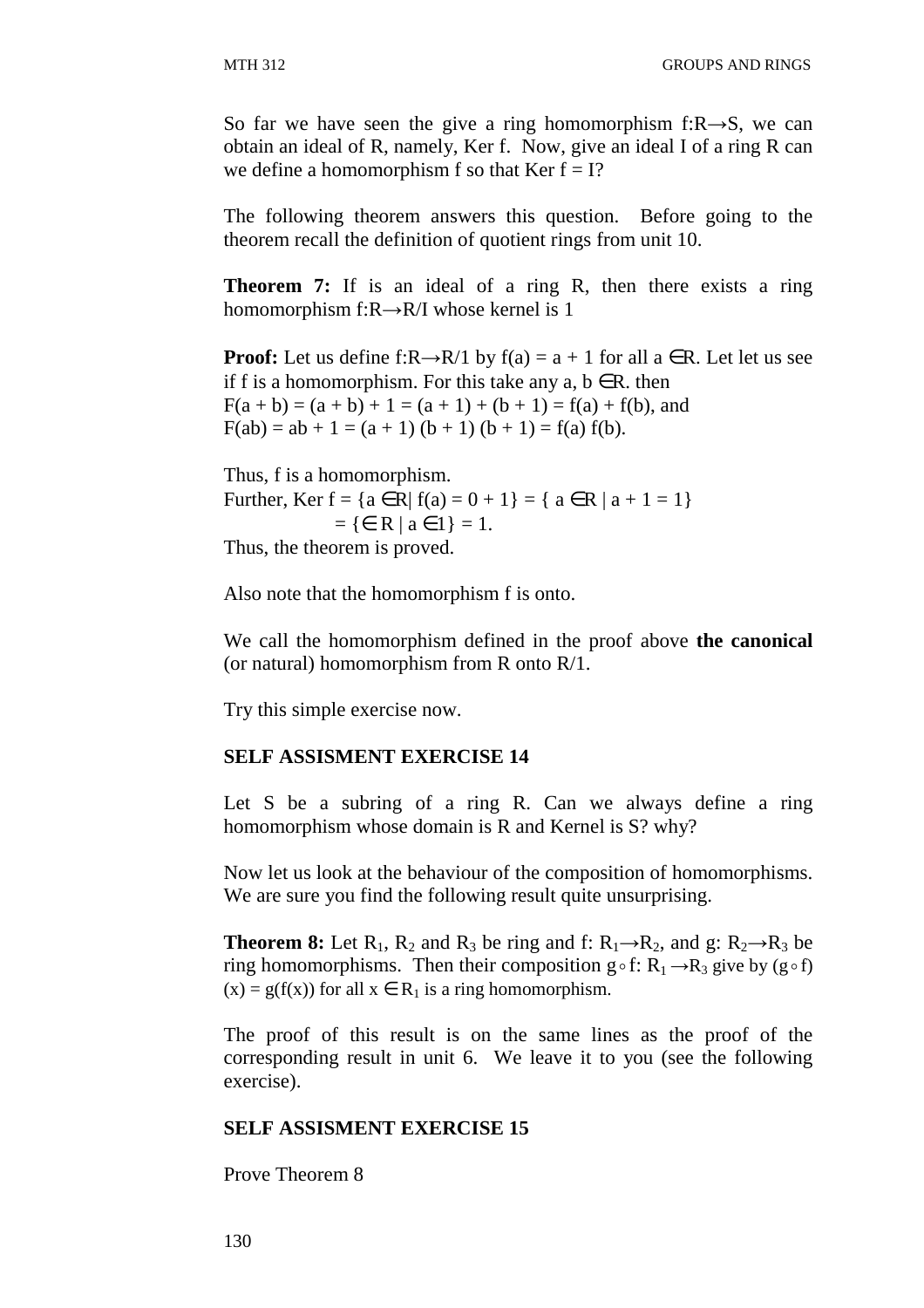### **SELF ASSISMENT EXERCISE 16**

In the situation of Theorem 8 prove that

- a) if  $g \circ f$  is  $1 1$ , then so is f.
- b) if  $g \circ f$  is onto, then so is g.

# **SELF ASSISMENT EXERCISE 17**

Use Theorem 8 to show that the function h: Z X Z  $\rightarrow$  Z<sub>2</sub> defined by h(n, m)) =  $\overline{m}$  is a homomorphism.

Now let us see what the ring analogue of a group isomorphism is.

# **3.3 The Isomorphism Theorems**

In Unit 6 we discuss group isomorphisms and various results involving them. In this section we will do the same thing for rings. So, let us start by defining a ring isomorphism.

Definition: Let R<sub>1</sub> and R<sub>2</sub> be two rings. A function f:R<sub>1</sub>→R<sub>2</sub> is called a ring isomorphism (or simply an isomorphism) if

- i) f is a ring homomorphism,
- ii) f is  $1 1$ , and
- iii) f is onto.

Thus, a homomorphosm that is bijective is an isomorphism.

An f:  $R_1 \rightarrow R_2$  is an isomorphism, we say that  $R_1$  is **isomorphism** to  $R_2$ , and denote it by  $R_1 \approx R_2$ .

Over her we would like to make the following remark.

**Remark**: Two rings are isomorphic if and only if they algebraically identical. That is, isomorphic rings must have exactly the same algebraic properties. Thus, if  $R_1$  is a ring with identity then it cannot be isomorphic to a ring without identity. Similarly, if the only ideals of  $R_1$ are  $\{0\}$  and itself, the any ring isomorphic to  $R_1$  must have this property too.

Try the following exercise now. They will help you in becoming more familiar with isomorphisms.

# **SELF ASSISMENT EXERCISE 18**

Which of the following functions are ring isomorphisms?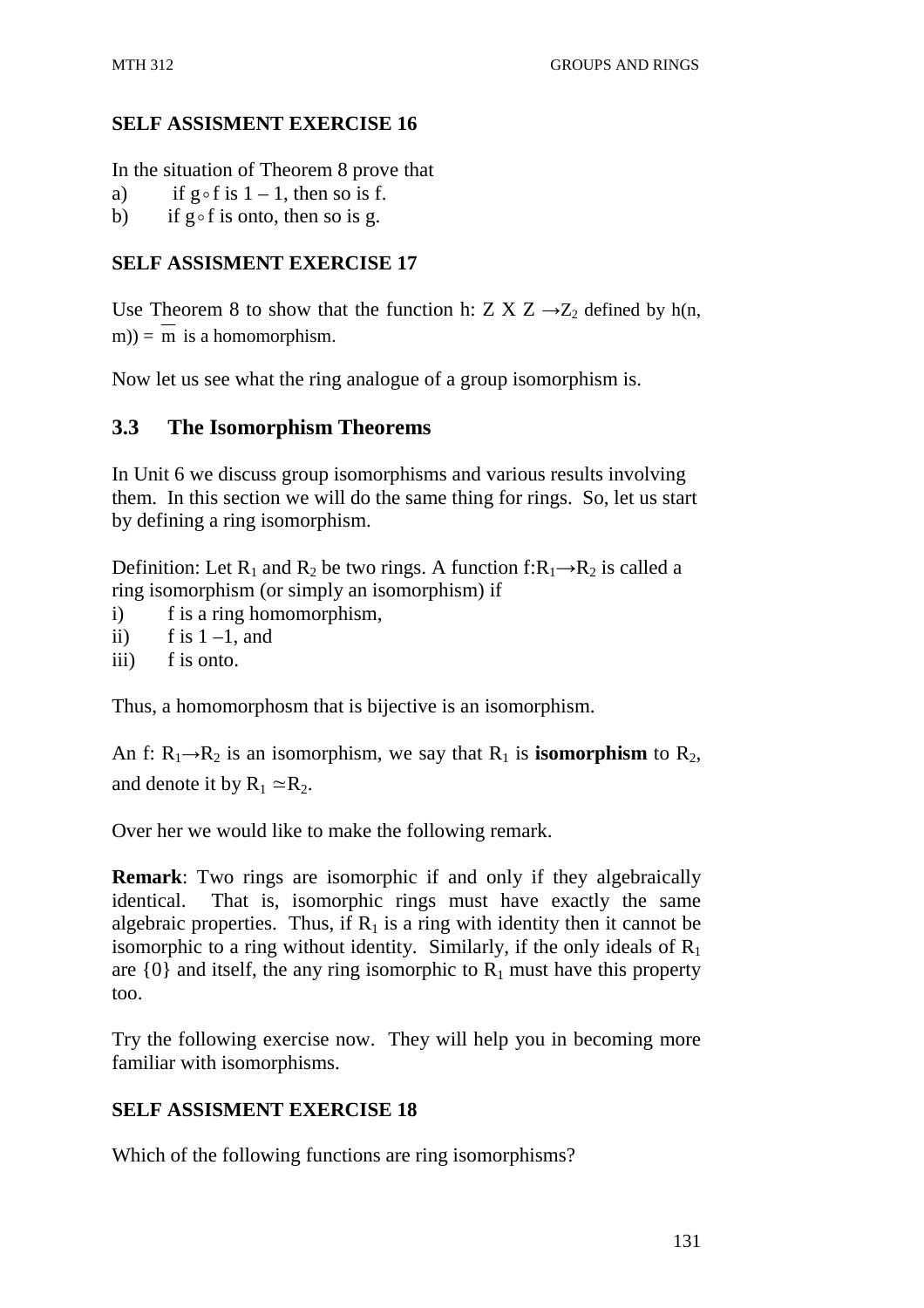a)  $f:Z \rightarrow \mathbf{R}$ :  $f(n) = n$ 

b) 
$$
f: \mathbb{Z} \to 5\mathbb{Z}
$$
:  $f(n) = 5n$ 

c) f:  $C \rightarrow C$ :  $f(z) = z$ , the complex conjugate of z

### **SELF ASSISMENT EXERCISE 19**

Let ø:  $R_1 \rightarrow R_2$  be a ring isomorphism. Then  $\varphi^{-1}$ :  $R_2 \rightarrow R_1$  is a well defined function since  $\phi$  is bijective. Show that  $\phi^{-1}$  is also an isomorphism.

### **SELF ASSISMENT EXERCISE 20**

Show that the composition of isomorphism is an isomorphism.

And now, let us go back to Unit 6 for amoment. Overthere we roved the Fundamental Theorem of Homomorphsim for groups, according to which the homomorphic image of a group G is isomorphism theorem or the Fundamental Theorem of Homomorphism for rings.

**Theorem 9 (The Fundamental of Homomorphism**): let f: R→S be a

ring homomorphism. Then R/Ker  $f \approx Im f$ . In particular, if f is surjective, then R/Ker  $f \approx S$ 

**Proof:** Firstly, note that R/Ker f is a well-defined quotient ring since Ker f is an ideal of R. For convenience, let us put  $Ker f = 1$ . let us define.  $\psi$ : R/1  $\rightarrow$ S by  $\psi$ (x+1) = f(x). As in the case of Theorem 8 of unit 6, we need to check that  $\psi$  is well defined , i.e., if  $X + 1 = y + 1$  then  $\psi(x + 1) = \psi(y + 1)$ . Now,  $x + 1 = y + 1 \Rightarrow x - y \in 1 = \text{Ker } f \Rightarrow f(x - y) = 0 \Rightarrow f(x) = f(y)$ 

Thus  $\psi$  is well defined.

 $\Rightarrow$   $\psi$  (x + 1) =  $\psi$  (y + 1).

Now let us see whether  $\psi$  is an isomorphism or not

i) 
$$
\psi
$$
 is a homomorphism. : Let  $x =, y \in R$ . Then  
\n $\psi ((x + 1) + (y + 1)) = \psi (x + y + 1) = f(x + y) = f(x) + f(y)$   
\n $= \psi (x + 1) + \psi (y + 1)$ , and  
\n $\psi ((x + 1) (y + 1)) = \psi (xy + 1) = f(xy) = f(x) f(y)$   
\n $= \psi (x + 1) \psi (y + 1)$ 

Thus,  $\psi$  is a ring homomorphism.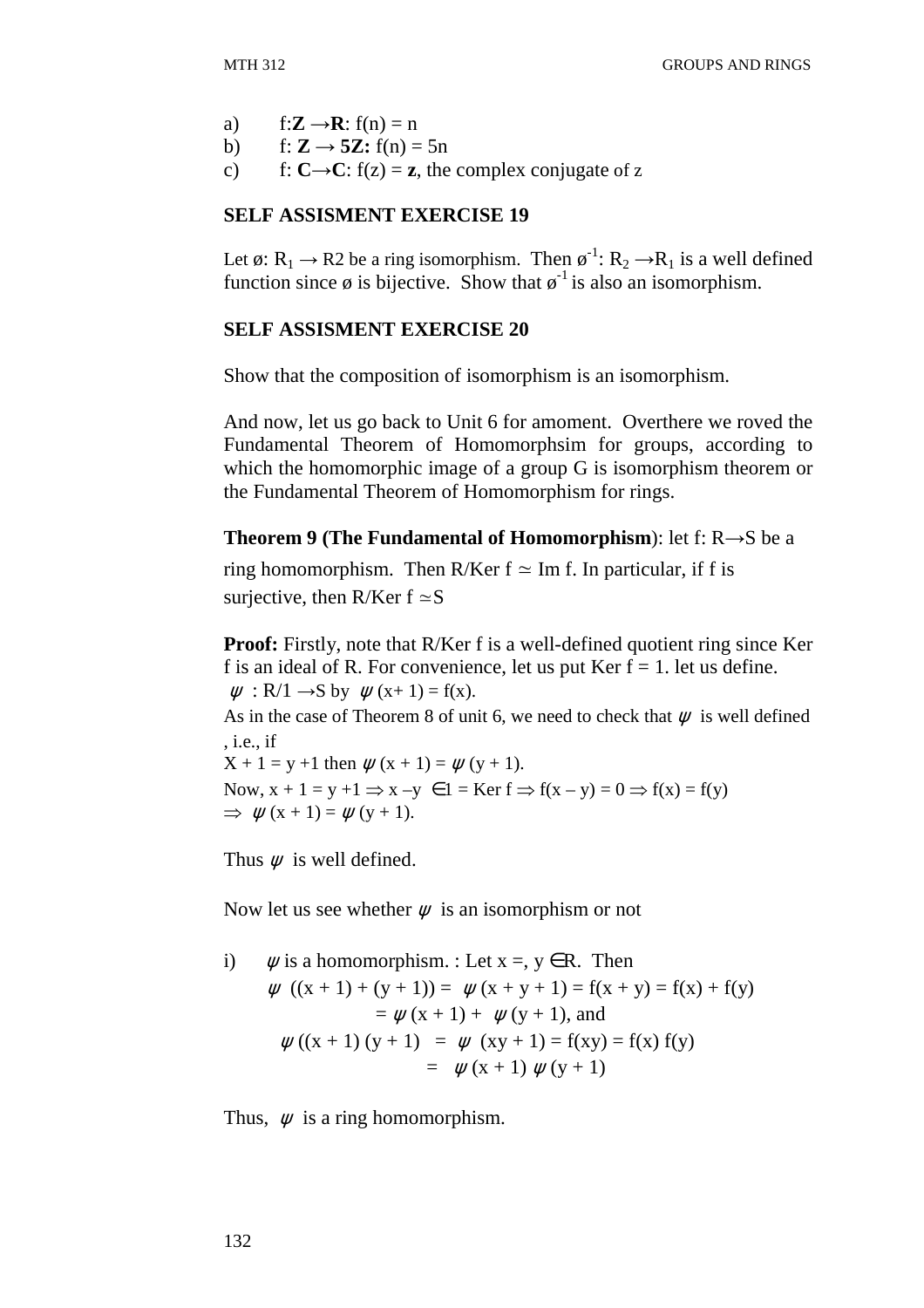- ii) Im  $\psi = \text{Im } f$ : since  $\psi(x + 1) = f(x) \in \text{Im } f \forall x \in \mathbb{R}$ . Im  $\psi \subset \text{Im } f$ f. Also any element of Im f is of the form  $f(x) = \psi(x + 1)$  for some  $x \in R$ . Thus, Im  $f \subset \text{Im } \psi$ . S, Im  $w \equiv$  Im f.
- iii)  $\psi$  is 1 –1: To show this let x,  $y \in R$  such that  $\psi$  (x + 1) =  $\psi$  (y + 1). Then f(x) = f(y), so that  $f(x - y) = 0$ , i.e.,  $x - y \in \text{Ker } f = 1$ . i.e.,  $x + 1 = y + 1$ .

```
Thus, \psi is 1 - 1.
```
So, we have shown that R/Ker  $f \simeq Im f$ . Thus, if f is onto, then Im  $f = S$  and R/Ker  $f \approx S$ .

Note that this result says that f is the composition  $\psi$  o  $\eta$ , where  $\eta$  is the canonical homomorphism  $\eta : \mathbb{R} \to \mathbb{R}/1$ :  $\eta(a) = a + 1$ . This can ve diagrammatically shown as



Let us look at some examples of the use of the Fundamental Theorem.

Consider p:  $Z \rightarrow Z_m$ :  $p(n) = \overline{n}$ . p is an epimorphism and Ker  $p = \{n | \overline{n} = 0\}$  $mZ_m$ } m $Z_m$ 

Therefore,  $Z/mZ \simeq Z_m$ .

(Note that we have often used the fact that  $Z/mZ$  and  $Z_m$  are the same.)

as another example, consider the projection map p:  $R_1$  X  $R_2 \rightarrow R_1$ :  $p(a, b) = a$ , where  $R_1$  and  $R_2$  are rings. Then p is onto and its kernel is

Therefore,  $(R_1 X R_2)/R_2 \simeq R_1$ .

Try this exercise now.

# **SELF ASSISMENT EXERCISE 21**

What does the Fundamental Theorem of Homomorphism say in each of the Examples 1 to 6?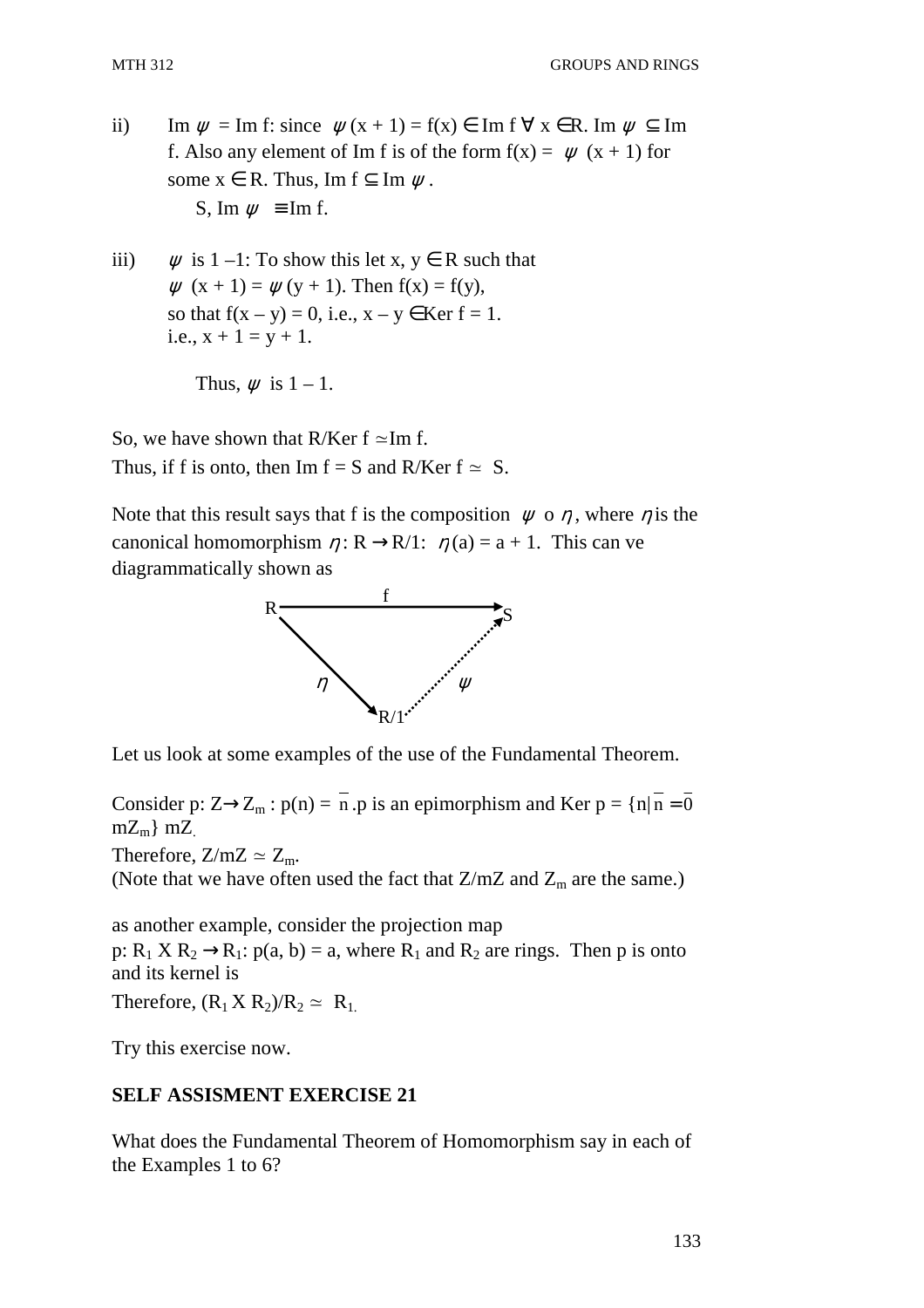Let us now apply Theorem 9 to prove that any ring homomorphism from a ring R onto Z is uniquely determined by its Kernel. That is, we can't have two different ring homomorphisms from R onto Z with the same kernel (note that this is not true for group homomorphism from Z onto itself with the same kernel, {0}.) To prove this statement we need the following result.

**Theorem 10:** The only non-trivial ring homomorphism from Z into itself is  $1<sub>z</sub>$ .

**Proof:** Let f:  $Z \rightarrow Z$  be a non-trivial homomorphism. Let n be positive integer. Then  $n = 1 + 1 + \dots$  1 (n times). Therefore,  $f(n) = f(1) + f(1) + ... + f(1)$  (n times) = n f(1).

On the other hand, if n is a negative integer, then –n is a positive integer. Therefore,  $f(-n) = (-n) f(1)$ , i.e.,  $-f(n) = -nf(1)$ , since f is a homomorphism. Thus,  $f(n) = n f(1)$  in this case too. Also  $f(0) = 0 = of(1)$ . Thus,  $f(n) = nf(1) \forall n \in Z$ .

Now, since f is a non trivial homomorphism,  $f(m) \neq 0$  for some  $\in Z$ . Then,  $1(m) = 1(m.1) = f(m) f(1)$ . Canceling  $f(m)$  on both sides we get  $f(1) = 1$ Therefore, from (1) we see that  $F(n) = n \forall n \in \mathbb{Z}$ , i.e.,  $f = 1_z$ . This theorem has an important corollary.

**Corollary**: Let R be a ring isomorphisc to Z. If f and g are two somorphisms from R onto Z, the  $f = g$ .

**Proof:** The composition  $f \circ g^{-1}$  is an isomorphism from Z onto itself. Therefore, by Theorem 10,  $f \circ g^{-1} = 1_Z$ , i.e.,  $f = g$ .

We are now in a position to prove the following result.

**Theorem 11:** Let R be a ring and f and g be homomorphisms from R onto Z such that Ker  $f = Ker g$ . Then  $f = g$ .

**Proof:** By theorem 9 we have isomorphisms.

 $\psi_f : R/Ker f \to Z$  and  $\psi_f : R/Ker g \to Z$ .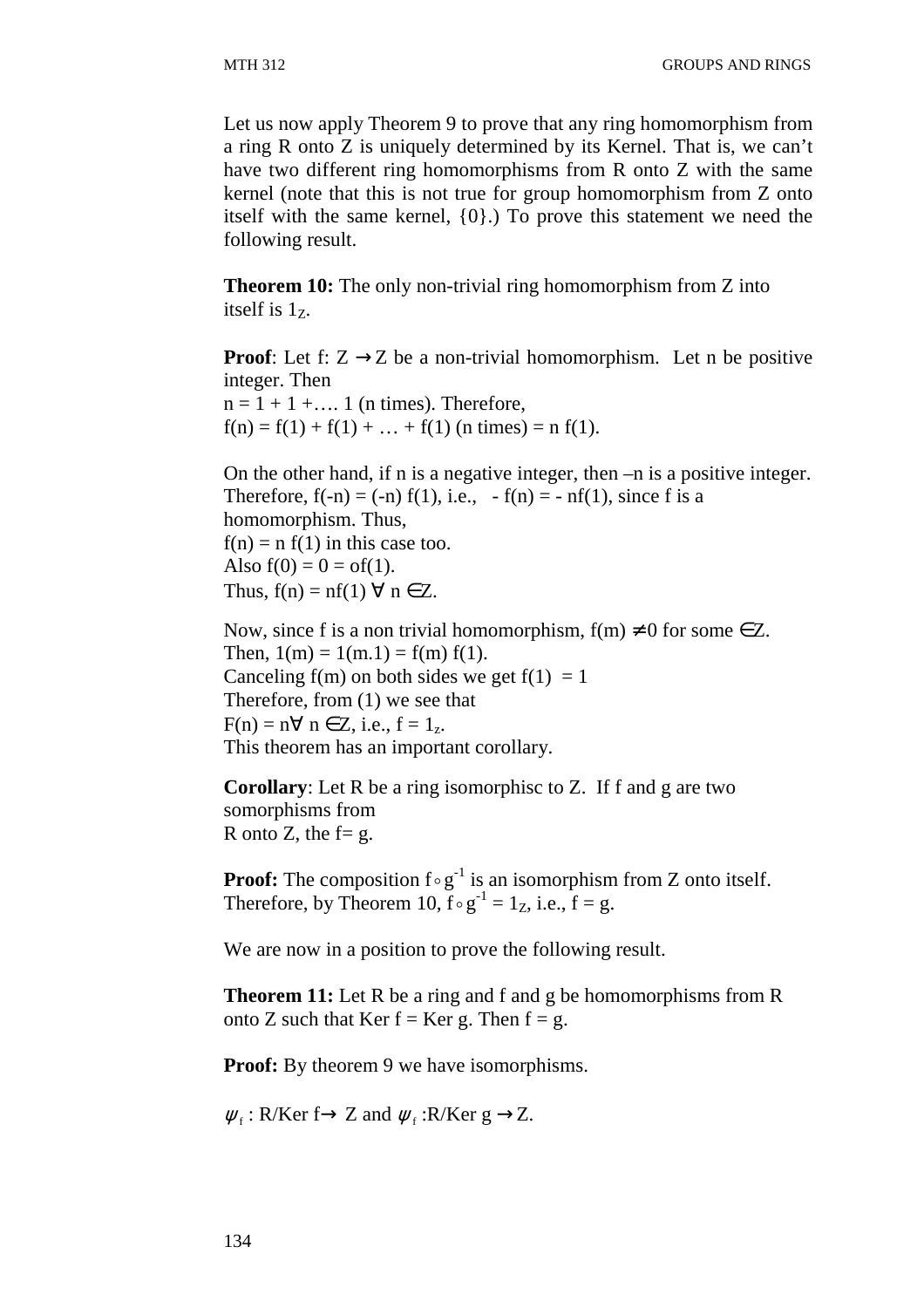Since Ker f = Ker g,  $\psi_f$  and  $\psi_g$  are isomorphisms of the same ring onto

Z. Thus, by the corollary above,  $\psi_f = \psi_g$ 

Also, the canonical maps  $\eta_f R \to R/Ker f$  and  $\eta_g R \to R/Ker g$  are the same since Ker  $f =$  Ker g.

 $\therefore f = \psi_f \circ \eta_f = \psi_g \circ \eta_g = g.$ 

We will now give you a chance to prove two applications of Theorem 9! They are analogous to Theorem 10 and 11 of unit 6

### **SELF ASSISMENT EXERCISE 22**

(second isomorphism theorem) Let S b a subring and I be an ideal of a ring R. Show that  $(S + I)/I \simeq S/(S \cap I)$ .

### **SELF ASSISMENT EXERCISE 23**

(Third isomorphism theorem) Let I and J be ideal of a ring R such that J  $\subset I$ . Show that I/J is an ideal of the ring R/J and that  $(R/J)/(I/J) \simeq R/I$ .

Let us halt our discussion of homomorphisms here and briefly recall what we have done in this unit. Of course, we have not finished with these functions. We will be going back to them again and again in the future units.

## **4.0 CONCLUSION**

We have laid a solid foundation in this course for you to proceed further in studying further algebra as you progress in your career as a mathematician . Do all the self assessment exercises in order to understand the course better.

## **5.0 SUMMARY**

In this unit we have covered the following points.

- The definition of a ring homomorphism, its kernel and its image, along with several examples
- The direct or inverse image of a subring under ahomomophism is a subring.
- If f:  $R \rightarrow S$  is a ring homomorphism, then
	- i) Im f is a subrig of S,
	- ii) Ker f is an ideal of R,
	- iii)  $f<sup>1</sup>(1)$  is an ideal of R for every ideal 1 of S.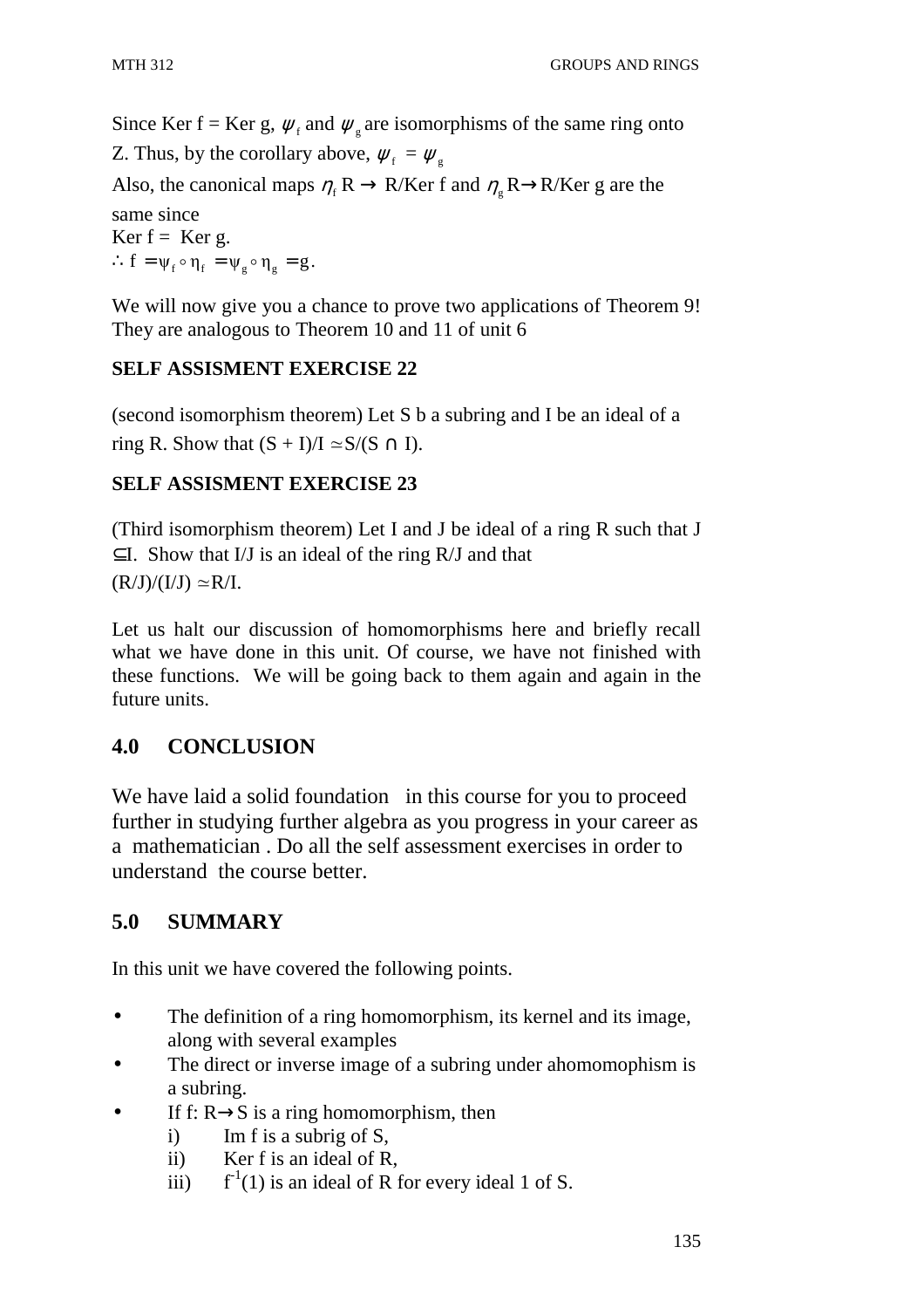- iv) If f is surjective, then  $f(1)$  is an ideal of S.
- A homomorphism is injective iff its kernel is  $\{0\}$ ,
- The composition of homomorphisms is a homomorphism.
- The definition and examples of a ring isomorphism.
- The proof and applications of the Fundamental Theorem of Homomorphism which says that if f:  $R \rightarrow S$  is a ring homomorphism, then R/Ker  $f \approx Im f$ .

#### **SOLUTIONS/ANSWERS**

#### **SELF ASSISMENT EXERCISE 1**

For x,  $y \in S$ ,  $i(x + y) = x + y = i(x) + i(y)$ , and  $i(xy) = xy = i(x) i(y)$ ∴i is a homomorphism. Ker i = { $x \in S$ | i( $x$ ) = 0} = {0} Im  $i = \{i(x) | x \in S\} = S$ .

#### **SELF ASSISMENT EXERCISE 2**

For any x,  $y \in R_1$ ,  $f(x) + y$  ) = 0 = 0 + 0 = f(x) + f(y), and  $f(xy) = 0.0 = f(x)$ .  $f(y)$ . ∴f is a homomorphism. Ker  $f = \{ x \in R_1 | f(x) = 0 \} = R_1$ Im  $f = \{0\}$ .

#### **SELF ASSISMENT EXERCISE 3**

 $f(2.3) \equiv f(6) \equiv 12$ . But  $f(2)$ .  $(3) \equiv 4.6 \equiv 24$ Thus,  $f(2.3) \neq f(2) f(3)$ ∴f is not a homomorphism.

#### **SELF ASSISMENT EXERCISE 4**

For any  $(a, b)$ ,  $(c, d) \in A X B$ ,  $P((a, b) + (c, d)) = p(a + c, b + d) = a + c = pa, b) + p(c, d),$  $P((a, b) (c, d)) = p(ac, bd) = ac = p(a, b) p(c, d).$ Ker  $p = \{ (a, b) \in A \times B \mid a = 0 \} = \{0\} \times B$ . Im  $p = \{ p(a, b) | (a, b) \in A X B \} = \{ a | (a, b) \in A X B \} = A$ .

#### **SELF ASSISMENT EXERCISE 5**

Yes, you can check it.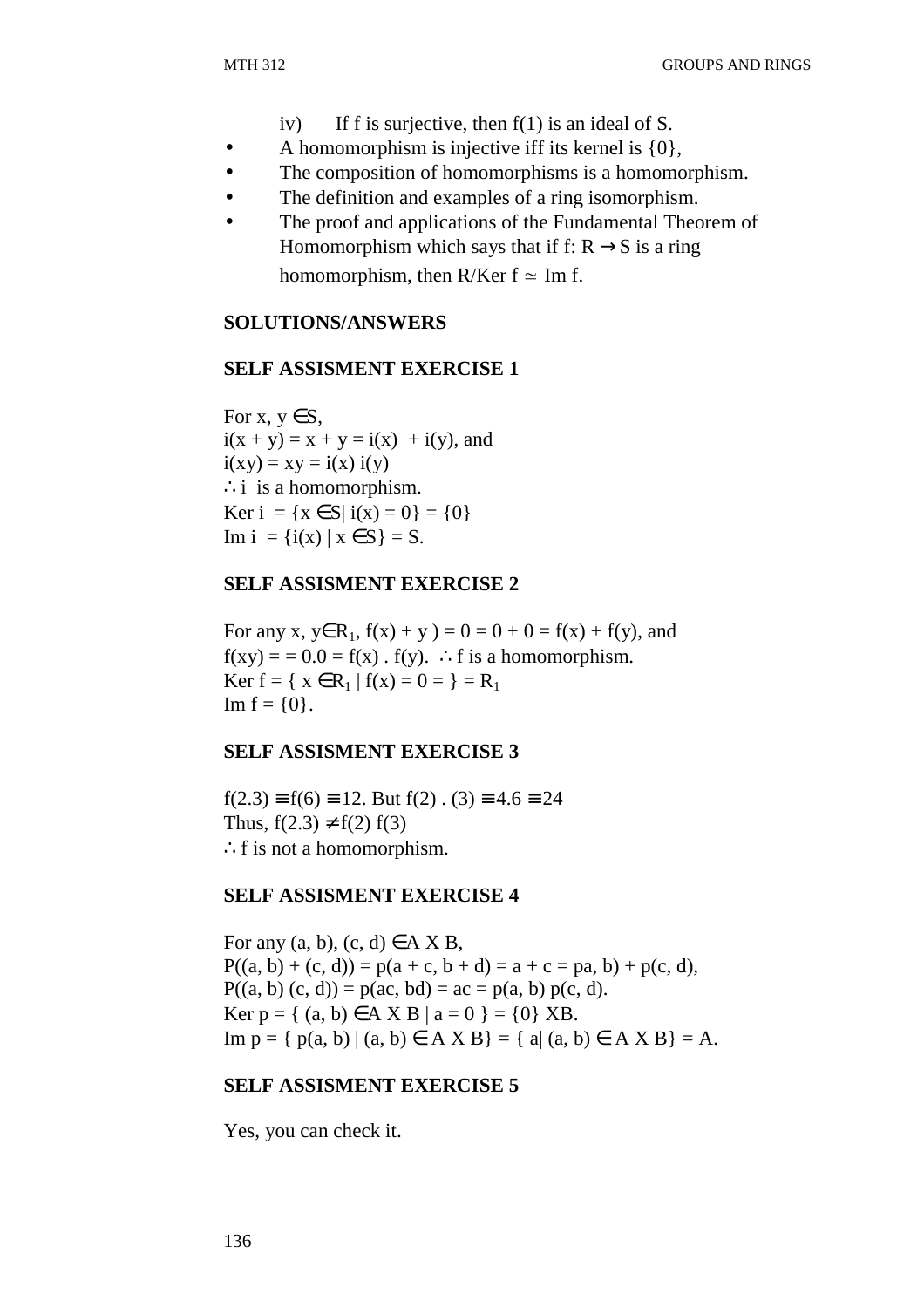### **SELF ASSISMENT EXERCISE 6**

For f,  $g \in C[0, 1]$ ,  $\phi(f + g) = ((f + g) (0), (f + g) (1))$  $= (f(0), f(1)) + (g(0), g(1))$  $=$   $\varphi(f) + \varphi(g)$ , and  $\varphi(fg) = (fg(0), fg(1) = (f(0), g(0)) (f(1), g(1))$  $= \phi(f) \phi(g)$ . ∴  $\phi$  is a homomorphism.

### **SELF ASSISMENT EXERCISE 7**

Let  $x \in T_2$ . Since f is surjective,  $\exists r \in R_1$  such that  $f(r) = x$ . since  $r.1 = r$ ,  $f(r) f(1) = f(r)$ . Thus,  $xf(1) = x$ . This is true for any  $x \in R_2$ .  $\therefore$  f(1) is the identity of R<sub>2</sub>.

### **SELF ASSISMENT EXERCISE 8**

Again use Theore 1 of unit 10.

i)  $S \neq \emptyset \Rightarrow f(S) \neq \emptyset$ 

ii) Let  $a', b' \in f(S)$ . Then  $\exists a, b \in S$  such that  $f(a) = a', f(b) = b'$ Now  $a'-b' = f(a) - f(b) = f(a-b) \in f(S)$ , since  $a - b \in S$ , and  $a'b' = f(a) f(b) = f(ab) \in f(S)$ , sine ab  $\in S$ . ∴f(S) is a subring of  $\mathbb{R}_{2}$ .

### **SELF ASSISMENT EXERCISE 9**

Since 1 is a subring of R<sub>2</sub>,  $f^{-1}(1)$  is a subring of R<sub>1</sub>. Now, let  $a \in f^{-1}(1)$ and  $r \in R_1$ . We want to show that ar  $\in f^{-1}(1)$ . Since  $a \in f^{-1}(1)$ ,  $f(a) \in 1$ . ∴  $f(a) f(r) \in 1$ , i.e.,

f(ar)  $\in$  1.  $\therefore$  ar  $\in$ <sup>-1</sup>(1). Thus,  $f^{-1}(1)$  is an ideal of  $R_1$ Also, if  $x \in \text{Ker } f$ , then  $f(x) = 0 \in 1$ .  $\therefore x \in f^{-1}(1)$ . ∴Ker f  $\subseteq$  f<sup>-1</sup>(1).

### **SELF ASSISMENT EXERCISE 10**

Let  $x \in f(f^1(J))$ . Then  $x = f(y)$ , where  $y \in f^1(J)$ , i.e.,  $f(y) \in J$ , i.e.,  $x \in J$ . Thus,  $f(f^1(J)) \subset J$ . Now, Let  $x \in J$ , since f is surjective,  $\exists y \in R$  such that  $f(y) = x$ Then  $y \in f^{-1}(x) \subset f^{-1}(J)$ .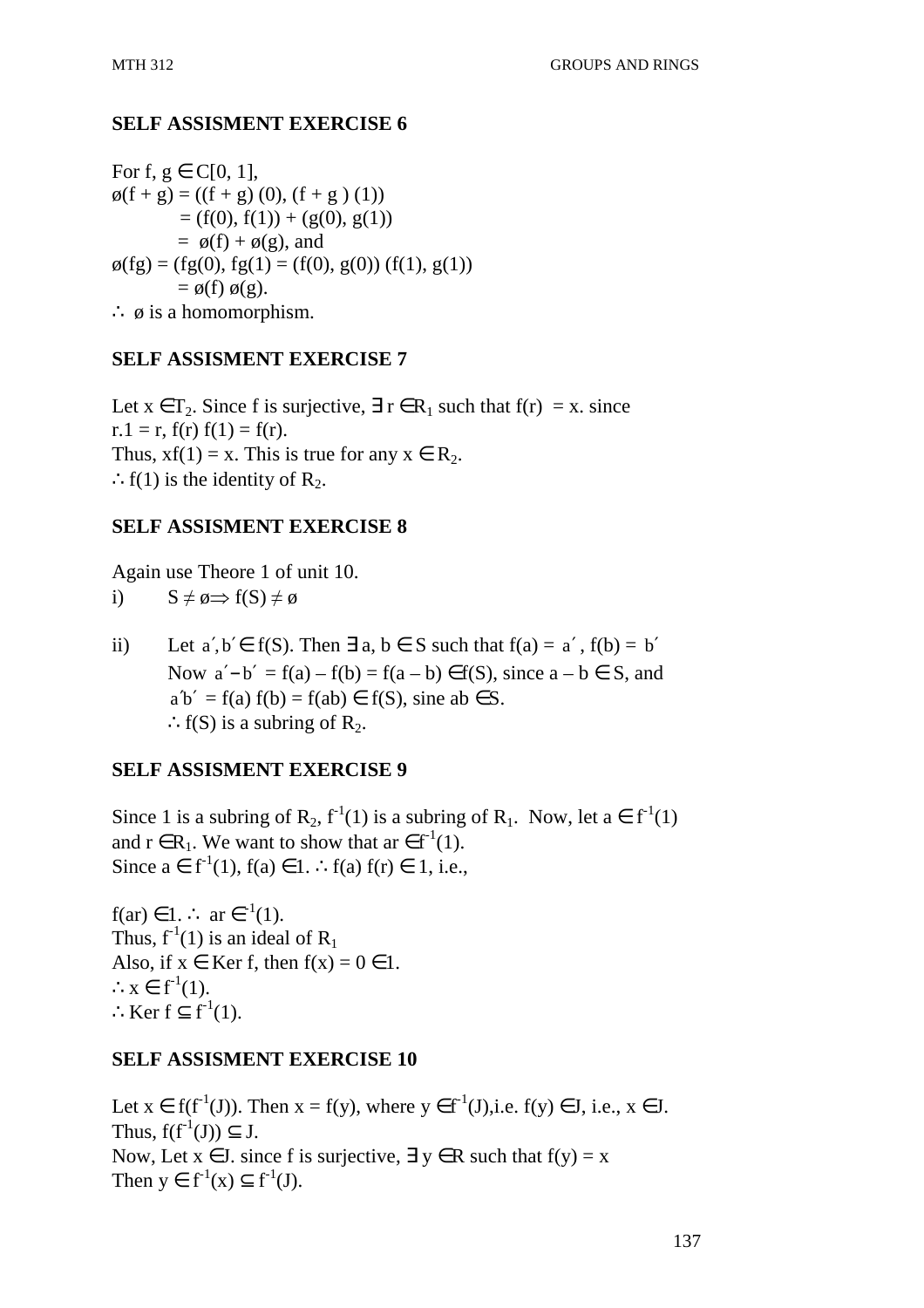$\therefore$  x = f(y)  $\in$  f(f<sup>-1</sup>(J)) Thus,  $J \subset f(f^{-1}(J))$ . Hence the result is proved.

#### **SELF ASSISMENT EXERCISE 11**

Ker f = {  $n \in \mathbb{Z}$ |  $n \equiv 0 \pmod{12}$  = 12Z.

Now, you know that any ideal of Z is a subgroup of Z, and hence must be of the form  $nZ$ ,  $n \in N$ . Thus, the ideals of Z containing Ker f are all those nZ such that n|12, i.e., Z, 2Z, 3Z, 4Z, 6Z, 12Z. Thus, by Theorem 4(b) the ideals of  $Z_{12}$  are  $Z_1, \overline{2}Z_1, \overline{3}Z_1, \overline{4}Z_1, \overline{6}Z_1$  and  $\{\overline{0}\}.$ 

#### **SELF ASSISMENT EXERCISE 12**

For example,  $(0, 1) \notin \text{Im } f$ . For any ideal 1 of Z,  $f(1) = 1 X 1$ . Thus, the ideal Z X  $\{0\}$  of Z X Z is not of the form f(1), for any ideal 1 of Z.

#### **SELF ASSISMENT EXERCISE 13**

The Homomorphisms in Examples 1 and 5.

#### **SELF ASSISMENT EXERCISE 14**

NO. For example, take the subring Z of Q. Since Z is not an ideal of Q, it can't be the kernel of any homomorphism from Q to another ring.

#### **SELF ASSISMENT EXERCISE 15**

for any x,  $y \in R_1$ ,  $g \circ f(x + y) = g(f(x + y)) = g(f(x) + f(y))$  $= g \circ f(x) + g \circ f(y)$ , and  $g \circ f(xy) = g \circ f(x) g \circ f(y).$ Thus,  $g \circ f$  is a homomorphism.

#### **SELF ASSISMENT EXERCISE 16**

- a)  $x \in \text{Ker } f \Rightarrow f(x) = 0 \Rightarrow g \circ f(x) = 0 \Rightarrow x = 0$ , since  $g \circ f$  is  $1 1$ .  $:$  Ker  $f = \{0\}.$ ∴f is  $1 - 1$ .
- b) Let  $x \in R_3$ . Since  $g \circ f$  is onto  $\exists y \in R_1$  such that  $g \circ f(y) = x$ , i.e.,  $g(f(y)) = x$ . Thus, g is onto.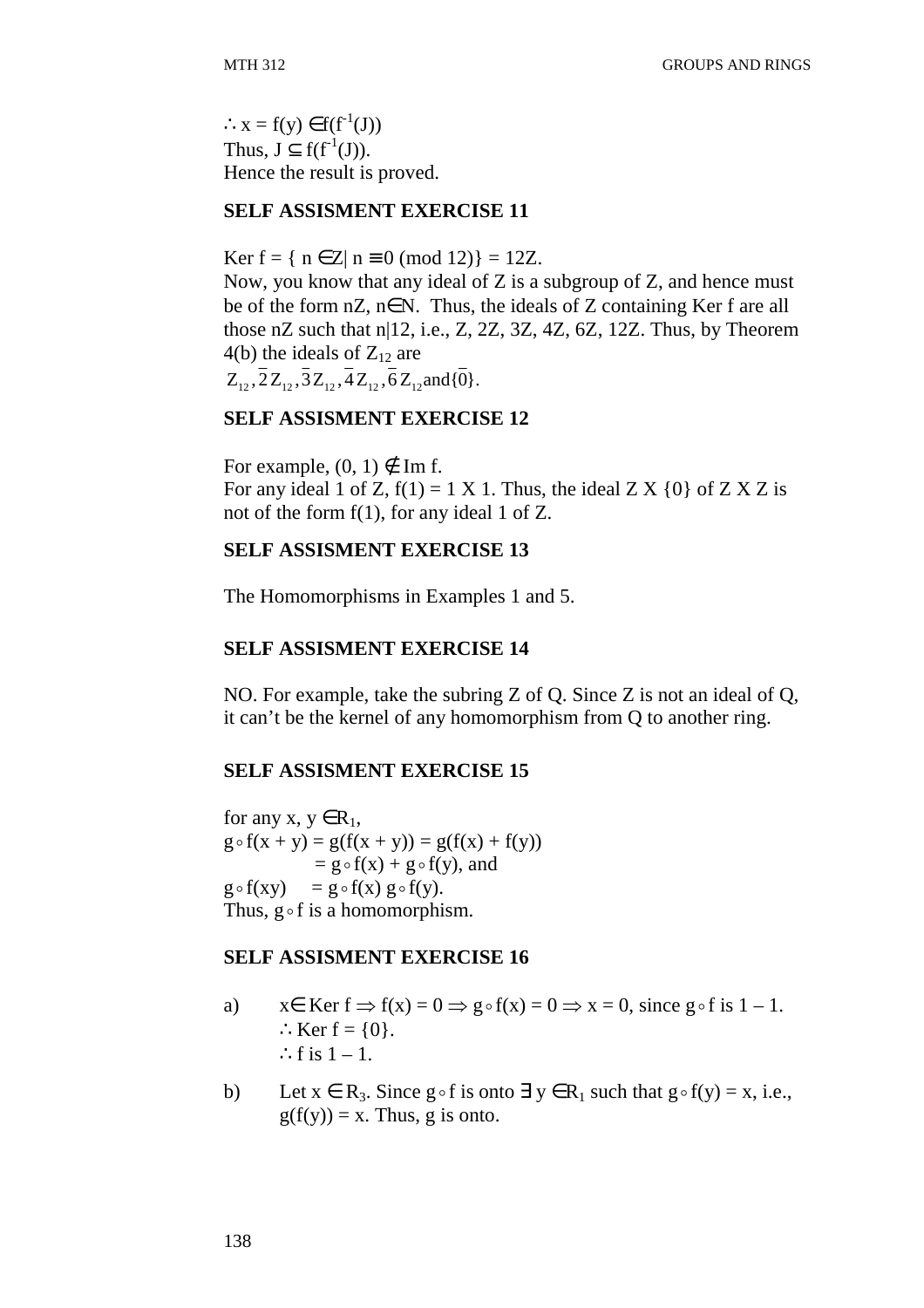### **SELF ASSISMENT EXERCISE 17**

h is the composition of the projection map p:  $Z X Z \rightarrow Z: p(n, m) = m$ and the map f:  $Z \rightarrow Z_2$ : f(r) = r. Both p and f are ring homomorphisms. ∴h is a ring homomorphism.

### **SELF ASSISMENT EXERCISE 18**

- a) is not onto and hence, not an isomorphism.
- b) is not a homomorphism.
- c) ee the appendix of unit 2 for properties of elements of C.

Then you can easily prove that f is an isomorphism.

### **SELF ASSISMENT EXERCISE 19**

Let x,  $y \in R_2$  and  $\phi^{-1}(x) = f$ ,  $\phi^{-1}(y) = s$ . Then  $x = \phi(r)$  and  $y = \phi(s)$ . Therefore,  $x + y = \phi(r) + \phi(s) = \phi(r + s)$  and  $xy = \phi(rs)$ . ∴  $\phi^{-1}(x + y) = r + s = \phi^{-1}(x) + \phi^{-1}(y)$ , and  $\varphi^{-1}(xy) = rs = \varphi^{-1}(x) \varphi^{-1}(y).$ Thus,  $\varphi^{-1}$  is a homomorphism. You already know that it is bijective. Thus,  $\varphi^{-1}$  is an isomorphism.

### **SELF ASSISMENT EXERCISE 20**

Let  $f_1 \rightarrow R_2$  and g:  $R_2 \rightarrow R_3$  be ring is isomorphisms. From Theorem 8 you know that  $g \circ f$  is a homomorphism. For the rest, proceed as you did in E 12 of unit 6.

### **SELF ASSISMENT EXERCISE 21**

Example  $1: R \simeq R$ .

Example 2 : What we have just done above, namely,  $Z/sZ \simeq Z$ , Example 3:  $Z_6 / \{\bar{0}, \bar{3}\} \simeq Z_3$ .

Example 4: Ker ø = {f  $\in$  C[0, 1]| f  $\left| \frac{1}{2} \right|$ J  $\left(\frac{1}{2}\right)$ l ſ 2  $\left(\frac{1}{2}\right) = 0$ .

Im  $\emptyset$  = R (because given any r  $\in$  R we can define the constant function  $f_r: [0, 1] \rightarrow R: f_r(x) = r.$  Then  $f_r \left\lfloor \frac{1}{2} \right\rfloor$ J  $\left(\frac{1}{2}\right)$ l ſ 2  $\left(\frac{1}{2}\right)$  = r. Thus, r =  $\varphi(f_r) \in \text{Im } \varphi$ ).

Example 5:  $Z \approx \{ \text{ nI} \mid \text{n} \in Z \}$ 

Example 6:  $\mathcal{O}(X)/K$ er f  $\simeq \mathcal{O}(Y)$ .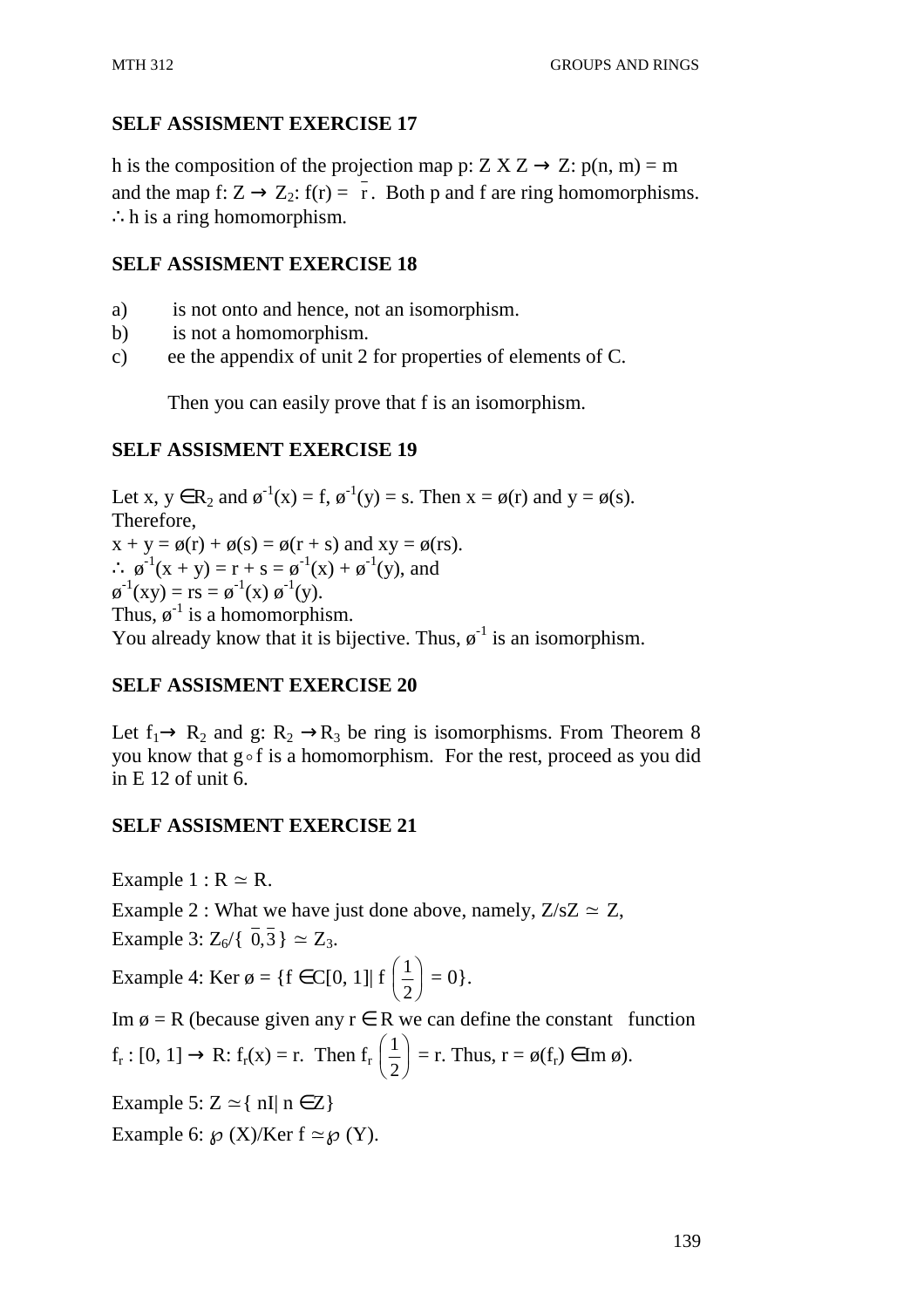### **SELF ASSISMENT EXERCISE 22**

Since 1 is an ideal of r and  $1 \subseteq S + 1$ , it is an ideal of  $S + 1$ Thus,  $(S +1)/1$  is a well-defined ring. Define f:  $S \to (S + 1)/1$  :  $f(x) = x + 1$ . Then, you can check that  $f(x + y) = f(x) + f(y)$ , and  $F(xy) = f(x) f(y) \forall x, y \in S.$ 

As you did in Theorem 10 unit 6, you can check that f is surjective and Ker f =  $S \cap 1$ .

Thus,  $S/(S \cap 1) \simeq (S + 1)/1$ .

#### **SELF ASSISMENT EXERCISE 23**

Define f:  $R/J \rightarrow R/1$ :  $f(r+J) = r+1$ .

As you did in Theorem 11 of unit 2 you can check that f is well defined, f is surjective and Ker  $f = 1/J$ .

Thus, 1/J is an ideal of R/J and  $(R/J)/(1/J) \simeq R/1$ .

### **6.0 TUTOR MARKED ASSIGNMENT**

Study eamples 1 to 6 and in each case state the Fundamental Theorem of Homomorphism**.** 

### **7.0 REFERENCES/FURTHER READINGS**

Blacksell: Topics in Algebra